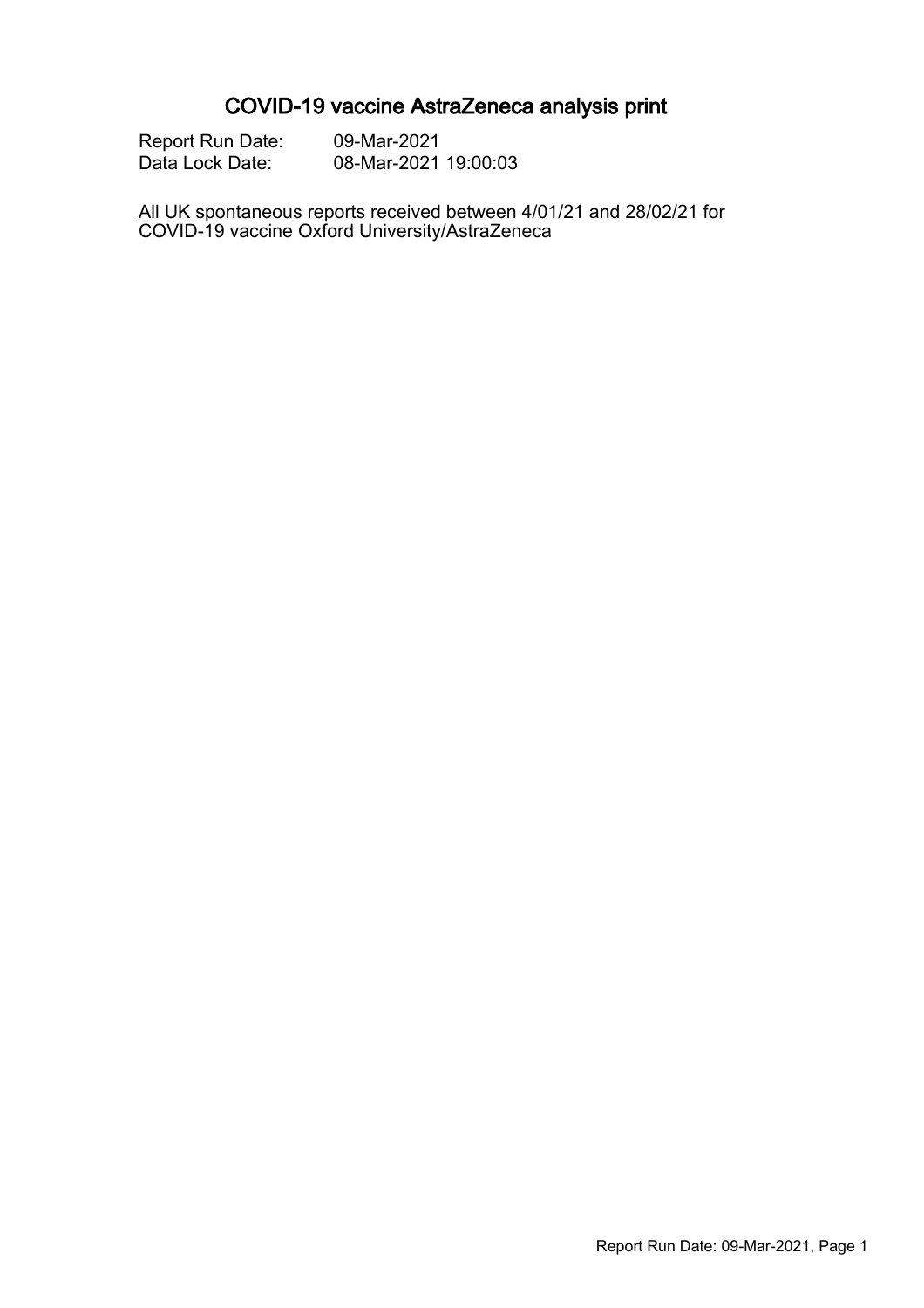### Name: COVID-19 vaccine AstraZeneca analysis print

| <b>Reaction Name</b>                       | <b>Total</b>   | <b>Fatal</b>                     |
|--------------------------------------------|----------------|----------------------------------|
| <b>Blood disorders</b>                     |                |                                  |
| <b>Anaemias NEC</b>                        |                |                                  |
| Anaemia                                    | $\overline{4}$ | $\boldsymbol{0}$                 |
| Anaemias haemolytic NEC                    |                |                                  |
| Haemolytic anaemia                         | 2              | $\mathbf 0$                      |
| Anaemias haemolytic immune                 |                |                                  |
| Autoimmune haemolytic anaemia              | 1              | $\mathbf 0$                      |
| <b>Bleeding tendencies</b>                 |                |                                  |
| Increased tendency to bruise               | 3              | $\mathbf 0$                      |
| Coagulopathies                             |                |                                  |
| Coagulopathy                               | 2              | $\mathbf 0$                      |
| Eosinophilic disorders                     |                |                                  |
| Eosinophilia                               | 4              | $\mathbf 0$                      |
| <b>Haematological disorders</b>            |                |                                  |
| Bone marrow oedema                         | 1              | $\boldsymbol{0}$                 |
| Mast cell activation syndrome              | 1              |                                  |
| Mastocytosis                               | 1              | $\begin{matrix}0\\0\end{matrix}$ |
| Methaemoglobinaemia                        | 1              | $\mathbf 0$                      |
| <b>Haemolyses NEC</b>                      |                |                                  |
| Haemolysis                                 | $\overline{c}$ | $\boldsymbol{0}$                 |
| Leukocytoses NEC                           |                |                                  |
| Lymphocytosis                              | 1              | $\boldsymbol{0}$                 |
| Leukopenias NEC                            |                |                                  |
| Leukopenia                                 | 3              | $\mathbf 0$                      |
| Lymphopenia                                | 3              | $\mathbf 0$                      |
| Lymphatic system disorders NEC             |                |                                  |
| Lymph node pain                            | 93             | $\boldsymbol{0}$                 |
| Lymphadenitis                              | 10             | $\mathbf 0$                      |
| Lymphadenopathy                            | 904            | $\mathbf 0$                      |
| Lymphatic disorder                         | 1              | $\mathbf 0$                      |
| Marrow depression and hypoplastic anaemias |                |                                  |
| Pancytopenia                               | 3              | $\boldsymbol{0}$                 |
| Neutropenias                               |                |                                  |
| Neutropenia                                | 17             | $\boldsymbol{0}$                 |
| Sickle cell trait and disorders            |                |                                  |
| Sickle cell anaemia with crisis            | $\overline{c}$ | $\boldsymbol{0}$                 |
| Spleen disorders                           |                |                                  |
| Spleen disorder                            |                | $\overline{0}$                   |
| Splenic infarction                         |                | $\mathbf 0$                      |
| Splenomegaly                               |                | 0                                |
| Thrombocytopenias                          |                |                                  |
| Immune thrombocytopenia                    | 22             | 1                                |
| Thrombocytopenia                           | 12             | $\boldsymbol{0}$                 |
| Thrombocytopenic purpura                   |                | $\mathbf 0$                      |
| White blood cell abnormal findings NEC     |                |                                  |
| White blood cell disorder                  |                |                                  |
| <b>Blood disorders SOC TOTAL</b>           | 1098           | $\frac{0}{1}$                    |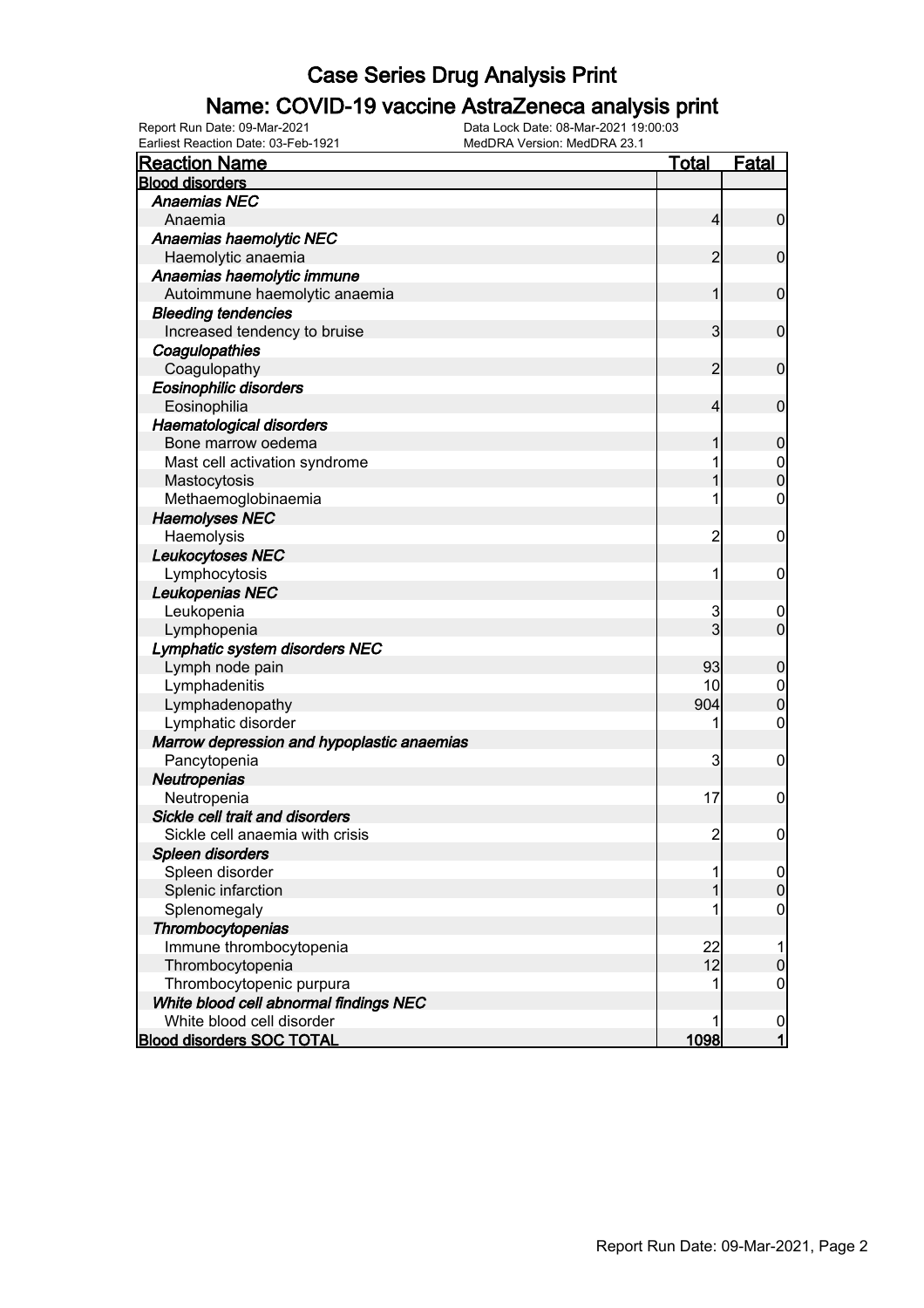### Name: COVID-19 vaccine AstraZeneca analysis print

Earliest Reaction Date: 03-Feb-1921 MedDRA Version: MedDRA 23.1

| <b>Reaction Name</b>                      | <b>Total</b>   | <b>Fatal</b>                           |
|-------------------------------------------|----------------|----------------------------------------|
| <b>Cardiac disorders</b>                  |                |                                        |
| Aortic valvular disorders                 |                |                                        |
| Aortic valve stenosis                     | 1              | $\mathbf 0$                            |
| <b>Cardiac conduction disorders</b>       |                |                                        |
| Atrioventricular block                    | $\overline{c}$ | $\mathbf 0$                            |
| Long QT syndrome                          |                | 0                                      |
| <b>Cardiac disorders NEC</b>              |                |                                        |
| Acute cardiac event                       | $\overline{c}$ |                                        |
| Cardiac disorder                          | 4              | $\mathbf 0$                            |
| Cardiovascular disorder                   |                | $\mathbf 0$                            |
| Cardiovascular insufficiency              | 3              | $\overline{0}$                         |
| Cardiac signs and symptoms NEC            |                |                                        |
| Cardiac discomfort                        |                | $\mathbf 0$                            |
| Palpitations                              | 1130           | 0                                      |
| Cardiac valve disorders NEC               |                |                                        |
| Cardiac valve disease                     | 1              | 1                                      |
| Cardiomyopathies                          |                |                                        |
| Cardiomyopathy                            |                | $\boldsymbol{0}$                       |
| Congestive cardiomyopathy                 | 3              | $\overline{0}$                         |
| <b>Heart failures NEC</b>                 |                |                                        |
| Cardiac failure                           | 6              | $\mathfrak{S}$                         |
| Cardiac failure acute                     |                | $\mathbf 0$                            |
| Cardiogenic shock                         |                |                                        |
| Cardiopulmonary failure                   |                |                                        |
| Ischaemic coronary artery disorders       |                |                                        |
| Acute myocardial infarction               | 5              |                                        |
| Angina pectoris                           | 25             | $\begin{matrix} 2 \\ 0 \end{matrix}$   |
| Angina unstable                           | 3              | 0                                      |
| Microvascular coronary artery disease     | $\overline{2}$ | $\mathbf 0$                            |
| Myocardial infarction                     | 25             |                                        |
| Myocardial ischaemia                      | 6              | $\begin{array}{c} 12 \\ 3 \end{array}$ |
| Prinzmetal angina                         |                | 0                                      |
| Left ventricular failures                 |                |                                        |
| Left ventricular failure                  | 1              | 1                                      |
| Mitral valvular disorders                 |                |                                        |
| Mitral valve incompetence                 | 11             | $\overline{0}$                         |
| <b>Myocardial disorders NEC</b>           |                |                                        |
| Cardiomegaly                              | 1              | $\overline{0}$                         |
| Left ventricular dysfunction              |                | $\overline{0}$                         |
| Noninfectious myocarditis                 |                |                                        |
| Myocarditis                               | 1              | $\mathbf 0$                            |
| Noninfectious pericarditis                |                |                                        |
| Pericarditis                              | $\overline{4}$ | $\mathbf 0$                            |
| <b>Pericardial disorders NEC</b>          |                |                                        |
| Pericardial effusion                      | 3              | $\mathbf 0$                            |
| Rate and rhythm disorders NEC             |                |                                        |
| Arrhythmia                                | 30             | $\boldsymbol{0}$                       |
| Bradycardia                               | 21             | $\mathbf 0$                            |
| Cardiac flutter                           | 30             | $\mathbf 0$                            |
| Extrasystoles                             | 15             | $\mathbf{0}$                           |
| Postural orthostatic tachycardia syndrome | 3              | $\mathbf 0$                            |
| Tachyarrhythmia                           | 4              | $\mathbf 0$                            |
| Tachycardia                               | 456            | $\mathbf 0$                            |
| <b>Right ventricular failures</b>         |                |                                        |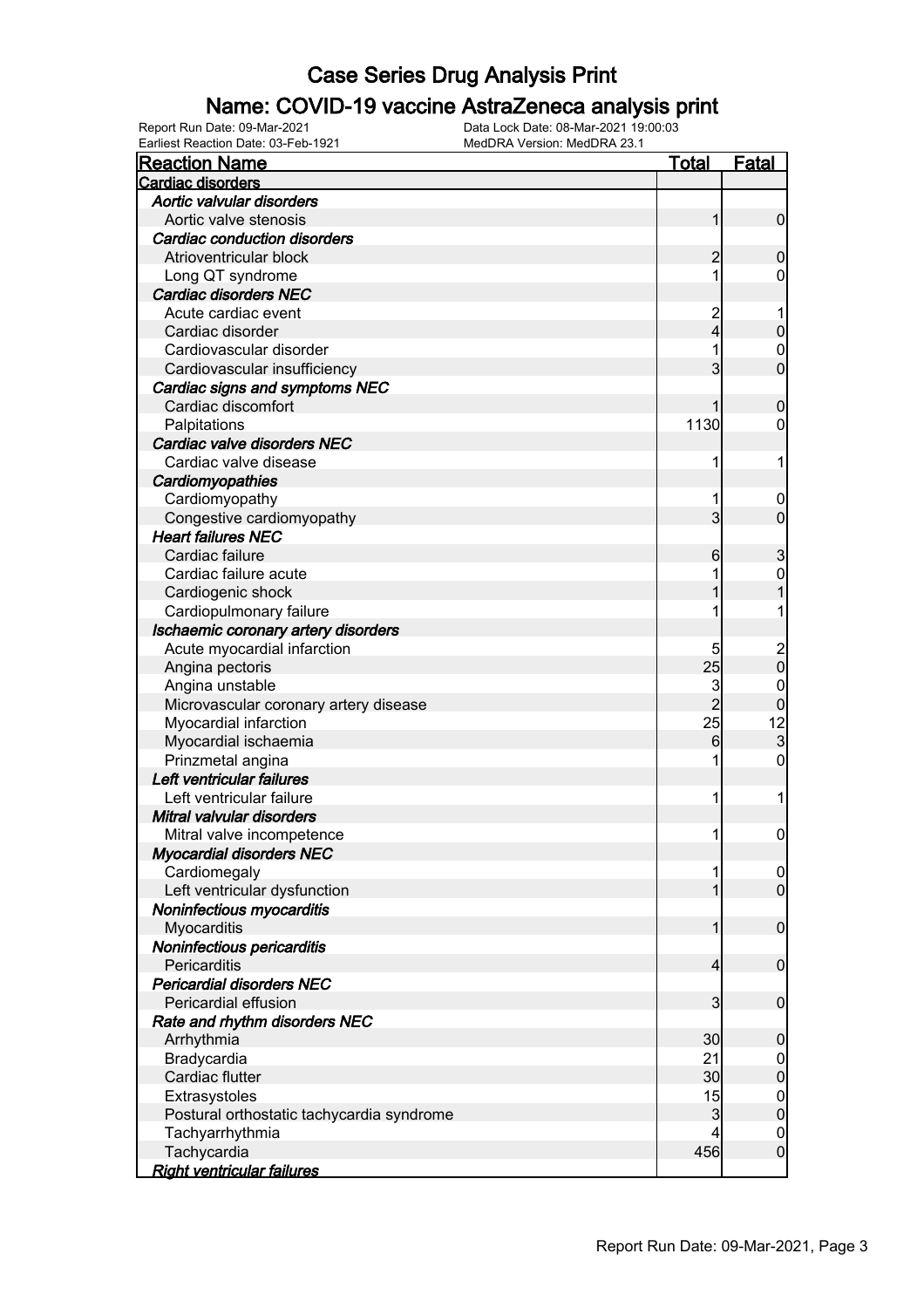### Name: COVID-19 vaccine AstraZeneca analysis print

| <b>Reaction Name</b>                          | Total | Fatal |
|-----------------------------------------------|-------|-------|
| Cardiac disorders cont'd<br>Cardiac disorders |       |       |
| Right ventricular failure                     |       |       |
| Supraventricular arrhythmias                  |       |       |
| Arrhythmia supraventricular                   |       |       |
| Atrial fibrillation                           | 49    |       |
| <b>Atrial flutter</b>                         |       |       |
| Sinus arrhythmia                              |       |       |
| Sinus tachycardia                             | 18    |       |
| Supraventricular tachycardia                  | 5     |       |
| Ventricular arrhythmias and cardiac arrest    |       |       |
| Cardiac arrest                                | 33    | 13    |
| Ventricular arrhythmia                        |       |       |
| Ventricular extrasystoles                     |       |       |
| Ventricular fibrillation                      |       |       |
| Ventricular tachycardia                       |       |       |
| Cardiac disorders SOC TOTAL                   | 1922  | 39    |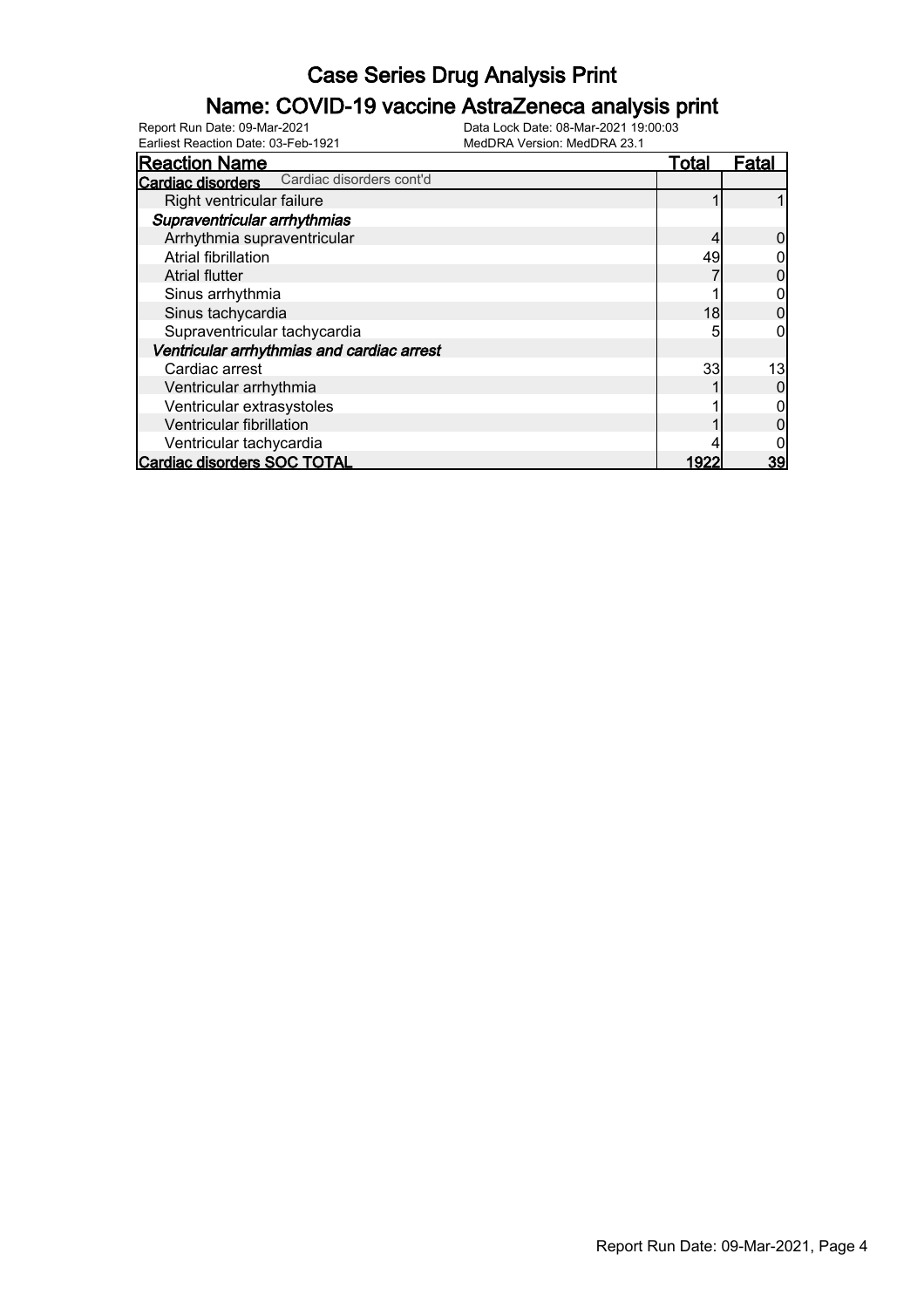### Name: COVID-19 vaccine AstraZeneca analysis print

| <b>Reaction Name</b>                               | Total | Fatal |
|----------------------------------------------------|-------|-------|
| <b>Congenital disorders</b>                        |       |       |
| Cardiac septal defects congenital                  |       |       |
| Hypertrophic cardiomyopathy                        |       |       |
| Cerebellar disorders congenital                    |       |       |
| Arnold-Chiari malformation                         |       |       |
| Cerebral disorders congenital                      |       |       |
| Cerebral palsy                                     |       |       |
| Musculoskeletal disorders congenital NEC           |       |       |
| Congenital multiplex arthrogryposis                |       |       |
| Neurological disorders congenital NEC              |       |       |
| Familial periodic paralysis                        |       |       |
| Pancreatic disorders congenital                    |       |       |
| Hereditary pancreatitis                            |       |       |
| Peripheral nervous system disorders congenital NEC |       |       |
| Paroxysmal extreme pain disorder                   | 5     |       |
| Pulmonary and bronchial disorders congenital       |       |       |
| Cystic fibrosis                                    |       |       |
| Congenital disorders SOC TOTAL                     | 16    |       |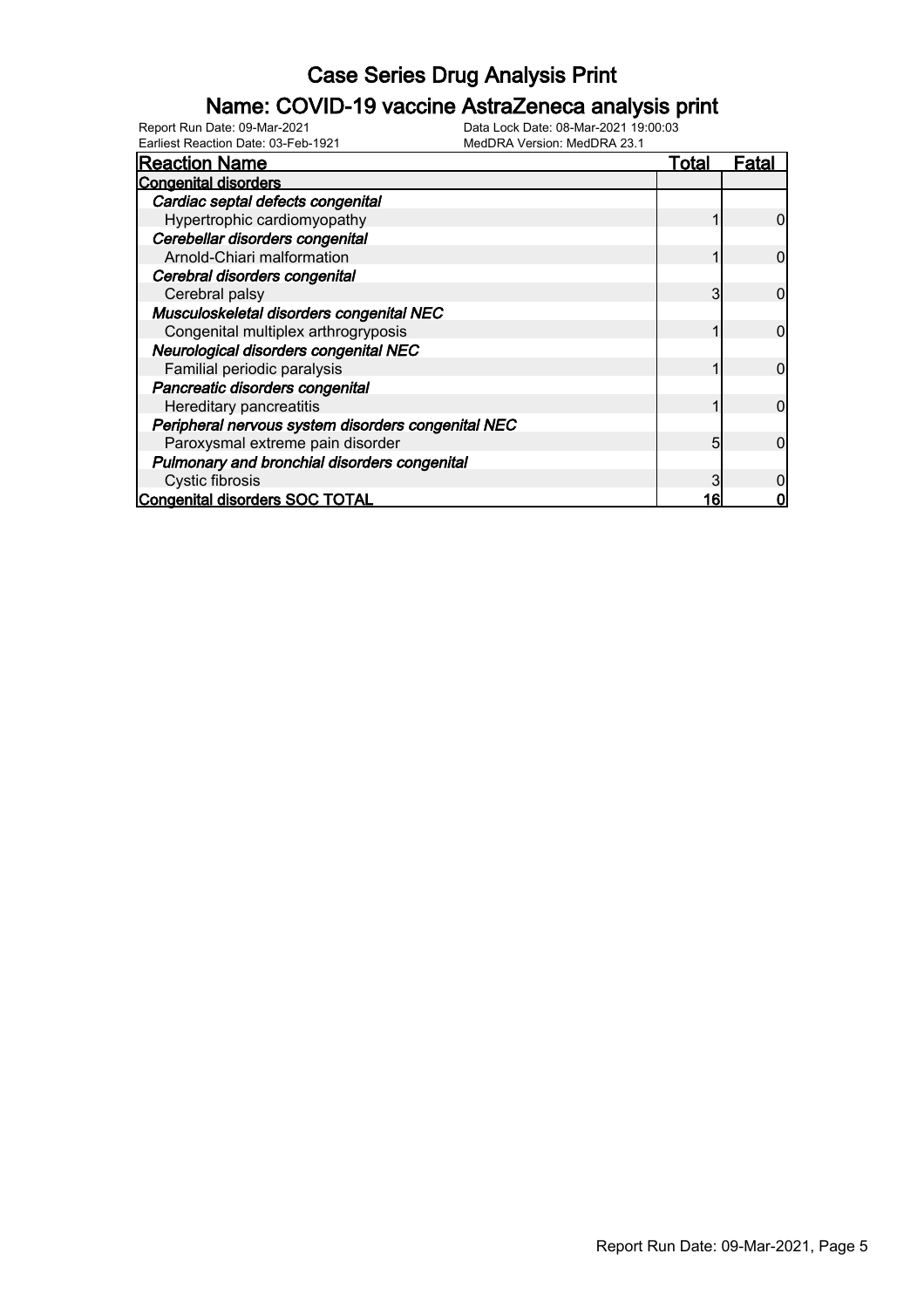### Name: COVID-19 vaccine AstraZeneca analysis print

| <b>Reaction Name</b>                   | <b>Total</b>   | <b>Fatal</b>     |
|----------------------------------------|----------------|------------------|
| Ear disorders                          |                |                  |
| Ear disorders NEC                      |                |                  |
| Ear discomfort                         | 14             | $\mathbf 0$      |
| Ear haemorrhage                        |                |                  |
| Ear pain                               | 453            | $\overline{0}$   |
| Ear swelling                           | 14             | 0                |
| <b>External ear disorders NEC</b>      |                |                  |
| Excessive cerumen production           | 1              | $\boldsymbol{0}$ |
| External ear pain                      | $\overline{2}$ | $\mathbf 0$      |
| Red ear syndrome                       |                | 0                |
| <b>Hearing disorders NEC</b>           |                |                  |
| Auditory disorder                      |                | 0                |
| <b>Hearing losses</b>                  |                |                  |
| Deafness                               | 30             | $\mathbf 0$      |
| Deafness bilateral                     |                | 0                |
| Deafness transitory                    |                | $\boldsymbol{0}$ |
| Deafness unilateral                    | 4              | $\mathbf 0$      |
| Hypoacusis                             | 30             | $\mathbf 0$      |
| Sudden hearing loss                    | 6              | $\overline{0}$   |
| Hyperacusia                            |                |                  |
| Hyperacusis                            | 19             | $\mathbf 0$      |
| Inner ear disorders NEC                |                |                  |
| Inner ear disorder                     | $\overline{c}$ | 0                |
| Meniere's disease                      | 3              | $\boldsymbol{0}$ |
| Vestibular disorder                    | 1              | $\overline{0}$   |
| Inner ear infections and inflammations |                |                  |
| Inner ear inflammation                 | 1              | $\mathbf 0$      |
| Inner ear signs and symptoms           |                |                  |
| <b>Motion sickness</b>                 | 17             | $\mathbf 0$      |
| <b>Tinnitus</b>                        | 320            |                  |
| Vertigo                                | 274            | 0                |
| Vertigo labyrinthine                   |                | $\mathbf{0}$     |
| Vertigo positional                     | 16             | 0                |
| Ear disorders SOC TOTAL                | 1217           | $\overline{0}$   |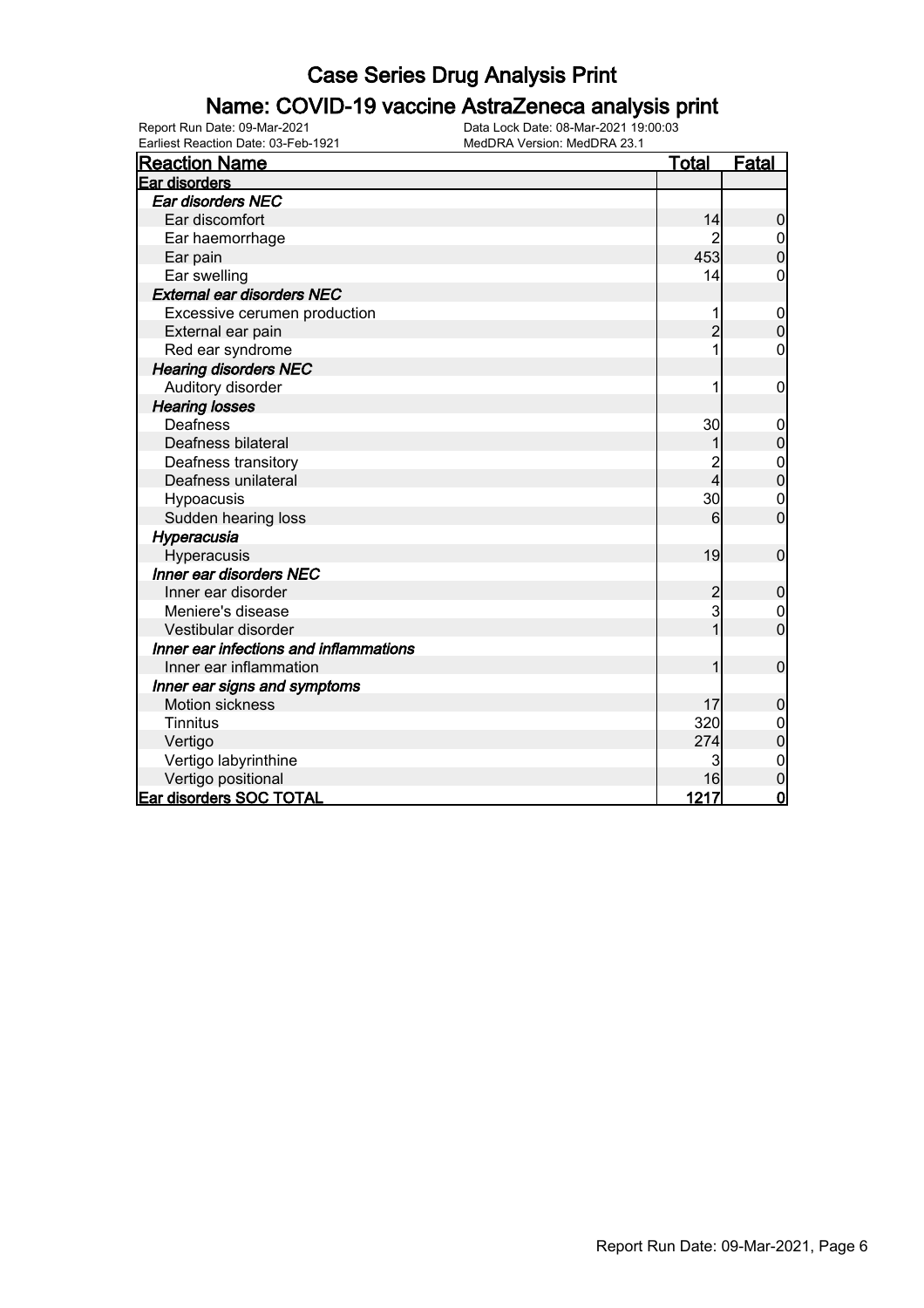### Name: COVID-19 vaccine AstraZeneca analysis print

| <b>Reaction Name</b>                  | Total | Fatal |
|---------------------------------------|-------|-------|
| <b>Endocrine disorders</b>            |       |       |
| Acute and chronic thyroiditis         |       |       |
| Thyroiditis                           |       |       |
| <b>Adrenal cortical hypofunctions</b> |       |       |
| Adrenal insufficiency                 |       |       |
| Adrenocortical insufficiency acute    | 16    |       |
| Glucocorticoid deficiency             |       |       |
| <b>Posterior pituitary disorders</b>  |       |       |
| Diabetes insipidus                    | 3     |       |
| <b>Thyroid disorders NEC</b>          |       |       |
| Thyroid pain                          |       |       |
| <b>Thyroid hypofunction disorders</b> |       |       |
| Hypothyroidism                        |       |       |
| <b>Endocrine disorders SOC TOTAL</b>  | 36    |       |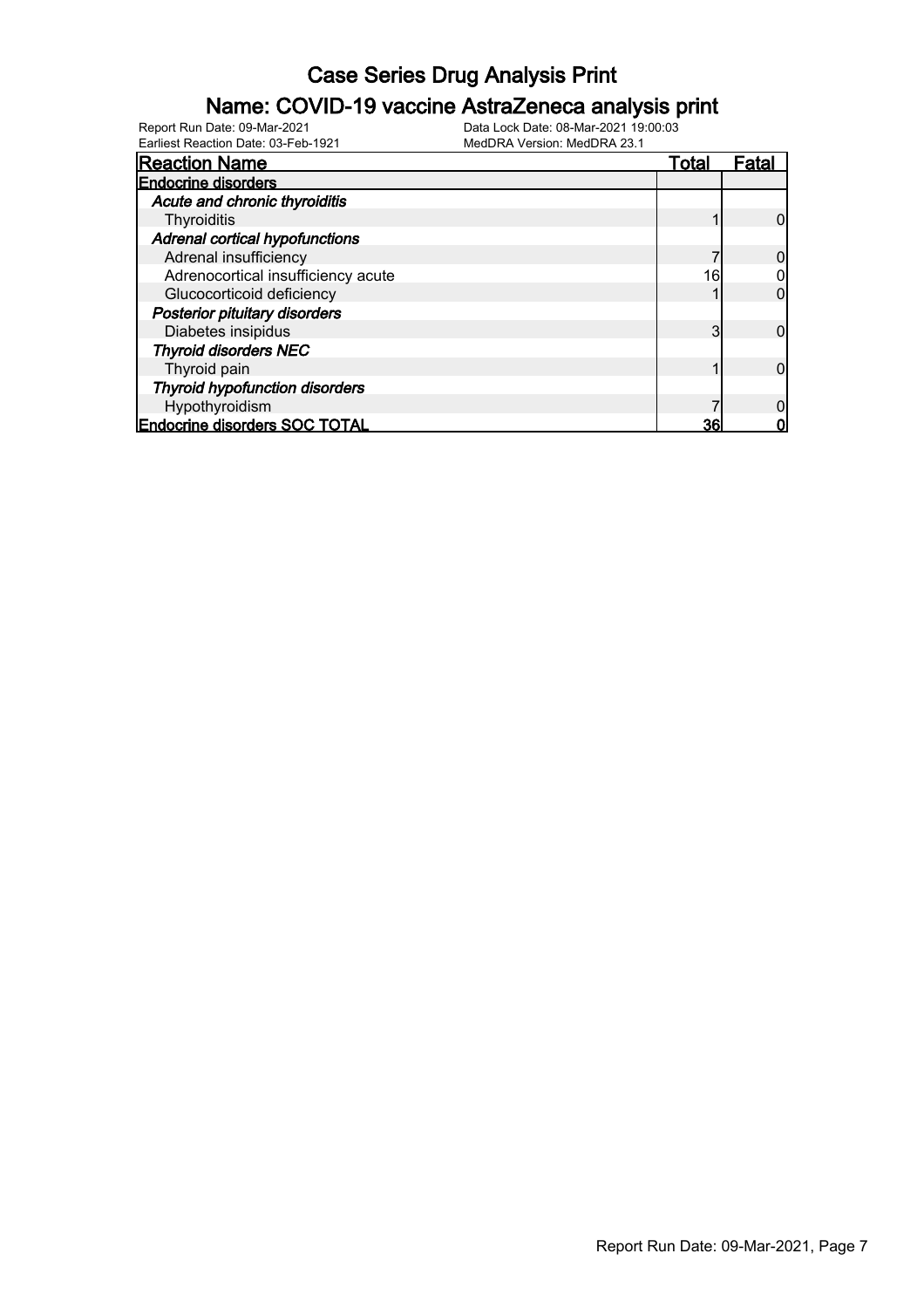### Name: COVID-19 vaccine AstraZeneca analysis print

Earliest Reaction Date: 03-Feb-1921 MedDRA Version: MedDRA 23.1

| <b>Reaction Name</b>                                              | <u>Total</u>   | <b>Fatal</b>     |
|-------------------------------------------------------------------|----------------|------------------|
| Eve disorders                                                     |                |                  |
| Amblyopic vision impairment                                       |                |                  |
| Amblyopia                                                         | 1              | $\overline{0}$   |
| <b>Cataract conditions</b>                                        |                |                  |
| Cataract                                                          | $\overline{2}$ | $\mathbf 0$      |
| Choroid and vitreous haemorrhages and vascular disorders          |                |                  |
| Vitreous haemorrhage                                              | 1              | $\mathbf 0$      |
| Choroid and vitreous structural change, deposit and degeneration  |                |                  |
| Vitreous detachment                                               | $\overline{c}$ | $\mathbf 0$      |
| Vitreous floaters                                                 | 9              | $\overline{0}$   |
| Colour blindness (incl acquired)                                  |                |                  |
| Dyschromatopsia                                                   | $\overline{c}$ | $\mathbf 0$      |
| Conjunctival and corneal bleeding and vascular disorders          |                |                  |
| Conjunctival haemorrhage                                          | 3              | $\overline{0}$   |
| <b>Eyelid movement disorders</b>                                  |                |                  |
| Blepharospasm                                                     | 8              | 0                |
| Eyelid ptosis                                                     | 5              | $\overline{0}$   |
| Iris and ciliary body structural change, deposit and degeneration |                |                  |
| Eye colour change                                                 | 3              | $\mathbf 0$      |
| Iris and uveal tract infections, irritations and inflammations    |                |                  |
| <b>Iritis</b>                                                     | 1              | $\mathbf 0$      |
| <b>Uveitis</b>                                                    | $\overline{2}$ | $\overline{0}$   |
| <b>Lacrimation disorders</b>                                      |                |                  |
| Dry eye                                                           | 44             | 0                |
| Lacrimation increased                                             | 38             | $\overline{0}$   |
| Lid bleeding and vascular disorders                               |                |                  |
| Eyelid bleeding                                                   | 1              | $\mathbf 0$      |
| Lid, lash and lacrimal infections, irritations and inflammations  |                |                  |
| <b>Blepharitis</b>                                                | 1              | $\mathbf 0$      |
| Erythema of eyelid                                                |                | $\overline{0}$   |
| Eyelid oedema                                                     | 2<br>2         | $\mathbf 0$      |
| Swelling of eyelid                                                | 12             | $\overline{0}$   |
| Ocular bleeding and vascular disorders NEC                        |                |                  |
| Eye haemorrhage                                                   | $\overline{c}$ | $\boldsymbol{0}$ |
| <b>Ocular disorders NEC</b>                                       |                |                  |
| Eye disorder                                                      | $\overline{2}$ | $\mathbf 0$      |
| Eye oedema                                                        | $\overline{2}$ | 0                |
| Eye pain                                                          | 794            | 이                |
| Eye swelling                                                      | 108            | $\mathbf 0$      |
| Eye symptom                                                       | 1              | $\overline{0}$   |
| Ocular discomfort                                                 |                | $\mathbf 0$      |
| Periorbital oedema                                                | 6              | $\boldsymbol{0}$ |
| Periorbital pain                                                  | $\overline{2}$ | $\mathbf 0$      |
| Periorbital swelling                                              | 21             | $\boldsymbol{0}$ |
| Ocular infections, inflammations and associated manifestations    |                |                  |
| Eye allergy                                                       | 6              | $\boldsymbol{0}$ |
| Eye discharge                                                     | 5              | $\pmb{0}$        |
| Eye inflammation                                                  | 4              | $\boldsymbol{0}$ |
| Eye irritation                                                    | 42             | $\mathbf 0$      |
| Eye pruritus                                                      | 62             | $\boldsymbol{0}$ |
| Ocular hyperaemia                                                 | 57             | $\mathbf 0$      |
| Ocular nerve and muscle disorders                                 |                |                  |
| Extraocular muscle paresis                                        | $\overline{a}$ | $\boldsymbol{0}$ |
| Eye movement disorder                                             | 7              | <u>0</u>         |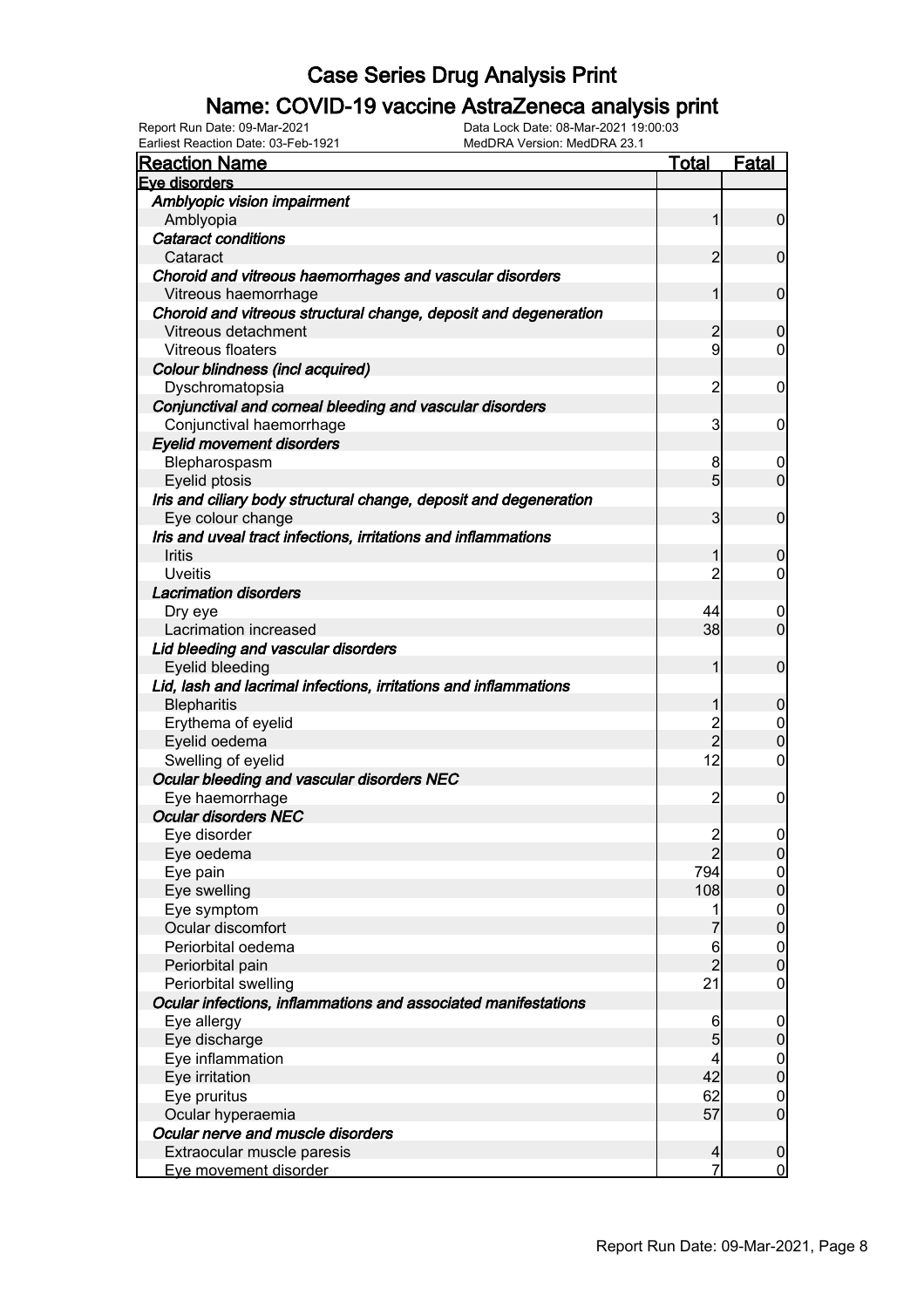### Name: COVID-19 vaccine AstraZeneca analysis print

| <b>Reaction Name</b>                                                               | <b>Total</b>   | <b>Fatal</b>               |
|------------------------------------------------------------------------------------|----------------|----------------------------|
| Eye disorders cont'd<br>Eve disorders                                              |                |                            |
| <b>Ocular sensation disorders</b>                                                  |                |                            |
| Abnormal sensation in eye                                                          | 4              | $\boldsymbol{0}$           |
| Asthenopia                                                                         | 60             | $\pmb{0}$                  |
| Eyelid sensory disorder                                                            | 2              | 0                          |
| Foreign body sensation in eyes                                                     | 10             | $\mathbf 0$                |
| Hypoaesthesia eye                                                                  | 3              | $\mathbf 0$                |
| Photophobia                                                                        | 261            | $\mathbf 0$                |
| <b>Pupil disorders</b>                                                             |                |                            |
| <b>Miosis</b>                                                                      | $\overline{c}$ | $\mathbf 0$                |
| <b>Mydriasis</b>                                                                   | 5              | $\boldsymbol{0}$           |
| Pupils unequal                                                                     | $\overline{2}$ | $\mathbf 0$                |
| Refractive and accommodative disorders                                             |                |                            |
| Hypermetropia                                                                      | 1              | $\boldsymbol{0}$           |
| Retinal bleeding and vascular disorders (excl retinopathy)                         |                |                            |
| Retinal aneurysm                                                                   | 1              | $\mathbf 0$                |
| Retinal vascular thrombosis                                                        | 1              | $\boldsymbol{0}$           |
| Retinal structural change, deposit and degeneration                                |                |                            |
| Macular detachment                                                                 | 1              | $\mathbf 0$                |
| Neovascular age-related macular degeneration                                       | $\overline{2}$ | $\boldsymbol{0}$           |
| Vitreoretinal traction syndrome                                                    | 1              | $\boldsymbol{0}$           |
| <b>Retinopathies NEC</b>                                                           |                |                            |
| Acute macular outer retinopathy                                                    | 1              | $\mathbf 0$                |
| Scleral infections, irritations and inflammations                                  |                |                            |
| Episcleritis                                                                       | $\overline{c}$ | $\mathbf 0$                |
|                                                                                    |                |                            |
| Structural change, deposit and degeneration of eye NEC<br>Endocrine ophthalmopathy | 1              | $\mathbf 0$                |
| <b>Visual colour distortions</b>                                                   |                |                            |
|                                                                                    |                |                            |
| Chromatopsia                                                                       | 1              | $\mathbf 0$<br>$\mathbf 0$ |
| Xanthopsia                                                                         |                |                            |
| <b>Visual disorders NEC</b>                                                        |                |                            |
| Diplopia                                                                           | 40             | $\mathbf 0$                |
| Halo vision                                                                        | 3              | 0                          |
| Metamorphopsia                                                                     | 5              |                            |
| Photopsia                                                                          | 58             | $\mathbf{0}$               |
| Vision blurred                                                                     | 282            | $\mathbf 0$                |
| Visual brightness                                                                  | 1              | 0                          |
| Visual snow syndrome                                                               |                | $\overline{0}$             |
| Visual impairment and blindness (excl colour blindness)                            |                |                            |
| Amaurosis fugax                                                                    | 1              | $\mathbf 0$                |
| <b>Blindness</b>                                                                   | 28             | $\overline{0}$             |
| <b>Blindness transient</b>                                                         | $\overline{a}$ | $\pmb{0}$                  |
| Night blindness                                                                    | $\frac{2}{1}$  | $\boldsymbol{0}$           |
| Sudden visual loss                                                                 |                | $\mathbf 0$                |
| Visual acuity reduced                                                              | 3              | $\mathbf 0$                |
| Visual impairment                                                                  | 90             | $\pmb{0}$                  |
| <b>Eve disorders SOC TOTAL</b>                                                     | 2150           | $\overline{0}$             |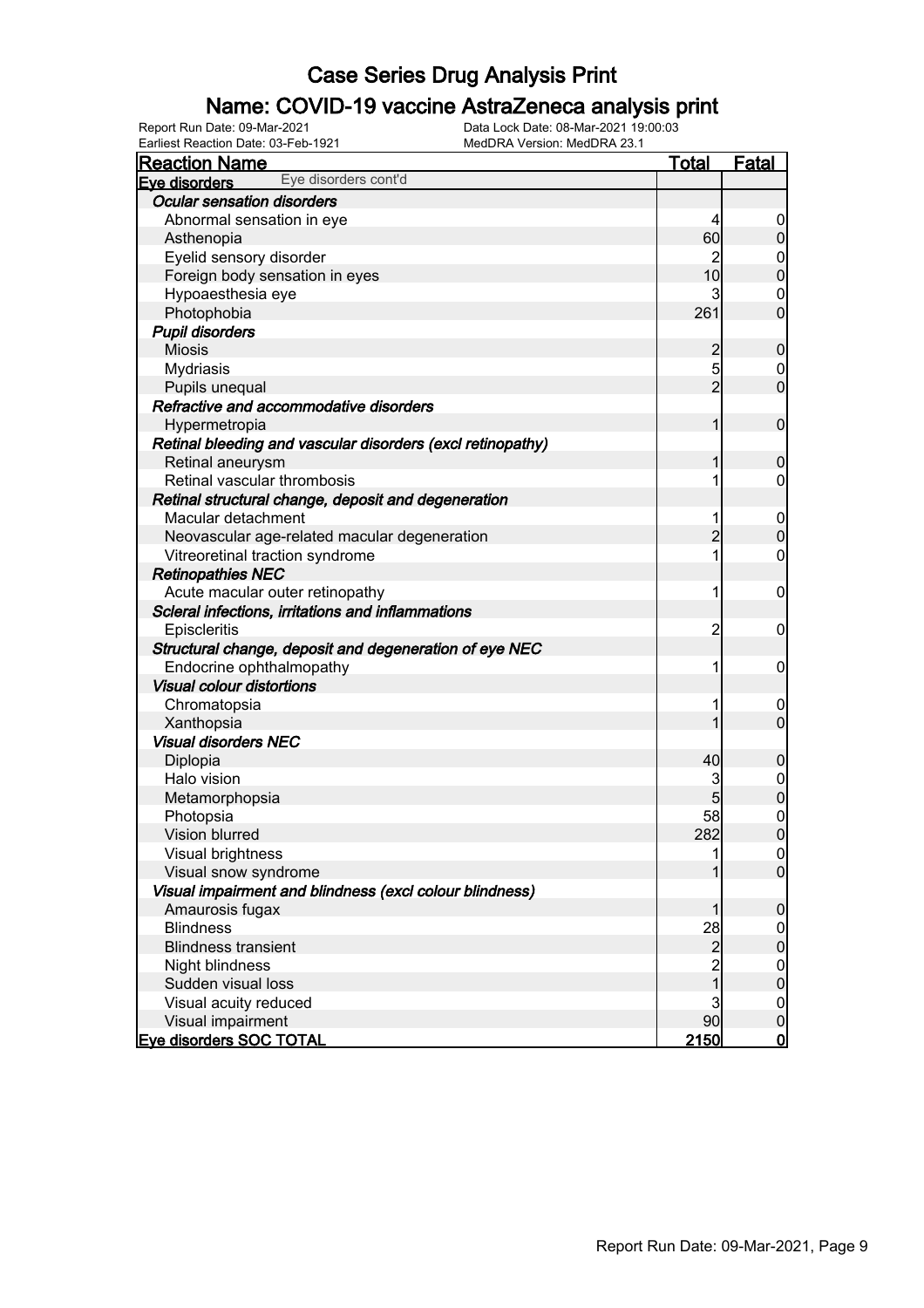### Name: COVID-19 vaccine AstraZeneca analysis print

| <b>Gastrointestinal disorders</b><br>Abdominal findings abnormal<br>Abdominal mass<br>1<br>$\mathbf 0$<br>Gastrointestinal sounds abnormal<br>$\overline{c}$<br>0<br>Acute and chronic pancreatitis<br>Obstructive pancreatitis<br>$\overline{9}$<br>Pancreatitis<br>$\overline{0}$<br>$\overline{c}$<br>Pancreatitis acute<br>0<br>Anal and rectal pains<br>Proctalgia<br>0<br>1<br>Anal and rectal signs and symptoms<br>$\overline{c}$<br>Anal hypoaesthesia<br>$\mathbf 0$<br>$\overline{1}$<br>$\overline{0}$<br>Anal pruritus<br>Anorectal discomfort<br>0<br><b>Benign oral cavity neoplasms</b><br>Mouth cyst<br>0<br>Colitis (excl infective)<br>Autoimmune colitis<br>$\mathbf 0$<br>$\mathbf 0$<br>Colitis<br>4<br>Colitis ischaemic<br>$\mathbf{0}$<br>$\overline{0}$<br>Colitis microscopic<br>Colitis ulcerative<br>19<br>$\overline{0}$<br>$\overline{0}$<br>Crohn's disease<br>16<br><b>Terminal ileitis</b><br>0<br><b>Dental disorders NEC</b><br>Teething<br>6<br>0<br>Dental pain and sensation disorders<br>Dental discomfort<br>2<br>2<br>$\mathbf 0$<br>$\mathbf 0$<br>Dental paraesthesia<br>Hyperaesthesia teeth<br>0<br>$\overline{0}$<br>76<br>Toothache<br>Dental surface disorders<br>$\mathbf 0$<br>Tooth discolouration<br>1<br>Diarrhoea (excl infective)<br>Diarrhoea<br>2517<br>$\mathbf 0$<br>7<br>$\overline{0}$<br>Diarrhoea haemorrhagic<br><b>Duodenal ulcers and perforation</b><br>Duodenal ulcer<br>$\boldsymbol{0}$<br>1<br>Dyspeptic signs and symptoms<br>197<br>Dyspepsia<br>$\boldsymbol{0}$<br>$\overline{0}$<br>Epigastric discomfort<br>61<br>Eructation<br>20<br>0<br><b>Faecal abnormalities NEC</b><br>Abnormal faeces<br>5<br>$\overline{0}$<br>$\boldsymbol{0}$<br>1<br>Faecaloma<br>Faeces discoloured<br>5<br>$\boldsymbol{0}$<br>$\overline{0}$<br>Faeces hard<br>$\mathbf 0$<br>Faeces pale<br>$\overline{0}$<br>Faeces soft<br>4<br>$\overline{2}$<br>Mucous stools<br>0<br>Flatulence, bloating and distension<br>Abdominal distension<br>73<br>$\boldsymbol{0}$<br>$\overline{0}$<br>Flatulence<br>89 | Lamest Reaction Date: 00-1 ep-192<br><b>Reaction Name</b> | <u>Total</u> | Fatal |
|---------------------------------------------------------------------------------------------------------------------------------------------------------------------------------------------------------------------------------------------------------------------------------------------------------------------------------------------------------------------------------------------------------------------------------------------------------------------------------------------------------------------------------------------------------------------------------------------------------------------------------------------------------------------------------------------------------------------------------------------------------------------------------------------------------------------------------------------------------------------------------------------------------------------------------------------------------------------------------------------------------------------------------------------------------------------------------------------------------------------------------------------------------------------------------------------------------------------------------------------------------------------------------------------------------------------------------------------------------------------------------------------------------------------------------------------------------------------------------------------------------------------------------------------------------------------------------------------------------------------------------------------------------------------------------------------------------------------------------------------------------------------------------------------------------------------------------------------------------------------------------------------------------------------------------------------------------------------------------------------------------------------------------------------------------------------|-----------------------------------------------------------|--------------|-------|
|                                                                                                                                                                                                                                                                                                                                                                                                                                                                                                                                                                                                                                                                                                                                                                                                                                                                                                                                                                                                                                                                                                                                                                                                                                                                                                                                                                                                                                                                                                                                                                                                                                                                                                                                                                                                                                                                                                                                                                                                                                                                     |                                                           |              |       |
|                                                                                                                                                                                                                                                                                                                                                                                                                                                                                                                                                                                                                                                                                                                                                                                                                                                                                                                                                                                                                                                                                                                                                                                                                                                                                                                                                                                                                                                                                                                                                                                                                                                                                                                                                                                                                                                                                                                                                                                                                                                                     |                                                           |              |       |
|                                                                                                                                                                                                                                                                                                                                                                                                                                                                                                                                                                                                                                                                                                                                                                                                                                                                                                                                                                                                                                                                                                                                                                                                                                                                                                                                                                                                                                                                                                                                                                                                                                                                                                                                                                                                                                                                                                                                                                                                                                                                     |                                                           |              |       |
|                                                                                                                                                                                                                                                                                                                                                                                                                                                                                                                                                                                                                                                                                                                                                                                                                                                                                                                                                                                                                                                                                                                                                                                                                                                                                                                                                                                                                                                                                                                                                                                                                                                                                                                                                                                                                                                                                                                                                                                                                                                                     |                                                           |              |       |
|                                                                                                                                                                                                                                                                                                                                                                                                                                                                                                                                                                                                                                                                                                                                                                                                                                                                                                                                                                                                                                                                                                                                                                                                                                                                                                                                                                                                                                                                                                                                                                                                                                                                                                                                                                                                                                                                                                                                                                                                                                                                     |                                                           |              |       |
|                                                                                                                                                                                                                                                                                                                                                                                                                                                                                                                                                                                                                                                                                                                                                                                                                                                                                                                                                                                                                                                                                                                                                                                                                                                                                                                                                                                                                                                                                                                                                                                                                                                                                                                                                                                                                                                                                                                                                                                                                                                                     |                                                           |              |       |
|                                                                                                                                                                                                                                                                                                                                                                                                                                                                                                                                                                                                                                                                                                                                                                                                                                                                                                                                                                                                                                                                                                                                                                                                                                                                                                                                                                                                                                                                                                                                                                                                                                                                                                                                                                                                                                                                                                                                                                                                                                                                     |                                                           |              |       |
|                                                                                                                                                                                                                                                                                                                                                                                                                                                                                                                                                                                                                                                                                                                                                                                                                                                                                                                                                                                                                                                                                                                                                                                                                                                                                                                                                                                                                                                                                                                                                                                                                                                                                                                                                                                                                                                                                                                                                                                                                                                                     |                                                           |              |       |
|                                                                                                                                                                                                                                                                                                                                                                                                                                                                                                                                                                                                                                                                                                                                                                                                                                                                                                                                                                                                                                                                                                                                                                                                                                                                                                                                                                                                                                                                                                                                                                                                                                                                                                                                                                                                                                                                                                                                                                                                                                                                     |                                                           |              |       |
|                                                                                                                                                                                                                                                                                                                                                                                                                                                                                                                                                                                                                                                                                                                                                                                                                                                                                                                                                                                                                                                                                                                                                                                                                                                                                                                                                                                                                                                                                                                                                                                                                                                                                                                                                                                                                                                                                                                                                                                                                                                                     |                                                           |              |       |
|                                                                                                                                                                                                                                                                                                                                                                                                                                                                                                                                                                                                                                                                                                                                                                                                                                                                                                                                                                                                                                                                                                                                                                                                                                                                                                                                                                                                                                                                                                                                                                                                                                                                                                                                                                                                                                                                                                                                                                                                                                                                     |                                                           |              |       |
|                                                                                                                                                                                                                                                                                                                                                                                                                                                                                                                                                                                                                                                                                                                                                                                                                                                                                                                                                                                                                                                                                                                                                                                                                                                                                                                                                                                                                                                                                                                                                                                                                                                                                                                                                                                                                                                                                                                                                                                                                                                                     |                                                           |              |       |
|                                                                                                                                                                                                                                                                                                                                                                                                                                                                                                                                                                                                                                                                                                                                                                                                                                                                                                                                                                                                                                                                                                                                                                                                                                                                                                                                                                                                                                                                                                                                                                                                                                                                                                                                                                                                                                                                                                                                                                                                                                                                     |                                                           |              |       |
|                                                                                                                                                                                                                                                                                                                                                                                                                                                                                                                                                                                                                                                                                                                                                                                                                                                                                                                                                                                                                                                                                                                                                                                                                                                                                                                                                                                                                                                                                                                                                                                                                                                                                                                                                                                                                                                                                                                                                                                                                                                                     |                                                           |              |       |
|                                                                                                                                                                                                                                                                                                                                                                                                                                                                                                                                                                                                                                                                                                                                                                                                                                                                                                                                                                                                                                                                                                                                                                                                                                                                                                                                                                                                                                                                                                                                                                                                                                                                                                                                                                                                                                                                                                                                                                                                                                                                     |                                                           |              |       |
|                                                                                                                                                                                                                                                                                                                                                                                                                                                                                                                                                                                                                                                                                                                                                                                                                                                                                                                                                                                                                                                                                                                                                                                                                                                                                                                                                                                                                                                                                                                                                                                                                                                                                                                                                                                                                                                                                                                                                                                                                                                                     |                                                           |              |       |
|                                                                                                                                                                                                                                                                                                                                                                                                                                                                                                                                                                                                                                                                                                                                                                                                                                                                                                                                                                                                                                                                                                                                                                                                                                                                                                                                                                                                                                                                                                                                                                                                                                                                                                                                                                                                                                                                                                                                                                                                                                                                     |                                                           |              |       |
|                                                                                                                                                                                                                                                                                                                                                                                                                                                                                                                                                                                                                                                                                                                                                                                                                                                                                                                                                                                                                                                                                                                                                                                                                                                                                                                                                                                                                                                                                                                                                                                                                                                                                                                                                                                                                                                                                                                                                                                                                                                                     |                                                           |              |       |
|                                                                                                                                                                                                                                                                                                                                                                                                                                                                                                                                                                                                                                                                                                                                                                                                                                                                                                                                                                                                                                                                                                                                                                                                                                                                                                                                                                                                                                                                                                                                                                                                                                                                                                                                                                                                                                                                                                                                                                                                                                                                     |                                                           |              |       |
|                                                                                                                                                                                                                                                                                                                                                                                                                                                                                                                                                                                                                                                                                                                                                                                                                                                                                                                                                                                                                                                                                                                                                                                                                                                                                                                                                                                                                                                                                                                                                                                                                                                                                                                                                                                                                                                                                                                                                                                                                                                                     |                                                           |              |       |
|                                                                                                                                                                                                                                                                                                                                                                                                                                                                                                                                                                                                                                                                                                                                                                                                                                                                                                                                                                                                                                                                                                                                                                                                                                                                                                                                                                                                                                                                                                                                                                                                                                                                                                                                                                                                                                                                                                                                                                                                                                                                     |                                                           |              |       |
|                                                                                                                                                                                                                                                                                                                                                                                                                                                                                                                                                                                                                                                                                                                                                                                                                                                                                                                                                                                                                                                                                                                                                                                                                                                                                                                                                                                                                                                                                                                                                                                                                                                                                                                                                                                                                                                                                                                                                                                                                                                                     |                                                           |              |       |
|                                                                                                                                                                                                                                                                                                                                                                                                                                                                                                                                                                                                                                                                                                                                                                                                                                                                                                                                                                                                                                                                                                                                                                                                                                                                                                                                                                                                                                                                                                                                                                                                                                                                                                                                                                                                                                                                                                                                                                                                                                                                     |                                                           |              |       |
|                                                                                                                                                                                                                                                                                                                                                                                                                                                                                                                                                                                                                                                                                                                                                                                                                                                                                                                                                                                                                                                                                                                                                                                                                                                                                                                                                                                                                                                                                                                                                                                                                                                                                                                                                                                                                                                                                                                                                                                                                                                                     |                                                           |              |       |
|                                                                                                                                                                                                                                                                                                                                                                                                                                                                                                                                                                                                                                                                                                                                                                                                                                                                                                                                                                                                                                                                                                                                                                                                                                                                                                                                                                                                                                                                                                                                                                                                                                                                                                                                                                                                                                                                                                                                                                                                                                                                     |                                                           |              |       |
|                                                                                                                                                                                                                                                                                                                                                                                                                                                                                                                                                                                                                                                                                                                                                                                                                                                                                                                                                                                                                                                                                                                                                                                                                                                                                                                                                                                                                                                                                                                                                                                                                                                                                                                                                                                                                                                                                                                                                                                                                                                                     |                                                           |              |       |
|                                                                                                                                                                                                                                                                                                                                                                                                                                                                                                                                                                                                                                                                                                                                                                                                                                                                                                                                                                                                                                                                                                                                                                                                                                                                                                                                                                                                                                                                                                                                                                                                                                                                                                                                                                                                                                                                                                                                                                                                                                                                     |                                                           |              |       |
|                                                                                                                                                                                                                                                                                                                                                                                                                                                                                                                                                                                                                                                                                                                                                                                                                                                                                                                                                                                                                                                                                                                                                                                                                                                                                                                                                                                                                                                                                                                                                                                                                                                                                                                                                                                                                                                                                                                                                                                                                                                                     |                                                           |              |       |
|                                                                                                                                                                                                                                                                                                                                                                                                                                                                                                                                                                                                                                                                                                                                                                                                                                                                                                                                                                                                                                                                                                                                                                                                                                                                                                                                                                                                                                                                                                                                                                                                                                                                                                                                                                                                                                                                                                                                                                                                                                                                     |                                                           |              |       |
|                                                                                                                                                                                                                                                                                                                                                                                                                                                                                                                                                                                                                                                                                                                                                                                                                                                                                                                                                                                                                                                                                                                                                                                                                                                                                                                                                                                                                                                                                                                                                                                                                                                                                                                                                                                                                                                                                                                                                                                                                                                                     |                                                           |              |       |
|                                                                                                                                                                                                                                                                                                                                                                                                                                                                                                                                                                                                                                                                                                                                                                                                                                                                                                                                                                                                                                                                                                                                                                                                                                                                                                                                                                                                                                                                                                                                                                                                                                                                                                                                                                                                                                                                                                                                                                                                                                                                     |                                                           |              |       |
|                                                                                                                                                                                                                                                                                                                                                                                                                                                                                                                                                                                                                                                                                                                                                                                                                                                                                                                                                                                                                                                                                                                                                                                                                                                                                                                                                                                                                                                                                                                                                                                                                                                                                                                                                                                                                                                                                                                                                                                                                                                                     |                                                           |              |       |
|                                                                                                                                                                                                                                                                                                                                                                                                                                                                                                                                                                                                                                                                                                                                                                                                                                                                                                                                                                                                                                                                                                                                                                                                                                                                                                                                                                                                                                                                                                                                                                                                                                                                                                                                                                                                                                                                                                                                                                                                                                                                     |                                                           |              |       |
|                                                                                                                                                                                                                                                                                                                                                                                                                                                                                                                                                                                                                                                                                                                                                                                                                                                                                                                                                                                                                                                                                                                                                                                                                                                                                                                                                                                                                                                                                                                                                                                                                                                                                                                                                                                                                                                                                                                                                                                                                                                                     |                                                           |              |       |
|                                                                                                                                                                                                                                                                                                                                                                                                                                                                                                                                                                                                                                                                                                                                                                                                                                                                                                                                                                                                                                                                                                                                                                                                                                                                                                                                                                                                                                                                                                                                                                                                                                                                                                                                                                                                                                                                                                                                                                                                                                                                     |                                                           |              |       |
|                                                                                                                                                                                                                                                                                                                                                                                                                                                                                                                                                                                                                                                                                                                                                                                                                                                                                                                                                                                                                                                                                                                                                                                                                                                                                                                                                                                                                                                                                                                                                                                                                                                                                                                                                                                                                                                                                                                                                                                                                                                                     |                                                           |              |       |
|                                                                                                                                                                                                                                                                                                                                                                                                                                                                                                                                                                                                                                                                                                                                                                                                                                                                                                                                                                                                                                                                                                                                                                                                                                                                                                                                                                                                                                                                                                                                                                                                                                                                                                                                                                                                                                                                                                                                                                                                                                                                     |                                                           |              |       |
|                                                                                                                                                                                                                                                                                                                                                                                                                                                                                                                                                                                                                                                                                                                                                                                                                                                                                                                                                                                                                                                                                                                                                                                                                                                                                                                                                                                                                                                                                                                                                                                                                                                                                                                                                                                                                                                                                                                                                                                                                                                                     |                                                           |              |       |
|                                                                                                                                                                                                                                                                                                                                                                                                                                                                                                                                                                                                                                                                                                                                                                                                                                                                                                                                                                                                                                                                                                                                                                                                                                                                                                                                                                                                                                                                                                                                                                                                                                                                                                                                                                                                                                                                                                                                                                                                                                                                     |                                                           |              |       |
|                                                                                                                                                                                                                                                                                                                                                                                                                                                                                                                                                                                                                                                                                                                                                                                                                                                                                                                                                                                                                                                                                                                                                                                                                                                                                                                                                                                                                                                                                                                                                                                                                                                                                                                                                                                                                                                                                                                                                                                                                                                                     |                                                           |              |       |
|                                                                                                                                                                                                                                                                                                                                                                                                                                                                                                                                                                                                                                                                                                                                                                                                                                                                                                                                                                                                                                                                                                                                                                                                                                                                                                                                                                                                                                                                                                                                                                                                                                                                                                                                                                                                                                                                                                                                                                                                                                                                     |                                                           |              |       |
|                                                                                                                                                                                                                                                                                                                                                                                                                                                                                                                                                                                                                                                                                                                                                                                                                                                                                                                                                                                                                                                                                                                                                                                                                                                                                                                                                                                                                                                                                                                                                                                                                                                                                                                                                                                                                                                                                                                                                                                                                                                                     |                                                           |              |       |
|                                                                                                                                                                                                                                                                                                                                                                                                                                                                                                                                                                                                                                                                                                                                                                                                                                                                                                                                                                                                                                                                                                                                                                                                                                                                                                                                                                                                                                                                                                                                                                                                                                                                                                                                                                                                                                                                                                                                                                                                                                                                     |                                                           |              |       |
|                                                                                                                                                                                                                                                                                                                                                                                                                                                                                                                                                                                                                                                                                                                                                                                                                                                                                                                                                                                                                                                                                                                                                                                                                                                                                                                                                                                                                                                                                                                                                                                                                                                                                                                                                                                                                                                                                                                                                                                                                                                                     |                                                           |              |       |
|                                                                                                                                                                                                                                                                                                                                                                                                                                                                                                                                                                                                                                                                                                                                                                                                                                                                                                                                                                                                                                                                                                                                                                                                                                                                                                                                                                                                                                                                                                                                                                                                                                                                                                                                                                                                                                                                                                                                                                                                                                                                     |                                                           |              |       |
|                                                                                                                                                                                                                                                                                                                                                                                                                                                                                                                                                                                                                                                                                                                                                                                                                                                                                                                                                                                                                                                                                                                                                                                                                                                                                                                                                                                                                                                                                                                                                                                                                                                                                                                                                                                                                                                                                                                                                                                                                                                                     |                                                           |              |       |
|                                                                                                                                                                                                                                                                                                                                                                                                                                                                                                                                                                                                                                                                                                                                                                                                                                                                                                                                                                                                                                                                                                                                                                                                                                                                                                                                                                                                                                                                                                                                                                                                                                                                                                                                                                                                                                                                                                                                                                                                                                                                     |                                                           |              |       |
|                                                                                                                                                                                                                                                                                                                                                                                                                                                                                                                                                                                                                                                                                                                                                                                                                                                                                                                                                                                                                                                                                                                                                                                                                                                                                                                                                                                                                                                                                                                                                                                                                                                                                                                                                                                                                                                                                                                                                                                                                                                                     |                                                           |              |       |
|                                                                                                                                                                                                                                                                                                                                                                                                                                                                                                                                                                                                                                                                                                                                                                                                                                                                                                                                                                                                                                                                                                                                                                                                                                                                                                                                                                                                                                                                                                                                                                                                                                                                                                                                                                                                                                                                                                                                                                                                                                                                     |                                                           |              |       |
|                                                                                                                                                                                                                                                                                                                                                                                                                                                                                                                                                                                                                                                                                                                                                                                                                                                                                                                                                                                                                                                                                                                                                                                                                                                                                                                                                                                                                                                                                                                                                                                                                                                                                                                                                                                                                                                                                                                                                                                                                                                                     |                                                           |              |       |
|                                                                                                                                                                                                                                                                                                                                                                                                                                                                                                                                                                                                                                                                                                                                                                                                                                                                                                                                                                                                                                                                                                                                                                                                                                                                                                                                                                                                                                                                                                                                                                                                                                                                                                                                                                                                                                                                                                                                                                                                                                                                     |                                                           |              |       |
|                                                                                                                                                                                                                                                                                                                                                                                                                                                                                                                                                                                                                                                                                                                                                                                                                                                                                                                                                                                                                                                                                                                                                                                                                                                                                                                                                                                                                                                                                                                                                                                                                                                                                                                                                                                                                                                                                                                                                                                                                                                                     |                                                           |              |       |
|                                                                                                                                                                                                                                                                                                                                                                                                                                                                                                                                                                                                                                                                                                                                                                                                                                                                                                                                                                                                                                                                                                                                                                                                                                                                                                                                                                                                                                                                                                                                                                                                                                                                                                                                                                                                                                                                                                                                                                                                                                                                     |                                                           |              |       |
|                                                                                                                                                                                                                                                                                                                                                                                                                                                                                                                                                                                                                                                                                                                                                                                                                                                                                                                                                                                                                                                                                                                                                                                                                                                                                                                                                                                                                                                                                                                                                                                                                                                                                                                                                                                                                                                                                                                                                                                                                                                                     |                                                           |              |       |
| Gastric and oesophageal haemorrhages                                                                                                                                                                                                                                                                                                                                                                                                                                                                                                                                                                                                                                                                                                                                                                                                                                                                                                                                                                                                                                                                                                                                                                                                                                                                                                                                                                                                                                                                                                                                                                                                                                                                                                                                                                                                                                                                                                                                                                                                                                |                                                           |              |       |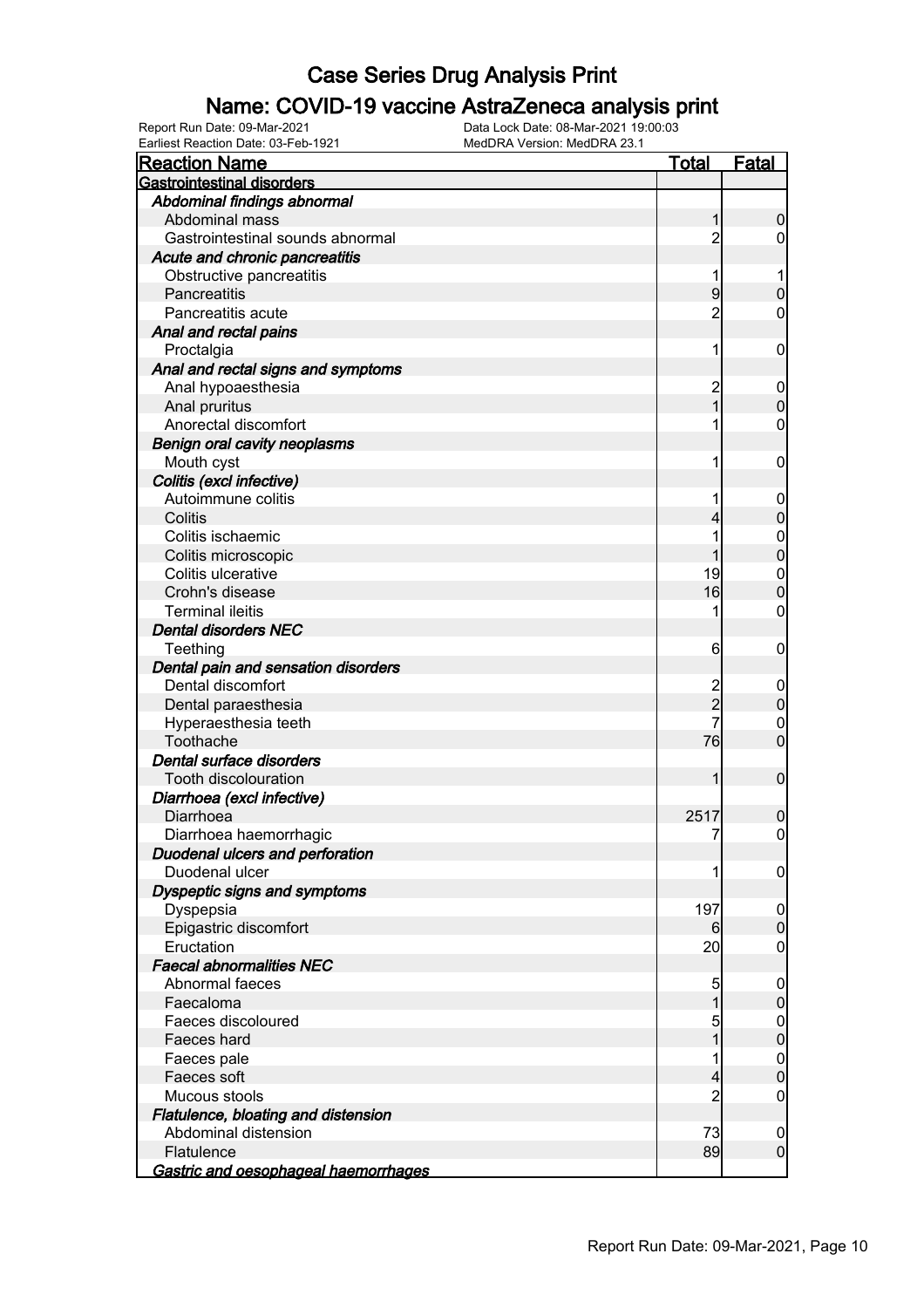### Name: COVID-19 vaccine AstraZeneca analysis print

| <b>Reaction Name</b>                                        | <u>Total</u>    | Fatal            |
|-------------------------------------------------------------|-----------------|------------------|
| Gastrointestinal disordersointestinal disorders cont'd      |                 |                  |
| Gastric haemorrhage                                         | 1               | $\overline{0}$   |
| Gastric ulcers and perforation                              |                 |                  |
| Gastric ulcer                                               | 3               | $\mathbf 0$      |
| Gastric ulcer perforation                                   |                 | 0                |
| Gastritis (excl infective)                                  |                 |                  |
| Chronic gastritis                                           |                 | $\mathbf 0$      |
| Gastritis                                                   | 15              | $\boldsymbol{0}$ |
| Reflux gastritis                                            | 3               | 0                |
| Gastrointestinal and abdominal pains (excl oral and throat) |                 |                  |
| Abdominal pain                                              | 1158            | $\mathbf 0$      |
| Abdominal pain lower                                        | 51              | $\boldsymbol{0}$ |
| Abdominal pain upper                                        | 1212            | $\boldsymbol{0}$ |
| Abdominal rigidity                                          | 14              | $\mathbf 0$      |
| Abdominal tenderness                                        | 5               | $\mathbf{0}$     |
| Gastrointestinal pain                                       | 80              | $\mathbf 0$      |
| Oesophageal pain                                            | 2               | $\mathbf 0$      |
| Gastrointestinal atonic and hypomotility disorders NEC      |                 |                  |
| Constipation                                                | 79              | $\mathbf 0$      |
| Gastric dilatation                                          | 3               | $\mathbf 0$      |
| Gastrooesophageal reflux disease                            | 44              | $\mathbf 0$      |
| Infrequent bowel movements                                  |                 | $\overline{0}$   |
| <b>Gastrointestinal disorders NEC</b>                       |                 |                  |
| Functional gastrointestinal disorder                        | 4               | $\mathbf 0$      |
| Gastric disorder                                            | 4               | $\boldsymbol{0}$ |
| Gastrointestinal disorder                                   | 7               | $\overline{0}$   |
| Neurogenic bowel                                            |                 | $\boldsymbol{0}$ |
| Gastrointestinal dyskinetic disorders                       |                 |                  |
| Change of bowel habit                                       | 3               | $\mathbf 0$      |
| Dyschezia                                                   | 1               | $\boldsymbol{0}$ |
| Oesophageal achalasia                                       |                 | $\boldsymbol{0}$ |
| Gastrointestinal inflammatory disorders NEC                 |                 |                  |
| Gastrointestinal tract irritation                           | 1               | $\boldsymbol{0}$ |
| Gastrointestinal signs and symptoms NEC                     |                 |                  |
| Abdominal discomfort                                        | 374             | $\boldsymbol{0}$ |
| Abdominal symptom                                           | $\overline{2}$  | $\overline{0}$   |
| Acute abdomen                                               | $\overline{5}$  | 0                |
| Anal incontinence                                           | $\bf{8}$        | 0                |
| Breath odour                                                | 5               | $\mathbf 0$      |
| Dysphagia                                                   | 42              | $\overline{1}$   |
| Gastrointestinal spastic and hypermotility disorders        |                 |                  |
| Defaecation urgency                                         | $6 \overline{}$ | $\boldsymbol{0}$ |
| Frequent bowel movements                                    | 9               | $\overline{0}$   |
| Irritable bowel syndrome                                    | 21              | $\mathbf 0$      |
| Oesophageal spasm                                           | 1               | $\mathbf 0$      |
| Gastrointestinal stenosis and obstruction NEC               |                 |                  |
| Intestinal obstruction                                      | 1               | $\mathbf 0$      |
| Gingival disorders, signs and symptoms NEC                  |                 |                  |
| Gingival blister                                            | 7               | $\mathbf 0$      |
| Gingival discomfort                                         |                 | $\pmb{0}$        |
| Gingival disorder                                           |                 | $\boldsymbol{0}$ |
| Gingival oedema                                             |                 | $\overline{0}$   |
| Gingival pain                                               | 46              | $\overline{0}$   |
| <b>Gingival pruritus</b>                                    | 1               | $\overline{0}$   |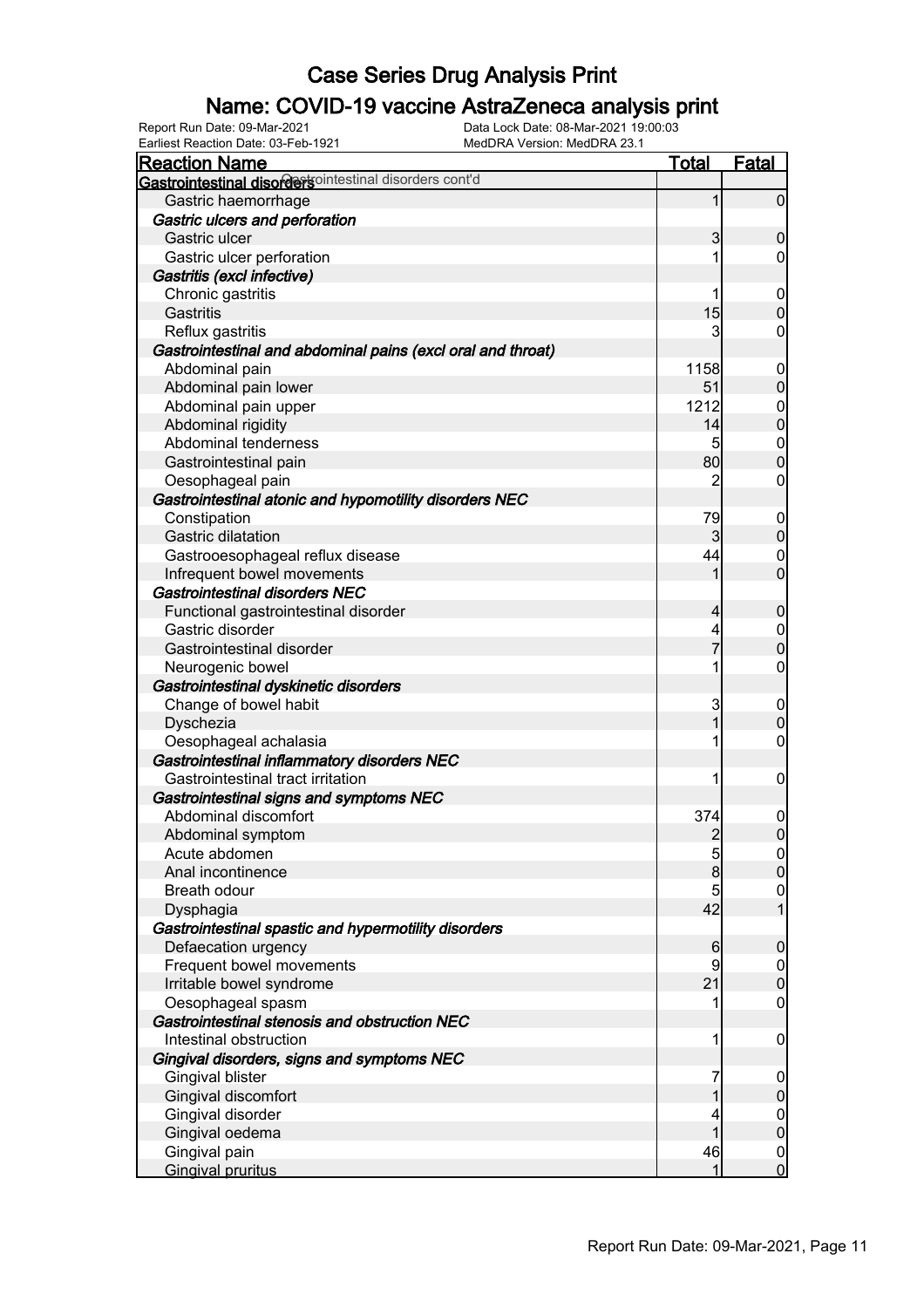### Name: COVID-19 vaccine AstraZeneca analysis print

Earliest Reaction Date: 03-Feb-1921 MedDRA Version: MedDRA 23.1

| <b>Reaction Name</b>                                         | <u>Total</u>    | <b>Fatal</b>                         |
|--------------------------------------------------------------|-----------------|--------------------------------------|
| Gastrointestinal disordersointestinal disorders cont'd       |                 |                                      |
| Gingival swelling                                            | 11              | $\boldsymbol{0}$                     |
| Gingival ulceration                                          | 1               | $\mathbf 0$                          |
| Noninfective gingivitis                                      | $6 \overline{}$ | 0                                    |
| Gingival haemorrhages                                        |                 |                                      |
| Gingival bleeding                                            | $\overline{9}$  | 0                                    |
| Haemorrhoids and gastrointestinal varices (excl oesophageal) |                 |                                      |
| Haemorrhoids                                                 | 3               | 0                                    |
| Inguinal hernias                                             |                 |                                      |
| Inguinal hernia                                              | 1               | 0                                    |
| Intestinal haemorrhages                                      |                 |                                      |
| Anal haemorrhage                                             | $\overline{c}$  | $\boldsymbol{0}$                     |
| Rectal haemorrhage                                           | $\overline{8}$  | $\overline{0}$                       |
| Small intestinal haemorrhage                                 | 7               | 0                                    |
| <b>Malabsorption syndromes</b>                               |                 |                                      |
| Coeliac disease                                              | $\overline{2}$  | $\mathbf 0$                          |
| Nausea and vomiting symptoms                                 |                 |                                      |
| Acetonaemic vomiting                                         | 1               | $\mathbf 0$                          |
| Discoloured vomit                                            |                 | $\mathbf 0$                          |
| Faecal vomiting                                              |                 |                                      |
| Nausea                                                       | 10498           | $\begin{matrix}0\\0\end{matrix}$     |
| Regurgitation                                                | 1               |                                      |
| Retching                                                     | 93              | $\begin{matrix}0\\0\end{matrix}$     |
| Vomiting                                                     | 3777            |                                      |
| Vomiting projectile                                          | 43              | $\frac{2}{0}$                        |
|                                                              |                 |                                      |
| Non-site specific gastrointestinal haemorrhages              |                 |                                      |
| Gastrointestinal haemorrhage                                 | 4<br>12         | 1                                    |
| Haematemesis                                                 |                 | $\mathbf{0}$<br>$\overline{0}$       |
| Haematochezia                                                | 14              |                                      |
| Melaena                                                      | $\overline{2}$  | 0                                    |
| Oesophagitis (excl infective)                                |                 |                                      |
| Oesophagitis                                                 | $\overline{2}$  | $\mathbf 0$                          |
| Oral dryness and saliva altered                              |                 |                                      |
| Dry mouth                                                    | 313             | $\mathbf 0$                          |
| Lip dry                                                      | 12              | $\mathbf 0$                          |
| Saliva altered                                               | $\mathbf{1}$    | $\mathbf 0$                          |
| Salivary hypersecretion                                      | $\overline{9}$  | 0                                    |
| Oral soft tissue disorders NEC                               |                 |                                      |
| Chapped lips                                                 | $\overline{2}$  | $\mathbf 0$                          |
| <b>Cheilitis</b>                                             | 11              | $\boldsymbol{0}$                     |
| Enlarged uvula                                               | $\overline{a}$  | $\pmb{0}$                            |
| Leukoplakia oral                                             | $\overline{1}$  | $\boldsymbol{0}$                     |
| Lip blister                                                  | 9               | $\mathbf 0$                          |
| Lip disorder                                                 | 1               | $\begin{matrix} 0 \\ 0 \end{matrix}$ |
| Oral disorder                                                | 1               |                                      |
| Oral soft tissue haemorrhages                                |                 |                                      |
| Mouth haemorrhage                                            | 1               | $\mathbf 0$                          |
| Oral blood blister                                           | 4               | $\mathbf 0$                          |
| Oral soft tissue signs and symptoms                          |                 |                                      |
| Anaesthesia oral                                             | $\overline{c}$  | $\mathbf 0$                          |
| Burning mouth syndrome                                       | $\overline{1}$  | $\boldsymbol{0}$                     |
| Hypoaesthesia oral                                           | 112             | $\overline{0}$                       |
| Lip erythema                                                 | $\overline{2}$  | $\pmb{0}$                            |
| Lip exfoliation                                              | 4               | $\overline{0}$                       |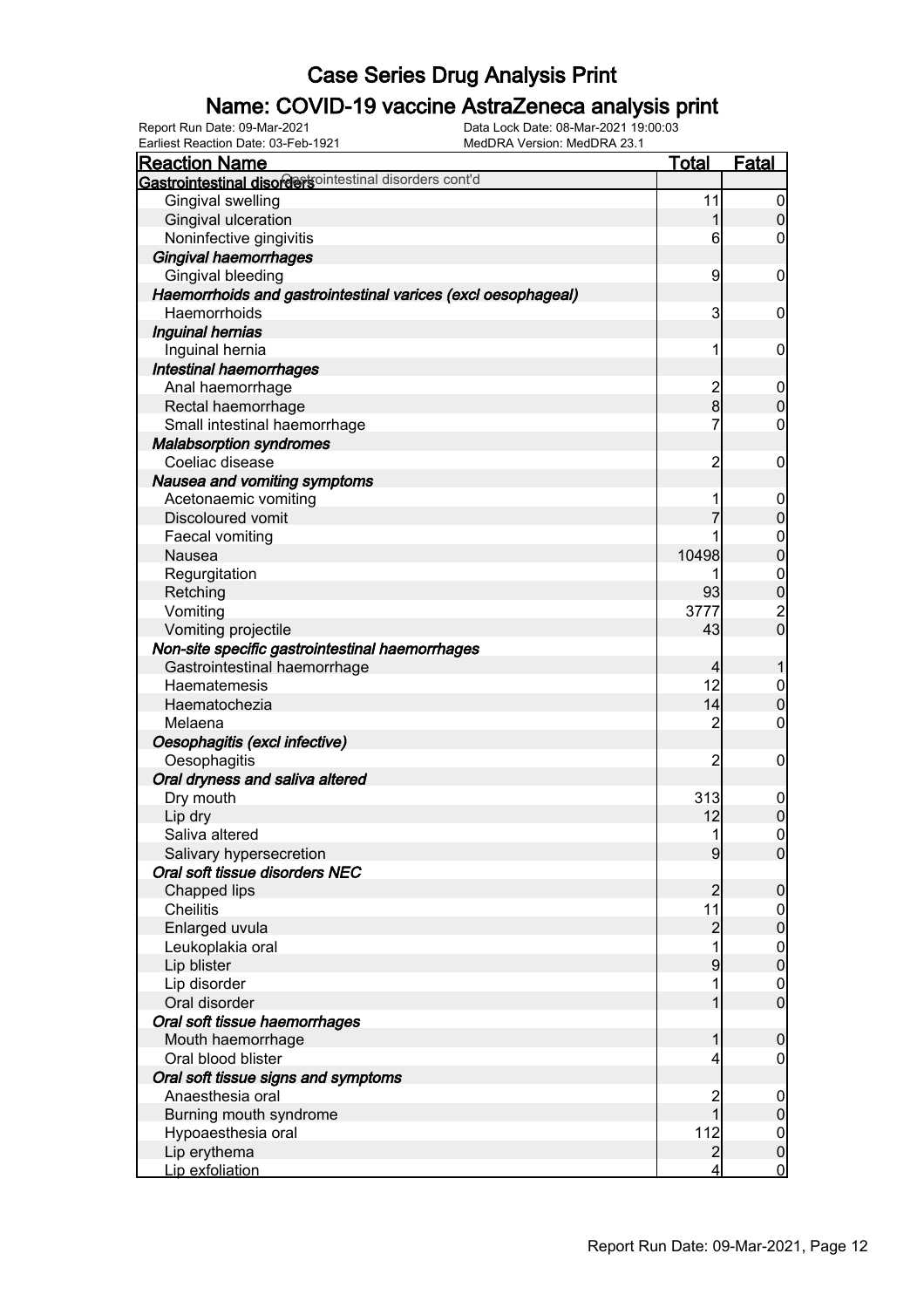### Name: COVID-19 vaccine AstraZeneca analysis print

Earliest Reaction Date: 03-Feb-1921 MedDRA Version: MedDRA 23.1

| <b>Reaction Name</b>                                    | <u>Total</u>    | <u>Fatal</u>     |
|---------------------------------------------------------|-----------------|------------------|
| Gastrointestinal disordertsointestinal disorders cont'd |                 |                  |
| Lip pain                                                | 17              | 0                |
| Lip pruritus                                            | 8               | $\mathbf 0$      |
| Odynophagia                                             | 4               | 0                |
| Oral discomfort                                         | 17              | $\boldsymbol{0}$ |
| Oral mucosal blistering                                 | 8               | 0                |
| Oral mucosal eruption                                   | 3               | $\mathbf{0}$     |
| Oral mucosal exfoliation                                |                 | $\mathbf{0}$     |
| Oral mucosal roughening                                 |                 | $\mathbf{0}$     |
| Oral pain                                               | 84              | $\overline{0}$   |
| Oral pruritus                                           | 4               | $\mathbf 0$      |
| Paraesthesia oral                                       | 199             | $\overline{0}$   |
| Oral soft tissue swelling and oedema                    |                 |                  |
| Lip oedema                                              | 2               | $\boldsymbol{0}$ |
| Lip swelling                                            | 228             | $\mathbf 0$      |
| Mouth swelling                                          | 35              | $\mathbf 0$      |
| Oedema mouth                                            | 1               | $\mathbf 0$      |
| Palatal swelling                                        | 4               | $\overline{0}$   |
| <b>Rectal inflammations NEC</b>                         |                 |                  |
| <b>Proctitis</b>                                        | 1               | $\boldsymbol{0}$ |
| Salivary gland disorders NEC                            |                 |                  |
| Salivary gland pain                                     | 2               | $\mathbf 0$      |
| Salivary gland enlargements                             |                 |                  |
| Parotid gland enlargement                               | 3               | $\mathbf 0$      |
| Salivary gland infections and inflammations             |                 |                  |
| Noninfective sialoadenitis                              |                 | $\mathbf 0$      |
| <b>Stomatitis and ulceration</b>                        |                 |                  |
| Aphthous ulcer                                          | 10              | $\boldsymbol{0}$ |
| Lip ulceration                                          |                 | $\mathbf 0$      |
| Mouth ulceration                                        | 119             | $\overline{0}$   |
| <b>Stomatitis</b>                                       | 16              | 0                |
| <b>Tongue disorders</b>                                 |                 |                  |
| Glossitis                                               | 6               | $\mathbf 0$      |
| Plicated tongue                                         |                 | $\pmb{0}$        |
| Tongue disorder                                         | 5               | $\boldsymbol{0}$ |
| Tongue ulceration                                       | $\overline{3}$  | $\overline{0}$   |
| Trichoglossia                                           | $\overline{c}$  | $\overline{0}$   |
| Tongue signs and symptoms                               |                 |                  |
| Glossodynia                                             | 61              | $\mathbf 0$      |
| Scalloped tongue                                        |                 | $\boldsymbol{0}$ |
| Swollen tongue                                          | 127             | $\boldsymbol{0}$ |
| Tongue blistering                                       | 6               | $\overline{0}$   |
| Tongue coated                                           | 9               | $\mathbf 0$      |
| Tongue discolouration                                   | 4               | $\overline{0}$   |
| Tongue discomfort                                       | 7               | $\mathbf 0$      |
| Tongue dry                                              | $6 \overline{}$ | $\overline{0}$   |
| Tongue eruption                                         | 1               | $\mathbf 0$      |
| Tongue exfoliation                                      |                 | $\mathbf 0$      |
| Tongue movement disturbance                             | 1               | $\mathbf 0$      |
| Tongue oedema                                           | 6               | $\mathbf 0$      |
| Tongue pruritus                                         | 1               | $\boldsymbol{0}$ |
| Tongue rough                                            |                 | $\mathbf 0$      |
| Tongue spasm                                            | 1               | $\mathbf 0$      |
| <b>Tooth missing</b>                                    |                 |                  |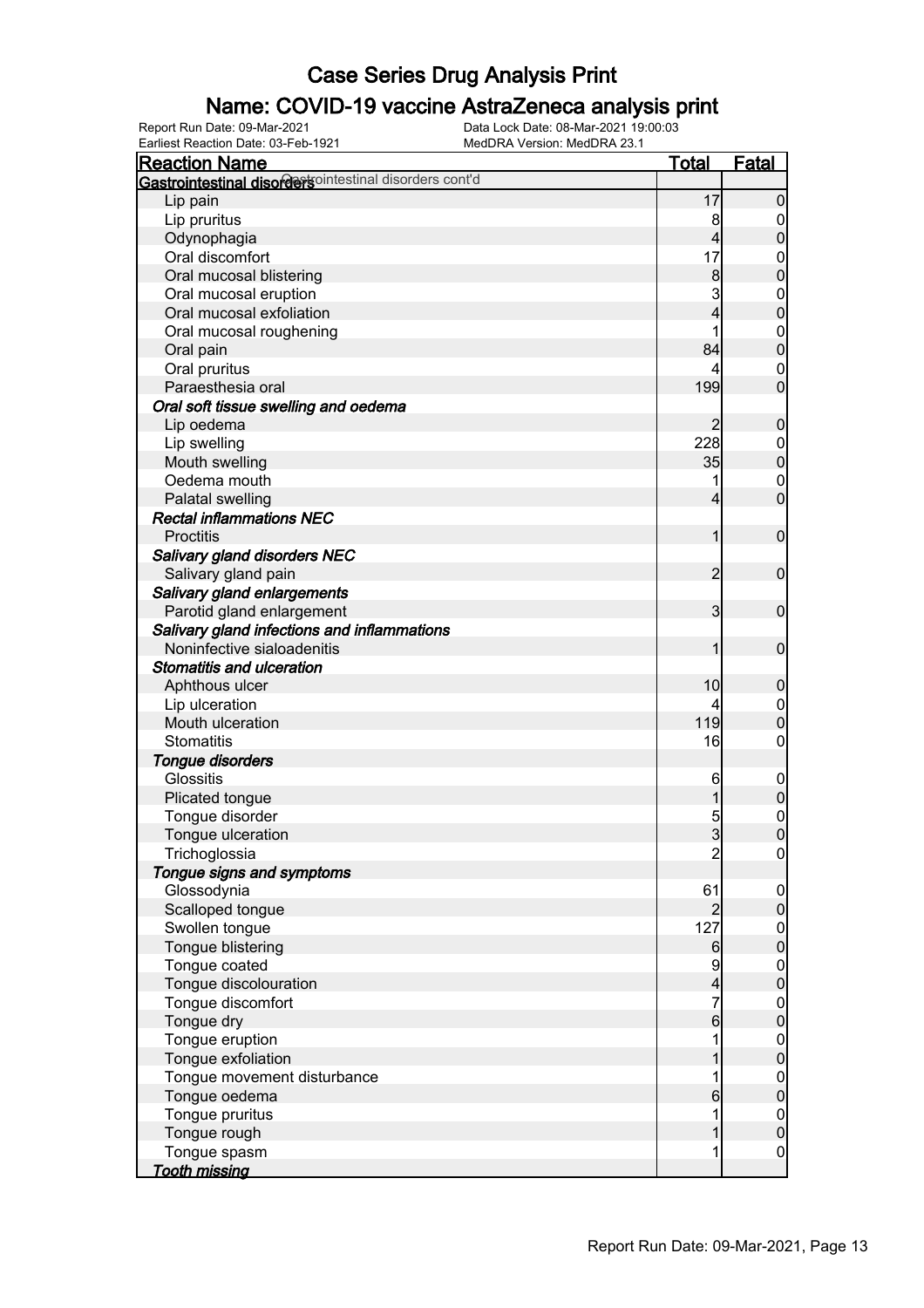#### Name: COVID-19 vaccine AstraZeneca analysis print

| Report Run Date: 09-Mar-2021        | Data Lock Date: 08-Mar-2021 19:00:03 |
|-------------------------------------|--------------------------------------|
| Earliest Reaction Date: 03-Feb-1921 | MedDRA Version: MedDRA 23.1          |

| <b>Reaction Name</b>                                    | ™ota⊫ | Fatal |
|---------------------------------------------------------|-------|-------|
| Gastrointestinal disorder sointestinal disorders cont'd |       |       |
| Tooth loss                                              |       |       |
| <b>IGastrointestinal disorders SOC TOTAL</b>            | 22336 | 51    |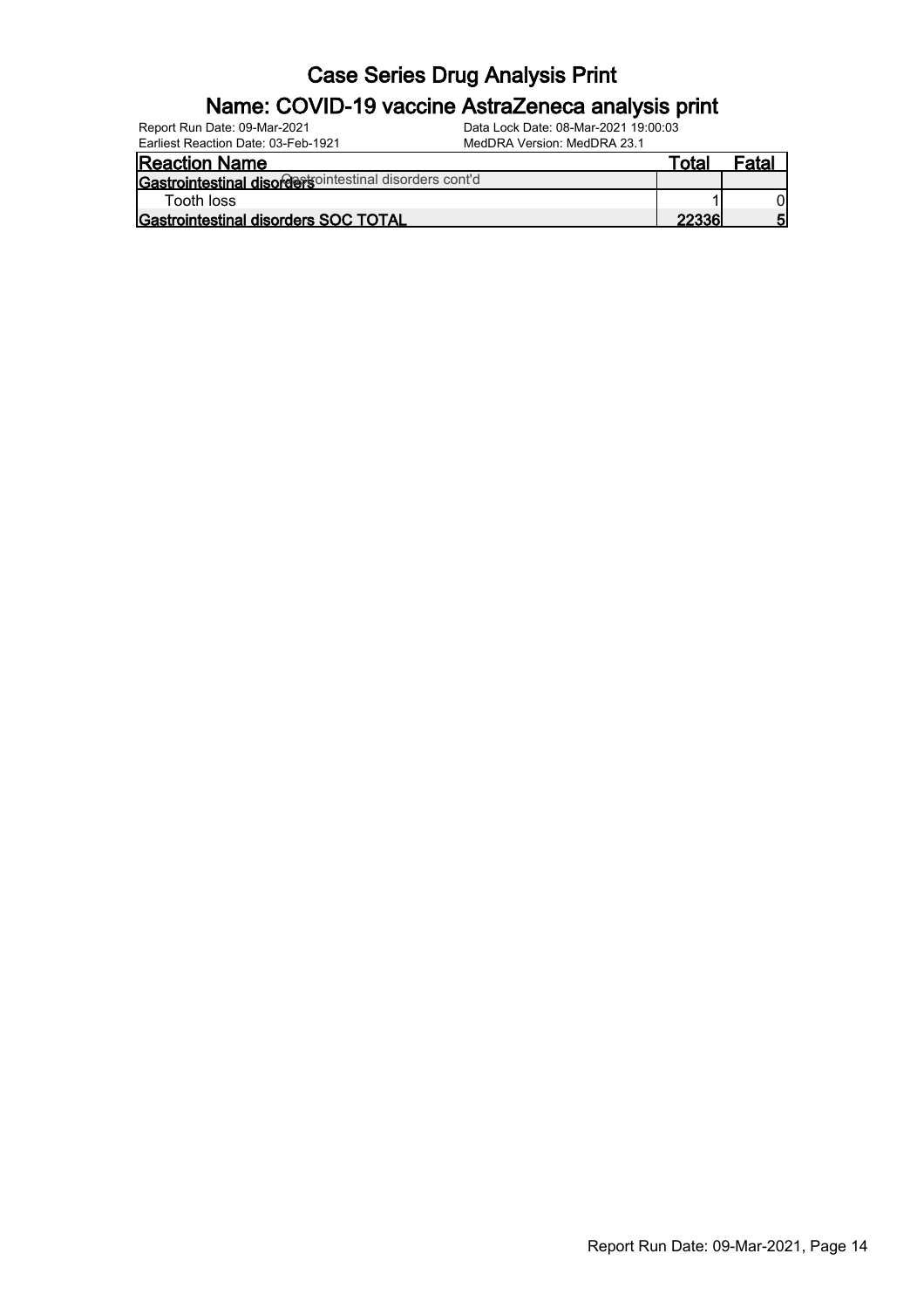### Name: COVID-19 vaccine AstraZeneca analysis print

| <b>Reaction Name</b>                        | Total | <b>Fatal</b>     |
|---------------------------------------------|-------|------------------|
| <b>General disorders</b>                    |       |                  |
| <b>Administration site reactions NEC</b>    |       |                  |
| Administration site bruise                  | 5     | 0                |
| Administration site pain                    | 14    | 0                |
| Administration site urticaria               |       | 0                |
| Puncture site bruise                        | 11    | $\mathbf 0$      |
| Puncture site pain                          |       | O                |
| Puncture site reaction                      | 1     | 0                |
| Adverse effect absent                       |       |                  |
| No adverse event                            | 7     | 0                |
| Application and instillation site reactions |       |                  |
| Application site bruise                     | 4     | 0                |
| Application site erythema                   | 6     | 0                |
| Application site joint pain                 |       | 0                |
| Application site pain                       |       | 0                |
| Application site pruritus                   | 4     | $\mathbf{0}$     |
| Application site swelling                   |       | 0                |
| Instillation site discomfort                |       | $\mathbf 0$      |
| Instillation site pain                      |       | 0                |
| Instillation site warmth                    | 6     | 0                |
| <b>Asthenic conditions</b>                  |       |                  |
| Asthenia                                    | 1247  | 3<br>0           |
| Chronic fatigue syndrome                    |       |                  |
| Fatigue                                     | 13202 | 0<br>3           |
| Malaise                                     | 3631  |                  |
| Sluggishness                                | 3     | 0                |
| <b>Body temperature altered</b>             |       |                  |
| Hyperthermia                                | 5     | $\mathbf 0$      |
| Hypothermia                                 | 19    | 0                |
| Temperature regulation disorder             | 6     | 0                |
| Complications associated with device NEC    |       |                  |
| Phantom shocks                              | 1     | 0                |
| Death and sudden death                      |       |                  |
| Brain death                                 |       |                  |
| Death                                       | 134   | 134              |
| Sudden death                                | 9     | 9                |
| <b>Febrile disorders</b>                    |       |                  |
| Hyperpyrexia                                | 25    | $\mathbf 0$      |
| Masked fever                                |       | 0                |
| Pyrexia                                     | 18640 | 1                |
| <b>Feelings and sensations NEC</b>          |       |                  |
| Chills                                      | 14442 | $\mathbf 0$      |
| Feeling abnormal                            | 558   | 0                |
| Feeling cold                                | 1688  | $\boldsymbol{0}$ |
| Feeling drunk                               | 19    | $\overline{0}$   |
| Feeling hot                                 | 628   | $\boldsymbol{0}$ |
| Feeling jittery                             | 8     | $\overline{0}$   |
| Feeling of body temperature change          | 319   | $\boldsymbol{0}$ |
| Hangover                                    | 25    | 0                |
| Hunger                                      | 9     | $\boldsymbol{0}$ |
| Sensation of foreign body                   |       | $\overline{0}$   |
| Temperature intolerance                     | 12    | $\boldsymbol{0}$ |
| <b>Thirst</b>                               | 402   | $\overline{0}$   |
| Thirst decreased                            | 3     | $\overline{0}$   |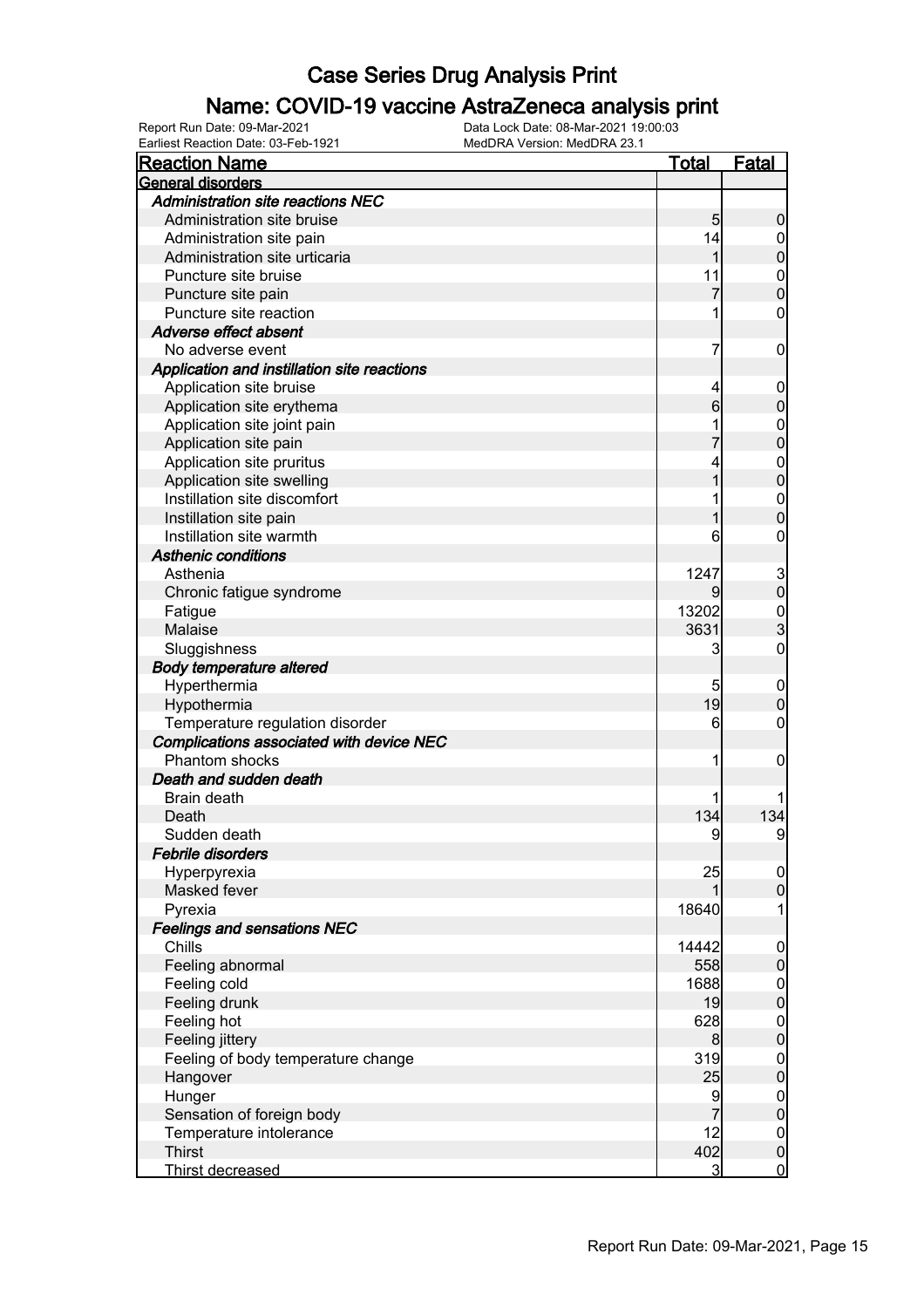### Name: COVID-19 vaccine AstraZeneca analysis print

| <b>Reaction Name</b>                          | <u>Total</u>     | <u>Fatal</u>                               |
|-----------------------------------------------|------------------|--------------------------------------------|
| General disorders cont'd<br>General disorders |                  |                                            |
| <b>Fibrosis NEC</b>                           |                  |                                            |
| Fibrosis                                      | 1                | $\boldsymbol{0}$                           |
| Gait disturbances                             |                  |                                            |
| Decreased gait velocity                       | 1                | $\boldsymbol{0}$                           |
| Gait disturbance                              | 78               | $\pmb{0}$                                  |
| Gait inability                                | 52               | $\mathbf 0$                                |
| Loss of control of legs                       | 10               | $\overline{0}$                             |
| General signs and symptoms NEC                |                  |                                            |
| Condition aggravated                          | 42               | $\boldsymbol{0}$                           |
| Crying                                        | 42               | $\boldsymbol{0}$                           |
| Discharge                                     | 1                | $\mathbf 0$                                |
| Energy increased                              |                  |                                            |
| Exercise tolerance decreased                  | 2<br>2<br>2<br>7 | $0\atop 0$                                 |
| Foaming at mouth                              |                  |                                            |
| General physical health deterioration         |                  |                                            |
| General symptom                               | 4                |                                            |
| <b>Illness</b>                                | 1514             | $\begin{array}{c} 0 \\ 2 \\ 0 \end{array}$ |
| Induration                                    | 5                | $\mathbf{0}$                               |
| Influenza like illness                        | 3006             | $\mathbf 0$                                |
| Local reaction                                | 74               | $\mathbf{0}$                               |
| Moaning                                       | 3                | $\mathbf 0$                                |
| Multiple organ dysfunction syndrome           | $\overline{2}$   | $\mathbf{0}$                               |
| Nonspecific reaction                          | $\overline{1}$   | $\overline{0}$                             |
| Peripheral swelling                           | 1172             | $\mathbf{0}$                               |
| Screaming                                     | 3                | $\mathbf 0$                                |
| Secretion discharge                           | 6                | $\boldsymbol{0}$                           |
| Swelling                                      | 530              | $\overline{0}$                             |
| Swelling face                                 | 211              | $\mathbf{0}$                               |
| Symptom recurrence                            | 1                | $\overline{0}$                             |
| Implant and catheter site reactions           |                  |                                            |
| Implant site pain                             | 1                | $\boldsymbol{0}$                           |
| Implant site rash                             | 1                | $\mathbf 0$                                |
| Implant site warmth                           | 3                | $\overline{0}$                             |
| <b>Inflammations</b>                          |                  |                                            |
| Inflammation                                  | 120              | $\mathbf 0$                                |
| Infusion site reactions                       |                  |                                            |
| Infusion site bruising                        | 1                | $\overline{0}$                             |
| Infusion site pain                            |                  | $\boldsymbol{0}$                           |
| Infusion site warmth                          | $\frac{2}{1}$    | $\mathbf{0}$                               |
| Injection site reactions                      |                  |                                            |
| Injected limb mobility decreased              | 12               | $\boldsymbol{0}$                           |
| Injection site bruising                       | 22               | $\mathbf 0$                                |
| Injection site coldness                       | 1                | $\mathbf 0$                                |
| Injection site discolouration                 | 1                |                                            |
| Injection site discomfort                     | $\overline{3}$   | $0\atop 0$                                 |
| Injection site erythema                       | 176              | $\boldsymbol{0}$                           |
| Injection site haemorrhage                    | 1                | $\mathbf 0$                                |
| Injection site hypoaesthesia                  |                  | $\boldsymbol{0}$                           |
| Injection site indentation                    | $\overline{2}$   | $\mathbf 0$                                |
| Injection site inflammation                   | 21               | $\boldsymbol{0}$                           |
| Injection site injury                         | $\mathbf 1$      | $\mathbf 0$                                |
| Injection site irritation                     |                  | $\boldsymbol{0}$                           |
| Injection site joint erythema                 | $\frac{2}{2}$    | $\overline{0}$                             |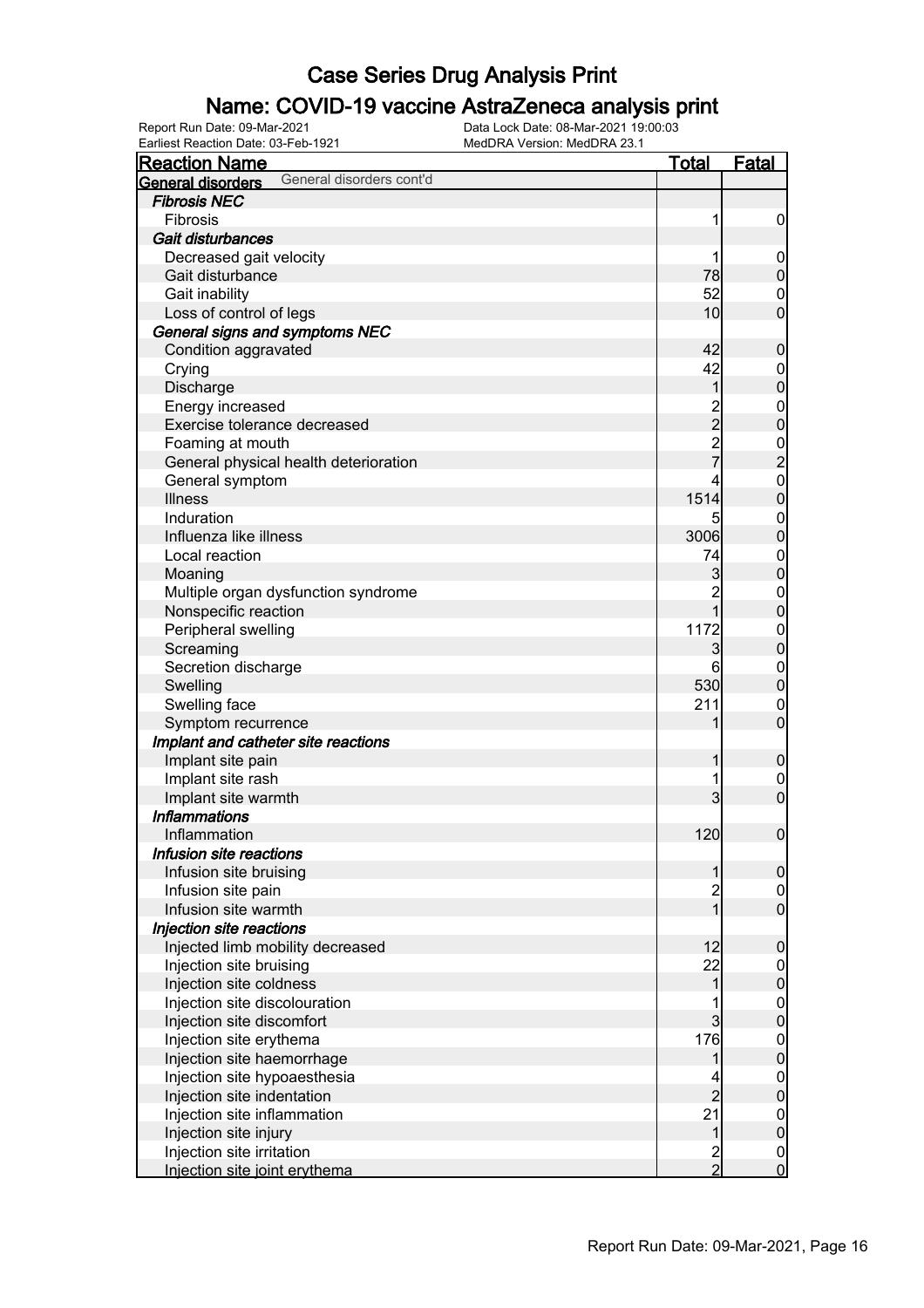### Name: COVID-19 vaccine AstraZeneca analysis print

| <b>Reaction Name</b>                          | <b>Total</b>   | <b>Fatal</b>                     |
|-----------------------------------------------|----------------|----------------------------------|
| General disorders cont'd<br>General disorders |                |                                  |
| Injection site joint pain                     | 16             | $\overline{0}$                   |
| Injection site mass                           | 344            | $\pmb{0}$                        |
| Injection site muscle weakness                |                | $\mathbf 0$                      |
| Injection site nodule                         | 1              | $\overline{0}$                   |
| Injection site oedema                         | 9              | $\mathbf{0}$                     |
| Injection site pain                           | 1248           | $\overline{0}$                   |
| Injection site papule                         | 1              | $\mathbf{0}$                     |
| Injection site paraesthesia                   | 6              | $\overline{0}$                   |
| Injection site pruritus                       | 90             | $\mathbf{0}$                     |
| Injection site rash                           | 72             | $\overline{0}$                   |
| Injection site reaction                       | 35             |                                  |
| Injection site scab                           | 1              | $0\atop 0$                       |
| Injection site scar                           | $\overline{2}$ |                                  |
| Injection site swelling                       | 51             | $\begin{matrix}0\\0\end{matrix}$ |
| Injection site urticaria                      | 9              | $\mathbf{0}$                     |
| Injection site vesicles                       |                | $\overline{0}$                   |
| Injection site warmth                         | 106            | $\pmb{0}$                        |
| <b>Interactions</b>                           |                |                                  |
| Drug interaction                              | 5              | $\boldsymbol{0}$                 |
| Inhibitory drug interaction                   | 1              | $\mathbf 0$                      |
| <b>Mass conditions NEC</b>                    |                |                                  |
| Cyst                                          | 1              | $\boldsymbol{0}$                 |
| Mass                                          | 8              | $\boldsymbol{0}$                 |
| Nodule                                        | 1              | $\overline{0}$                   |
| Mucosal findings abnormal                     |                |                                  |
| Mucosal disorder                              | 1              | $\boldsymbol{0}$                 |
| Mucosal haemorrhage                           | 1              | $\mathbf{0}$                     |
| Mucosal inflammation                          | $\overline{c}$ | $\mathbf 0$                      |
| Mucosal pain                                  | 1              | $\pmb{0}$                        |
| Oedema NEC                                    |                |                                  |
| Face oedema                                   | 6              |                                  |
| Localised oedema                              | $\overline{4}$ | $\boldsymbol{0}$<br>$\mathbf 0$  |
| Oedema                                        | 4              |                                  |
| Oedema peripheral                             | 9              | $\mathbf{0}$<br>$\overline{0}$   |
| <b>Pain and discomfort NEC</b>                |                |                                  |
| Axillary pain                                 | 103            |                                  |
| Chest discomfort                              | 468            | 0                                |
| Chest pain                                    | 887            | 0 <br>$\boldsymbol{0}$           |
| <b>Discomfort</b>                             | 53             |                                  |
| Facial discomfort                             | 4              | $\overline{0}$<br>$\mathbf 0$    |
| Facial pain                                   | 63             |                                  |
| Inflammatory pain                             | $\overline{4}$ | $\overline{0}$<br>$\mathbf 0$    |
| Non-cardiac chest pain                        | 8              |                                  |
| Pain                                          | 4018           | $\boldsymbol{0}$<br>$\mathbf 0$  |
| <b>Tenderness</b>                             | 509            |                                  |
| Therapeutic and nontherapeutic responses      |                | $\mathbf 0$                      |
|                                               | 17             |                                  |
| Adverse drug reaction<br>Diet failure         | 1              | $\mathbf 0$                      |
|                                               |                | $\pmb{0}$                        |
| Drug ineffective                              | 11             | $\boldsymbol{0}$                 |
| Drug intolerance                              | 1              | $\mathbf 0$                      |
| Inadequate analgesia                          | 1              | $\boldsymbol{0}$                 |
| No reaction on previous exposure to drug      | 10             | $\pmb{0}$                        |
| Therapeutic product effect decreased          | 1              | $\overline{0}$                   |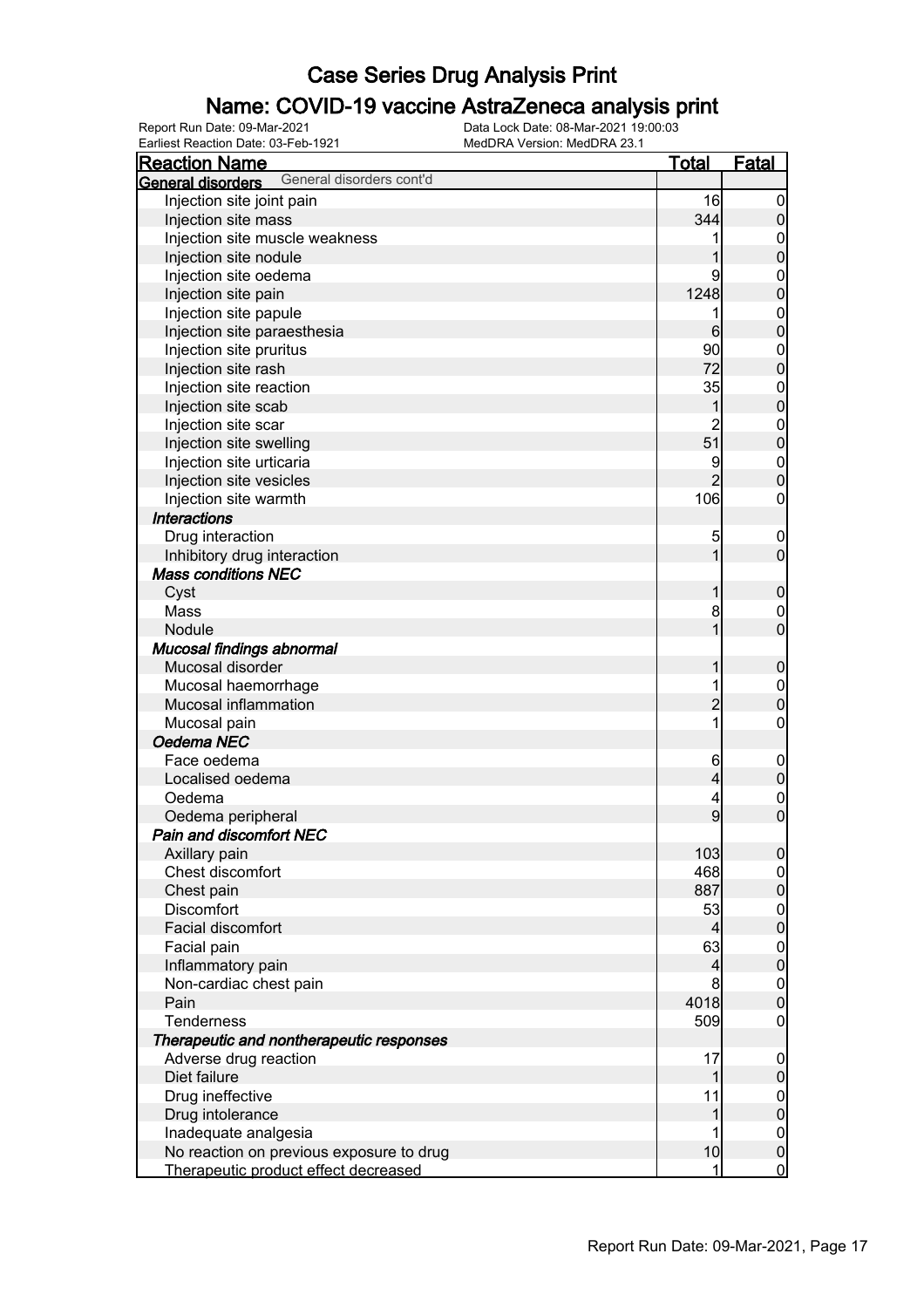### Name: COVID-19 vaccine AstraZeneca analysis print

| <b>Reaction Name</b>                                 | <u>Total</u>   | Fatal                                |
|------------------------------------------------------|----------------|--------------------------------------|
| General disorders cont'd<br><b>General disorders</b> |                |                                      |
| Therapeutic response shortened                       | 1              | $\boldsymbol{0}$                     |
| Therapeutic response unexpected                      | 7              |                                      |
| <b>Treatment failure</b>                             | $\overline{2}$ | $\begin{matrix} 0 \\ 0 \end{matrix}$ |
| Vaccine positive rechallenge                         | 1              | $\boldsymbol{0}$                     |
| <b>Ulcers NEC</b>                                    |                |                                      |
| Ulcer                                                | 5              | $\mathbf 0$                          |
| <b>Vaccination site reactions</b>                    |                |                                      |
| Extensive swelling of vaccinated limb                | 7              | $\mathbf 0$                          |
| Shoulder injury related to vaccine administration    | 1              | $\pmb{0}$                            |
| Vaccination site bruising                            | 24             |                                      |
| Vaccination site discolouration                      | $\overline{c}$ | 0<br>0                               |
| Vaccination site discomfort                          | 5              |                                      |
| Vaccination site erythema                            | 172            | $0$ 0                                |
| Vaccination site extravasation                       | 1              |                                      |
| Vaccination site granuloma                           | 3              | $0$ 0                                |
| Vaccination site haemorrhage                         | 1              |                                      |
| Vaccination site hypersensitivity                    |                | $0$<br>0                             |
| Vaccination site hypoaesthesia                       | $\frac{2}{2}$  |                                      |
| Vaccination site induration                          | 20             | $0$<br>0                             |
| Vaccination site inflammation                        | 18             |                                      |
| Vaccination site irritation                          | 4              | $0$ 0                                |
| Vaccination site joint erythema                      | 1              |                                      |
| Vaccination site joint movement impairment           | 5              | $0\atop 0$                           |
| Vaccination site joint pain                          | 20             |                                      |
| Vaccination site joint swelling                      | 1              | $0$ 0                                |
| Vaccination site joint warmth                        |                |                                      |
| Vaccination site lymphadenopathy                     | 1              | $0\atop 0$                           |
| Vaccination site mass                                | 128            |                                      |
| Vaccination site movement impairment                 | 7              | 0<br>0                               |
| Vaccination site oedema                              | 2              |                                      |
| Vaccination site pain                                | 490            | $0$ 0                                |
| Vaccination site papule                              | $\overline{c}$ |                                      |
| Vaccination site paraesthesia                        | 4              | $0$<br>0                             |
| Vaccination site pruritus                            | 25             |                                      |
| Vaccination site rash                                | 42             | $\begin{matrix}0\\0\end{matrix}$     |
| Vaccination site reaction                            | 8              | 이                                    |
| Vaccination site swelling                            | 143            | $\overline{0}$                       |
| Vaccination site urticaria                           | 1              | 0                                    |
| Vaccination site vesicles                            |                | $\mathbf 0$                          |
| Vaccination site warmth                              | 89             | 0                                    |
| Withdrawal and rebound effects                       |                |                                      |
| Drug withdrawal syndrome                             |                | 0                                    |
| Withdrawal syndrome                                  | $\overline{4}$ |                                      |
| <b>General disorders SOC TOTAL</b>                   | 71732          | <u> 153 </u>                         |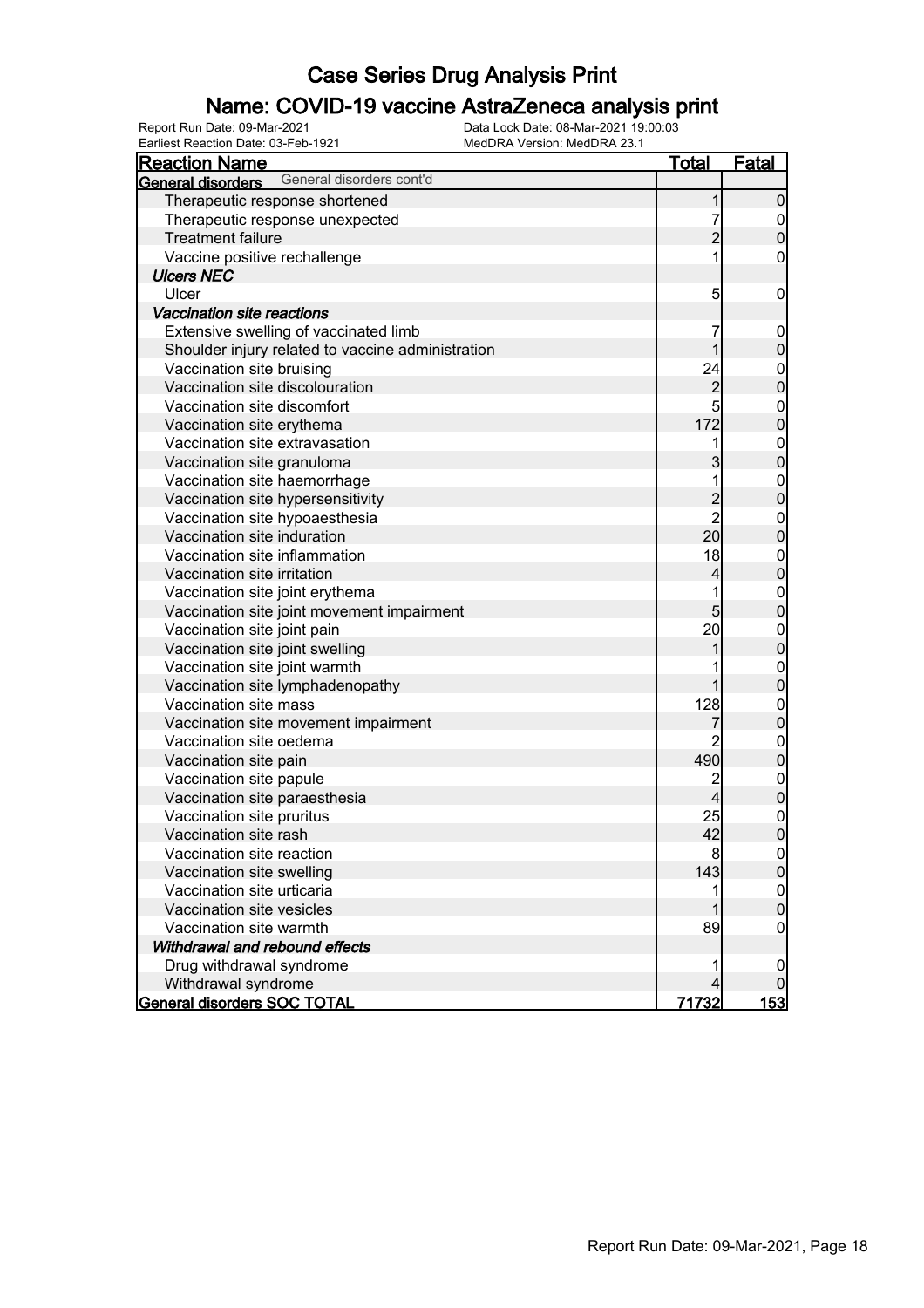### Name: COVID-19 vaccine AstraZeneca analysis print

| <b>Reaction Name</b>                          | Total | Fatal |
|-----------------------------------------------|-------|-------|
| <b>Hepatic disorders</b>                      |       |       |
| <b>Bile duct infections and inflammations</b> |       |       |
| <b>Biliary colic</b>                          |       |       |
| <b>Cholecystitis and cholelithiasis</b>       |       |       |
| Cholecystitis                                 | າ     |       |
| Cholelithiasis                                |       |       |
| <b>Cholestasis and jaundice</b>               |       |       |
| Jaundice                                      |       |       |
| Ocular icterus                                |       |       |
| <b>Hepatic fibrosis and cirrhosis</b>         |       |       |
| Hepatic cirrhosis                             |       |       |
| <b>Hepatobiliary signs and symptoms</b>       |       |       |
| Hepatic pain                                  | 11    |       |
| Hepatocellular damage and hepatitis NEC       |       |       |
| Hepatitis                                     |       |       |
| <b>Hepatic disorders SOC TOTAL</b>            | 29    |       |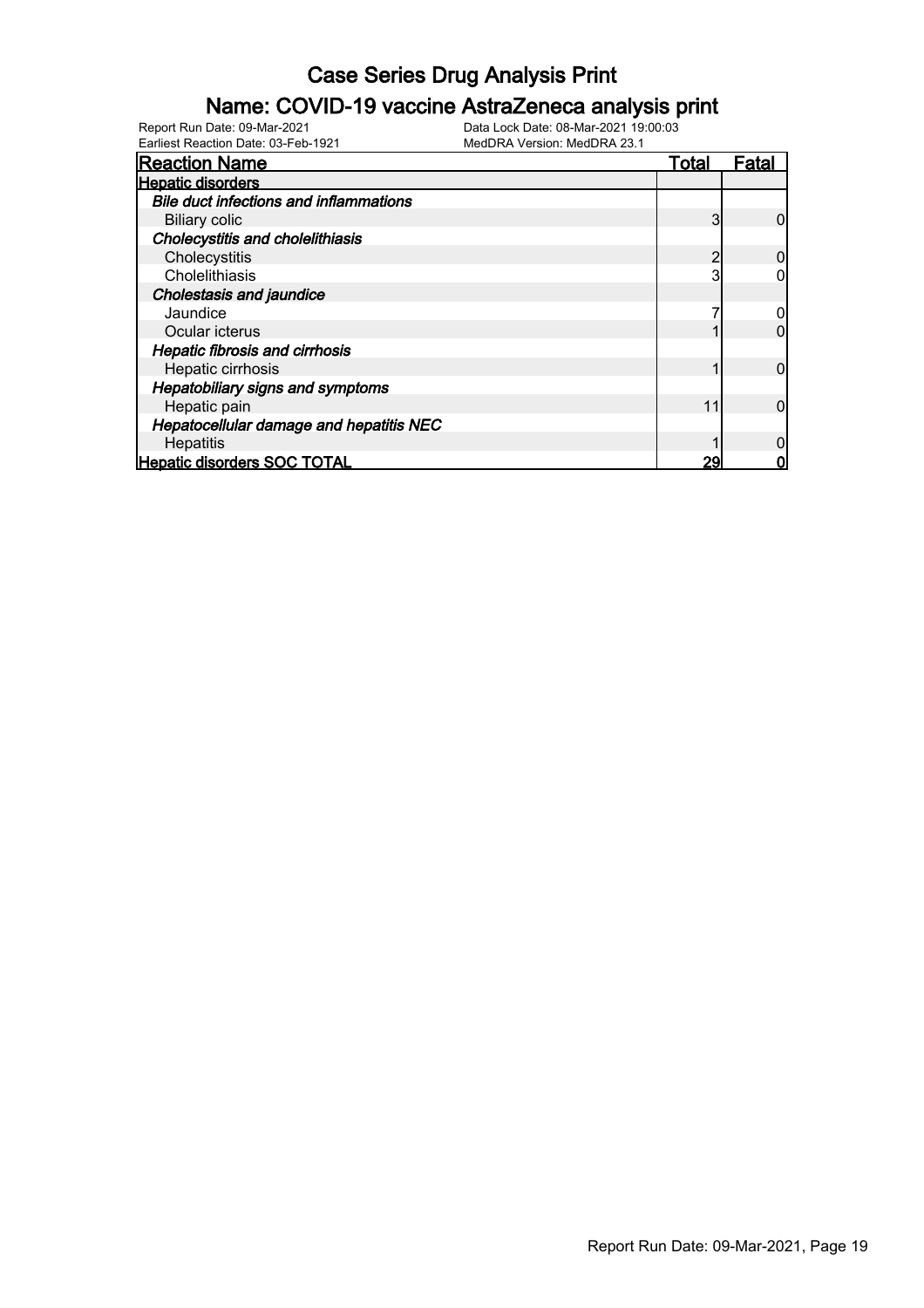### Name: COVID-19 vaccine AstraZeneca analysis print

| <b>Reaction Name</b>                                          | <b>Total</b>   | Fatal                            |
|---------------------------------------------------------------|----------------|----------------------------------|
| Immune system disorders                                       |                |                                  |
| Acute and chronic sarcoidosis                                 |                |                                  |
| Sarcoidosis                                                   | 5              | $\overline{0}$                   |
| <b>Allergic conditions NEC</b>                                |                |                                  |
| Allergic oedema                                               | 5              | $\boldsymbol{0}$                 |
| Allergy to metals                                             | 1              | $\mathbf{0}$                     |
| Allergy to sting                                              |                | $\overline{0}$                   |
| Allergy to venom                                              | 1              | $\pmb{0}$                        |
| Hypersensitivity                                              | 243            | $\overline{0}$                   |
| Infusion related hypersensitivity reaction                    | $\overline{c}$ | $\mathbf{0}$                     |
| Multiple allergies                                            | 5              | $\overline{0}$                   |
| Serum sickness                                                | 9              | $\begin{matrix}0\\0\end{matrix}$ |
| Serum sickness-like reaction                                  | 7              |                                  |
| Type III immune complex mediated reaction                     | $\overline{c}$ | $\mathbf 0$                      |
| Allergies to foods, food additives, drugs and other chemicals |                |                                  |
| Allergy to chemicals                                          | 1              | $\mathbf 0$                      |
| Allergy to vaccine                                            | 14             | $\overline{0}$                   |
| Drug hypersensitivity                                         | 18             | $\mathbf{0}$                     |
| Food allergy                                                  | 1              | $\overline{0}$                   |
| Reaction to excipient                                         | $\overline{2}$ | $\pmb{0}$                        |
| Reaction to preservatives                                     | $\overline{4}$ | $\overline{0}$                   |
| Anaphylactic and anaphylactoid responses                      |                |                                  |
| Anaphylactic reaction                                         | 173            | $\boldsymbol{0}$                 |
| Anaphylactic shock                                            | 14             | $\mathbf{0}$                     |
| Anaphylactoid reaction                                        | 5              | $\overline{0}$                   |
| Anaphylactoid shock                                           | $\overline{c}$ | $\mathbf 0$                      |
| <b>Atopic disorders</b>                                       |                |                                  |
| Seasonal allergy                                              | 6              | $\mathbf 0$                      |
| <b>Autoimmune disorders NEC</b>                               |                |                                  |
| Autoimmune disorder                                           | 1              | $\mathbf 0$                      |
| Immune and associated conditions NEC                          |                |                                  |
| Bacille Calmette-Guerin scar reactivation                     | 6              | 0                                |
| Immune system disorder                                        | 3              | $\mathbf 0$                      |
| Immunisation reaction                                         | 1              | $\mathbf{0}$                     |
| Sensitisation                                                 | 8              | $\overline{0}$                   |
| <b>Immunodeficiency disorders NEC</b>                         |                |                                  |
| Immunodeficiency                                              |                | $\mathbf 0$                      |
| <b>Transplant rejections</b>                                  |                |                                  |
| Transplant rejection                                          |                | 0                                |
| Immune system disorders SOC TOTAL                             | 542            | $\overline{0}$                   |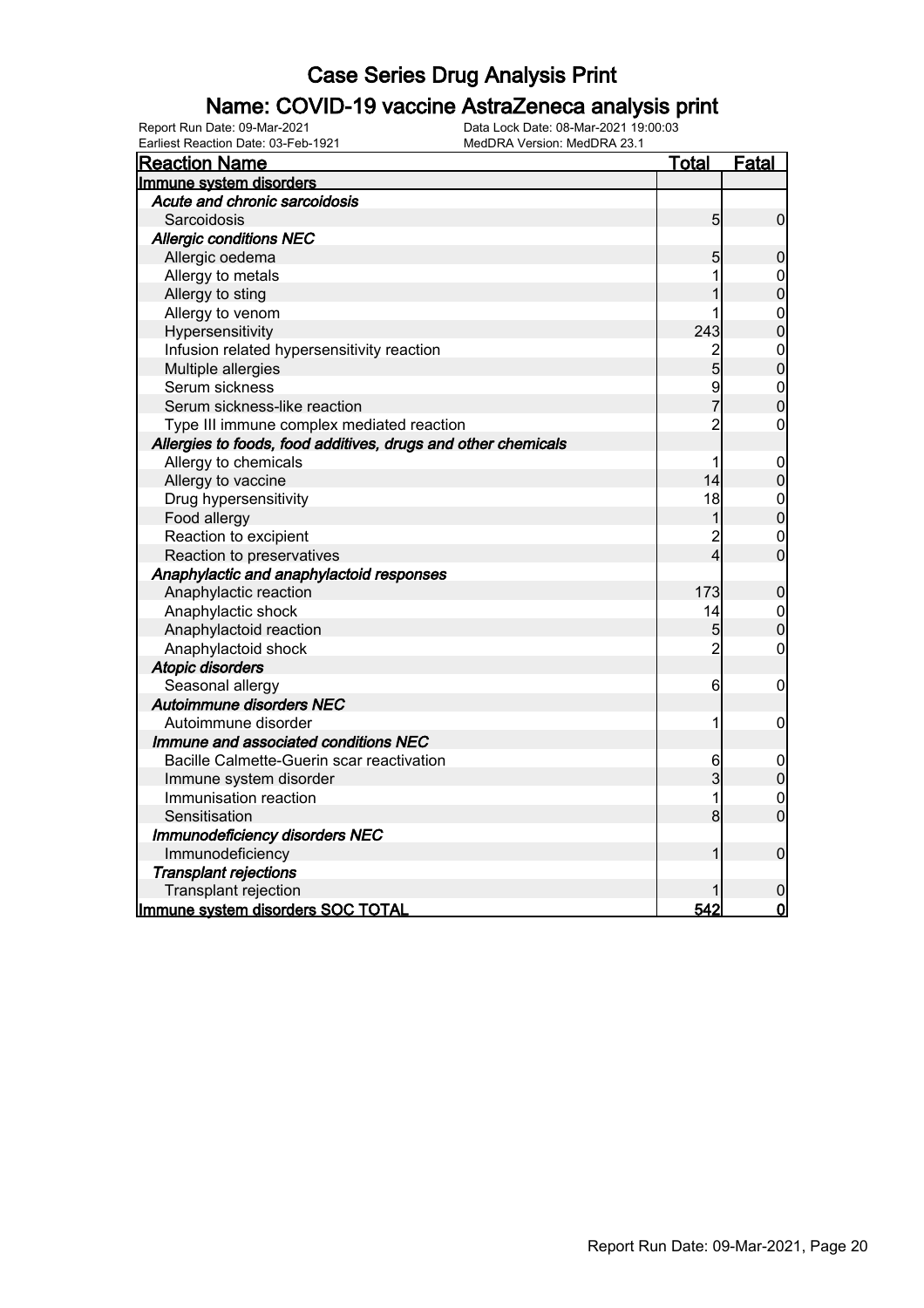#### Name: COVID-19 vaccine AstraZeneca analysis print

Earliest Reaction Date: 03-Feb-1921 MedDRA Version: MedDRA 23.1

| <b>Reaction Name</b>                         | <u>Total</u>                     | <u>Fatal</u>                       |
|----------------------------------------------|----------------------------------|------------------------------------|
| Infections                                   |                                  |                                    |
| Abdominal and gastrointestinal infections    |                                  |                                    |
| Appendicitis                                 | 2                                | 0                                  |
| <b>Diverticulitis</b>                        |                                  |                                    |
| <b>Dysentery</b>                             |                                  | 0                                  |
| Gastroenteritis                              |                                  | 0                                  |
| Gastrointestinal infection                   |                                  | 0                                  |
| <b>Bacterial infections NEC</b>              |                                  |                                    |
| Administration site cellulitis               |                                  | 0                                  |
| Arthritis bacterial                          |                                  | 0                                  |
| <b>Bacterial infection</b>                   | 5                                |                                    |
| Cellulitis                                   | 140                              |                                    |
| Injection site cellulitis                    |                                  | 0                                  |
| Perichondritis                               |                                  | $\mathbf 0$                        |
| Urinary tract infection bacterial            |                                  | O                                  |
| Vaccination site cellulitis                  | 9                                | 0                                  |
| <b>Bone and joint infections</b>             |                                  |                                    |
| Intervertebral discitis                      |                                  | 0                                  |
| <b>Bordetella infections</b>                 |                                  |                                    |
| Pertussis                                    |                                  | 0                                  |
| <b>Borrelial infections</b>                  |                                  |                                    |
| Erythema migrans                             |                                  | 0                                  |
| <b>Breast infections</b>                     |                                  |                                    |
| <b>Mastitis</b>                              | 4                                | 0                                  |
| Candida infections                           |                                  |                                    |
| Balanitis candida                            |                                  | 0                                  |
| Candida infection                            | 8                                | 0                                  |
| Oral candidiasis                             | 6                                | $\mathbf 0$                        |
| Skin candida                                 |                                  | 0                                  |
| Vulvovaginal candidiasis                     | 5                                | 0                                  |
| Central nervous system and spinal infections |                                  |                                    |
| Encephalitis                                 |                                  | 0                                  |
| <b>Myelitis</b>                              | 2<br>2                           | 0                                  |
| Clostridia infections                        |                                  |                                    |
| Clostridium difficile colitis                |                                  | 0                                  |
| <b>Coronavirus infections</b>                |                                  |                                    |
|                                              |                                  |                                    |
| Asymptomatic COVID-19<br>COVID-19            | 152                              | 0 <br>11                           |
| COVID-19 pneumonia                           | $\vert$                          | 3                                  |
| Coronavirus infection                        |                                  |                                    |
| Severe acute respiratory syndrome            | 3                                | $0$<br>0                           |
| Suspected COVID-19                           | 12                               | 0                                  |
| Coxiella infections                          |                                  |                                    |
| Q fever                                      | 35                               | 0                                  |
| Dental and oral soft tissue infections       |                                  |                                    |
| Abscess oral                                 |                                  |                                    |
|                                              | $\overline{2}$                   | $\mathbf 0$<br>$\overline{0}$      |
| Gingival abscess                             | $\overline{4}$                   |                                    |
| Gingivitis                                   | 1                                | $0\atop 0$                         |
| Oral pustule<br><b>Parotitis</b>             |                                  |                                    |
|                                              | $\overline{c}$<br>$\overline{1}$ | $\boldsymbol{0}$<br>$\overline{0}$ |
| Tooth abscess                                |                                  |                                    |
| Ear infections                               |                                  |                                    |
| Ear infection                                | 5<br>22                          | $\boldsymbol{0}$<br>$\overline{0}$ |
| Labyrinthitis                                |                                  |                                    |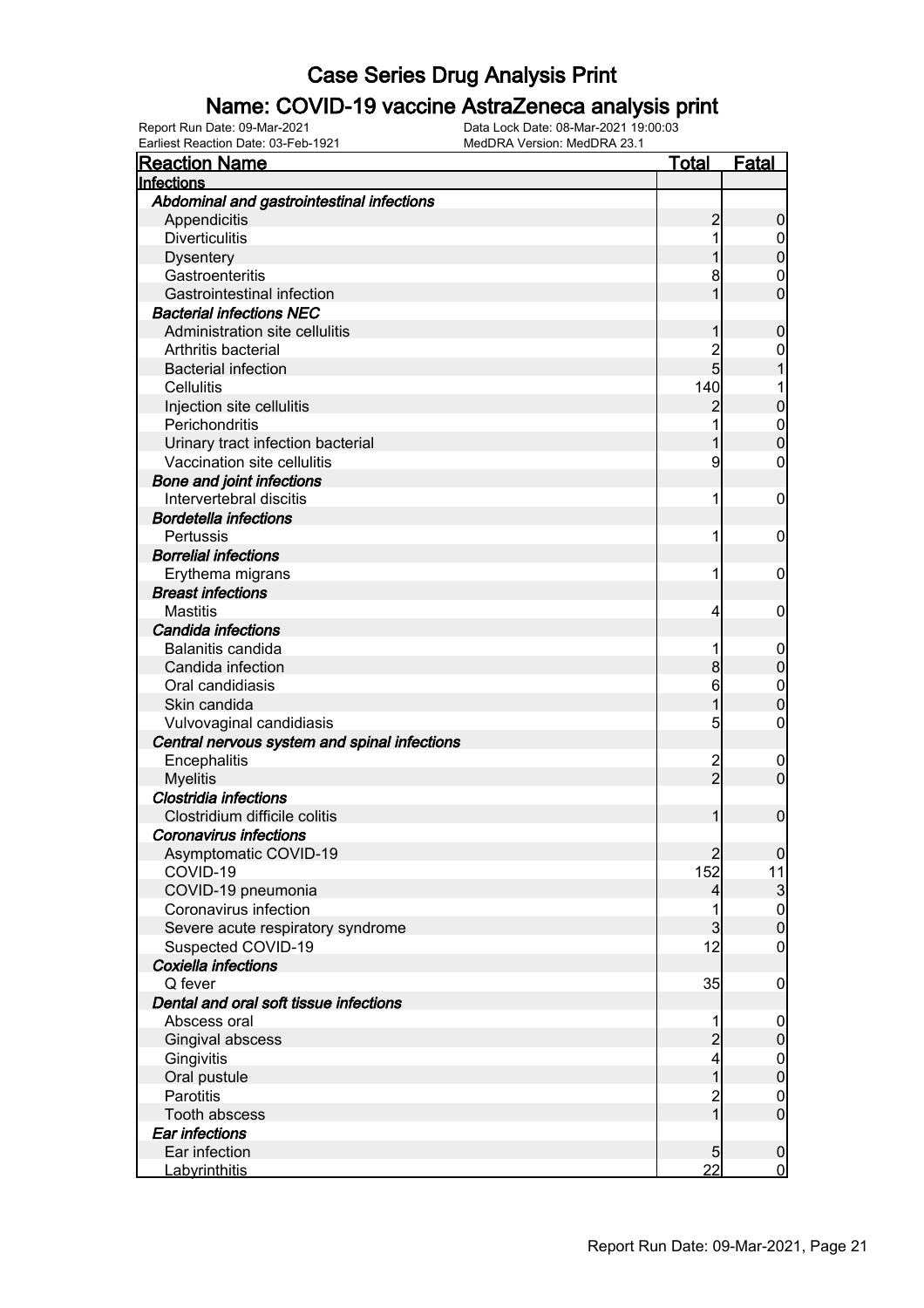### Name: COVID-19 vaccine AstraZeneca analysis print

| <b>Reaction Name</b>                        | <u>Total</u>   | Fatal                                |
|---------------------------------------------|----------------|--------------------------------------|
| Infections cont'd<br>Infections             |                |                                      |
| <b>Epstein-Barr viral infections</b>        |                |                                      |
| Infectious mononucleosis                    | 9              | $\boldsymbol{0}$                     |
| Eye and eyelid infections                   |                |                                      |
| Conjunctivitis                              | 12             | $\mathbf 0$                          |
| Eye infection                               |                | $\mathbf 0$                          |
| Eyelid infection                            | $\frac{2}{2}$  | $\mathbf{0}$                         |
| Hordeolum                                   | $\overline{4}$ | $\overline{0}$                       |
| Female reproductive tract infections        |                |                                      |
| Vaginal abscess                             | 1              | $\mathbf 0$                          |
| <b>Fungal infections NEC</b>                |                |                                      |
| Fungal infection                            | 3              | $\mathbf 0$                          |
| Fungal skin infection                       | $\overline{2}$ | $\mathbf 0$                          |
| <b>Hepatitis viral infections</b>           |                |                                      |
| <b>Hepatitis E</b>                          | 1              | $\mathbf 0$                          |
| Hepatobiliary and spleen infections         |                |                                      |
| <b>Biliary sepsis</b>                       | $\overline{c}$ | 1                                    |
| <b>Herpes viral infections</b>              |                |                                      |
| Genital herpes                              | 4              | $\mathbf 0$                          |
| Genital herpes simplex                      | 1              | $\boldsymbol{0}$                     |
| Herpes ophthalmic                           |                | $\mathbf{0}$                         |
| Herpes simplex                              |                | $\overline{0}$                       |
| Herpes simplex reactivation                 | 1              |                                      |
| Herpes virus infection                      | $\overline{2}$ | $\begin{matrix}0\\0\end{matrix}$     |
| Herpes zoster                               | 150            |                                      |
| Ophthalmic herpes zoster                    |                | $\begin{matrix}0\\0\end{matrix}$     |
| Oral herpes                                 | 136            | $\mathbf 0$                          |
| Varicella                                   | 3              | $\overline{0}$                       |
| <b>Infections NEC</b>                       |                |                                      |
| Abscess                                     | 5              | $\boldsymbol{0}$                     |
| Abscess limb                                | 1              | $\boldsymbol{0}$                     |
| Catheter site infection                     | 1              | $\mathbf 0$                          |
| Coinfection                                 | 1              |                                      |
| Genital abscess                             |                | $0\atop 0$                           |
| Infected cyst                               |                |                                      |
| Infection                                   | 65             | $\frac{0}{2}$                        |
| Injection site infection                    | $\overline{4}$ | $\Omega$                             |
| Localised infection                         | 22             | $\overline{0}$                       |
| Lymph gland infection                       | 1              |                                      |
| Pathogen resistance                         | 1              | $\begin{matrix} 0 \\ 0 \end{matrix}$ |
| Respiratory tract infection                 |                |                                      |
| Vaccination site infection                  | $\frac{2}{9}$  | $\begin{matrix} 0 \\ 0 \end{matrix}$ |
| Influenza viral infections                  |                |                                      |
| H2N2 influenza                              |                | $\boldsymbol{0}$                     |
| Influenza                                   | 1962           | $\mathbf 0$                          |
| Lower respiratory tract and lung infections |                |                                      |
| <b>Bronchitis</b>                           | 2              | $\boldsymbol{0}$                     |
| Infective exacerbation of bronchiectasis    | $\overline{1}$ | $\boldsymbol{0}$                     |
| Lower respiratory tract infection           | 40             | $\overline{c}$                       |
| Pneumonia                                   | 31             | 11                                   |
| Male reproductive tract infections          |                |                                      |
| Orchitis                                    | $\mathbf{1}$   | $\mathbf 0$                          |
| <b>Mumps viral infections</b>               |                |                                      |
| <b>Mumps</b>                                | 1              | $\overline{0}$                       |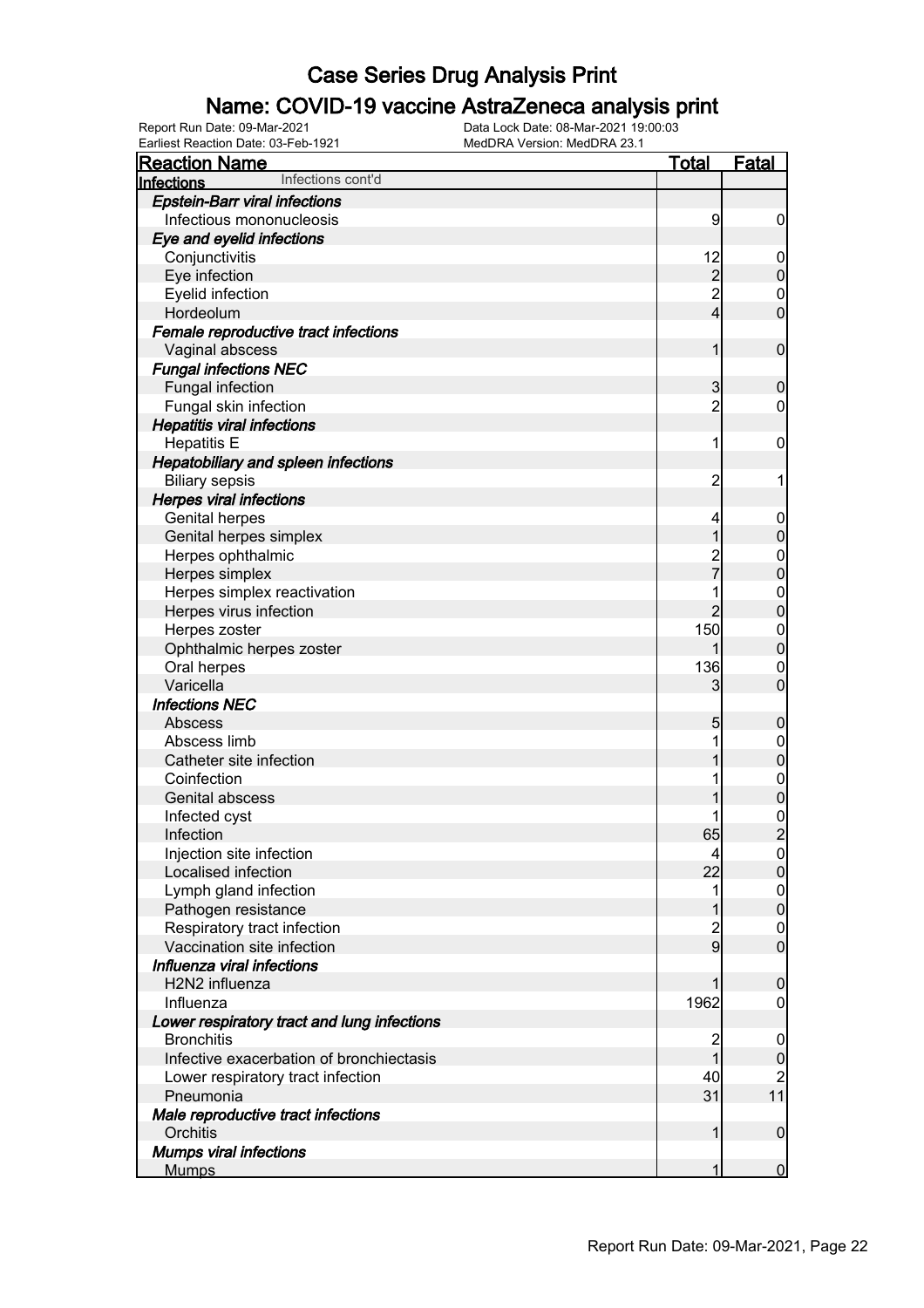### Name: COVID-19 vaccine AstraZeneca analysis print

Earliest Reaction Date: 03-Feb-1921 MedDRA Version: MedDRA 23.1

| <b>Reaction Name</b>                            | <b>Total</b>                     | <b>Fatal</b>                         |
|-------------------------------------------------|----------------------------------|--------------------------------------|
| Infections cont'd<br>Infections                 |                                  |                                      |
| <b>Phleboviral infections</b>                   |                                  |                                      |
| Severe fever with thrombocytopenia syndrome     | $\overline{2}$                   | $\mathbf 0$                          |
| <b>Pneumocystis infections</b>                  |                                  |                                      |
| Pneumocystis jirovecii pneumonia                | 1                                | $\mathbf 0$                          |
| Sepsis, bacteraemia, viraemia and fungaemia NEC |                                  |                                      |
| Neutropenic sepsis                              | $\overline{c}$                   | $\mathbf 0$                          |
| Sepsis                                          | 24                               |                                      |
| Septic rash                                     | 1                                | $\begin{matrix} 2 \\ 0 \end{matrix}$ |
| Septic shock                                    |                                  | $\mathbf 0$                          |
| Urosepsis                                       | $\overline{2}$                   | 1                                    |
| Skin structures and soft tissue infections      |                                  |                                      |
| <b>Folliculitis</b>                             | $\overline{c}$                   | $\mathbf 0$                          |
| Infected dermal cyst                            | 1                                | $\mathbf 0$                          |
| Pustule                                         | 1                                | $\mathbf 0$                          |
| Rash pustular                                   | 5                                | $\mathbf 0$                          |
| Skin infection                                  | 12                               | $\mathbf 0$                          |
| Subcutaneous abscess                            | $\overline{c}$                   | $\mathbf 0$                          |
| Staphylococcal infections                       |                                  |                                      |
| Furuncle                                        | 3                                | $\overline{0}$                       |
| Staphylococcal scalded skin syndrome            | 1                                | $\boldsymbol{0}$                     |
| Staphylococcal sepsis                           |                                  | 1                                    |
| <b>Streptococcal infections</b>                 |                                  |                                      |
| Cellulitis streptococcal                        |                                  |                                      |
|                                                 |                                  | $\boldsymbol{0}$<br>$\mathbf 0$      |
| Erysipelas                                      |                                  |                                      |
| Pharyngitis streptococcal                       |                                  | $\mathbf 0$                          |
| <b>Tinea infections</b>                         |                                  |                                      |
| Body tinea                                      | $\overline{c}$<br>$\overline{1}$ | $\overline{0}$                       |
| Tinea cruris                                    |                                  | $\mathbf 0$                          |
| <b>Trypanosomal infections</b>                  |                                  |                                      |
| African trypanosomiasis                         | $\overline{2}$                   | $\mathbf 0$                          |
| <b>Tuberculous infections</b>                   |                                  |                                      |
| Tuberculosis                                    | 1                                | $\mathbf 0$                          |
| <b>Upper respiratory tract infections</b>       |                                  |                                      |
| Acute sinusitis                                 |                                  | $\boldsymbol{0}$                     |
| Laryngitis                                      | 5 <sub>l</sub>                   | $\boldsymbol{0}$                     |
| Nasopharyngitis                                 | 382                              | 0                                    |
| Pharyngitis                                     | 5                                | 0                                    |
| <b>Rhinitis</b>                                 | 13                               | $\mathbf 0$                          |
| <b>Sinusitis</b>                                | 43                               | $\boldsymbol{0}$                     |
| <b>Tonsillitis</b>                              | 14                               | $\overline{0}$                       |
| Upper respiratory tract infection               | $\overline{c}$                   | $\mathbf 0$                          |
| Urinary tract infections                        |                                  |                                      |
| Cystitis                                        | 4                                | $\mathbf 0$                          |
| Kidney infection                                | $\overline{9}$                   | $\mathbf 0$                          |
| Urinary tract infection                         | 29                               | $\mathbf 0$                          |
| <b>Vascular infections</b>                      |                                  |                                      |
| Infected lymphocele                             | 1                                | $\mathbf 0$                          |
| Lymphangitis                                    | $\overline{2}$                   | $\overline{0}$                       |
| <b>Viral infections NEC</b>                     |                                  |                                      |
| Arthritis viral                                 | 1                                | $\boldsymbol{0}$                     |
| Gastroenteritis viral                           | 17                               | 1                                    |
| Pneumonia viral                                 | $\overline{2}$                   | $\mathbf 1$                          |
| Post viral fatigue syndrome                     | 18                               | $\overline{0}$                       |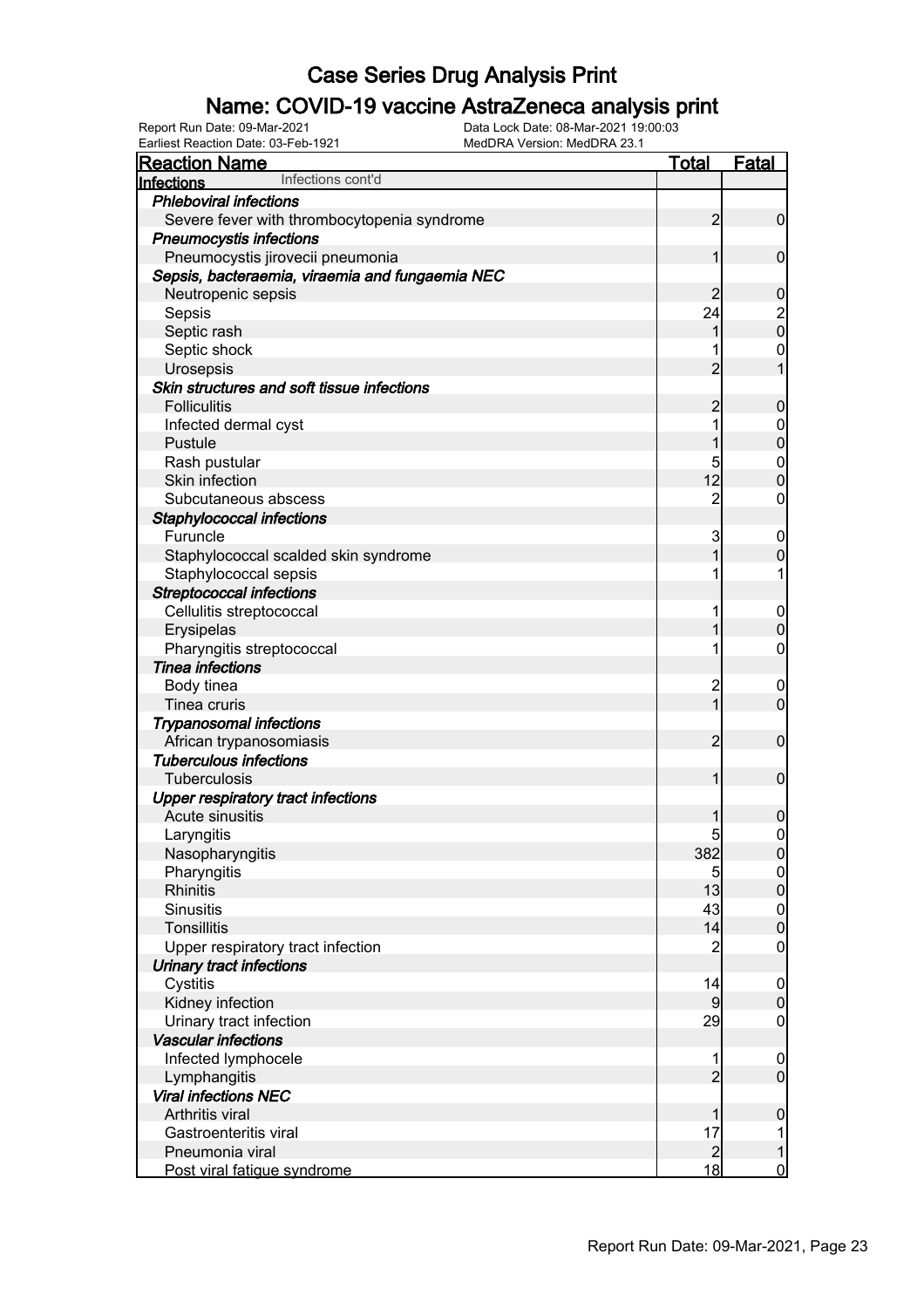#### Name: COVID-19 vaccine AstraZeneca analysis print

| <b>Reaction Name</b>            | <u>Total</u> | Fatal |
|---------------------------------|--------------|-------|
| Infections cont'd<br>Infections |              |       |
| Sweating fever                  | 233          |       |
| Vestibular neuronitis           |              |       |
| Viral diarrhoea                 |              |       |
| Viral infection                 |              |       |
| Viral labyrinthitis             |              |       |
| Viral myocarditis               |              |       |
| Viral pharyngitis               |              |       |
| Viral rash                      |              |       |
| Viral sepsis                    |              |       |
| Infections SOC TOTAL            | 3839         | 38    |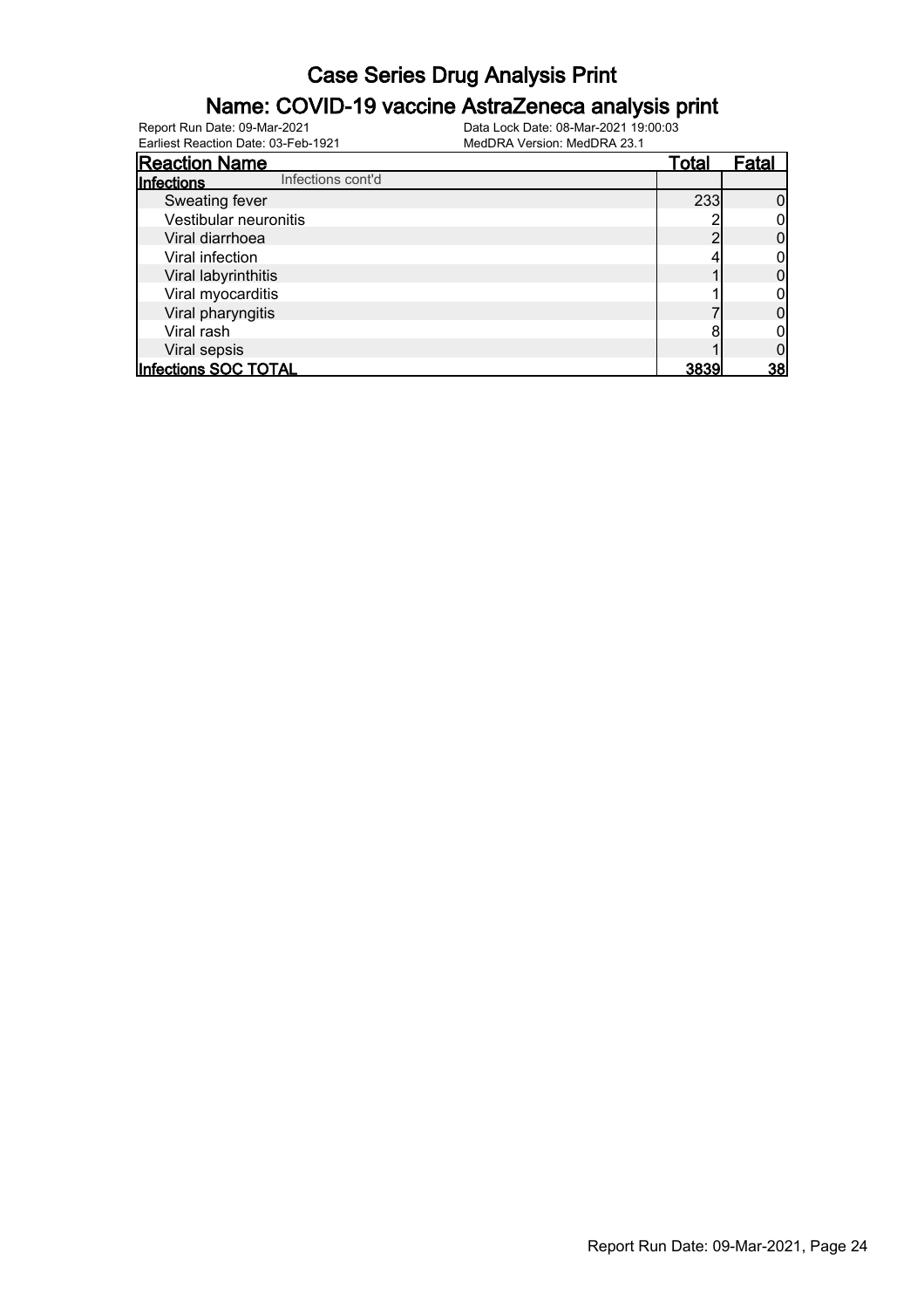### Name: COVID-19 vaccine AstraZeneca analysis print

Earliest Reaction Date: 03-Feb-1921 MedDRA Version: MedDRA 23.1

| <b>Reaction Name</b>                                        | <u>Total</u>   | <u>Fatal</u>     |
|-------------------------------------------------------------|----------------|------------------|
| Injuries                                                    |                |                  |
| Abdominal and gastrointestinal injuries NEC                 |                |                  |
| Abdomen crushing                                            | 1              | $\overline{0}$   |
| Oral contusion                                              |                | $\overline{0}$   |
| Palate injury                                               |                | $\mathbf{0}$     |
| Splenic rupture                                             |                | 0                |
| Anaesthetic and allied procedural complications             |                |                  |
| Delayed recovery from anaesthesia                           | 1              | $\mathbf 0$      |
| Sedation complication                                       | 1              | $\overline{0}$   |
| Atmospheric pressure injuries                               |                |                  |
| Barotrauma                                                  | 1              | $\mathbf 0$      |
| <b>Cerebral injuries NEC</b>                                |                |                  |
| <b>Brain contusion</b>                                      |                | $\mathbf 0$      |
| Craniocerebral injury                                       |                | $\overline{0}$   |
| Subdural haematoma                                          |                | $\overline{0}$   |
| Subdural haemorrhage                                        |                | $\mathbf 0$      |
| Chest and respiratory tract injuries NEC                    |                |                  |
| Chest crushing                                              |                | $\mathbf 0$      |
| Conditions caused by cold                                   |                |                  |
| Chillblains                                                 | 10             | 0                |
| Cranial nerve injuries                                      |                |                  |
| Optic nerve injury                                          |                | $\mathbf 0$      |
| Exposures associated with pregnancy, delivery and lactation |                |                  |
| Exposure via breast milk                                    | 4              | $\overline{0}$   |
| Foetal exposure during pregnancy                            | 7              | $\overline{0}$   |
| Maternal exposure during breast feeding                     | 55             | $\boldsymbol{0}$ |
| Maternal exposure during pregnancy                          | 45             | $\overline{0}$   |
| Maternal exposure timing unspecified                        | 1              | $\mathbf 0$      |
| <b>Exposures to agents or circumstances NEC</b>             |                |                  |
| Exposure to SARS-CoV-2                                      | 3              | 0                |
| Eye injuries NEC                                            |                |                  |
| Eye contusion                                               | 4              | $\boldsymbol{0}$ |
| Eye injury                                                  | $\overline{2}$ | $\overline{0}$   |
| Periorbital haematoma                                       |                | $\mathbf 0$      |
| Superficial injury of eye                                   |                | $\overline{0}$   |
| Gastrointestinal and hepatobiliary procedural complications |                |                  |
| Procedural nausea                                           | 14             |                  |
| Procedural vomiting                                         | $\overline{c}$ | $\overline{0}$   |
| Heat injuries (excl thermal burns)                          |                |                  |
| Heat exhaustion                                             | $\overline{c}$ | $\boldsymbol{0}$ |
| Heat oedema                                                 | $\overline{4}$ | $\overline{0}$   |
| Limb fractures and dislocations                             |                |                  |
| Clavicle fracture                                           | $\overline{2}$ | $\mathbf 0$      |
| Lower limb fracture                                         |                | 0                |
| Medication errors, product use errors and issues NEC        |                |                  |
| Device use issue                                            |                | $\boldsymbol{0}$ |
| Medication error                                            | $\overline{2}$ | $\overline{0}$   |
| Vaccination error                                           |                | $\boldsymbol{0}$ |
| Wrong drug                                                  |                | $\overline{0}$   |
| Wrong technique in product usage process                    |                | 0                |
| Muscle, tendon and ligament injuries                        |                |                  |
| Epicondylitis                                               | 3              | $\boldsymbol{0}$ |
| Ligament sprain                                             |                | $\boldsymbol{0}$ |
| Muscle injury                                               | 2              | $\overline{0}$   |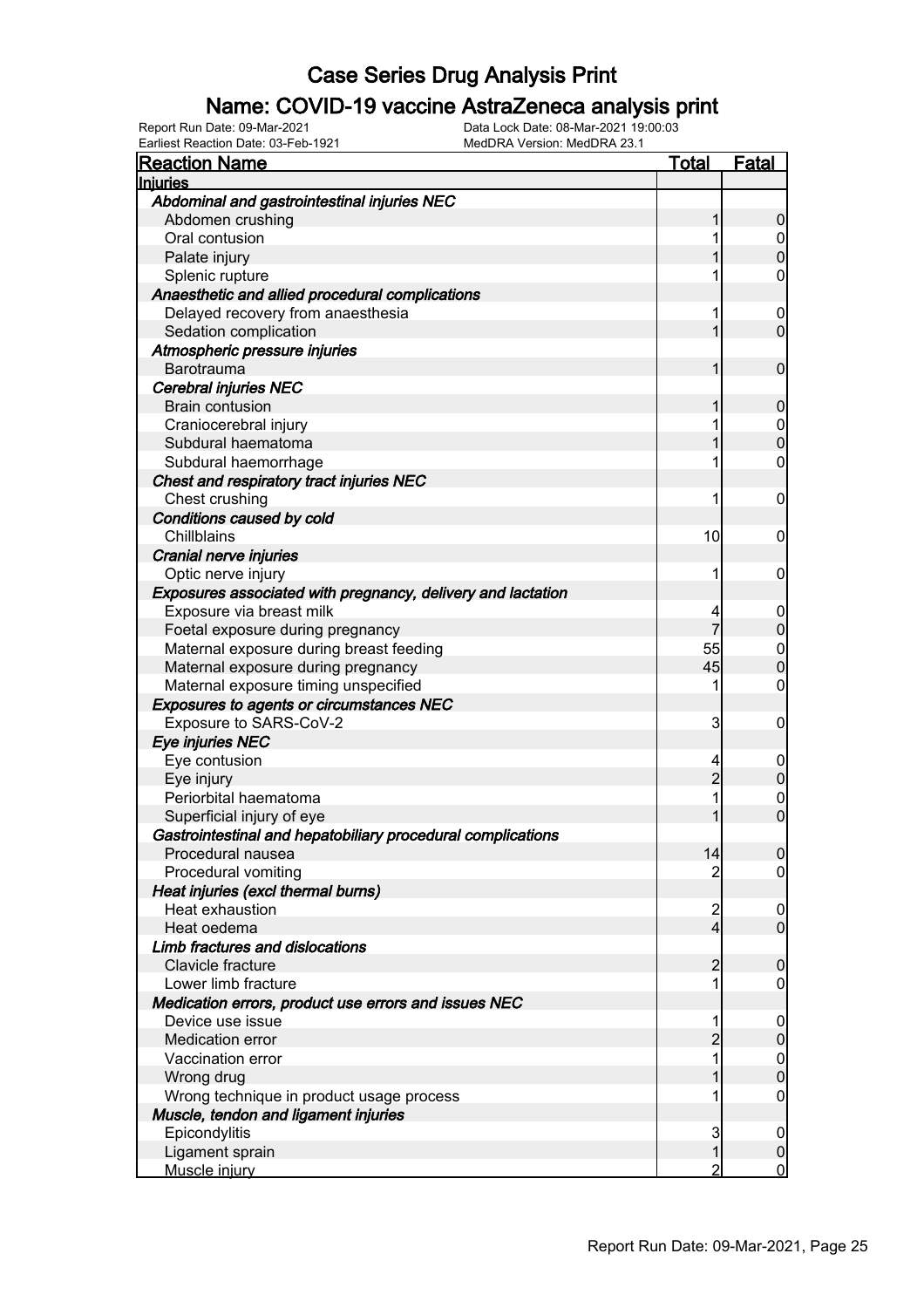### Name: COVID-19 vaccine AstraZeneca analysis print

Earliest Reaction Date: 03-Feb-1921 MedDRA Version: MedDRA 23.1

| <b>Reaction Name</b>                                  | <b>Total</b>            | <b>Fatal</b>                   |
|-------------------------------------------------------|-------------------------|--------------------------------|
| Injuries cont'd<br><b>Injuries</b>                    |                         |                                |
| Muscle rupture                                        | 1                       | $\boldsymbol{0}$               |
| Muscle strain                                         |                         | $\overline{0}$                 |
| Post-traumatic neck syndrome                          | 2<br>1                  | $\boldsymbol{0}$               |
| Tendon rupture                                        | $\overline{c}$          | $\mathbf 0$                    |
| Nerve injuries NEC                                    |                         |                                |
| Nerve injury                                          | 8                       | $\mathbf 0$                    |
| Neurological and psychiatric procedural complications |                         |                                |
| Post lumbar puncture syndrome                         | 5                       | $\boldsymbol{0}$               |
| Procedural dizziness                                  | 10                      | $\mathbf 0$                    |
| Non-occupational environmental exposures              |                         |                                |
| Exposure to extreme temperature                       | 3                       | $\mathbf 0$                    |
| Exposure to noise                                     | 1                       | 0                              |
| Non-site specific injuries NEC                        |                         |                                |
| Arthropod bite                                        |                         | $\boldsymbol{0}$               |
| Arthropod sting                                       | 2<br>3                  | $\mathbf 0$                    |
| Electric shock                                        | $\overline{c}$          | $\boldsymbol{0}$               |
| Fall                                                  | 53                      | $\mathbf{1}$                   |
| Inflammation of wound                                 |                         |                                |
| Nervous system injury                                 |                         | $0\atop 0$                     |
| Road traffic accident                                 |                         |                                |
|                                                       |                         | $\mathbf{0}$<br>$\overline{0}$ |
| Tissue injury                                         |                         |                                |
| Wound complication                                    |                         | $\boldsymbol{0}$               |
| Non-site specific procedural complications            |                         |                                |
| Incision site pain                                    | 5<br>$\overline{7}$     | $\boldsymbol{0}$               |
| Infusion related reaction                             |                         | $\pmb{0}$                      |
| Injection related reaction                            | 303                     | $\boldsymbol{0}$               |
| Post procedural complication                          | 16                      | $\mathbf 0$                    |
| Procedural pain                                       |                         | $\mathbf 0$                    |
| Suture related complication                           |                         | $\mathbf 0$                    |
| <b>Occupational exposures</b>                         |                         |                                |
| Occupational exposure to product                      | 1                       | $\mathbf 0$                    |
| <b>Overdoses NEC</b>                                  |                         |                                |
| Overdose                                              | $\overline{3}$          | $\boldsymbol{0}$               |
| Peripheral nerve injuries                             |                         |                                |
| Ulnar nerve injury                                    | $\mathbf{1}$            | $\boldsymbol{0}$               |
| Poisoning and toxicity                                |                         |                                |
| Alcohol poisoning                                     | $\mathbf{1}$            | $\boldsymbol{0}$               |
| Toxicity to various agents                            | 3                       | 0                              |
| Product administration errors and issues              |                         |                                |
| Accidental overdose                                   | $\frac{2}{1}$           | $\boldsymbol{0}$               |
| Duplicate therapy error                               |                         | $\pmb{0}$                      |
| Expired product administered                          |                         | $\overline{0}$                 |
| Extra dose administered                               | $\frac{2}{2}$<br>2<br>2 | $\mathbf 0$                    |
| Incorrect route of product administration             |                         | $\overline{0}$                 |
| Product administered to patient of inappropriate age  |                         | $\mathbf 0$                    |
| Product administration error                          | 4                       | $\mathbf 0$                    |
| Wrong product administered                            | 1                       | $\overline{0}$                 |
| Product confusion errors and issues                   |                         |                                |
| Product label confusion                               | 1                       | $\boldsymbol{0}$               |
| Product dispensing errors and issues                  |                         |                                |
| Product dispensing error                              | 1                       | $\mathbf 0$                    |
| Product monitoring errors and issues                  |                         |                                |
| Product monitoring error                              | 1                       | $\mathbf 0$                    |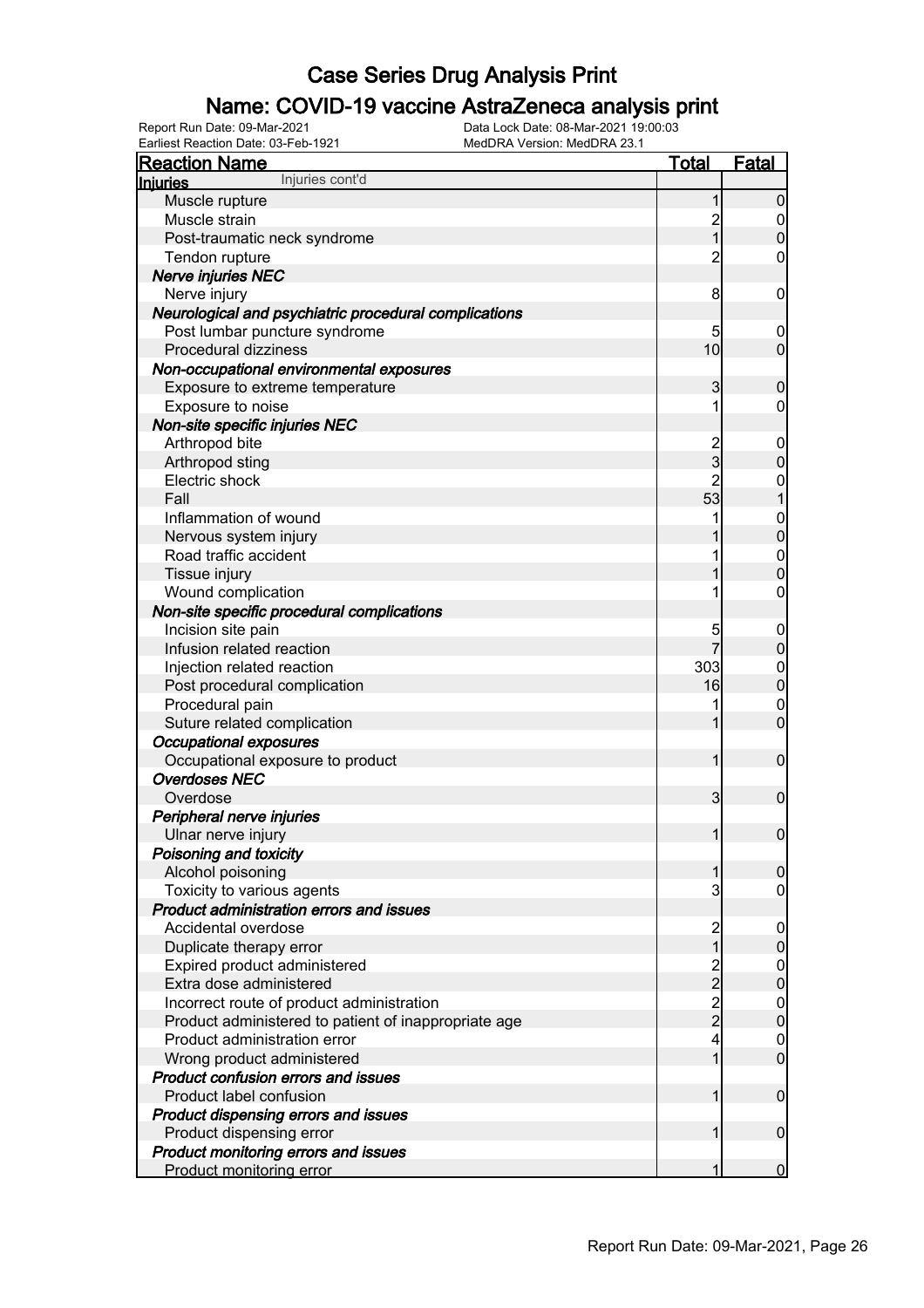### Name: COVID-19 vaccine AstraZeneca analysis print

Earliest Reaction Date: 03-Feb-1921 MedDRA Version: MedDRA 23.1

| <b>Reaction Name</b>                                   | <u>Total</u>   | <b>Fatal</b>     |
|--------------------------------------------------------|----------------|------------------|
| Injuries cont'd<br><b>Injuries</b>                     |                |                  |
| Product prescribing errors and issues                  |                |                  |
| Contraindicated product prescribed                     | 1              | $\mathbf 0$      |
| <b>Radiation injuries</b>                              |                |                  |
| Sunburn                                                | 2              | $\mathbf 0$      |
| Reproductive tract and breast procedural complications |                |                  |
| Postmastectomy lymphoedema syndrome                    |                | $\mathbf 0$      |
| Site specific injuries NEC                             |                |                  |
| Back injury                                            |                | 0                |
| Head injury                                            | 3              | $\mathbf 0$      |
| Limb crushing injury                                   | 1              | 0                |
| Limb injury                                            | 13             | $\mathbf{0}$     |
| Neck crushing                                          |                | $\overline{0}$   |
| <b>Skin injuries NEC</b>                               |                |                  |
| Contusion                                              | 187            | 0                |
| Scar                                                   |                | $\boldsymbol{0}$ |
| Skin abrasion                                          |                | $\boldsymbol{0}$ |
| Skin injury                                            | 1              | $\mathbf 0$      |
| Skin wound                                             | $\overline{2}$ | $\overline{0}$   |
| Spinal cord injuries NEC                               |                |                  |
| Spinal cord injury sacral                              | 1              | $\mathbf 0$      |
| <b>Stoma complications</b>                             |                |                  |
| Gastrointestinal stoma complication                    |                | $\mathbf 0$      |
| <b>Thermal burns</b>                                   |                |                  |
| Burn of internal organs                                | 3              | 0                |
| Burn oral cavity                                       |                | 0                |
| Burns second degree                                    |                | $\mathbf{0}$     |
| Cold burn                                              |                | $\mathbf{0}$     |
| Thermal burn                                           | 8              | 0                |
| Thermal burns of eye                                   | 10             | 0                |
| <b>Underdoses NEC</b>                                  |                |                  |
| Intentional underdose                                  | 1              | 0                |
| Vaccination related complications                      |                |                  |
| Vaccination complication                               | 29             | 0                |
| Vaccination failure                                    |                | 0                |
| Injuries SOC TOTAL                                     | 916            | 1                |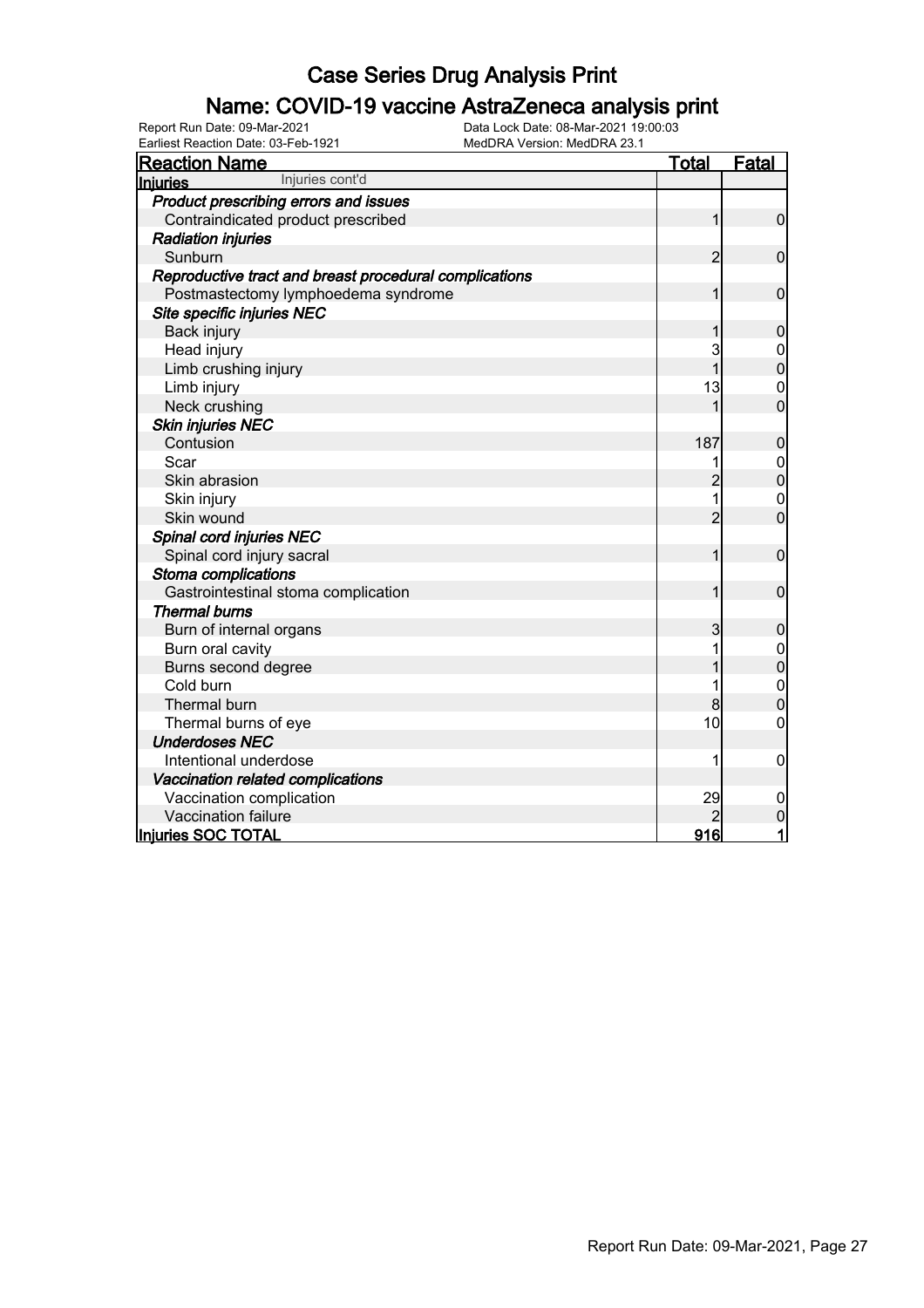### Name: COVID-19 vaccine AstraZeneca analysis print

| <b>Reaction Name</b>                                   | Total          | Fatal            |
|--------------------------------------------------------|----------------|------------------|
| Investigations                                         |                |                  |
| <b>Adrenal cortex tests</b>                            |                |                  |
| Cortisol decreased                                     |                | $\boldsymbol{0}$ |
| Cortisol increased                                     |                | 0                |
| Adrenal medulla tests                                  |                |                  |
| Norepinephrine increased                               |                | $\mathbf 0$      |
| <b>Autoimmunity analyses</b>                           |                |                  |
| Cold agglutinins positive                              | 1              | $\mathbf 0$      |
| <b>Blood counts NEC</b>                                |                |                  |
| Full blood count decreased                             | 1              | $\mathbf 0$      |
| Blood gas and acid base analyses                       |                |                  |
| Blood pH increased                                     | 3              | $\overline{0}$   |
| Oxygen saturation                                      | 11             | $\mathbf 0$      |
| Oxygen saturation decreased                            | 71             | 0                |
| Carbohydrate tolerance analyses (incl diabetes)        |                |                  |
| Blood glucose                                          | 9              | $\boldsymbol{0}$ |
| Blood glucose abnormal                                 | 4              | $\mathbf 0$      |
| Blood glucose decreased                                | 16             | $\mathbf{0}$     |
| Blood glucose fluctuation                              |                | $\mathbf 0$      |
| Blood glucose increased                                | 62             | $\mathbf 0$      |
| Glycosylated haemoglobin increased                     | $\overline{2}$ | $\overline{0}$   |
| Cardiac auscultatory investigations                    |                |                  |
| Cardiac murmur                                         | $\overline{c}$ | $\boldsymbol{0}$ |
| Heart sounds                                           | 3              | 0                |
| Heart sounds abnormal                                  |                | $\overline{0}$   |
| Central nervous system imaging procedures              |                |                  |
| Computerised tomogram head                             | 2              | $\mathbf 0$      |
| Magnetic resonance imaging brain                       | 27             | 0                |
| <b>Chemistry analyses NEC</b>                          |                |                  |
| Histamine level increased                              |                | $\boldsymbol{0}$ |
| Inflammatory marker decreased                          |                | $\mathbf 0$      |
| Inflammatory marker increased                          | 2              | 0                |
| Coagulation and bleeding analyses                      |                |                  |
| Coagulation time                                       |                | $\mathbf 0$      |
| Coagulation time prolonged                             |                | $\mathbf 0$      |
| Fibrin D dimer increased                               | 1              | 0                |
| International normalised ratio decreased               | 5 <sub>5</sub> | 0                |
| International normalised ratio increased               | 17             | $\overline{0}$   |
| <b>ECG</b> investigations                              |                |                  |
| Electrocardiogram T wave inversion                     | 1              | $\mathbf 0$      |
| <b>Endocrine analyses and imaging NEC</b>              |                |                  |
| Hormone level abnormal                                 | 1              | $\mathbf 0$      |
| <b>Faecal analyses NEC</b>                             |                |                  |
| Faecal calprotectin increased                          | 1              | $\mathbf 0$      |
| <b>Fertility analyses</b>                              |                |                  |
| Semen volume decreased                                 | 1              | $\mathbf 0$      |
| Gastrointestinal and abdominal imaging procedures      |                |                  |
| Computerised tomogram abdomen                          | 1              | $\mathbf 0$      |
| Gastrointestinal function diagnostic procedures        |                |                  |
| Gastrointestinal stoma output increased                |                | $\mathbf 0$      |
| Swallow study                                          |                | $\overline{0}$   |
| Gastrointestinal, pancreatic and APUD hormone analyses |                |                  |
| Blood gastrin normal                                   |                | $\boldsymbol{0}$ |
| <b>Blood insulin</b>                                   |                | $\overline{0}$   |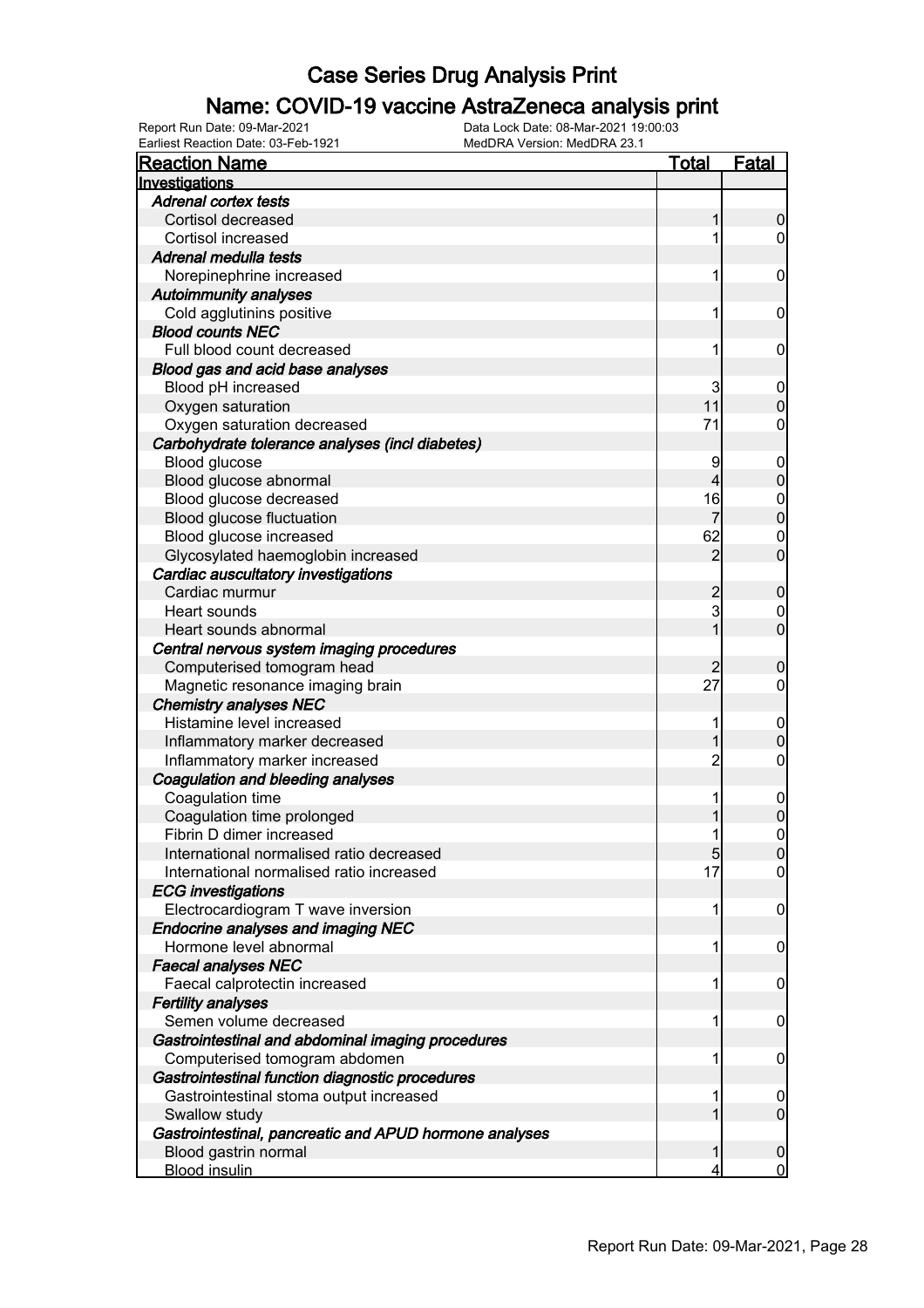### Name: COVID-19 vaccine AstraZeneca analysis print

Earliest Reaction Date: 03-Feb-1921 MedDRA Version: MedDRA 23.1

| <b>Reaction Name</b>                                    | Total           | <b>Fatal</b>     |
|---------------------------------------------------------|-----------------|------------------|
| Investigations cont'd<br>Investigations                 |                 |                  |
| Blood insulin increased                                 | 1               | $\mathbf 0$      |
| Heart rate and pulse investigations                     |                 |                  |
| Heart rate                                              | 250             | $\boldsymbol{0}$ |
| Heart rate abnormal                                     | 9               | $\boldsymbol{0}$ |
| Heart rate decreased                                    | 16              | $\overline{0}$   |
| Heart rate increased                                    | 542             | $\mathbf{0}$     |
| Heart rate irregular                                    | 42              | $\overline{0}$   |
| Maximum heart rate                                      | 1               | $\mathbf{0}$     |
| Maximum heart rate decreased                            |                 | $\overline{0}$   |
| Orthostatic heart rate response increased               | 1               | $\mathbf{0}$     |
| Pulse abnormal                                          | 5               | $\overline{0}$   |
| Pulse absent                                            | $\overline{2}$  | $\mathbf{0}$     |
| Sinus rhythm                                            | $\overline{1}$  | $\overline{0}$   |
| Imaging procedures NEC                                  |                 |                  |
| Computerised tomogram                                   | 1               | $\mathbf 0$      |
| Immunoglobulin analyses                                 |                 |                  |
| Blood immunoglobulin E increased                        | 1               | $\mathbf 0$      |
| <b>Immunology analyses NEC</b>                          |                 |                  |
| Immunology test                                         | 1               | $\mathbf 0$      |
| Immunology test normal                                  | 1               | 0                |
| <b>Immunology skin tests NEC</b>                        |                 |                  |
| Allergy alert test                                      | 1               | $\mathbf 0$      |
| <b>Investigations NEC</b>                               |                 |                  |
| <b>Blood test</b>                                       | 4               | $\mathbf{0}$     |
| Polymerase chain reaction positive                      | 1               | $\overline{0}$   |
| <b>Liver function analyses</b>                          |                 |                  |
| Alanine aminotransferase increased                      | 1               | $\boldsymbol{0}$ |
| Aspartate aminotransferase increased                    | $\overline{2}$  | $\mathbf{0}$     |
| Blood bilirubin increased                               | $\overline{1}$  | $\mathbf 0$      |
| Gamma-glutamyltransferase increased                     | 1               | $\mathbf{0}$     |
| Hepatic enzyme increased                                | 1               | $\mathbf 0$      |
| Liver function test abnormal                            | 3               | $\mathbf 0$      |
| Transaminases increased                                 | $\overline{2}$  | $\overline{0}$   |
| <b>Metabolism tests NEC</b>                             |                 |                  |
| Blood ketone body                                       | $5\overline{)}$ | $\boldsymbol{0}$ |
| Ubiquinone                                              | 11              | 0                |
| Mineral and electrolyte analyses                        |                 |                  |
| Blood phosphorus increased                              | 1               | $\overline{0}$   |
| Blood sodium decreased                                  | $\mathbf{1}$    | $\overline{0}$   |
| Musculoskeletal and soft tissue tests NEC               |                 |                  |
| Swollen joint count increased                           | 1               | $\mathbf 0$      |
| Neurologic diagnostic procedures                        |                 |                  |
| Coma scale abnormal                                     | 1               | $\mathbf 0$      |
| Lumbar puncture                                         | 1               | $\mathbf 0$      |
| Ophthalmic function diagnostic procedures               |                 |                  |
| Intraocular pressure increased                          | 1               | $\mathbf 0$      |
| Intraocular pressure test                               | 1               | $\overline{0}$   |
| Physical examination procedures and organ system status |                 |                  |
| Body surface area                                       | 1               | $\mathbf 0$      |
| Body temperature                                        | 356             | $\boldsymbol{0}$ |
| Body temperature abnormal                               | 26              | $\mathbf 0$      |
| Body temperature decreased                              | 46              | $\boldsymbol{0}$ |
| <b>Body temperature fluctuation</b>                     | 50              | $\overline{0}$   |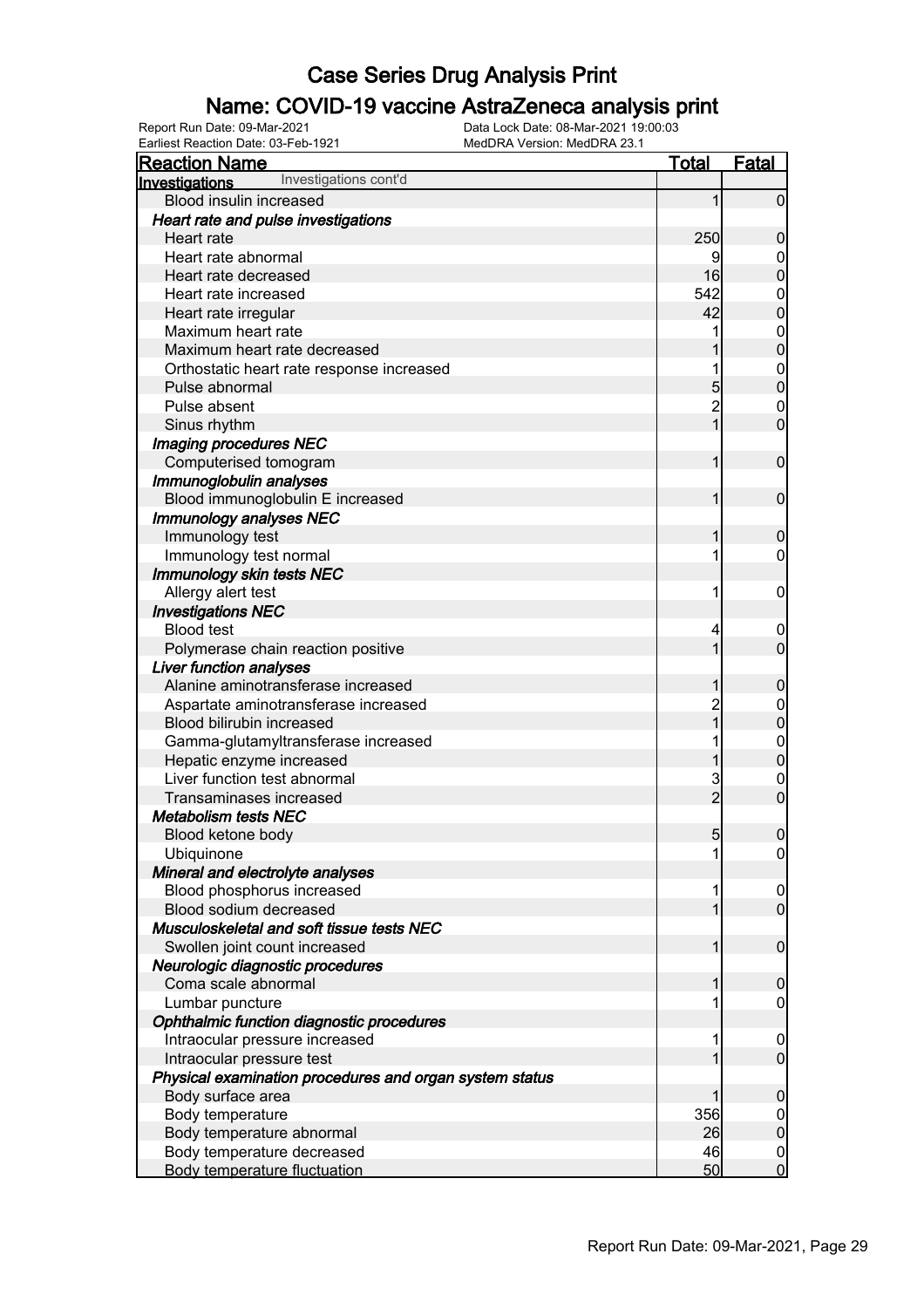### Name: COVID-19 vaccine AstraZeneca analysis print

| <u>Reaction Name</u>                                     | <u>Total</u>   | Fatal                              |
|----------------------------------------------------------|----------------|------------------------------------|
| Investigations cont'd<br>Investigations                  |                |                                    |
| Body temperature increased                               | 413            | $\boldsymbol{0}$                   |
| Breath sounds abnormal                                   | $\overline{2}$ | $\overline{0}$                     |
| Grip strength                                            |                |                                    |
| Grip strength decreased                                  | $\frac{2}{5}$  | $\overline{0}$                     |
| Head lag                                                 | 3              | $\mathbf{0}$                       |
| Lymph node palpable                                      | $\overline{1}$ | $\overline{0}$                     |
| Male genital examination abnormal                        |                | $\boldsymbol{0}$                   |
| Respiratory rate                                         | 3              | $\mathbf 0$                        |
| Respiratory rate decreased                               | 7              | $\mathbf 0$                        |
| Respiratory rate increased                               | 23             | $\mathbf 0$                        |
| Skin temperature                                         | 56             | $\boldsymbol{0}$                   |
| Temperature difference of extremities                    |                | $\overline{0}$                     |
| Urological examination                                   |                |                                    |
| Weight decreased                                         | 26             | $\boldsymbol{0}$<br>$\overline{0}$ |
| Weight increased                                         |                | 0                                  |
|                                                          |                |                                    |
| <b>Platelet analyses</b><br>Platelet count decreased     |                |                                    |
|                                                          | 6              | $\mathbf 0$                        |
| <b>Protein analyses NEC</b>                              |                |                                    |
| C-reactive protein abnormal                              |                | $\overline{0}$                     |
| C-reactive protein increased                             | $\overline{2}$ | $\overline{0}$                     |
| Red blood cell analyses                                  |                |                                    |
| Haematocrit                                              | $\overline{c}$ | $\mathbf 0$                        |
| Haemoglobin                                              | $\overline{c}$ | $\mathbf 0$                        |
| Mean cell volume abnormal                                | $\overline{1}$ | $\overline{0}$                     |
| <b>Renal function analyses</b>                           |                |                                    |
| Blood creatinine decreased                               |                | $\mathbf 0$                        |
| Blood creatinine increased                               |                | 0                                  |
| Reproductive hormone analyses                            |                |                                    |
| Pregnancy test                                           |                | $\mathbf 0$                        |
| Respiratory and pulmonary function diagnostic procedures |                |                                    |
| Forced expiratory volume                                 |                |                                    |
| Forced expiratory volume increased                       | $\overline{5}$ | $\boldsymbol{0}$                   |
| Forced expiratory volume normal                          |                | $\mathbf{0}$                       |
| Peak expiratory flow rate                                |                | $\overline{0}$                     |
| Peak expiratory flow rate decreased                      | $\overline{2}$ | $\mathbf 0$                        |
| Respiratory tract and thoracic imaging procedures        |                |                                    |
| Computerised tomogram thorax                             |                | $\overline{0}$                     |
| Laryngoscopy                                             |                | $\overline{0}$                     |
| Skeletal and cardiac muscle analyses                     |                |                                    |
| Blood creatine phosphokinase increased                   |                | $\mathbf 0$                        |
| Therapeutic drug monitoring analyses                     |                |                                    |
| Analgesic drug level                                     | 5              | $\mathbf 0$                        |
| Analgesic drug level therapeutic                         |                | $\mathbf 0$                        |
| Anticoagulation drug level above therapeutic             | $\overline{2}$ | $\overline{0}$                     |
| Anticoagulation drug level below therapeutic             | $\overline{2}$ | 0                                  |
| Tissue enzyme analyses NEC                               |                |                                    |
| Lactate dehydrogenase urine increased                    | 1              | $\mathbf 0$                        |
| <b>Toxicology laboratory analyses</b>                    |                |                                    |
| Blood heavy metal test                                   |                | $\mathbf 0$                        |
| <b>Urinalysis NEC</b>                                    |                |                                    |
| Blood urine                                              |                | $\mathbf 0$                        |
| Blood urine present                                      | 5              | $\pmb{0}$                          |
| Cells in urine                                           |                | $\mathbf 0$                        |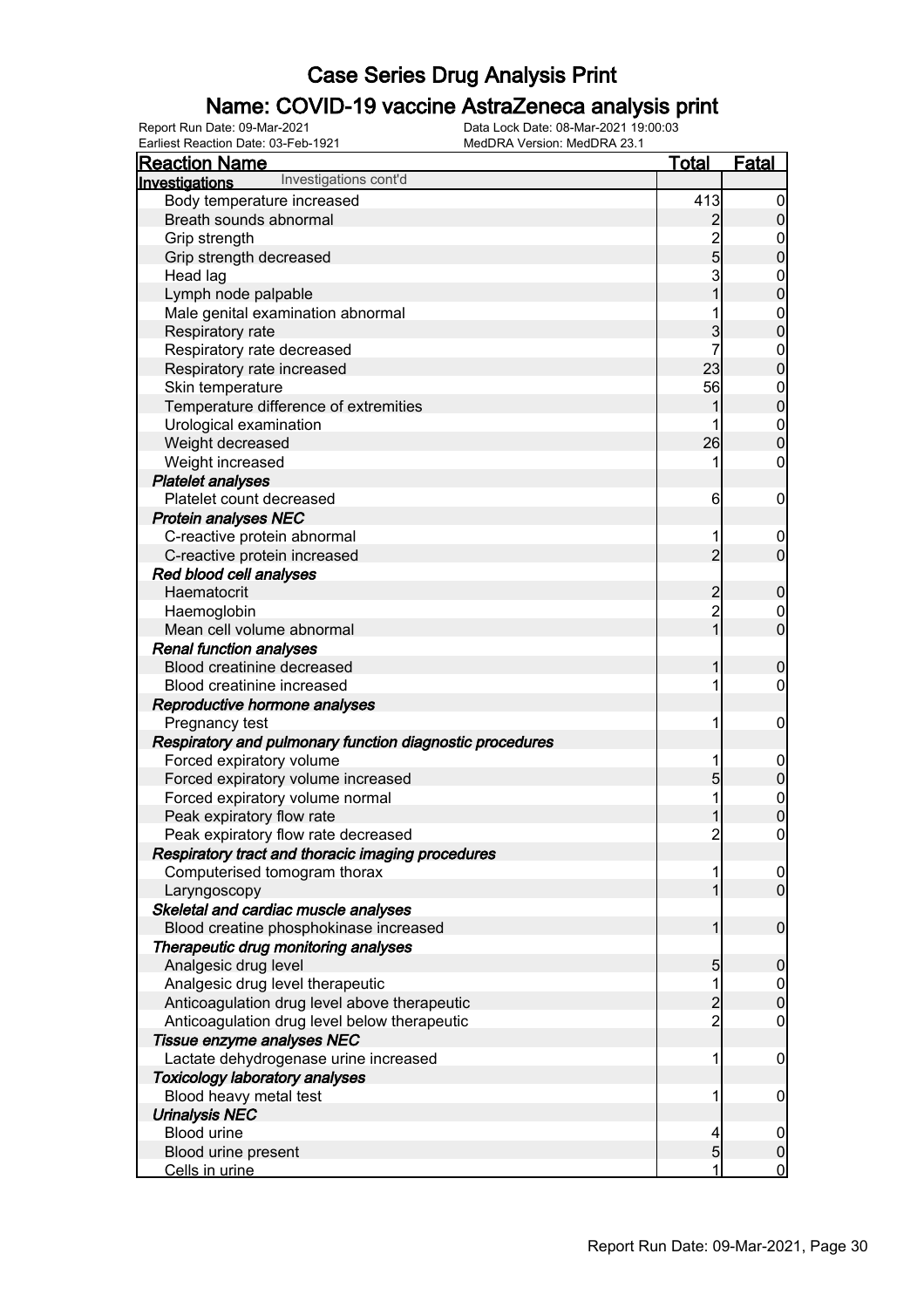### Name: COVID-19 vaccine AstraZeneca analysis print

| <b>Reaction Name</b>                     | <b>Total</b> | <b>Fatal</b>   |
|------------------------------------------|--------------|----------------|
| Investigations cont'd<br>Investigations  |              |                |
| Protein urine present                    |              | 0              |
| Urine analysis abnormal                  |              |                |
| pH urine                                 |              | 0              |
| pH urine decreased                       |              |                |
| pH urine increased                       |              | 0              |
| Urinary tract function analyses NEC      |              |                |
| Urine output                             | 13           | $\mathbf 0$    |
| Urine output decreased                   | 3            | 0              |
| Urine output increased                   | 4            | $\mathbf 0$    |
| Vascular tests NEC (incl blood pressure) |              |                |
| Blood pressure abnormal                  | 1            | $\mathbf 0$    |
| Blood pressure decreased                 | 20           | 0              |
| Blood pressure increased                 | 69           | 0              |
| Blood pressure measurement               | 17           | 0              |
| Blood pressure systolic increased        |              | $\overline{0}$ |
| Virus identification and serology        |              |                |
| Coronavirus test                         | 10           | $\mathbf 0$    |
| SARS-CoV-2 antibody test negative        |              |                |
| SARS-CoV-2 antibody test positive        | 1            | $\overline{0}$ |
| SARS-CoV-2 test                          | 10           | 0              |
| SARS-CoV-2 test false negative           |              | 0              |
| SARS-CoV-2 test negative                 |              | 0              |
| SARS-CoV-2 test positive                 | 15           | $\overline{0}$ |
| White blood cell analyses                |              |                |
| Neutrophil count decreased               |              | $\mathbf 0$    |
| White blood cell count                   | 3            |                |
| White blood cell count decreased         | 3            | $\mathbf 0$    |
| White blood cell count increased         |              | 0              |
| <b>Investigations SOC TOTAL</b>          | 2436         | 0              |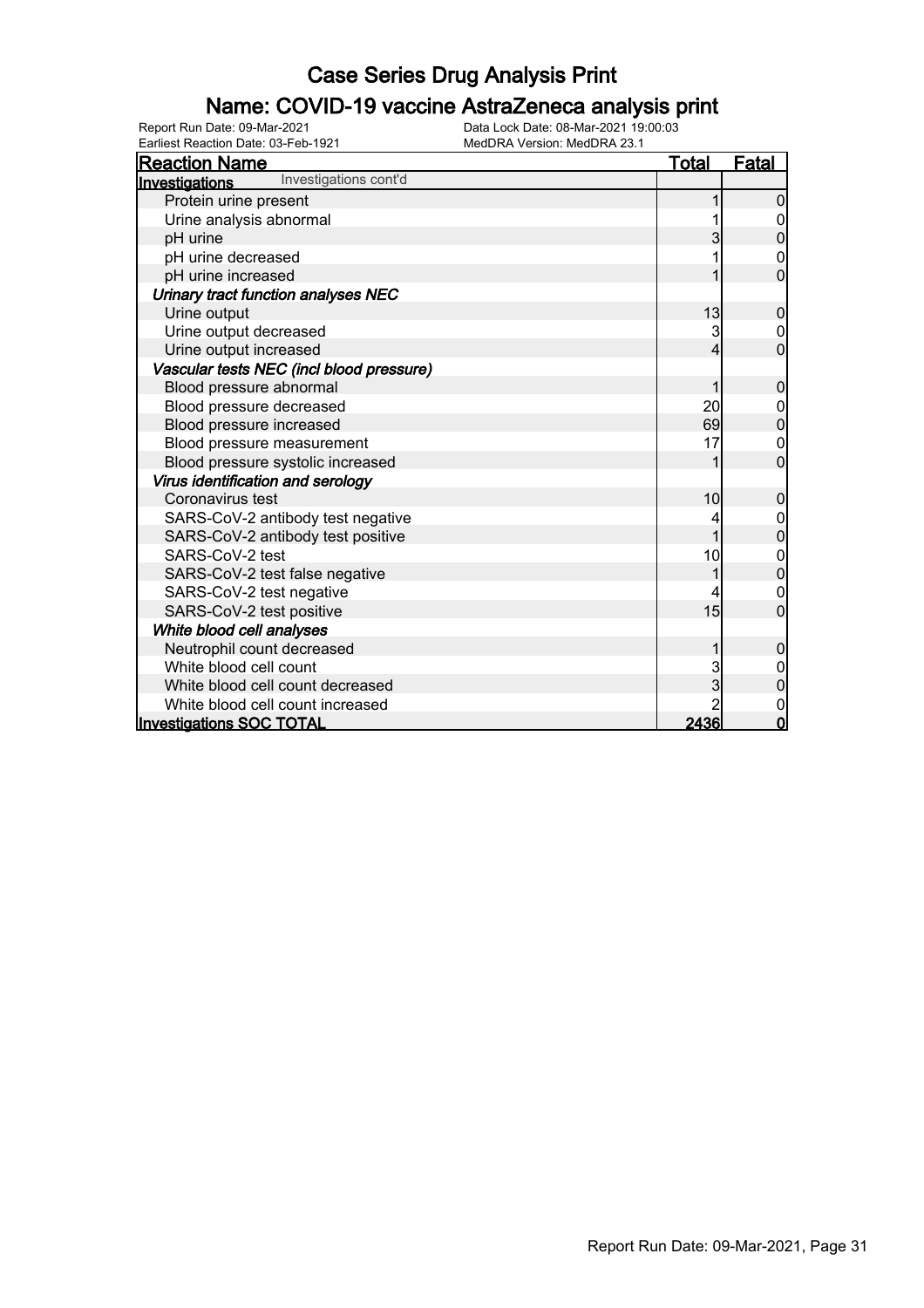### Name: COVID-19 vaccine AstraZeneca analysis print

| <b>Reaction Name</b>                                                  | <u>Total</u>   | <b>Fatal</b>     |
|-----------------------------------------------------------------------|----------------|------------------|
| <b>Metabolic disorders</b>                                            |                |                  |
| <b>Appetite disorders</b>                                             |                |                  |
| Appetite disorder                                                     | 3              | $\boldsymbol{0}$ |
| Decreased appetite                                                    | 2182           | $\boldsymbol{0}$ |
| Diet refusal                                                          | 1              | $\mathbf 0$      |
| Food craving                                                          | 5              | $\mathbf 0$      |
| Food refusal                                                          | 15             | $\mathbf 0$      |
| Hyperphagia                                                           | 2              | $\mathbf 0$      |
| Hypophagia                                                            | 11             | $\mathbf 0$      |
| Increased appetite                                                    | 12             | $\mathbf 0$      |
| Salt craving                                                          | 1              | $\mathbf 0$      |
| Calcium metabolism disorders                                          |                |                  |
| Hypocalcaemia                                                         | 2              | $\mathbf 0$      |
| Diabetes mellitus (incl subtypes)                                     |                |                  |
| Diabetes mellitus                                                     | 13             | $\boldsymbol{0}$ |
| Diabetes mellitus inadequate control                                  | 9              | $\mathbf 0$      |
| Increased insulin requirement                                         |                | $\mathbf 0$      |
| Type 1 diabetes mellitus                                              | 4              | $\mathbf 0$      |
| <b>Diabetic complications NEC</b>                                     |                |                  |
| Diabetic ketoacidosis                                                 | 5              |                  |
| Diabetic ketosis                                                      | 1              | $\frac{2}{0}$    |
| Disorders of purine metabolism                                        |                |                  |
| Gout                                                                  | 14             | $\mathbf 0$      |
| Electrolyte imbalance NEC                                             |                |                  |
| Electrolyte imbalance                                                 | 1              | $\mathbf 0$      |
| Fluid intake decreased                                                |                |                  |
| Fluid intake reduced                                                  | $\mathbf{3}$   | $\mathbf 0$      |
| Fluid intake increased                                                |                |                  |
| Polydipsia                                                            | 8              | $\mathbf 0$      |
| Food malabsorption and intolerance syndromes (excl sugar intolerance) |                |                  |
| Food intolerance                                                      | $\overline{4}$ | $\mathbf 0$      |
| <b>General nutritional disorders NEC</b>                              |                |                  |
| Abnormal loss of weight                                               | 8              | $\boldsymbol{0}$ |
| Abnormal weight gain                                                  | 2              | $\boldsymbol{0}$ |
| Cachexia                                                              |                | $\overline{0}$   |
| Feeding disorder                                                      | 34             | $\boldsymbol{0}$ |
| Food aversion                                                         | 21             | $\overline{0}$   |
| Starvation                                                            | 1              | $\overline{0}$   |
| Underweight                                                           |                | $\overline{0}$   |
|                                                                       |                |                  |
| <b>Hyperglycaemic conditions NEC</b>                                  |                |                  |
| Hyperglycaemia<br>Insulin resistance                                  | 47             | $\boldsymbol{0}$ |
|                                                                       |                | 0                |
| <b>Hyperlipidaemias NEC</b>                                           |                |                  |
| Hyperlipidaemia                                                       | 1              | $\mathbf 0$      |
| <b>Hypoglycaemic conditions NEC</b>                                   |                |                  |
| Hyperinsulinaemic hypoglycaemia                                       |                | $\boldsymbol{0}$ |
| Hypoglycaemia                                                         | 29             | $\pmb{0}$        |
| Hypoglycaemia unawareness                                             | 1              | $\boldsymbol{0}$ |
| Iron deficiencies                                                     |                |                  |
| Iron deficiency                                                       | 1              | $\mathbf 0$      |
| Metabolic acidoses (excl diabetic acidoses)                           |                |                  |
| Ketosis                                                               | 1              | $\overline{0}$   |
| Metabolic acidosis                                                    | 1              | $\mathbf 0$      |
| Potassium imbalance                                                   |                |                  |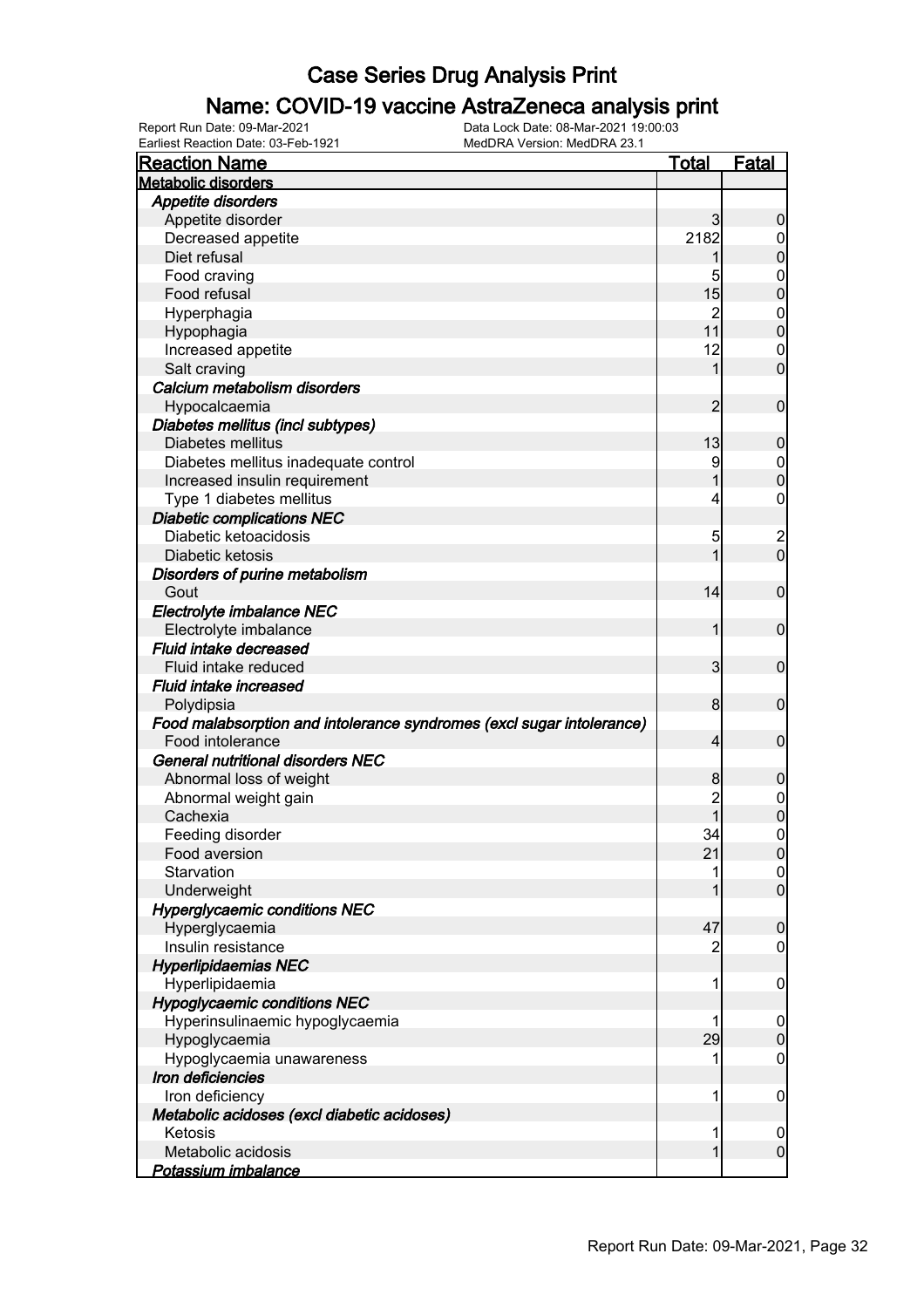### Name: COVID-19 vaccine AstraZeneca analysis print

Earliest Reaction Date: 03-Feb-1921 MedDRA Version: MedDRA 23.1

| <b>Reaction Name</b>                           | Total | Fatal |
|------------------------------------------------|-------|-------|
| Metabolic disorders Metabolic disorders cont'd |       |       |
| Hyperkalaemia                                  |       |       |
| Sodium imbalance                               |       |       |
| Hyponatraemia                                  |       |       |
| Total fluid volume decreased                   |       |       |
| Dehydration                                    | 176   |       |
| Hypovolaemia                                   |       |       |
| Total fluid volume increased                   |       |       |
| Fluid overload                                 |       |       |
| Fluid retention                                |       |       |
| <b>Metabolic disorders SOC TOTAL</b>           | 264   |       |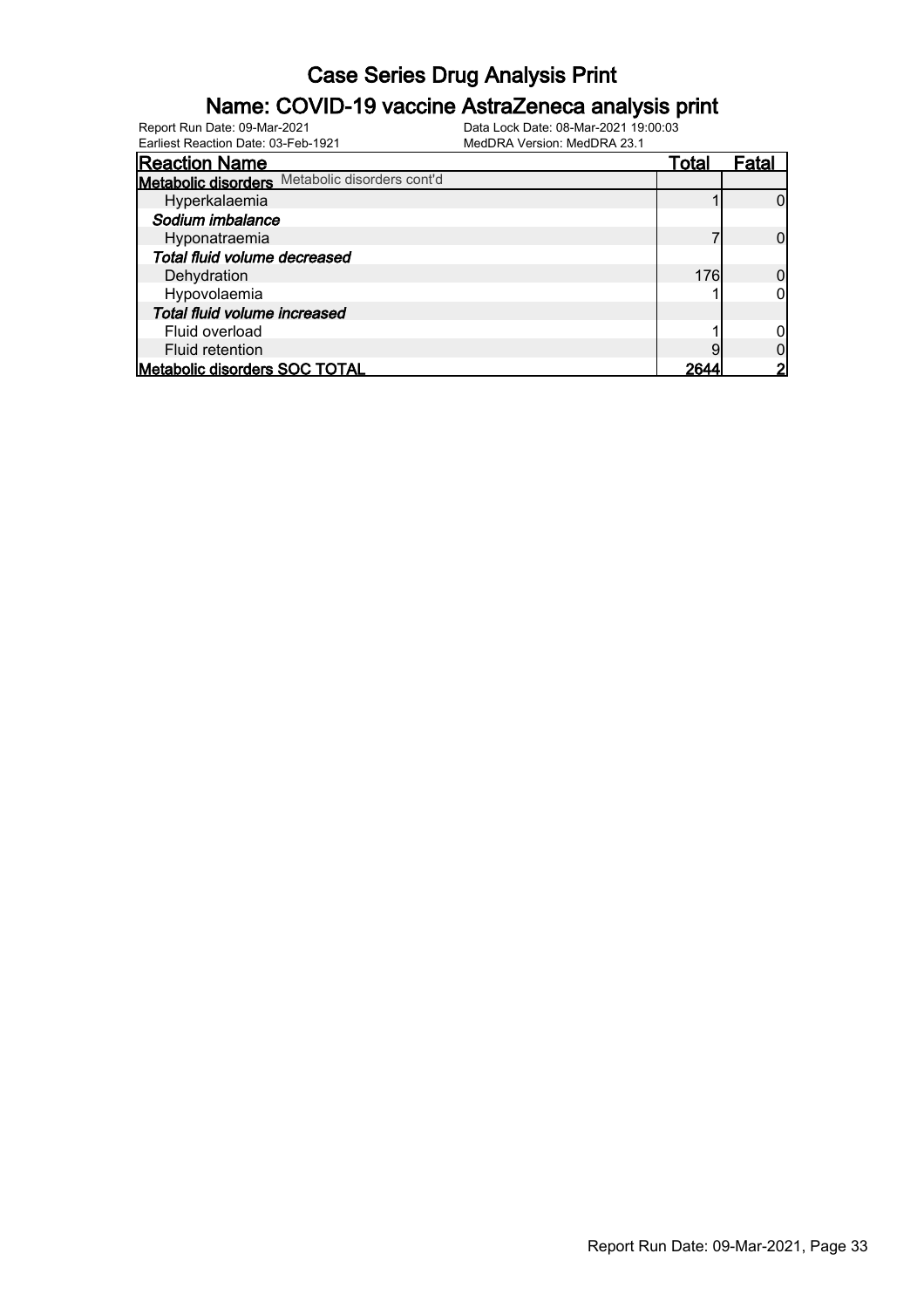#### Name: COVID-19 vaccine AstraZeneca analysis print

| <b>Reaction Name</b>                         | <b>Total</b>    | <b>Fatal</b>     |
|----------------------------------------------|-----------------|------------------|
| Muscle & tissue disorders                    |                 |                  |
| <b>Arthropathies NEC</b>                     |                 |                  |
| Arthritis                                    | 49              | $\boldsymbol{0}$ |
| Arthropathy                                  |                 | $\overline{0}$   |
| Autoimmune arthritis                         |                 | $\pmb{0}$        |
| Palindromic rheumatism                       |                 |                  |
| Polyarthritis                                | $\overline{2}$  | $0\atop 0$       |
| Sacroiliitis                                 |                 | $\mathbf 0$      |
| <b>Bone disorders NEC</b>                    |                 |                  |
| Medial tibial stress syndrome                |                 | $\boldsymbol{0}$ |
| Osteitis                                     | 1               | $\mathbf 0$      |
| Bone related signs and symptoms              |                 |                  |
| Bone pain                                    | 299             | $\boldsymbol{0}$ |
| Pain in jaw                                  | 118             | $\mathbf 0$      |
| Spinal pain                                  | 59              | $\mathbf 0$      |
| <b>Bursal disorders</b>                      |                 |                  |
| <b>Bursitis</b>                              | 7               |                  |
|                                              |                 | $\mathbf 0$      |
| Cartilage disorders                          |                 |                  |
| Costochondritis                              | $\mathbf{3}$    | $\mathbf 0$      |
| <b>Connective tissue disorders NEC</b>       |                 |                  |
| Morphoea                                     | 1               | $\boldsymbol{0}$ |
| Polymyalgia rheumatica                       | 8               | $\boldsymbol{0}$ |
| Reynold's syndrome                           | 1               | $\mathbf 0$      |
| <b>Extremity deformities</b>                 |                 |                  |
| Hand deformity                               | 1               | $\boldsymbol{0}$ |
| Limb deformity                               |                 | $\mathbf 0$      |
| Joint related disorders NEC                  |                 |                  |
| Joint laxity                                 |                 | $\mathbf 0$      |
| Joint lock                                   | 9               | $\mathbf 0$      |
| Patellofemoral pain syndrome                 |                 | $\mathbf{0}$     |
| Periarthritis                                | 19              | $\mathbf 0$      |
| Rotator cuff syndrome                        | 5               | $\mathbf 0$      |
| Temporomandibular joint syndrome             | $\overline{2}$  | $\mathbf 0$      |
| Joint related signs and symptoms             |                 |                  |
| Arthralgia                                   | 6317            | $\mathbf 0$      |
| Joint noise                                  | $\vert 4 \vert$ | $\boldsymbol{0}$ |
| Joint stiffness                              | 94              | 0                |
| Joint swelling                               | 93              | $\overline{0}$   |
| Joint warmth                                 | $6 \mid$        | $\overline{0}$   |
| Ligament disorders                           |                 |                  |
| Ligament pain                                | 1               | $\boldsymbol{0}$ |
| Lupus erythematosus (incl subtypes)          |                 |                  |
| Lupus-like syndrome                          | 1               | $\boldsymbol{0}$ |
| Systemic lupus erythematosus                 | 4               | $\boldsymbol{0}$ |
| Metabolic bone disorders                     |                 |                  |
| Osteopenia                                   | 1               | $\mathbf 0$      |
| Osteoporosis                                 | 1               | $\overline{0}$   |
| Muscle infections and inflammations          |                 |                  |
| <b>Myositis</b>                              | $\overline{c}$  | $\boldsymbol{0}$ |
| Muscle pains                                 |                 |                  |
| Fibromyalgia                                 | 34              | $\boldsymbol{0}$ |
| Myalgia                                      | 8308            | $\mathbf 0$      |
| Myofascial pain syndrome                     | 3               | $\mathbf 0$      |
| <b>Muscle related signs and symptoms NEC</b> |                 |                  |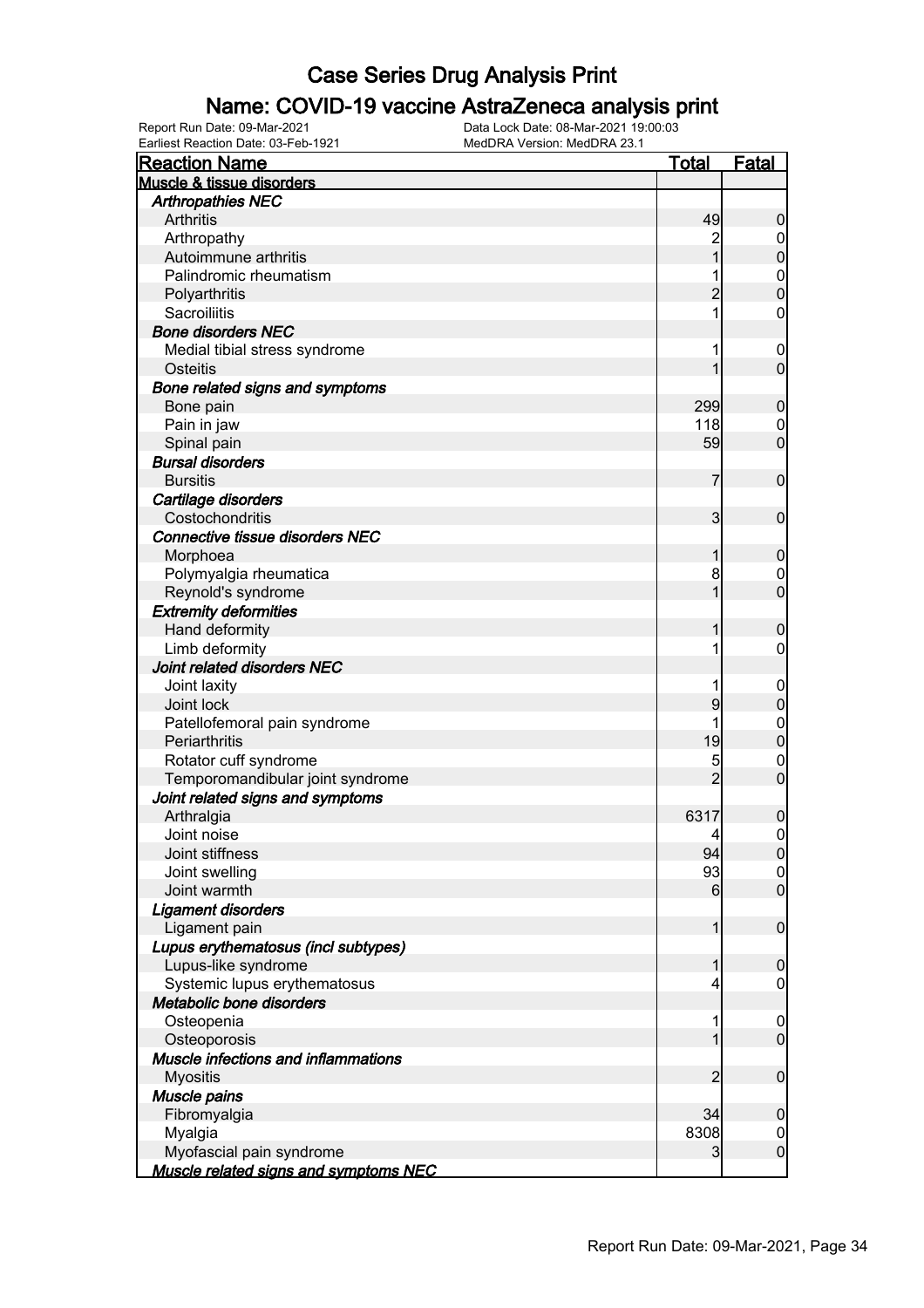### Name: COVID-19 vaccine AstraZeneca analysis print

| <b>Reaction Name</b>                                                   | <u>Total</u>        | <b>Fatal</b>                         |
|------------------------------------------------------------------------|---------------------|--------------------------------------|
| Muscle & tissue disordersle & tissue disorders cont'd                  |                     |                                      |
| Muscle discomfort                                                      | 1                   | $\overline{0}$                       |
| Muscle disorder                                                        | 1                   | 0                                    |
| Muscle fatigue                                                         | 255                 | $\mathbf 0$                          |
| Muscle mass                                                            | 3                   | $\mathbf 0$                          |
| Muscle oedema                                                          | $\overline{2}$      | $\mathbf 0$                          |
| Muscle spasms                                                          | 554                 |                                      |
| Muscle swelling                                                        |                     | $\begin{matrix}0\\0\end{matrix}$     |
| Muscle tightness                                                       | 32                  | $\mathbf 0$                          |
| Muscle twitching                                                       | 82                  | $\overline{0}$                       |
| Muscle tone abnormalities                                              |                     |                                      |
| Muscle rigidity                                                        | 16                  | $\mathbf 0$                          |
| Nuchal rigidity                                                        | $\overline{c}$      |                                      |
| Torticollis                                                            | $\overline{2}$      | $\begin{matrix}0\\0\end{matrix}$     |
| <b>Trismus</b>                                                         | 19                  | $\mathbf 0$                          |
| Muscle weakness conditions                                             |                     |                                      |
| Muscular weakness                                                      | 471                 | $\mathbf 0$                          |
| Musculoskeletal and connective tissue conditions NEC                   |                     |                                      |
|                                                                        |                     |                                      |
| Infantile back arching                                                 | 1<br>$\overline{2}$ | $\mathbf 0$<br>$\mathbf 0$           |
| Limb mass                                                              | 40                  |                                      |
| Mobility decreased                                                     |                     | $\mathbf{0}$                         |
| Musculoskeletal stiffness                                              | 470                 | $\overline{0}$                       |
| Somatic dysfunction                                                    |                     | $\mathbf 0$                          |
| Weight bearing difficulty                                              | $\overline{2}$      | $\overline{0}$                       |
| Musculoskeletal and connective tissue infections and inflammations NEC |                     |                                      |
| Connective tissue inflammation                                         | 1                   | $\mathbf 0$                          |
| Dactylitis                                                             | 1                   | $\mathbf 0$                          |
| Musculoskeletal and connective tissue pain and discomfort              |                     |                                      |
| Back pain                                                              | 1499                | $\mathbf 0$                          |
| Flank pain                                                             | 21                  | $\mathbf 0$                          |
| Growing pains                                                          | 3                   | $\mathbf{0}$                         |
| Limb discomfort                                                        | 463                 | $\overline{0}$                       |
| Musculoskeletal chest pain                                             | 99                  | $\begin{matrix} 0 \\ 0 \end{matrix}$ |
| Musculoskeletal discomfort                                             | 22                  |                                      |
| Musculoskeletal pain                                                   | 21                  | $\begin{matrix}0\\0\end{matrix}$     |
| Neck pain                                                              | 674                 |                                      |
| Pain in extremity                                                      | 4297                | 0                                    |
| Rheumatic disorder                                                     | 3                   | $\overline{0}$                       |
| <b>Myopathies</b>                                                      |                     |                                      |
| Myopathy                                                               | 1                   | $\boldsymbol{0}$                     |
| Rhabdomyolysis                                                         | 4                   | $\mathbf 0$                          |
| <b>Osteoarthropathies</b>                                              |                     |                                      |
| Nodal osteoarthritis                                                   | 1                   | $\mathbf 0$                          |
| Osteoarthritis                                                         | 8 <sup>1</sup>      | $\overline{0}$                       |
| <b>Psoriatic arthropathies</b>                                         |                     |                                      |
| Psoriatic arthropathy                                                  | 8                   | $\boldsymbol{0}$                     |
| Rheumatoid arthropathies                                               |                     |                                      |
| Rheumatoid arthritis                                                   | 23                  | $\mathbf 0$                          |
| Still's disease                                                        | 2                   | $\boldsymbol{0}$                     |
| Soft tissue disorders NEC                                              |                     |                                      |
| Axillary mass                                                          | 6                   | $\mathbf 0$                          |
| Groin pain                                                             | 28                  | $\mathbf 0$                          |
| Neck mass                                                              | 1                   | $\boldsymbol{0}$                     |
| Soft tissue mass                                                       | 1                   | $\overline{0}$                       |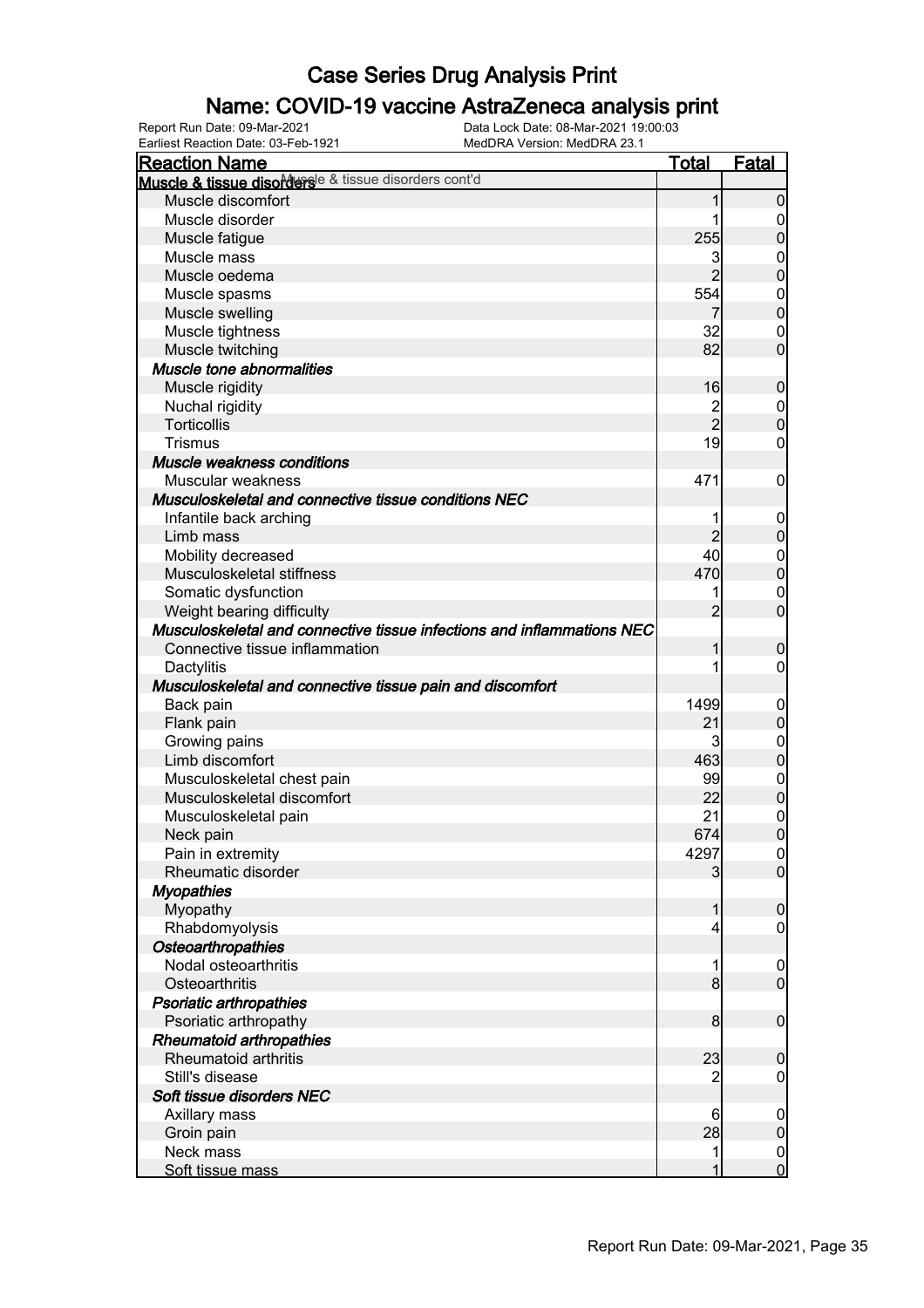### Name: COVID-19 vaccine AstraZeneca analysis print

| <b>Reaction Name</b>                                  | <u>Total</u> | Fatal |
|-------------------------------------------------------|--------------|-------|
| Muscle & tissue disordersle & tissue disorders cont'd |              |       |
| Soft tissue swelling                                  |              |       |
| Spine and neck deformities                            |              |       |
| Spinal stenosis                                       |              |       |
| Spondyloarthropathies                                 |              |       |
| Ankylosing spondylitis                                | 3            |       |
| Arthritis reactive                                    | 3            |       |
| <b>Synovial disorders</b>                             |              |       |
| Synovitis                                             | ŋ            |       |
| <b>Tendon disorders</b>                               |              |       |
| Tendon pain                                           |              |       |
| <b>Tendonitis</b>                                     |              |       |
| Trigger finger                                        |              |       |
| Muscle & tissue disorders SOC TOTAL                   | 2463         |       |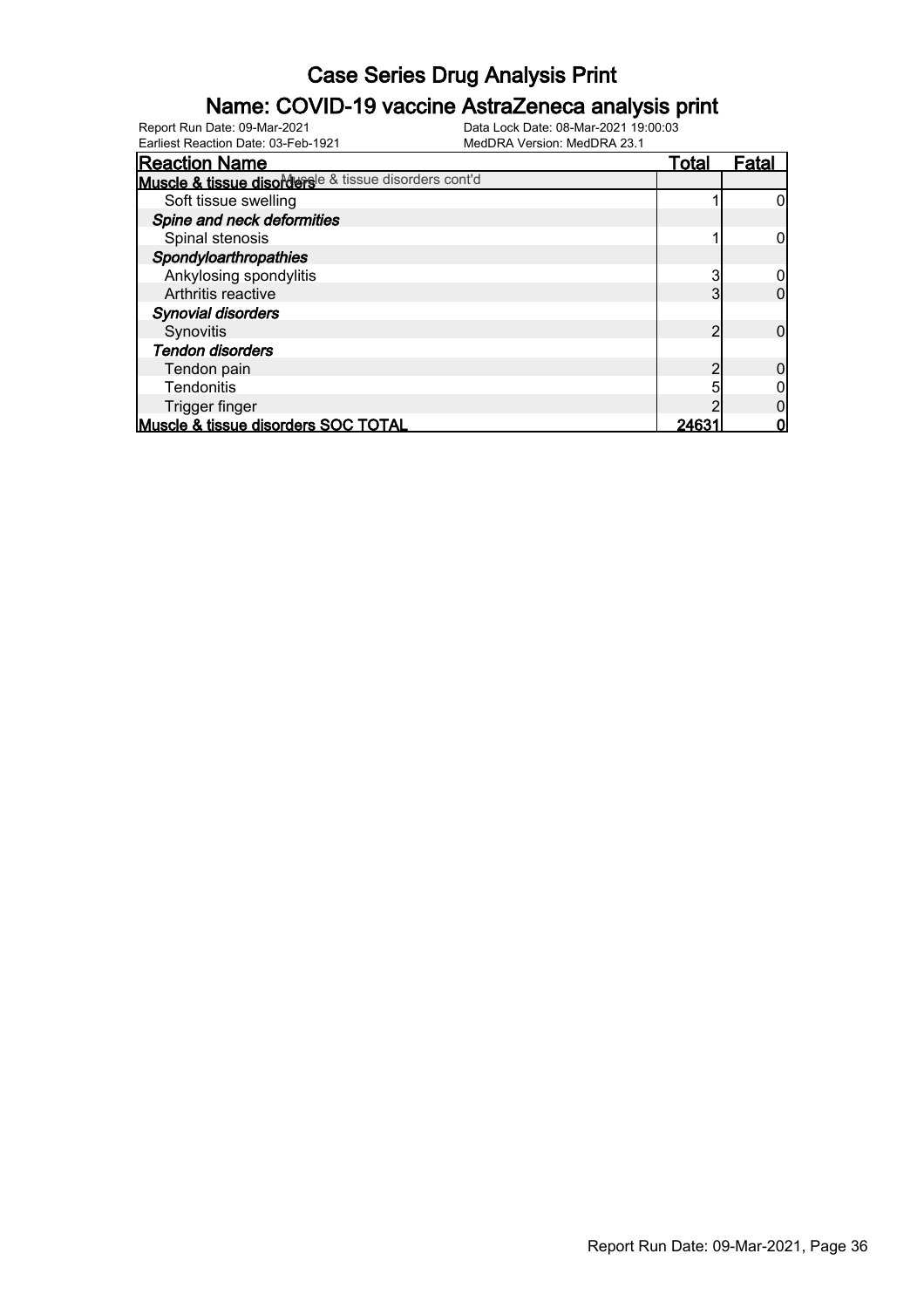### Name: COVID-19 vaccine AstraZeneca analysis print

Earliest Reaction Date: 03-Feb-1921 MedDRA Version: MedDRA 23.1

| <b>Reaction Name</b>                                                            | <u>Total</u>   | Fatal          |
|---------------------------------------------------------------------------------|----------------|----------------|
| <b>Neoplasms</b>                                                                |                |                |
| Breast and nipple neoplasms malignant                                           |                |                |
| <b>Breast cancer</b>                                                            | 2              | 0              |
| Leukaemias chronic lymphocytic                                                  |                |                |
| Chronic lymphocytic leukaemia                                                   | 3              | 0              |
| Lymphoproliferative disorders NEC (excl leukaemias and lymphomas)               |                |                |
| Lymphoproliferative disorder in remission                                       |                | $\Omega$       |
| Neoplasms malignant site unspecified NEC                                        |                |                |
| Neoplasm malignant                                                              |                |                |
| Ocular neoplasms benign                                                         |                |                |
| Eye naevus                                                                      |                | $\overline{0}$ |
| Oesophageal neoplasms malignant                                                 |                |                |
| Oesophageal squamous cell carcinoma                                             |                | 0              |
| Oncologic complications and emergencies                                         |                |                |
| Cancer fatigue                                                                  | $\overline{2}$ | $\overline{0}$ |
| Plasma cell myelomas                                                            |                |                |
| Plasma cell myeloma                                                             |                | $\mathbf 0$    |
| Renal neoplasms malignant                                                       |                |                |
| Clear cell renal cell carcinoma                                                 | 1              | $\overline{0}$ |
| Respiratory tract and pleural neoplasms malignant cell type unspecified<br> NEC |                |                |
| <b>Bronchial carcinoma</b>                                                      | $\overline{2}$ | $\mathbf 0$    |
| Skin neoplasms benign                                                           |                |                |
| Skin papilloma                                                                  | 1              | $\overline{0}$ |
| Soft tissue neoplasms benign NEC                                                |                |                |
| Lipoma                                                                          |                | $\mathbf{0}$   |
| Uterine neoplasms benign                                                        |                |                |
| Uterine leiomyoma                                                               |                | 0              |
| <b>Neoplasms SOC TOTAL</b>                                                      | 18             |                |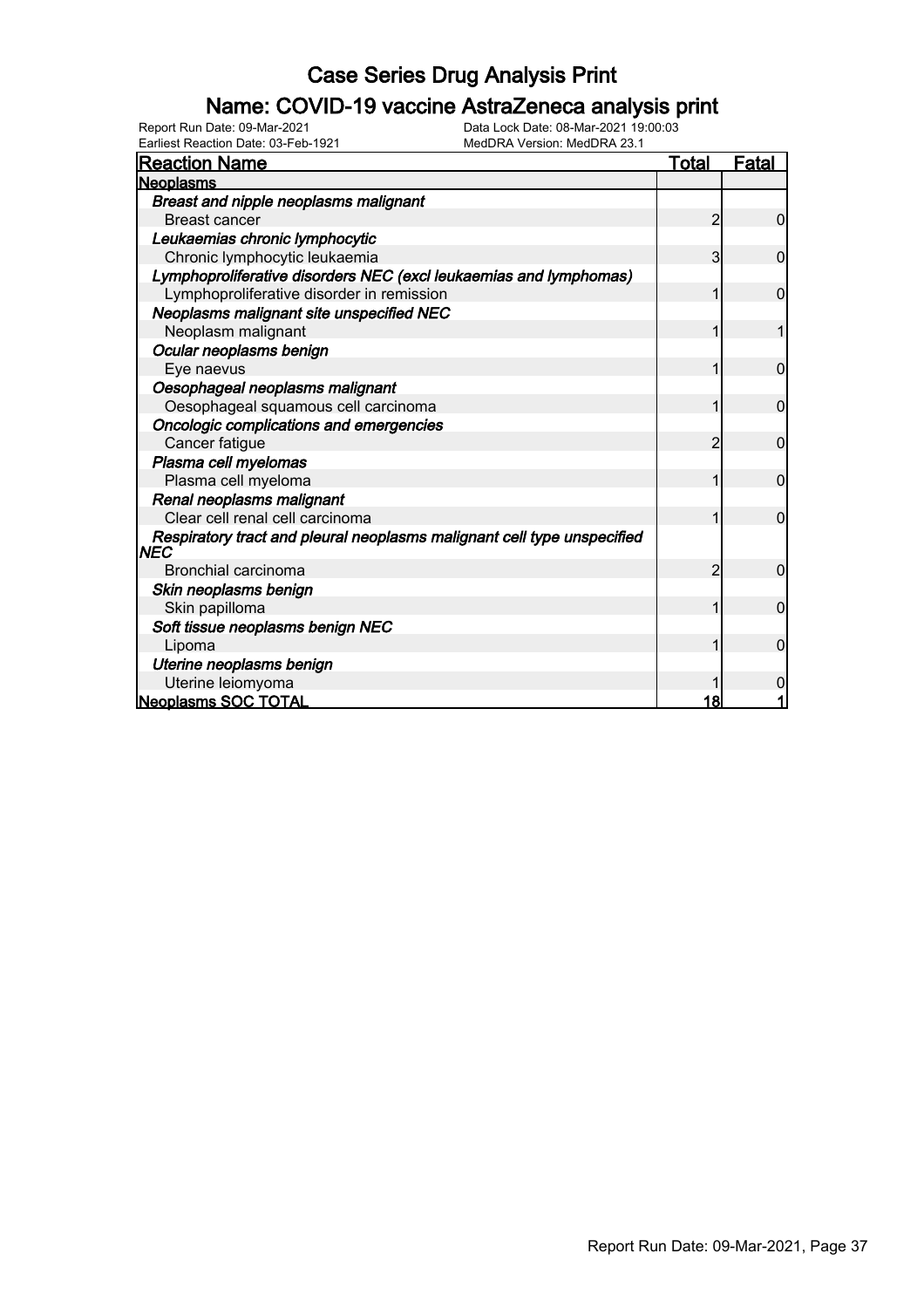### Name: COVID-19 vaccine AstraZeneca analysis print

Earliest Reaction Date: 03-Feb-1921 MedDRA Version: MedDRA 23.1

| <b>Reaction Name</b>                                              | Total          | <b>Fatal</b>     |
|-------------------------------------------------------------------|----------------|------------------|
| Nervous system disorders                                          |                |                  |
| Abnormal reflexes                                                 |                |                  |
| Areflexia                                                         | 3              | 0                |
| Hyporeflexia                                                      | 3              | 0                |
| Abnormal sleep-related events                                     |                |                  |
| Sleep paralysis                                                   | 7              | 0                |
| Absence seizures                                                  |                |                  |
| Petit mal epilepsy                                                | 4              | 0                |
| Acute polyneuropathies                                            |                |                  |
| Guillain-Barre syndrome                                           | 19             | 1                |
| Autonomic nervous system disorders                                |                |                  |
| Autonomic nervous system imbalance                                | $\overline{c}$ | 0                |
| Orthostatic intolerance                                           |                | 0                |
| Central nervous system haemorrhages and cerebrovascular accidents |                |                  |
| Brain stem infarction                                             |                |                  |
| Brain stem stroke                                                 |                | 0                |
| Cerebral haematoma                                                |                | 0                |
| Cerebral haemorrhage                                              |                |                  |
| Cerebral infarction                                               |                | 0                |
| Cerebral thrombosis<br>Cerebrovascular accident                   | 41             |                  |
| Embolic stroke                                                    |                | 6                |
|                                                                   |                | 0<br>0           |
| Haemorrhage intracranial<br>Haemorrhagic stroke                   | 4              |                  |
| Ischaemic stroke                                                  | 9              | 0                |
| Subarachnoid haemorrhage                                          |                | 0                |
| Central nervous system inflammatory disorders NEC                 |                |                  |
| Central nervous system inflammation                               | 2              | 0                |
| Central nervous system vascular disorders NEC                     |                |                  |
| Cerebral small vessel ischaemic disease                           | 1              | 0                |
| Cerebrovascular disorder                                          |                | 0                |
| Cerebrovascular venous and sinus thrombosis                       |                |                  |
| Cerebral venous sinus thrombosis                                  | 3              | 0                |
| Superior sagittal sinus thrombosis                                | 1              | 0                |
| Cervical spinal cord and nerve root disorders                     |                |                  |
| Cervicobrachial syndrome                                          | 1              | $\mathbf 0$      |
| Choreiform movements                                              |                |                  |
| Chorea                                                            |                | $\overline{0}$   |
| Sydenham's chorea                                                 |                | $\overline{0}$   |
| Chronic polyneuropathies                                          |                |                  |
| Diabetic neuropathy                                               |                | $\mathbf 0$      |
| Coma states                                                       |                |                  |
| Coma                                                              | 4              | $\mathbf 0$      |
| Coordination and balance disturbances                             |                |                  |
| Ataxia                                                            | 5              | 0                |
| Balance disorder                                                  | 209            | 0                |
| Cerebellar ataxia                                                 |                | 0                |
| Coordination abnormal                                             | 20             | $\mathbf 0$<br>0 |
| Dysstasia                                                         | 23<br>2        | 0                |
| Nystagmus<br><b>Cortical dysfunction NEC</b>                      |                |                  |
| Aphasia                                                           | 16             | $\boldsymbol{0}$ |
| Dyspraxia                                                         | 1              | 0                |
| Neurologic neglect syndrome                                       |                | 0                |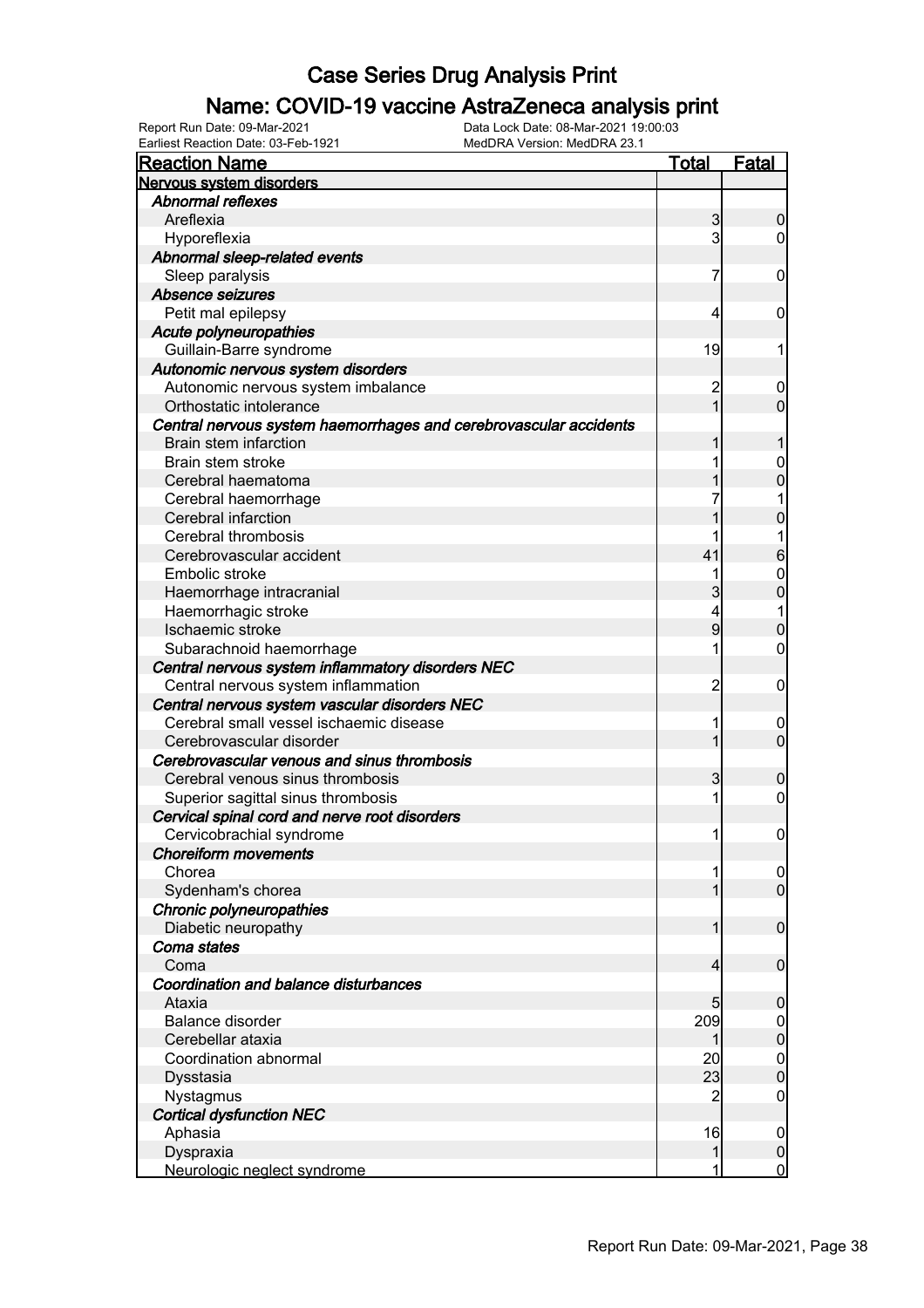### Name: COVID-19 vaccine AstraZeneca analysis print

Earliest Reaction Date: 03-Feb-1921 MedDRA Version: MedDRA 23.1

| <b>Reaction Name</b>                               | <u>Total</u>   | <b>Fatal</b>     |
|----------------------------------------------------|----------------|------------------|
| Nervous system disordersus system disorders cont'd |                |                  |
| Dementia (excl Alzheimer's type)                   |                |                  |
| Dementia                                           | 6              | 0                |
| Frontotemporal dementia                            | 1              | $\mathbf 0$      |
| Senile dementia                                    |                | $\mathbf 0$      |
| Vascular dementia                                  | 3              | $\overline{0}$   |
| Disturbances in consciousness NEC                  |                |                  |
| Altered state of consciousness                     | 3              | $\mathbf 0$      |
| <b>Consciousness fluctuating</b>                   | 3              | $\boldsymbol{0}$ |
| Depressed level of consciousness                   | 22             | $\overline{0}$   |
| Lethargy                                           | 1344           | $\mathbf{0}$     |
| Loss of consciousness                              | 209            | $\overline{0}$   |
| Sedation                                           | 4              | $\mathbf{0}$     |
| Somnolence                                         | 470            | $\mathbf{1}$     |
| Syncope                                            | 559            | $\mathbf 0$      |
| Dyskinesias and movement disorders NEC             |                |                  |
| Akathisia                                          | 6              | $\mathbf 0$      |
| Bradykinesia                                       | 6              | $\boldsymbol{0}$ |
| Clumsiness                                         | 8              | $\mathbf 0$      |
| Dyskinesia                                         | 19             | $\overline{0}$   |
| Extrapyramidal disorder                            | 8              | $\mathbf{0}$     |
| Fine motor skill dysfunction                       | 1              | $\overline{0}$   |
| Hypokinesia                                        | 8              | $\mathbf{0}$     |
| Motor dysfunction                                  | $\overline{2}$ | $\overline{0}$   |
| Movement disorder                                  | 15             | $\mathbf 0$      |
| Psychomotor hyperactivity                          | 9              | $\overline{0}$   |
| <b>Dystonias</b>                                   |                |                  |
| Dystonia                                           | $\overline{4}$ | $\mathbf 0$      |
| Dystonic tremor                                    | $\overline{2}$ | $\mathbf 0$      |
| <b>Encephalitis NEC</b>                            |                |                  |
| Noninfective encephalitis                          | $\overline{2}$ | $\mathbf 0$      |
| <b>Encephalopathies NEC</b>                        |                |                  |
| Encephalopathy                                     | 1              | $\mathbf 0$      |
| Encephalopathies toxic and metabolic               |                |                  |
| Hepatic encephalopathy                             | 1              | $\mathbf 0$      |
| <b>Eye movement disorders</b>                      |                |                  |
| Illrd nerve paralysis                              | 11             | 0                |
| Facial cranial nerve disorders                     |                |                  |
| Facial nerve disorder                              | 1              | $\overline{0}$   |
| Facial paralysis                                   | 73             | $\mathbf 0$      |
| <b>Facial paresis</b>                              | 15             | $\overline{0}$   |
| Facial spasm                                       | 7              | $\overline{0}$   |
| Generalised tonic-clonic seizures                  |                |                  |
| Generalised tonic-clonic seizure                   | 15             | $\boldsymbol{0}$ |
| <b>Headaches NEC</b>                               |                |                  |
| Cervicogenic headache                              | 1              | $\mathbf 0$      |
| Cluster headache                                   | 160            | $\mathbf 0$      |
| Cold-stimulus headache                             | 8              | $\boldsymbol{0}$ |
| Drug withdrawal headache                           | 5              | $\mathbf 0$      |
| <b>Exertional headache</b>                         | $\overline{3}$ | $\boldsymbol{0}$ |
| External compression headache                      | $\overline{2}$ | $\mathbf 0$      |
| Headache                                           | 23454          | $\mathbf 0$      |
| Medication overuse headache                        | $\overline{2}$ | $\overline{0}$   |
| New daily persistent headache                      | 1              | $\overline{0}$   |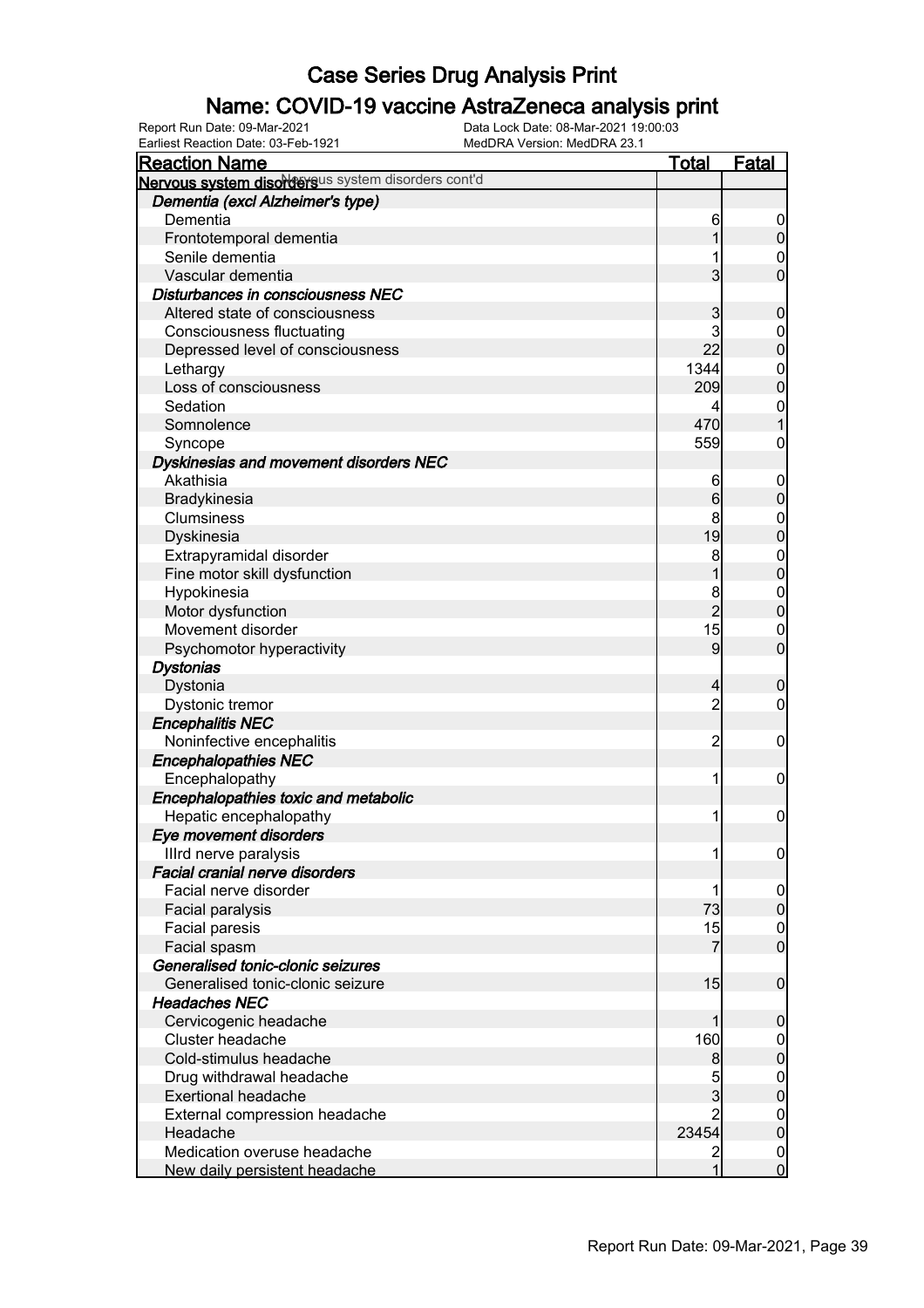### Name: COVID-19 vaccine AstraZeneca analysis print

| <b>Reaction Name</b>                               | <u>Total</u>            | Fatal                         |
|----------------------------------------------------|-------------------------|-------------------------------|
| Nervous system disordersus system disorders cont'd |                         |                               |
| Occipital neuralgia                                |                         | $\overline{0}$                |
| Post-traumatic headache                            |                         | $\overline{0}$                |
| Primary headache associated with sexual activity   | $\overline{c}$          | $\boldsymbol{0}$              |
| Sinus headache                                     | 216                     | $\mathbf 0$                   |
| Tension headache                                   | 356                     | $\boldsymbol{0}$              |
| Thunderclap headache                               | 7                       | $\mathbf 0$                   |
| Vascular headache                                  | 17                      | $\mathbf 0$                   |
| Hypoglossal nerve disorders                        |                         |                               |
| Tongue paralysis                                   | 1                       | $\mathbf 0$                   |
| Increased intracranial pressure disorders          |                         |                               |
| Brain oedema                                       | $\overline{\mathbf{c}}$ | $\mathbf 0$                   |
| Intracranial pressure increased                    | $\overline{2}$          | $\overline{0}$                |
| Intellectual disabilities                          |                         |                               |
| Intellectual disability                            | 3                       | $\mathbf 0$                   |
| Lumbar spinal cord and nerve root disorders        |                         |                               |
| Sciatica                                           | 17                      | $\mathbf 0$                   |
| Memory loss (excl dementia)                        |                         |                               |
|                                                    | 37                      |                               |
| Amnesia                                            |                         | $\mathbf 0$                   |
| Memory impairment                                  | 32<br>$\overline{2}$    | $\mathbf 0$<br>$\overline{0}$ |
| Transient global amnesia                           |                         |                               |
| Mental impairment (excl dementia and memory loss)  |                         |                               |
| Cognitive disorder                                 | 21                      | 1                             |
| Disturbance in attention                           | 93                      | $\mathbf 0$                   |
| Mental impairment                                  | 21                      | $\overline{0}$                |
| <b>Migraine headaches</b>                          |                         |                               |
| Hemiplegic migraine                                | $\overline{2}$          | $\mathbf 0$                   |
| Migraine                                           | 1520                    | $\boldsymbol{0}$              |
| Migraine with aura                                 | 48                      | $\mathbf 0$                   |
| Migraine without aura                              | 9                       | $\mathbf{0}$                  |
| Retinal migraine                                   |                         | $\overline{0}$                |
| Status migrainosus                                 |                         | $\mathbf{0}$                  |
| Typical aura without headache                      | 4                       | $\mathbf 0$                   |
| Vestibular migraine                                | $\overline{c}$          | $\boldsymbol{0}$              |
| <b>Mononeuropathies</b>                            |                         |                               |
| Carpal tunnel syndrome                             | $\overline{2}$          | $\mathbf 0$                   |
| Diabetic mononeuropathy                            | 1                       | 0                             |
| Nerve compression                                  |                         | $\overline{0}$                |
| Peroneal nerve palsy                               |                         | $\mathbf 0$                   |
| Ulnar nerve palsy                                  |                         | $\boldsymbol{0}$              |
| <b>Ulnar neuritis</b>                              |                         | $\overline{0}$                |
| Multiple sclerosis acute and progressive           |                         |                               |
| <b>Band sensation</b>                              | 1                       | $\boldsymbol{0}$              |
| Multiple sclerosis                                 | 17                      | $\overline{0}$                |
| Multiple sclerosis relapse                         | 8                       | $\overline{0}$                |
| Muscle tone abnormal                               |                         |                               |
| Hypotonia                                          | 7                       | $\boldsymbol{0}$              |
| Stiff leg syndrome                                 | $\overline{c}$          | 0                             |
| Myelitis (incl infective)                          |                         |                               |
| Myelitis transverse                                | 6                       | $\mathbf 0$                   |
| Narcolepsy and hypersomnia                         |                         |                               |
| Hypersomnia                                        | 41                      | $\mathbf 0$                   |
| Narcolepsy                                         | 6                       | $\overline{0}$                |
| Nervous system cysts and polyps                    |                         |                               |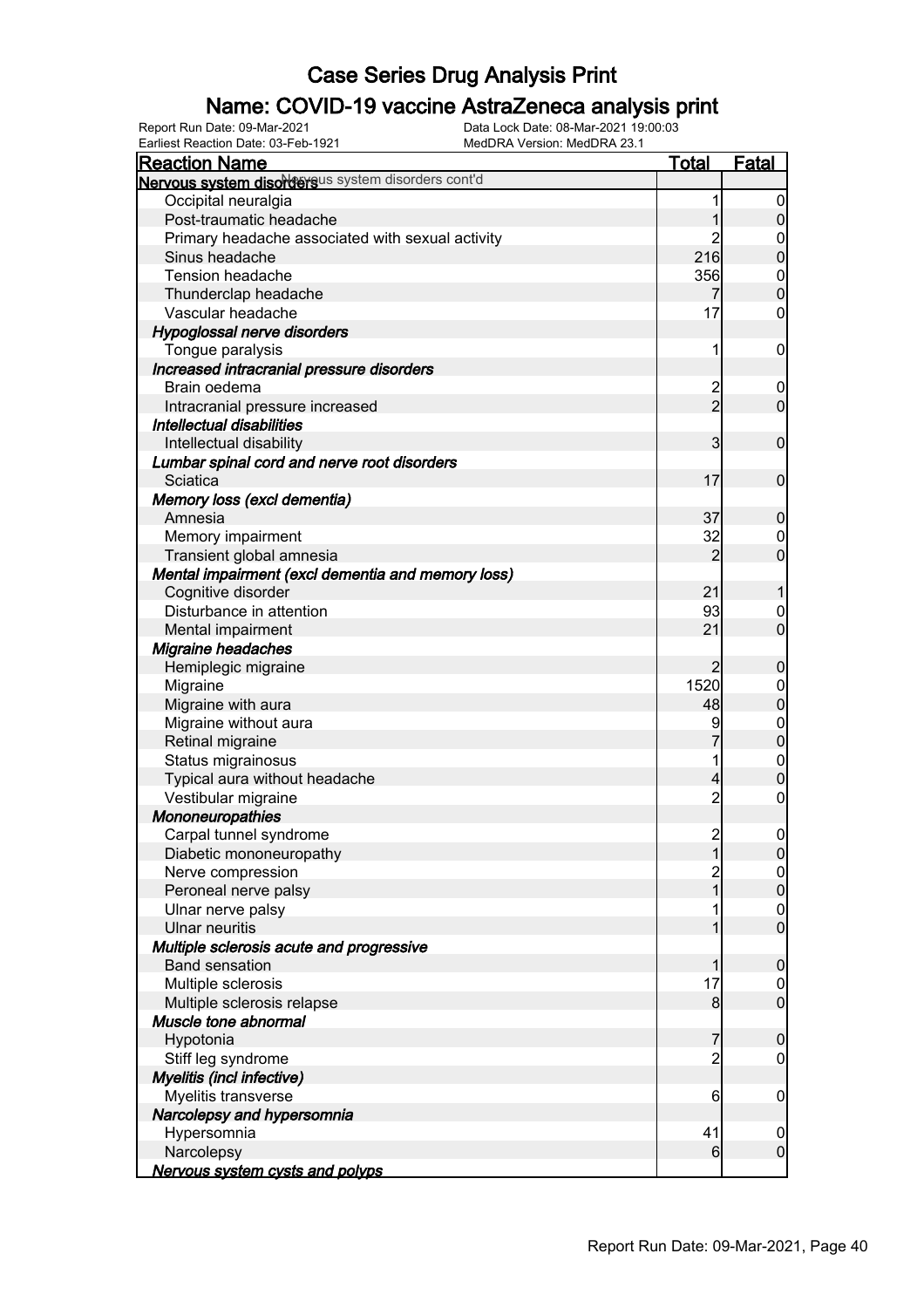### Name: COVID-19 vaccine AstraZeneca analysis print

Earliest Reaction Date: 03-Feb-1921 MedDRA Version: MedDRA 23.1

| <b>Reaction Name</b>                               | <b>Total</b>     | <b>Fatal</b>                     |
|----------------------------------------------------|------------------|----------------------------------|
| Nervous system disordersus system disorders cont'd |                  |                                  |
| Pineal gland cyst                                  | 1                | $\overline{0}$                   |
| Nervous system disorders NEC                       |                  |                                  |
| Cerebral disorder                                  | 1                | $\mathbf 0$                      |
| Nervous system disorder                            | 6                | 0                                |
| Psychomotor skills impaired                        | $\overline{2}$   | $\mathbf 0$                      |
| Neurologic visual problems NEC                     |                  |                                  |
| <b>Tunnel vision</b>                               | 3                | $\boldsymbol{0}$                 |
| Visual field defect                                | 4                | 0                                |
| <b>Neurological signs and symptoms NEC</b>         |                  |                                  |
| <b>Dizziness</b>                                   | 5513             | $\mathbf 0$                      |
| Dizziness exertional                               | 27               | $\mathbf 0$                      |
| Dizziness postural                                 | 622              |                                  |
| Drooling                                           |                  | $\mathbf 0$                      |
| Exaggerated startle response                       | 2                | $\mathbf{0}$                     |
| Head discomfort                                    | 91               | $\overline{0}$                   |
| Hyporesponsive to stimuli                          |                  |                                  |
| Infant irritability                                |                  | $0\atop 0$                       |
| Myoclonus                                          | 5                | $\mathbf{0}$                     |
| Neurological symptom                               | 19               | $\overline{0}$                   |
| Patient elopement                                  |                  |                                  |
| Persistent postural-perceptual dizziness           | $\overline{2}$   | $\begin{matrix}0\\0\end{matrix}$ |
| Presyncope                                         | 172              | $\mathbf{0}$                     |
| Sensory overload                                   | 1                | $\mathbf 0$                      |
| Unresponsive to stimuli                            | 28               | $\boldsymbol{0}$                 |
| <b>Neuromuscular disorders NEC</b>                 |                  |                                  |
| Muscle contractions involuntary                    | 9                | $\mathbf 0$                      |
| Muscle spasticity                                  | 4                | $\mathbf 0$                      |
| Neuromuscular pain                                 |                  | $\boldsymbol{0}$                 |
| Neuromuscular junction dysfunction                 |                  |                                  |
| Myasthenia gravis                                  |                  | $\mathbf 0$                      |
| Myasthenia gravis crisis                           |                  | $\mathbf 0$                      |
| <b>Olfactory nerve disorders</b>                   |                  |                                  |
| Anosmia                                            | 52               | $\mathbf 0$                      |
| Hyposmia                                           |                  | $\mathbf{0}$                     |
| Parosmia                                           | 92               | $\overline{0}$                   |
| Optic nerve disorders NEC                          |                  |                                  |
| Optic neuritis                                     | $6 \overline{6}$ | $\boldsymbol{0}$                 |
| Paraesthesias and dysaesthesias                    |                  |                                  |
| Anaesthesia                                        | $\overline{a}$   | $\boldsymbol{0}$                 |
| Burning feet syndrome                              | 5                | $\overline{0}$                   |
| <b>Burning sensation</b>                           | 127              | $\mathbf 0$                      |
| Dysaesthesia                                       | 3                | $\boldsymbol{0}$                 |
| Formication                                        | 9                | $\overline{0}$                   |
| Hemianaesthesia                                    | $\overline{c}$   | $\boldsymbol{0}$                 |
| Hyperaesthesia                                     | 74               | $\overline{0}$                   |
| Hypoaesthesia                                      | 751              | $\boldsymbol{0}$                 |
| Lhermitte's sign                                   | 1                | $\mathbf 0$                      |
| Paraesthesia                                       | 1413             | $\mathbf 0$                      |
| Paralysis and paresis (excl cranial nerve)         |                  |                                  |
| Diplegia                                           | 10               | $\mathbf 0$                      |
| Hemiparesis                                        | 13               | $\mathbf 0$                      |
| Hemiplegia                                         | 4                | $\overline{0}$                   |
| <b>Monoparesis</b>                                 | 7                | $\overline{0}$                   |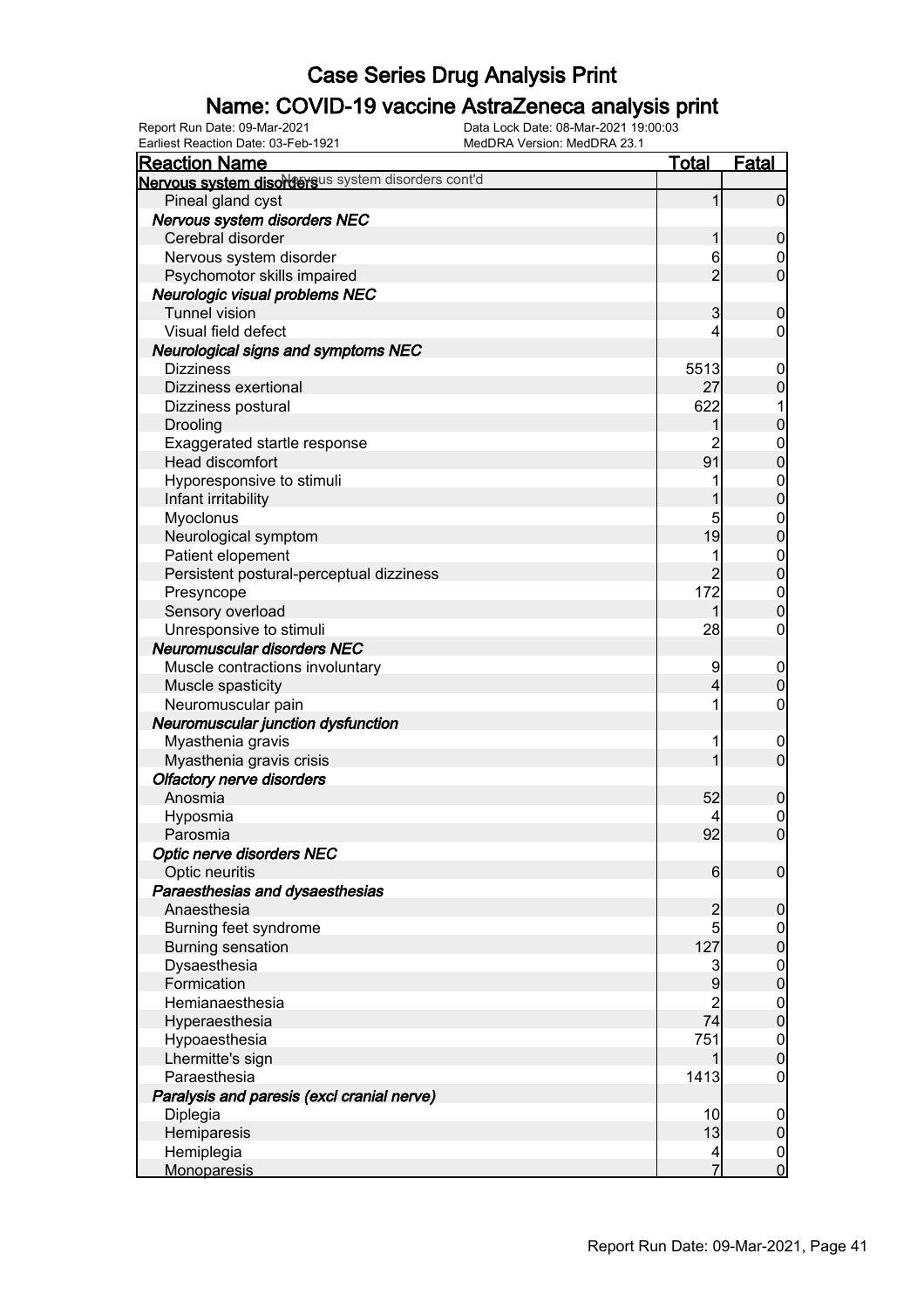### Name: COVID-19 vaccine AstraZeneca analysis print

| <b>Reaction Name</b>                               | <u>Total</u>    | <u>Fatal</u>                                 |
|----------------------------------------------------|-----------------|----------------------------------------------|
| Nervous system disordersus system disorders cont'd |                 |                                              |
| Monoplegia                                         | 24              | $\boldsymbol{0}$                             |
| Paralysis                                          | 49              | $\boldsymbol{0}$                             |
| Paraparesis                                        | $\overline{c}$  |                                              |
| Paraplegia                                         | 1               | $0\atop 0$                                   |
| Paresis                                            | 1               |                                              |
| Peripheral nerve palsy                             | 1               | $\begin{matrix}0\\0\end{matrix}$             |
| Parkinson's disease and parkinsonism               |                 |                                              |
| Freezing phenomenon                                | 47              | $\mathbf 0$                                  |
| Parkinson's disease                                | 8               |                                              |
| Parkinsonism                                       | $6\overline{6}$ | $\begin{matrix}0\\0\end{matrix}$             |
| Reduced facial expression                          | 1               | $\pmb{0}$                                    |
| <b>Partial complex seizures</b>                    |                 |                                              |
| Dreamy state                                       | 3               |                                              |
|                                                    | $\overline{1}$  | $\boldsymbol{0}$<br>$\mathbf 0$              |
| Focal dyscognitive seizures                        |                 |                                              |
| <b>Partial simple seizures NEC</b>                 |                 |                                              |
| Simple partial seizures                            | $\overline{2}$  | $\mathbf 0$                                  |
| <b>Peripheral neuropathies NEC</b>                 |                 |                                              |
| Neuropathy peripheral                              | 33              | $\mathbf 0$                                  |
| Seizures and seizure disorders NEC                 |                 |                                              |
| Alcoholic seizure                                  | 1               | $\mathbf 0$                                  |
| Atonic seizures                                    | $\overline{2}$  | $0\atop 0$                                   |
| Clonic convulsion                                  | $\overline{1}$  |                                              |
| Epilepsy                                           | 50              | $\begin{matrix}0\\0\end{matrix}$             |
| Febrile convulsion                                 | 25              |                                              |
| Partial seizures                                   | 10              |                                              |
| Psychogenic seizure                                | 1               |                                              |
| Seizure                                            | 241             | $\begin{array}{c}\n0 \\ 0 \\ 0\n\end{array}$ |
| Seizure anoxic                                     | 1               |                                              |
| Seizure cluster                                    | $\frac{2}{3}$   | $0\atop 0$                                   |
| Seizure like phenomena                             |                 |                                              |
| Status epilepticus                                 |                 | 1                                            |
| Tonic convulsion                                   | $\bf{8}$        | $\overline{0}$                               |
| <b>Sensory abnormalities NEC</b>                   |                 |                                              |
| Ageusia                                            | 235             | $\mathbf 0$                                  |
| Allodynia                                          | 16              | $\mathbf 0$                                  |
| Aura                                               | $\overline{c}$  | 0                                            |
| Central pain syndrome                              | 1               | $\overline{0}$                               |
| Complex regional pain syndrome                     | 2               | $\overline{0}$                               |
| Dysgeusia                                          | 424             |                                              |
| Hypogeusia                                         | 1               | $0\atop 0$                                   |
| Loss of proprioception                             | 2               |                                              |
| Neuralgia                                          | 216             | $\begin{matrix} 0 \\ 0 \end{matrix}$         |
| Phantom limb syndrome                              | 8               |                                              |
| Post herpetic neuralgia                            | $\overline{2}$  | $0$<br>0                                     |
| Restless arm syndrome                              | 4               |                                              |
| Restless legs syndrome                             | 81              | $0\atop 0$                                   |
| Sensory disturbance                                | 15              |                                              |
| Sensory loss                                       | 19              | $0\atop 0$                                   |
| Taste disorder                                     | 118             | $\mathbf 0$                                  |
| <b>Sleep disturbances NEC</b>                      |                 |                                              |
| Poor quality sleep                                 | 173             | $\mathbf 0$                                  |
| Sleep deficit                                      | 11              | $\overline{0}$                               |
| <b>Speech and language abnormalities</b>           |                 |                                              |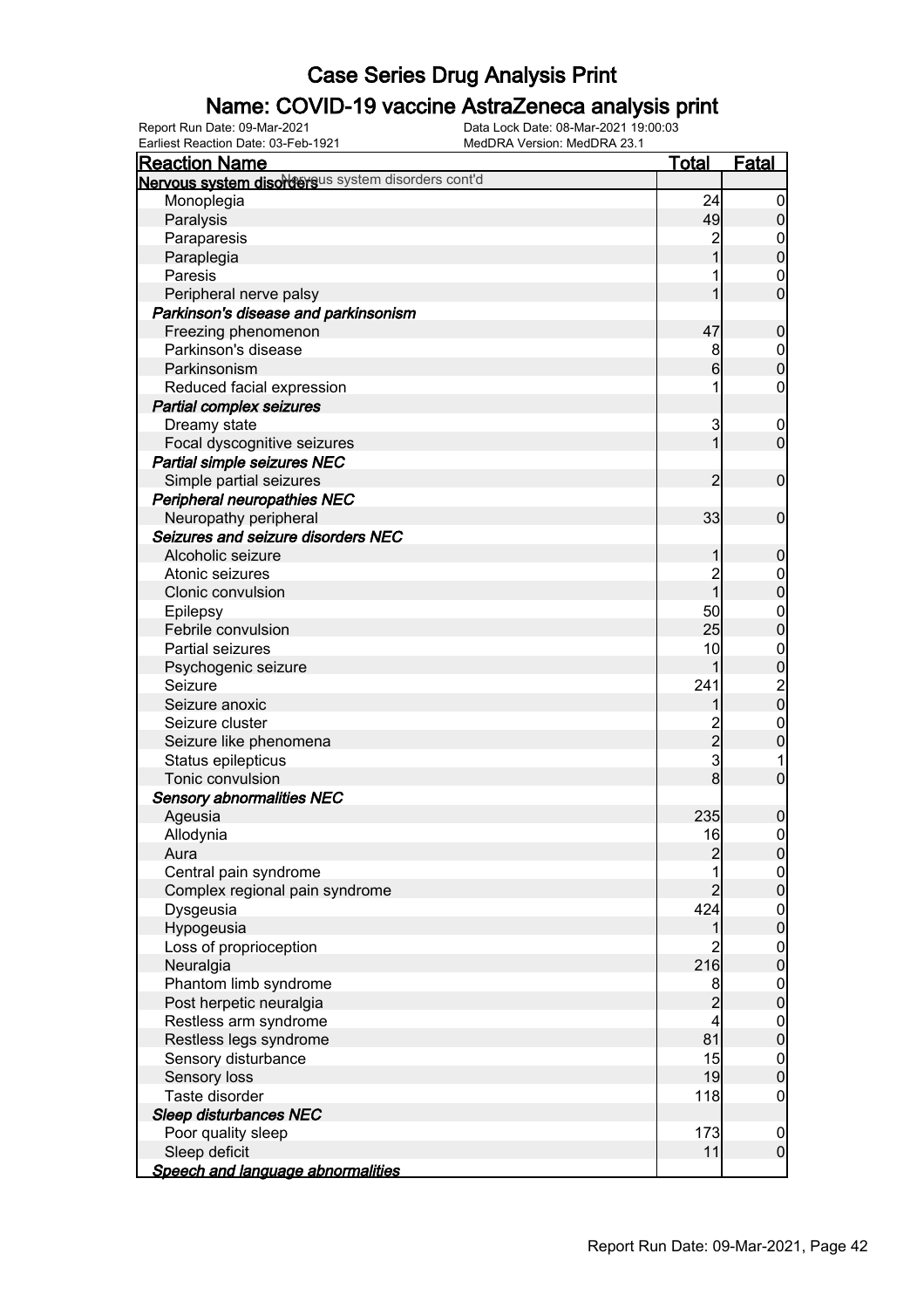### Name: COVID-19 vaccine AstraZeneca analysis print

Earliest Reaction Date: 03-Feb-1921 MedDRA Version: MedDRA 23.1

| <b>Reaction Name</b>                               | <u>Total</u> | <u>Fatal</u> |
|----------------------------------------------------|--------------|--------------|
| Nervous system disordersus system disorders cont'd |              |              |
| Dysarthria                                         | 51           |              |
| Incoherent                                         |              |              |
| Language disorder                                  |              |              |
| Slow speech                                        |              |              |
| Speech disorder                                    | 9            | 0            |
| Spinal cord and nerve root disorders NEC           |              |              |
| Myelopathy                                         | 2            | 0            |
| Radiculopathy                                      |              | 0            |
| <b>Structural brain disorders NEC</b>              |              |              |
| Brain injury                                       |              | 0            |
| Transient cerebrovascular events                   |              |              |
| Transient ischaemic attack                         | 25           | 0            |
| Tremor (excl congenital)                           |              |              |
| Action tremor                                      |              | 0            |
| <b>Essential tremor</b>                            |              |              |
| <b>Head titubation</b>                             |              |              |
| Intention tremor                                   |              |              |
| Resting tremor                                     |              |              |
| Tremor                                             | 3492         |              |
| <b>Trigeminal disorders</b>                        |              |              |
| Facial neuralgia                                   |              |              |
| Trigeminal neuralgia                               |              |              |
| Nervous system disorders SOC TOTAL                 | <u>43951</u> | 19           |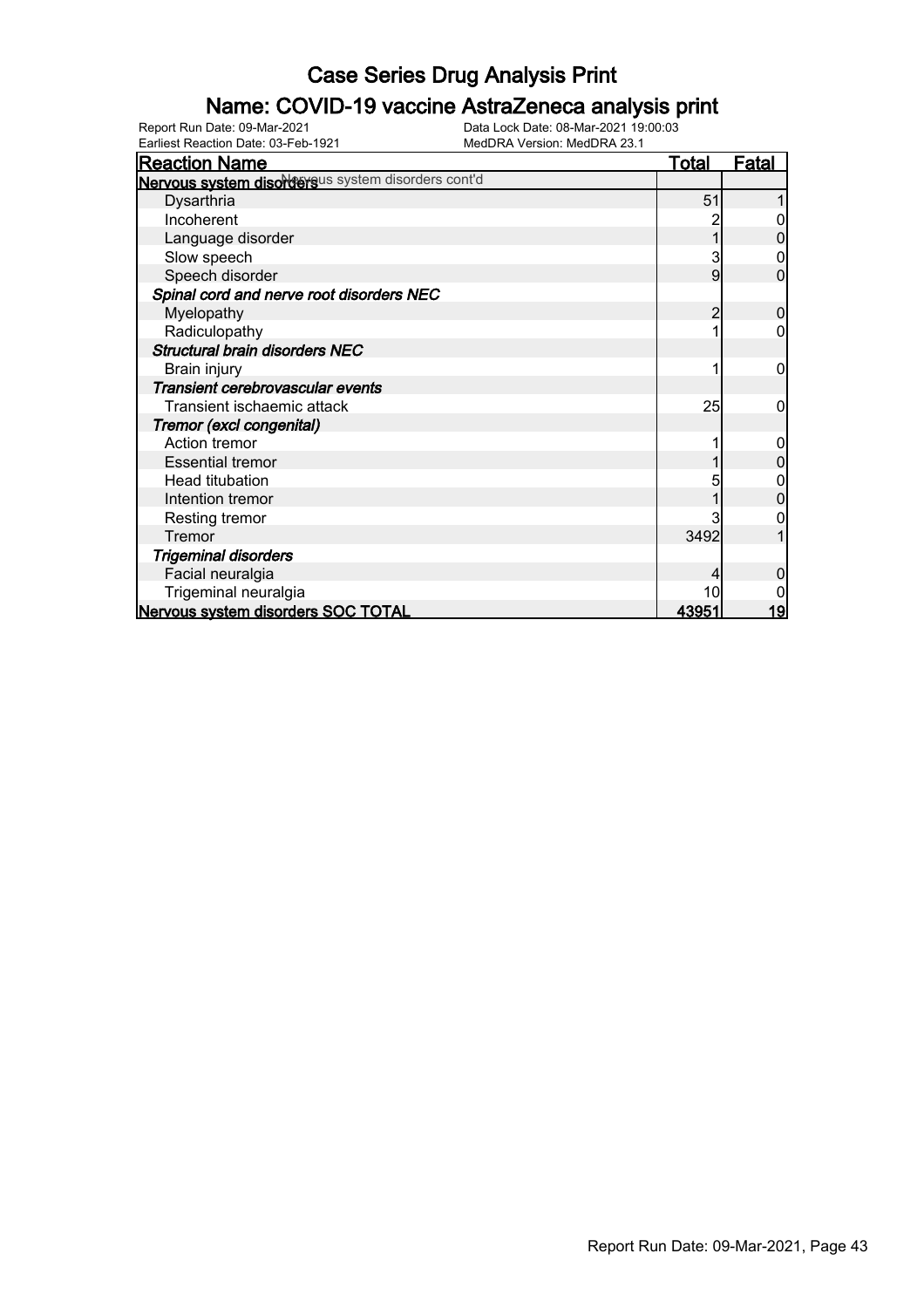### Name: COVID-19 vaccine AstraZeneca analysis print

| <b>Reaction Name</b>                    | Total | Fata |
|-----------------------------------------|-------|------|
| <b>Pregnancy conditions</b>             |       |      |
| <b>Abortions spontaneous</b>            |       |      |
| Abortion spontaneous                    |       |      |
| Labour onset and length abnormalities   |       |      |
| Precipitate labour                      |       |      |
| Premature labour                        |       |      |
| Premature rupture of membranes          |       |      |
| Maternal complications of pregnancy NEC |       |      |
| Hyperemesis gravidarum                  |       |      |
| Morning sickness                        |       |      |
| Normal pregnancy, labour and delivery   |       |      |
| Pregnancy                               |       |      |
| <b>Pregnancy conditions SOC TOTAL</b>   |       |      |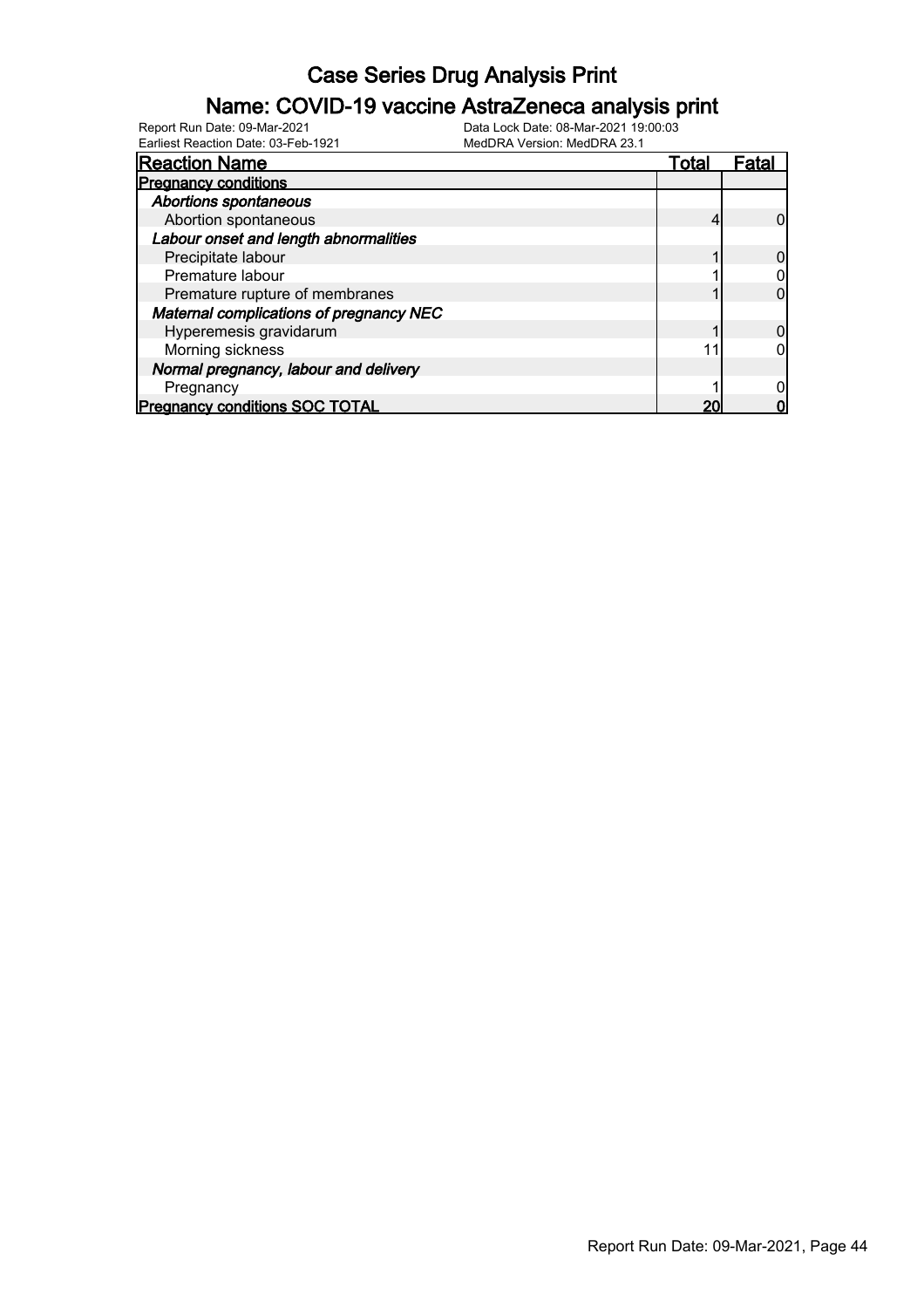#### Name: COVID-19 vaccine AstraZeneca analysis print

| <b>Reaction Name</b>           | Гotal |  |
|--------------------------------|-------|--|
| Device incompatibility issues  |       |  |
| Patient-device incompatibility |       |  |
| Device malfunction events NEC  |       |  |
| Oversensing                    |       |  |
| Stent malfunction              |       |  |
| Undersensing                   |       |  |
| <b>Product physical issues</b> |       |  |
| Product taste abnormal         |       |  |
| Inull SOC TOTAL                |       |  |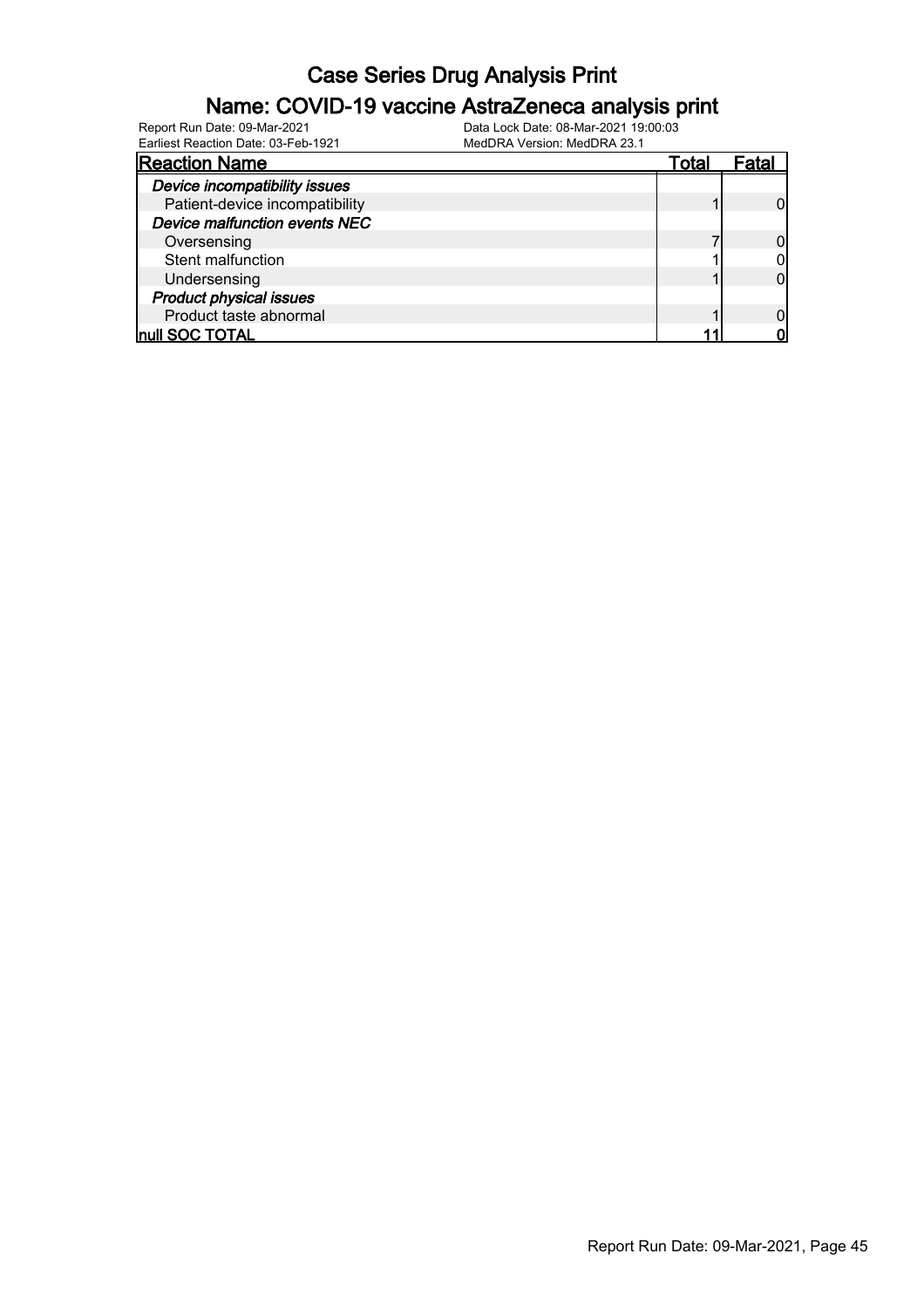### Name: COVID-19 vaccine AstraZeneca analysis print

| <b>Reaction Name</b>                                                                 | <u>Total</u>            | <b>Fatal</b>     |
|--------------------------------------------------------------------------------------|-------------------------|------------------|
| <b>Psychiatric disorders</b>                                                         |                         |                  |
| <b>Abnormal behaviour NEC</b>                                                        |                         |                  |
| Abnormal behaviour                                                                   | 1                       | $\boldsymbol{0}$ |
| <b>Breath holding</b>                                                                | 1                       | $\overline{0}$   |
| <b>Adjustment disorders</b>                                                          |                         |                  |
| Adjustment disorder with depressed mood                                              | $\overline{2}$          | $\mathbf 0$      |
| <b>Affect alterations NEC</b>                                                        |                         |                  |
| <b>Affect lability</b>                                                               |                         | $\mathbf 0$      |
| <b>Constricted affect</b>                                                            |                         | $\mathbf 0$      |
| Flat affect                                                                          |                         | $\mathbf 0$      |
| Inappropriate affect                                                                 |                         | $\overline{0}$   |
| <b>Amnestic symptoms</b>                                                             |                         |                  |
| Paramnesia                                                                           | 2                       | $\mathbf 0$      |
| <b>Anxiety symptoms</b>                                                              |                         |                  |
| Agitation                                                                            | 52                      | $\boldsymbol{0}$ |
| Anxiety                                                                              | 151                     | 0                |
| <b>Nervousness</b>                                                                   | 201                     | $\mathbf 0$      |
| <b>Stress</b>                                                                        | 2                       | $\mathbf 0$      |
| Tension                                                                              | 10 <sup>1</sup>         | $\overline{0}$   |
|                                                                                      |                         |                  |
| Attention deficit and disruptive behaviour disorders                                 | $\overline{\mathbf{3}}$ | $\mathbf 0$      |
| Attention deficit hyperactivity disorder<br>Behaviour and socialisation disturbances |                         |                  |
|                                                                                      |                         |                  |
| Aggression                                                                           | 2                       | $\boldsymbol{0}$ |
| Asocial behaviour                                                                    |                         | $\mathbf 0$      |
| Indifference                                                                         |                         | $\mathbf 0$      |
| Paranoia                                                                             | 6                       | $\mathbf{0}$     |
| Personality change                                                                   |                         | $\overline{0}$   |
| Social avoidant behaviour                                                            |                         | $\mathbf{0}$     |
| Soliloquy                                                                            |                         | $\mathbf 0$      |
| Violence-related symptom                                                             |                         | 0                |
| Cognitive and attention disorders and disturbances NEC                               |                         |                  |
| Daydreaming                                                                          |                         | $\mathbf 0$      |
| Mental fatigue                                                                       | 84                      | $\mathbf 0$      |
| <b>Communications disorders</b>                                                      |                         |                  |
| <b>Mutism</b>                                                                        | 1                       | $\mathbf 0$      |
| Confusion and disorientation                                                         |                         |                  |
| Confusional state                                                                    | 486                     | 0                |
| Disorientation                                                                       | 186                     | $\overline{0}$   |
| Deliria                                                                              |                         |                  |
| Delirium                                                                             | 158                     | $\mathbf 0$      |
| <b>Delusional symptoms</b>                                                           |                         |                  |
| Delusion                                                                             | 6                       | $\mathbf 0$      |
| <b>Depressive disorders</b>                                                          |                         |                  |
| Agitated depression                                                                  | 1                       | $\mathbf 0$      |
| Depression                                                                           | 77                      | $\pmb{0}$        |
| Major depression                                                                     | 4                       | $\mathbf 0$      |
| <b>Dissociative states</b>                                                           |                         |                  |
| Depersonalisation/derealisation disorder                                             | $\overline{4}$          | $\mathbf 0$      |
| Dissociation                                                                         | $\bf{8}$                | $\pmb{0}$        |
| Dissociative disorder                                                                |                         | $\mathbf 0$      |
| Disturbances in initiating and maintaining sleep                                     |                         |                  |
| Initial insomnia                                                                     | 9                       | $\boldsymbol{0}$ |
| Insomnia                                                                             | 810                     | $\pmb{0}$        |
| Middle insomnia                                                                      | 12                      | $\overline{0}$   |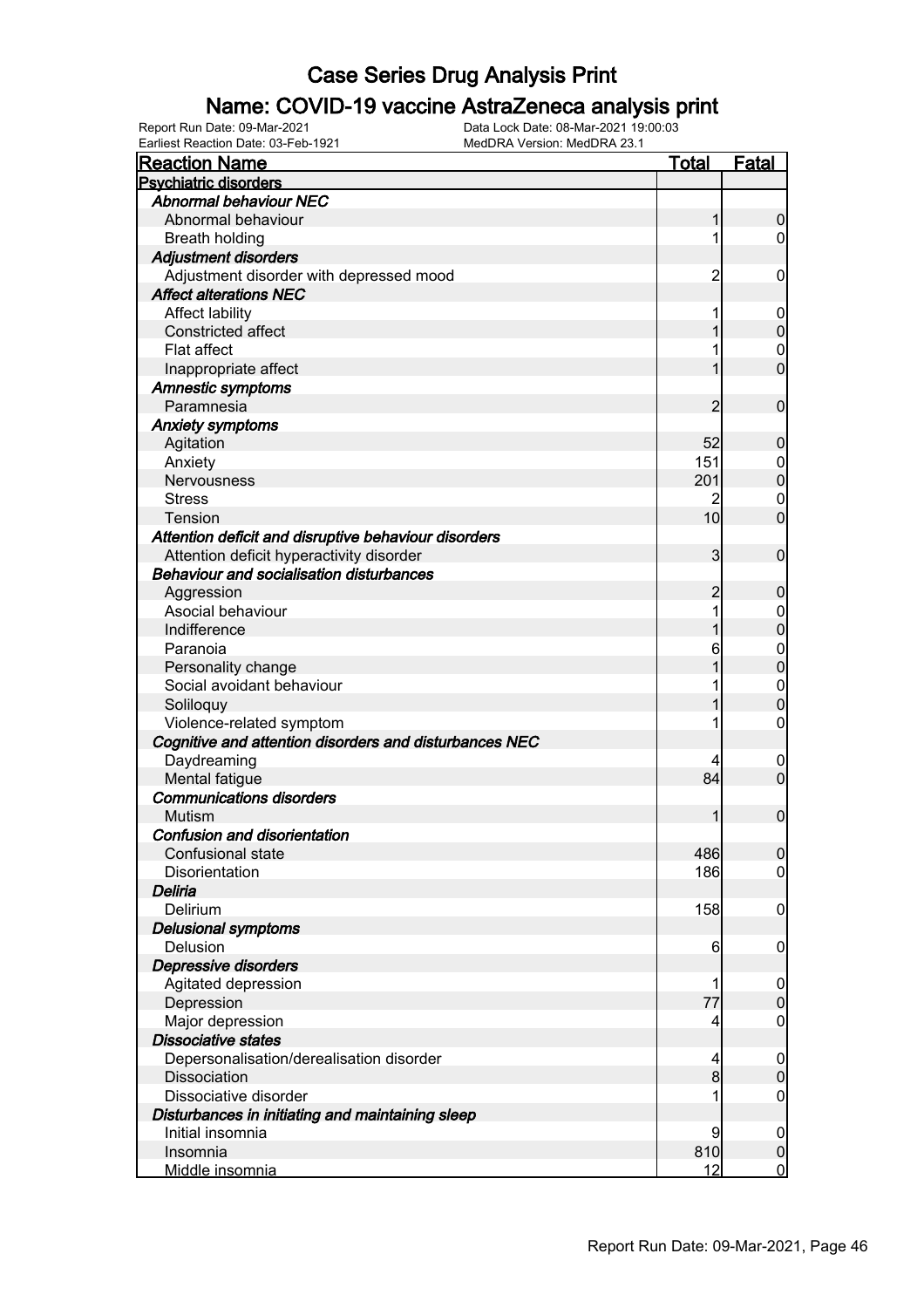### Name: COVID-19 vaccine AstraZeneca analysis print

| <b>Reaction Name</b>                                    | <u>Total</u>   | <b>Fatal</b>     |
|---------------------------------------------------------|----------------|------------------|
| Psychiatric disorders Psychiatric disorders cont'd      |                |                  |
| Terminal insomnia                                       | 1              | $\overline{0}$   |
| <b>Dyssomnias</b>                                       |                |                  |
| Dyssomnia                                               | 1              | $\mathbf 0$      |
| <b>Eating disorders NEC</b>                             |                |                  |
| Eating disorder                                         | 1              | $\mathbf 0$      |
| <b>Emotional and mood disturbances NEC</b>              |                |                  |
| Anger                                                   | 10             | $\mathbf 0$      |
| <b>Emotional disorder</b>                               | 25             | 0                |
| <b>Emotional distress</b>                               | 11             | $\mathbf 0$      |
| Euphoric mood                                           | 9              | $\mathbf{0}$     |
| Frustration tolerance decreased                         | $\overline{2}$ | $\mathbf 0$      |
| <b>Irritability</b>                                     | 57             | $\mathbf 0$      |
| Mood altered                                            | 9              | $\overline{0}$   |
| <b>Factitious disorders</b>                             |                |                  |
| Factitious disorder                                     | 3              | $\mathbf 0$      |
| Fear symptoms and phobic disorders (incl social phobia) |                |                  |
| Agoraphobia                                             | 1              | $\boldsymbol{0}$ |
| Fear                                                    |                | $\mathbf 0$      |
| Fear of death                                           | $\overline{2}$ | $\mathbf 0$      |
| Fear of disease                                         |                | $\mathbf{0}$     |
| Fear of falling                                         |                | $\mathbf 0$      |
| Phonophobia                                             | 1              | 0                |
| <b>Fluctuating mood symptoms</b>                        |                |                  |
| Mood swings                                             | 7              | $\mathbf 0$      |
| Hallucinations (excl sleep-related)                     |                |                  |
| Hallucination                                           | 285            | $\mathbf 0$      |
| Hallucination, auditory                                 | 4              | $\mathbf 0$      |
| Hallucination, visual                                   | 14             | $\mathbf 0$      |
| Hallucinations, mixed                                   | $\overline{2}$ | $\overline{0}$   |
| Impulse control disorders                               |                |                  |
| Impulse-control disorder                                | 2              | $\mathbf 0$      |
| Increased physical activity levels                      |                |                  |
| Restlessness                                            | 127            | $\mathbf 0$      |
| <b>Mental disorders NEC</b>                             |                |                  |
| Mental disorder                                         | $\overline{3}$ | $\boldsymbol{0}$ |
| Mental status changes                                   | 11             | 0                |
| Mood alterations with depressive symptoms               |                |                  |
| Anhedonia                                               | 2              | $\boldsymbol{0}$ |
| Decreased interest                                      | $\overline{4}$ | $\boldsymbol{0}$ |
| Depressed mood                                          | 90             | $\overline{0}$   |
| Feeling of despair                                      | $\mathbf{3}$   | $\mathbf 0$      |
| Negative thoughts                                       | $\overline{c}$ | $\boldsymbol{0}$ |
| Sense of a foreshortened future                         | $\mathbf{1}$   | $\mathbf 0$      |
| <b>Tearfulness</b>                                      | 27             | $\mathbf 0$      |
| Mood alterations with manic symptoms                    |                |                  |
| Mania                                                   | 3              | $\mathbf 0$      |
| <b>Mood disorders NEC</b>                               |                |                  |
| Apathy                                                  | 11             | 0                |
| Listless                                                | 43             | $\overline{0}$   |
| Narcolepsy and associated conditions                    |                |                  |
| Hypnagogic hallucination                                | 1              | $\boldsymbol{0}$ |
| Obsessive-compulsive disorders and symptoms             |                |                  |
| Obsessive thoughts                                      | 1              | $\mathbf 0$      |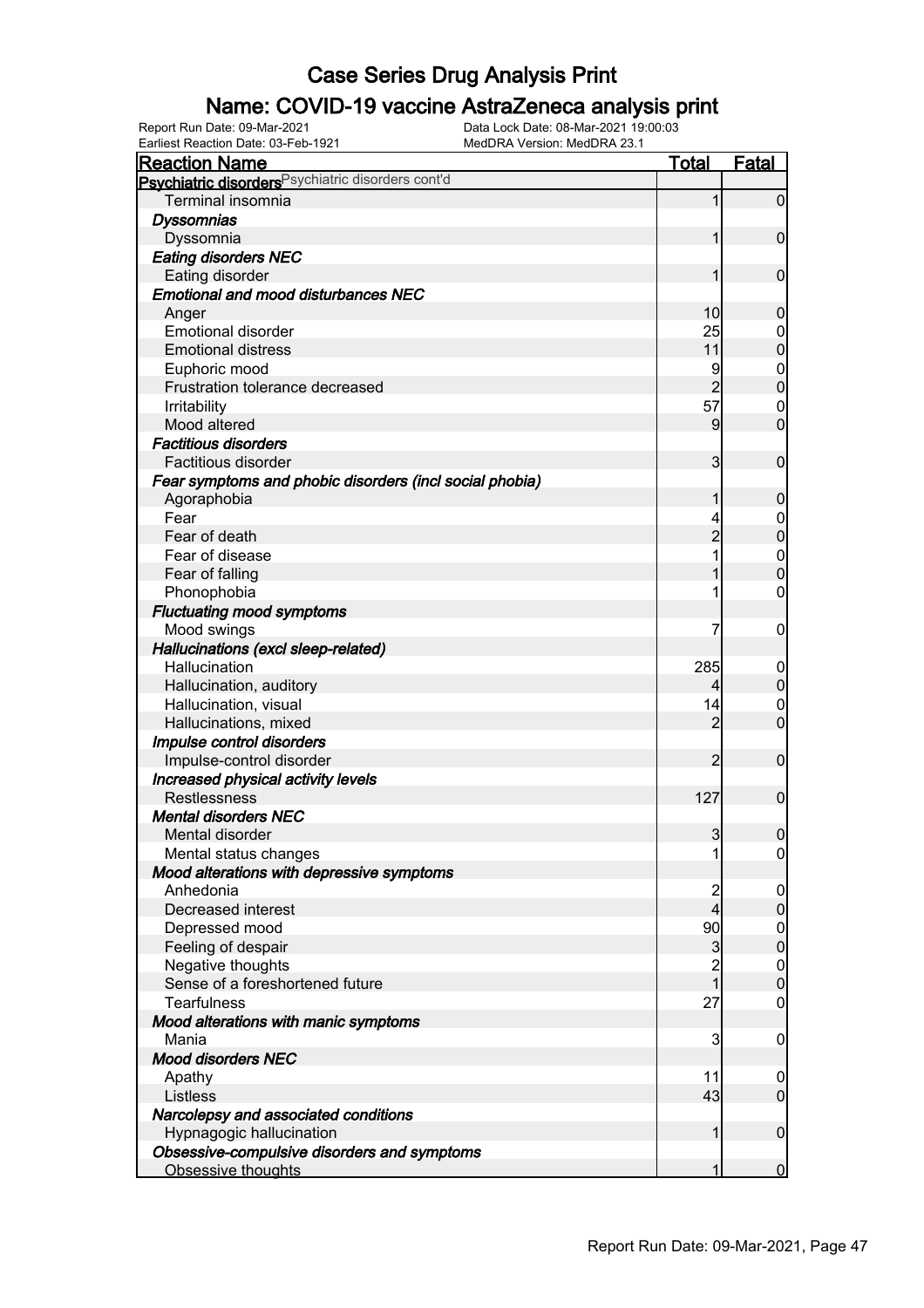### Name: COVID-19 vaccine AstraZeneca analysis print

| <b>Reaction Name</b>                                           | <u>Total</u>   | <b>Fatal</b>                    |
|----------------------------------------------------------------|----------------|---------------------------------|
| Psychiatric disorders <sup>Psychiatric disorders cont'd</sup>  |                |                                 |
| Panic attacks and disorders                                    |                |                                 |
| Panic attack                                                   | 36             | $\boldsymbol{0}$                |
| Panic reaction                                                 | 6              | $\overline{0}$                  |
| Parasomnias                                                    |                |                                 |
| Abnormal dreams                                                | 98             | $\mathbf 0$                     |
| Confusional arousal                                            | $\overline{c}$ | $\pmb{0}$                       |
| Exploding head syndrome                                        | $\overline{2}$ | $\boldsymbol{0}$                |
| Nightmare                                                      | 111            | $\mathbf 0$                     |
| Rapid eye movements sleep abnormal                             |                | $\boldsymbol{0}$                |
| Sleep talking                                                  |                | $\mathbf 0$                     |
| Sleep terror                                                   | 11             | $\boldsymbol{0}$                |
| Sleep-related eating disorder                                  | 1              | $\mathbf 0$                     |
| Somnambulism                                                   |                | $\mathbf 0$                     |
| <b>Perception disturbances NEC</b>                             |                |                                 |
| Autoscopy                                                      | 6              | $\mathbf 0$                     |
| Derealisation                                                  |                | $\pmb{0}$                       |
| Illusion                                                       | $\frac{2}{3}$  | $\boldsymbol{0}$                |
| Time perception altered                                        | $\overline{2}$ | $\mathbf 0$                     |
| Psychiatric elimination disorders                              |                |                                 |
| Enuresis                                                       | 9              | $\mathbf 0$                     |
| <b>Psychiatric symptoms NEC</b>                                |                |                                 |
| Hypervigilance                                                 | $\overline{c}$ | $\boldsymbol{0}$                |
| Psychiatric symptom                                            |                | $\boldsymbol{0}$                |
| Psychological trauma                                           | 1              | $\mathbf 0$                     |
| <b>Psychotic disorder NEC</b>                                  |                |                                 |
| Psychotic disorder                                             | 8              | $\mathbf 0$                     |
| Sexual desire disorders                                        |                |                                 |
| Libido decreased                                               | 1              | $\boldsymbol{0}$                |
| Libido increased                                               |                | 0                               |
| Loss of libido                                                 | 3              | $\mathbf 0$                     |
| <b>Sleep disorders NEC</b>                                     |                |                                 |
| Sleep disorder                                                 | 87             | $\boldsymbol{0}$                |
| Sleep disorder due to general medical condition, insomnia type |                | $\mathbf 0$                     |
| Somatic symptom disorders                                      |                |                                 |
| Conversion disorder                                            | 11             | $\boldsymbol{0}$                |
| Habit cough                                                    | $6 \,$         | $\overline{0}$                  |
| Somatic symptom disorder                                       |                | $\overline{0}$                  |
| Speech and language usage disturbances                         |                |                                 |
| Disorganised speech                                            | 1              | $\mathbf 0$                     |
| Logorrhoea                                                     | $\overline{c}$ | $\mathbf 0$                     |
| Pedantic speech                                                | 1              | $\mathbf 0$                     |
| Speech articulation and rhythm disturbances                    |                |                                 |
| Dysphemia                                                      | 4              |                                 |
|                                                                | 1              | $\boldsymbol{0}$<br>$\mathbf 0$ |
| Lack of spontaneous speech                                     |                |                                 |
| <b>Stereotypies and automatisms</b><br><b>Bruxism</b>          | 8              |                                 |
|                                                                | 11             | $\mathbf 0$                     |
| Head banging                                                   |                | $\boldsymbol{0}$                |
| Waxy flexibility                                               | 1              | $\mathbf 0$                     |
| <b>Stress disorders</b>                                        |                |                                 |
| Acute stress disorder                                          | 1              | $\boldsymbol{0}$                |
| Burnout syndrome                                               |                | $\boldsymbol{0}$                |
| Hyperarousal                                                   | 1              | $\mathbf 0$                     |
| Post-traumatic stress disorder                                 | 5              | $\overline{0}$                  |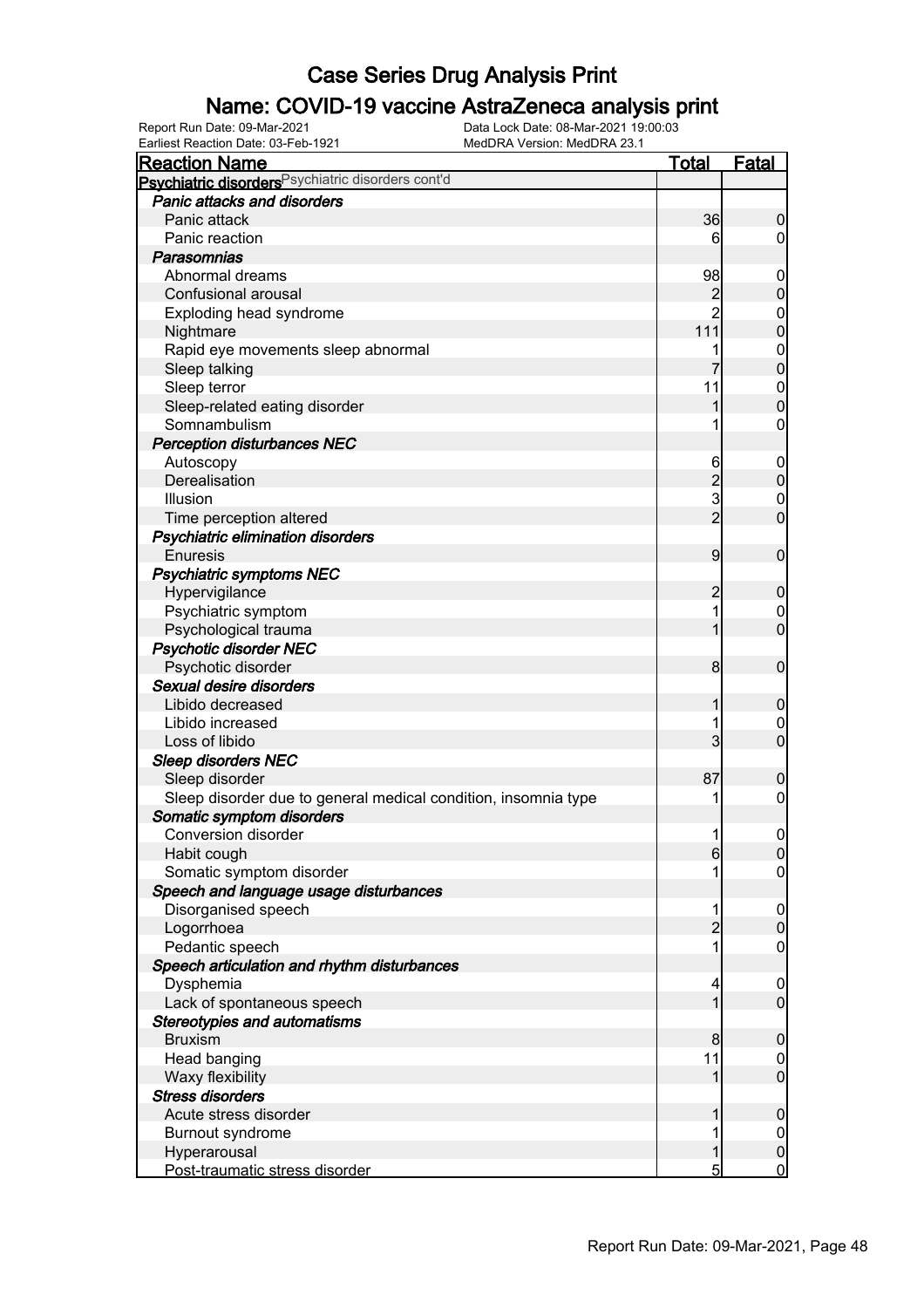### Name: COVID-19 vaccine AstraZeneca analysis print

Earliest Reaction Date: 03-Feb-1921 MedDRA Version: MedDRA 23.1

| <b>Reaction Name</b>                               | <b>Total</b> | Fatal |
|----------------------------------------------------|--------------|-------|
| Psychiatric disorders Psychiatric disorders cont'd |              |       |
| Substance related and addictive disorders          |              |       |
| Alcohol abuse                                      |              |       |
| Drug dependence                                    |              |       |
| Substance abuse                                    |              |       |
| Suicidal and self-injurious behaviour              |              |       |
| Intentional self-injury                            |              |       |
| Suicidal ideation                                  | 9            |       |
| Suicide threat                                     |              |       |
| <b>Thinking disturbances</b>                       |              |       |
| Bradyphrenia                                       | 12           |       |
| Intrusive thoughts                                 |              |       |
| Tachyphrenia                                       |              |       |
| Thinking abnormal                                  |              |       |
| Thought blocking                                   |              |       |
| <b>Tic disorders</b>                               |              |       |
| Tic                                                |              |       |
| <b>Psychiatric disorders SOC TOTAL</b>             | 3554         |       |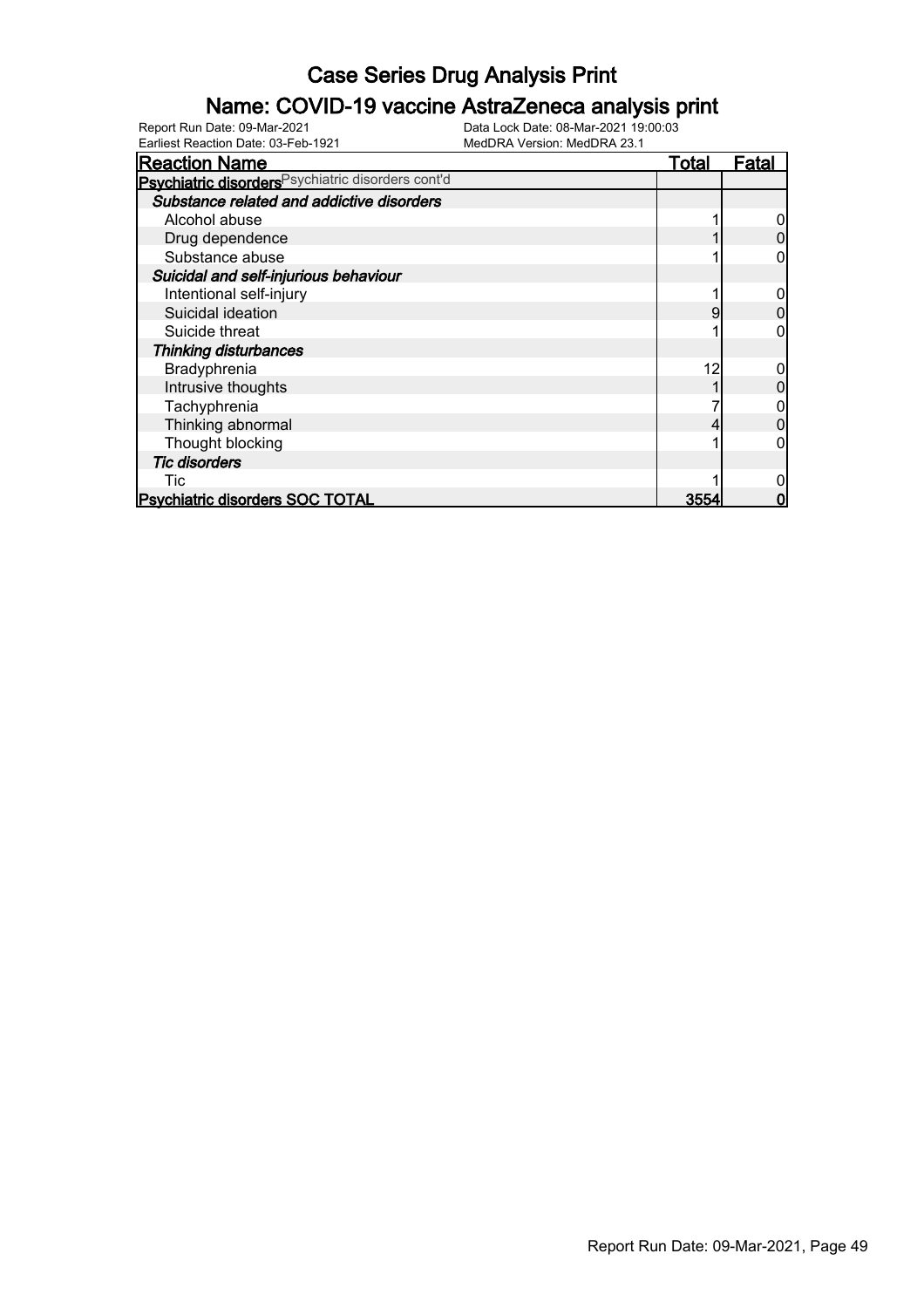#### Name: COVID-19 vaccine AstraZeneca analysis print

| <b>Reaction Name</b>                                            | <u>Total</u>    | <b>Fatal</b>     |
|-----------------------------------------------------------------|-----------------|------------------|
| Renal & urinary disorders                                       |                 |                  |
| <b>Bladder and urethral symptoms</b>                            |                 |                  |
| <b>Bladder discomfort</b>                                       | 1               | $\boldsymbol{0}$ |
| <b>Bladder irritation</b>                                       | 1               | $\mathbf 0$      |
| <b>Bladder pain</b>                                             | 9               | $\mathbf 0$      |
| Bladder spasm                                                   |                 | $\mathbf 0$      |
| Dysuria                                                         | 20              | $\overline{0}$   |
| Incontinence                                                    | 21              | $\mathbf{0}$     |
| Micturition frequency decreased                                 | 1               | $\overline{0}$   |
| Micturition urgency                                             | 35              | $\mathbf{0}$     |
| Mixed incontinence                                              | 1               | $\overline{0}$   |
| Pollakiuria                                                     | 79              | $\mathbf{0}$     |
| Urethral pain                                                   | 1               | $\overline{0}$   |
| Urinary hesitation                                              | 3               | $\mathbf{0}$     |
| Urinary incontinence                                            | 29              | $\overline{0}$   |
| Urinary retention                                               | 19              | $\mathbf 0$      |
| Urine flow decreased                                            | $\overline{2}$  | $\overline{0}$   |
| <b>Bladder disorders NEC</b>                                    |                 |                  |
| <b>Bladder dilatation</b>                                       | 1               | $\mathbf 0$      |
| <b>Bladder disorder</b>                                         | 4               | $\mathbf 0$      |
| <b>Bladder infections and inflammations</b>                     |                 |                  |
| Cystitis interstitial                                           | 1               | $\mathbf 0$      |
| Glomerulonephritis and nephrotic syndrome                       |                 |                  |
| Anti-glomerular basement membrane disease                       | 1               | $\boldsymbol{0}$ |
| IgA nephropathy                                                 | 1               | $\overline{0}$   |
| Myoneurogenic bladder disorders                                 |                 |                  |
| <b>Bladder dysfunction</b>                                      | 1               | $\mathbf 0$      |
| Hypertonic bladder                                              |                 | $\mathbf{0}$     |
| Loss of bladder sensation                                       | $\frac{3}{3}$   | $\overline{0}$   |
| Neurogenic bladder                                              | 1               | 0                |
| <b>Nephritis NEC</b>                                            |                 |                  |
| Nephritis                                                       | $\overline{2}$  | $\mathbf 0$      |
| Nephropathies and tubular disorders NEC                         |                 |                  |
| Nephropathy                                                     | 1               | $\mathbf 0$      |
| <b>Renal disorders NEC</b>                                      |                 |                  |
| Renal disorder                                                  | $\overline{2}$  | $\boldsymbol{0}$ |
| Renal failure and impairment                                    |                 |                  |
| Acute kidney injury                                             | 11              | $\overline{0}$   |
| Anuria                                                          | 1               | $\mathbf 0$      |
| Chronic kidney disease                                          | 4               | $\boldsymbol{0}$ |
| Oliguria                                                        | $\overline{3}$  | $\overline{0}$   |
| Renal failure                                                   | $\overline{3}$  | 1                |
| Renal impairment                                                | 1               | $\mathbf 0$      |
| Renal injury                                                    | 1               | $\mathbf 0$      |
| Structural and obstructive urethral disorders (excl congenital) |                 |                  |
| Urethral spasm                                                  | 1               | $\mathbf 0$      |
| <b>Urinary abnormalities</b>                                    |                 |                  |
| Chromaturia                                                     | 18              | $\boldsymbol{0}$ |
| Haematuria                                                      | $6 \overline{}$ | $\pmb{0}$        |
| Proteinuria                                                     | 1               | $\boldsymbol{0}$ |
| Urine abnormality                                               | $\overline{3}$  | $\mathbf 0$      |
| Urine odour abnormal                                            | 9               | $\mathbf 0$      |
| Urinary tract signs and symptoms NEC                            |                 |                  |
| Haemorrhage urinary tract                                       | 1               | $\overline{0}$   |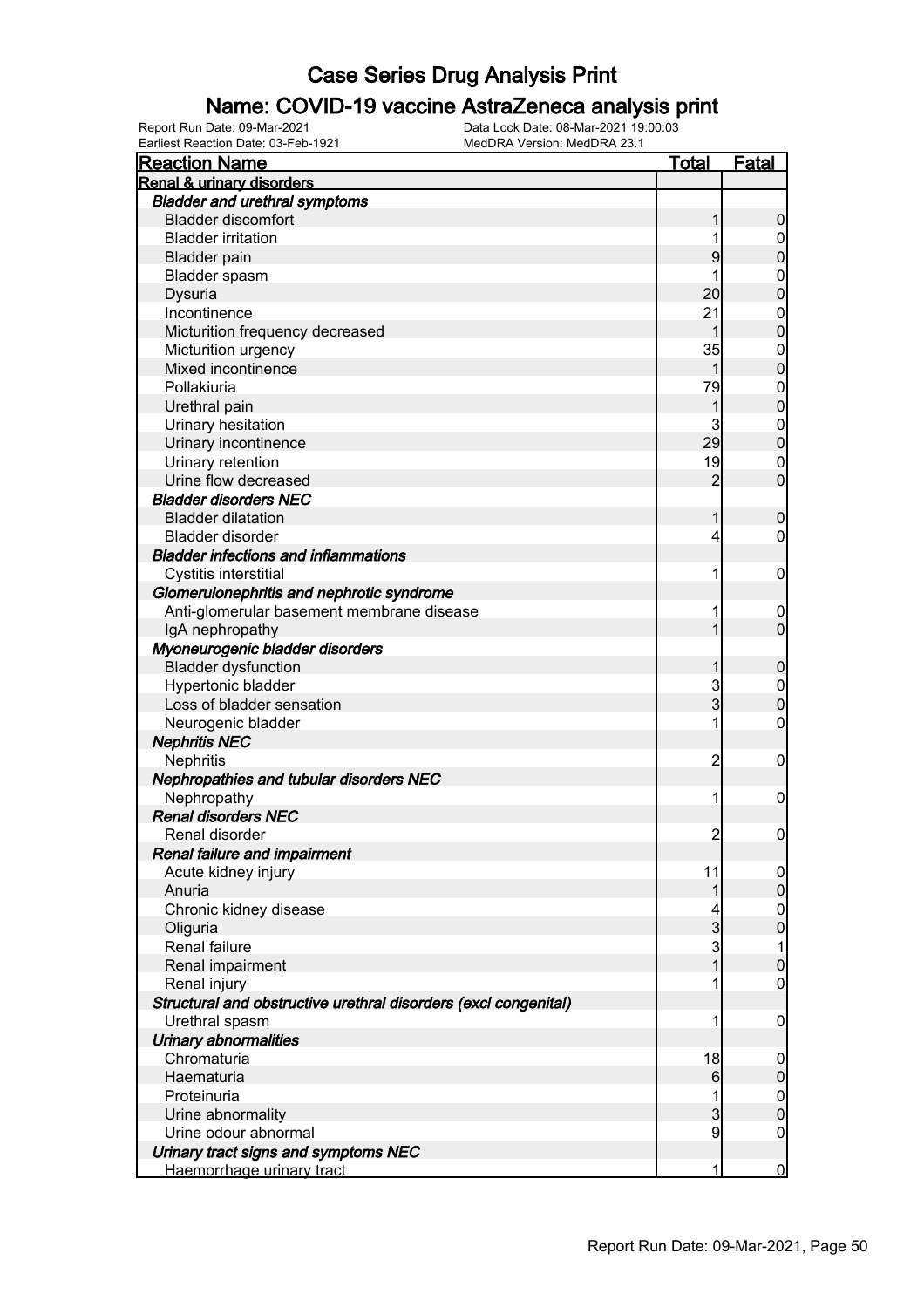### Name: COVID-19 vaccine AstraZeneca analysis print

Earliest Reaction Date: 03-Feb-1921 MedDRA Version: MedDRA 23.1

| Canical Reagaon Date, 00-1 GD-1921                   | <u>MCUDINA VCISION. MCUDINA ZV. I</u> |       |
|------------------------------------------------------|---------------------------------------|-------|
| <b>Reaction Name</b>                                 | Total                                 | Fatal |
| Renal & urinary disorders & urinary disorders cont'd |                                       |       |
| Nocturia                                             |                                       |       |
| Polyuria                                             | 14                                    |       |
| Renal colic                                          |                                       |       |
| Renal pain                                           | <b>236</b>                            |       |
| Urinary tract pain                                   |                                       |       |
| Renal & urinary disorders SOC TOTAL                  | 563                                   |       |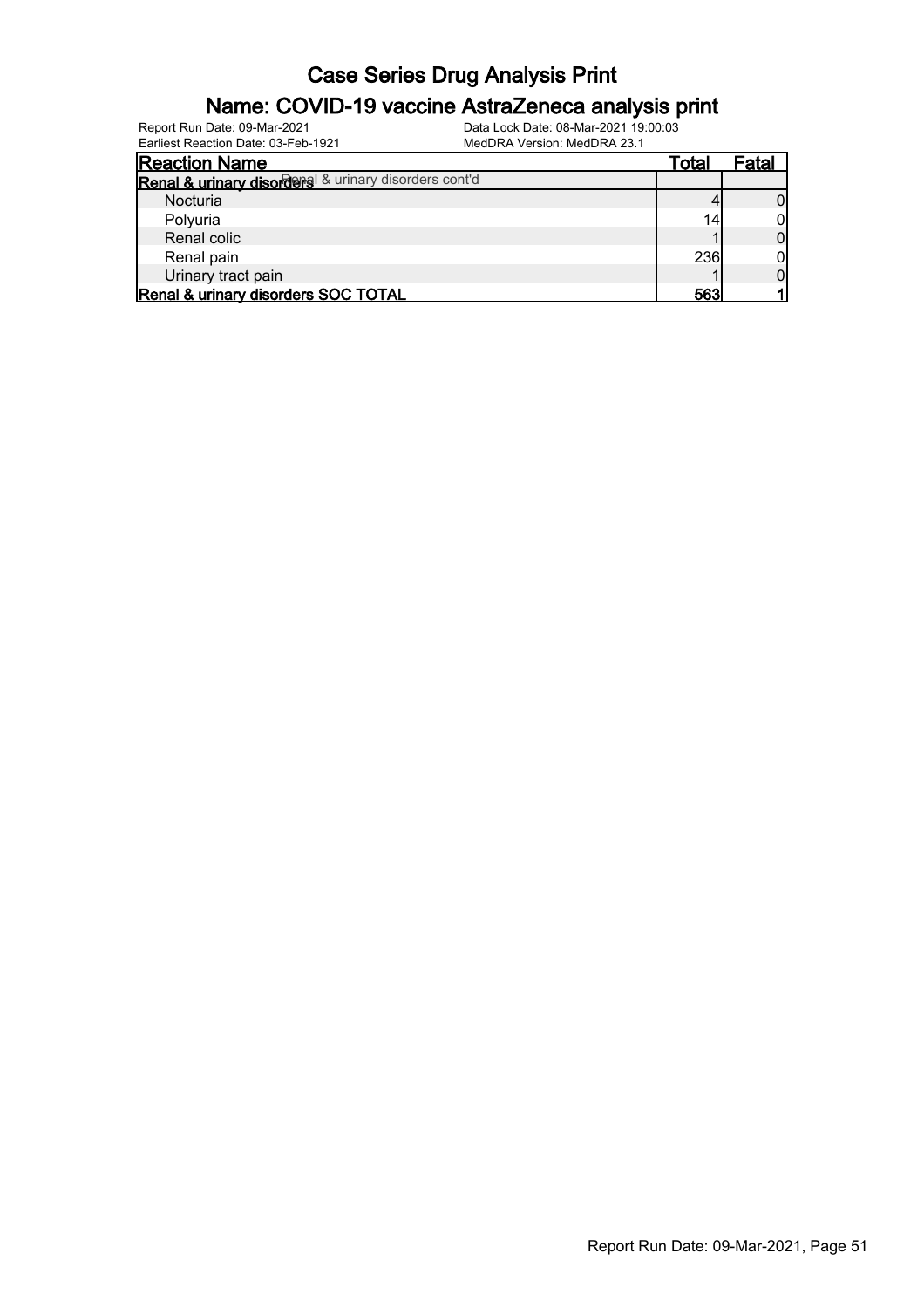### Name: COVID-19 vaccine AstraZeneca analysis print

| <b>Reaction Name</b>                                       | <u>Total</u>   | <b>Fatal</b>                         |
|------------------------------------------------------------|----------------|--------------------------------------|
| Reproductive & breast disorders                            |                |                                      |
| <b>Breast disorders NEC</b>                                |                |                                      |
| <b>Breast enlargement</b>                                  | 1              | 0                                    |
| <b>Breast mass</b>                                         | $\mathbf{3}$   | $\mathbf 0$                          |
| <b>Breast signs and symptoms</b>                           |                |                                      |
| <b>Breast discomfort</b>                                   | 1              | $\mathbf 0$                          |
| Breast oedema                                              |                | $\boldsymbol{0}$                     |
| <b>Breast pain</b>                                         | 51             | $\mathbf{0}$                         |
| <b>Breast swelling</b>                                     | $\overline{c}$ | $\overline{0}$                       |
| <b>Breast tenderness</b>                                   | 8              | $\mathbf 0$                          |
| Nipple pain                                                | $\overline{2}$ | $\overline{0}$                       |
| Erection and ejaculation conditions and disorders          |                |                                      |
| Ejaculation failure                                        | 1              | $\mathbf 0$                          |
| Erectile dysfunction                                       | 4              |                                      |
| Organic erectile dysfunction                               | 1              | $\begin{matrix} 0 \\ 0 \end{matrix}$ |
| Retrograde ejaculation                                     | 1              | 0                                    |
| <b>Lactation disorders</b>                                 |                |                                      |
| Suppressed lactation                                       | $\overline{2}$ | $\mathbf 0$                          |
| <b>Menopausal effects NEC</b>                              |                |                                      |
| Menopausal symptoms                                        | $\overline{2}$ | 0                                    |
| Menopausal effects on the genitourinary tract              |                |                                      |
| Postmenopausal haemorrhage                                 | 1              | 0                                    |
| <b>Menstruation and uterine bleeding NEC</b>               |                |                                      |
| Dysmenorrhoea                                              | 12             | $\overline{0}$                       |
| Menstrual disorder                                         | 14             | $\boldsymbol{0}$                     |
| Menstruation irregular                                     | 11             |                                      |
| Metrorrhagia                                               | 6              | $\mathbf{0}$<br>$\overline{0}$       |
| Premenstrual pain                                          | $\overline{2}$ | $\mathbf 0$                          |
| Menstruation with decreased bleeding                       |                |                                      |
| Amenorrhoea                                                | $\overline{c}$ |                                      |
|                                                            | $\overline{7}$ | $\mathbf 0$<br>$\overline{0}$        |
| Hypomenorrhoea<br>Menstruation delayed                     | 11             | $\mathbf 0$                          |
| Menstruation with increased bleeding                       |                |                                      |
|                                                            | 21             |                                      |
| Menorrhagia                                                | 3              | $\mathbf 0$<br>$\overline{0}$        |
| Polymenorrhoea                                             |                |                                      |
| Pelvic prolapse conditions                                 |                |                                      |
| Vaginal prolapse                                           | 11             | 0                                    |
| Penile disorders NEC (excl erection and ejaculation)       |                |                                      |
| Penile oedema                                              | 2              | $\mathbf 0$                          |
| Penis disorder                                             | 1              | $\overline{0}$                       |
| Peyronie's disease                                         | 1              | $\overline{0}$                       |
| Prostate and seminal vesicles infections and inflammations |                |                                      |
| Prostatitis                                                | 1              | $\mathbf 0$                          |
| Reproductive tract disorders NEC (excl neoplasms)          |                |                                      |
| Female genital tract fistula                               | 1              | $\mathbf 0$                          |
| <b>Genital blister</b>                                     | 1              | $\boldsymbol{0}$                     |
| Genital haemorrhage                                        | $\overline{2}$ | $\boldsymbol{0}$                     |
| Genital ulceration                                         | $\mathbf{3}$   | $\overline{0}$                       |
| Reproductive tract signs and symptoms NEC                  |                |                                      |
| Genital burning sensation                                  | 1              | 0                                    |
| Genital discomfort                                         |                | $\boldsymbol{0}$                     |
| Pelvic discomfort                                          |                | $\overline{0}$                       |
| Pelvic pain                                                | 21             | $\pmb{0}$                            |
| Pruritus genital                                           | 1              | $\overline{0}$                       |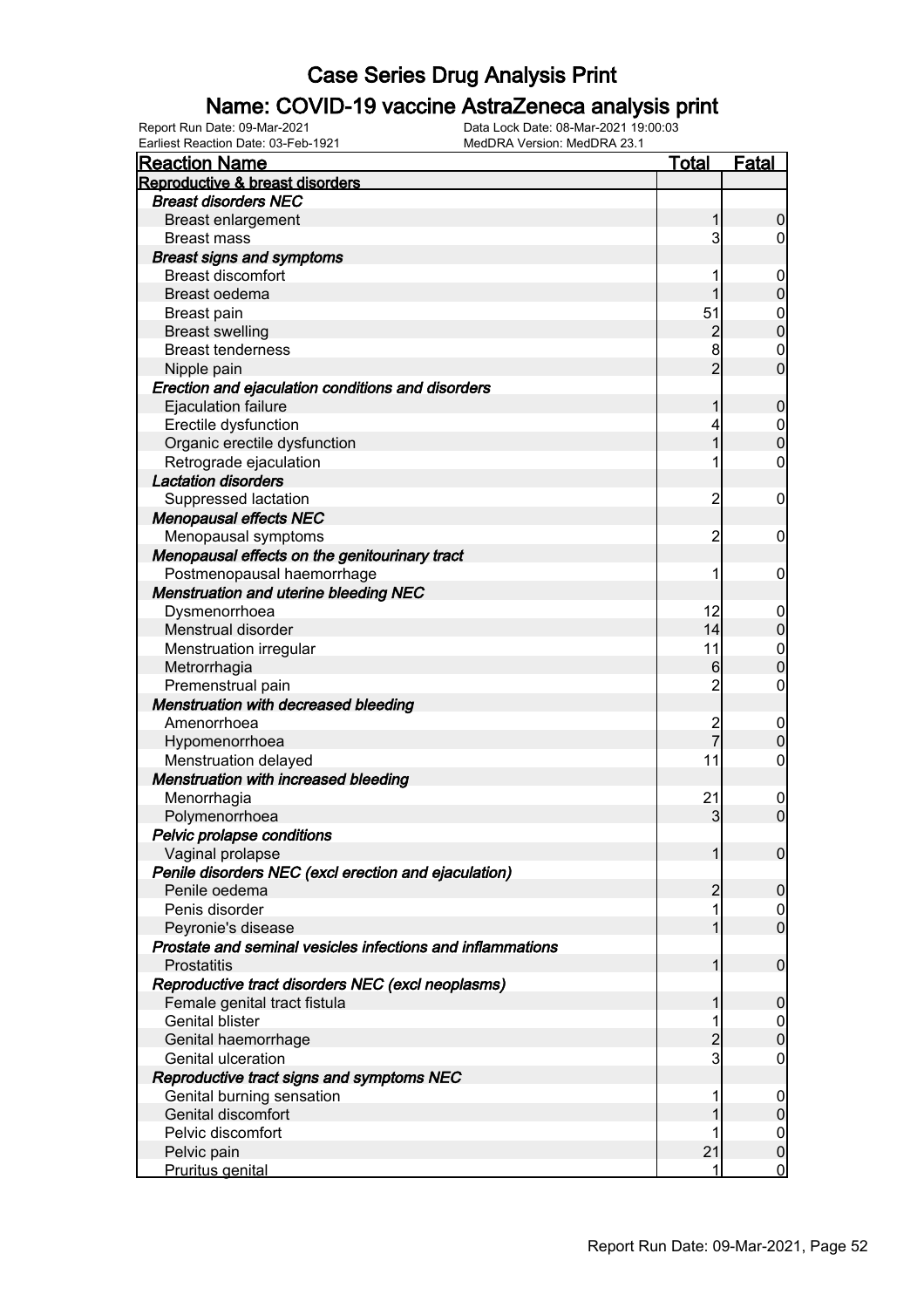### Name: COVID-19 vaccine AstraZeneca analysis print

Earliest Reaction Date: 03-Feb-1921 MedDRA Version: MedDRA 23.1

| <b>Reaction Name</b>                                      | <u>Total</u>   | <u>Fatal</u>   |
|-----------------------------------------------------------|----------------|----------------|
| Reproductive & breast disorders & breast disorders cont'd |                |                |
| <b>Scrotal disorders NEC</b>                              |                |                |
| Scrotal pain                                              |                | 0              |
| Scrotal swelling                                          | 2              | $\overline{0}$ |
| Sexual function and fertility disorders NEC               |                |                |
| Sexual dysfunction                                        |                | $\mathbf 0$    |
| Testicular and epididymal disorders NEC                   |                |                |
| Testicular pain                                           | 12             | 0              |
| <b>Testicular swelling</b>                                |                | 0              |
| <b>Uterine disorders NEC</b>                              |                |                |
| Endometriosis                                             |                | 0              |
| Uterine haemorrhage                                       | $\overline{c}$ | 0              |
| Uterine pain                                              |                | 0              |
| <b>Uterine tone disorders</b>                             |                |                |
| Uterine spasm                                             | 3              | $\mathbf 0$    |
| Vaginal and vulval infections and inflammations           |                |                |
| Vulvovaginal inflammation                                 |                | 0              |
| <b>Vulvovaginal disorders NEC</b>                         |                |                |
| Vaginal haemorrhage                                       | 46             | 0              |
| Vulvovaginal signs and symptoms                           |                |                |
| Vaginal discharge                                         | 5              | 0              |
| Vaginal lesion                                            | 3              | 0              |
| Vulval oedema                                             |                | 0              |
| Vulvovaginal pain                                         |                |                |
| Vulvovaginal rash                                         |                |                |
| Vulvovaginal swelling                                     |                | 0              |
| Reproductive & breast disorders SOC TOTAL                 | 297            | 0              |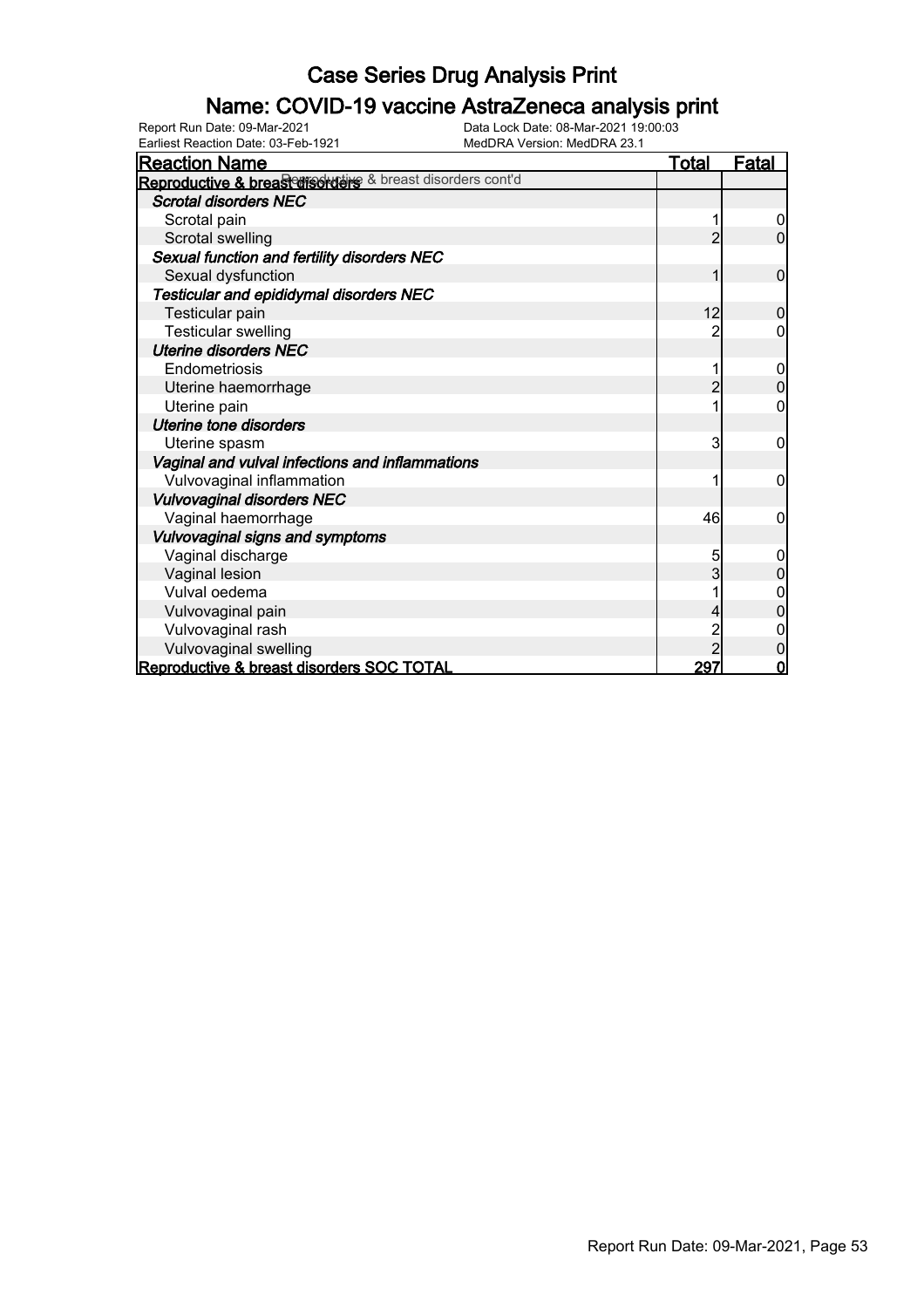### Name: COVID-19 vaccine AstraZeneca analysis print

| <b>Reaction Name</b>                                                                 | <b>Total</b>    | <b>Fatal</b>                           |
|--------------------------------------------------------------------------------------|-----------------|----------------------------------------|
| <b>Respiratory disorders</b>                                                         |                 |                                        |
| <b>Breathing abnormalities</b>                                                       |                 |                                        |
| Apnoea                                                                               | $\mathbf{3}$    | $\boldsymbol{0}$                       |
| Dyspnoea                                                                             | 1289            |                                        |
| Dyspnoea at rest                                                                     | 3               | $\frac{2}{0}$                          |
| Dyspnoea exertional                                                                  | 5               | $\boldsymbol{0}$                       |
| Hyperventilation                                                                     | 17              | $\overline{0}$                         |
| Hypopnoea                                                                            | 54              | $\boldsymbol{0}$                       |
| Irregular breathing                                                                  | $6 \,$          | $\overline{0}$                         |
| Mouth breathing                                                                      | $\overline{c}$  | $\boldsymbol{0}$                       |
| Orthopnoea                                                                           | $\overline{1}$  | $\overline{0}$                         |
| Respiration abnormal                                                                 | 28              | $\boldsymbol{0}$                       |
| Respiratory arrest                                                                   | $6 \overline{}$ | $\mathbf 0$                            |
| Respiratory distress                                                                 | 3               |                                        |
| Sleep apnoea syndrome                                                                | 4               | $\boldsymbol{0}$<br>$\overline{0}$     |
|                                                                                      | 22              |                                        |
| Tachypnoea<br><b>Bronchial conditions NEC</b>                                        |                 | $\boldsymbol{0}$                       |
|                                                                                      |                 |                                        |
| <b>Bronchiectasis</b>                                                                | 4               | $\mathbf 0$                            |
| Bronchospasm and obstruction                                                         |                 |                                        |
| Asthma                                                                               | 104             | $\mathbf 0$                            |
| Asthma late onset                                                                    |                 | $\pmb{0}$                              |
| Asthmatic crisis                                                                     |                 | $0\atop 0$                             |
| Bronchospasm                                                                         | 8               |                                        |
| Chronic obstructive pulmonary disease                                                | 12              | $\begin{bmatrix} 2 \\ 0 \end{bmatrix}$ |
| Cough variant asthma                                                                 | 3               |                                        |
| Obstructive airways disorder                                                         |                 | $\boldsymbol{0}$                       |
| Reversible airways obstruction                                                       | 1               | $\overline{0}$                         |
| Wheezing                                                                             | 146             | $\boldsymbol{0}$                       |
| Conditions associated with abnormal gas exchange                                     |                 |                                        |
| Hypoxia                                                                              | 22              | $\mathbf 0$                            |
| Coughing and associated symptoms                                                     |                 |                                        |
| Cough                                                                                | 899             | $\mathbf 0$                            |
| Haemoptysis                                                                          | 11              | $\mathbf 0$                            |
| Productive cough                                                                     | 35              | $\boldsymbol{0}$                       |
| Sputum discoloured                                                                   | $\overline{c}$  | $\overline{0}$                         |
| Laryngeal and adjacent sites disorders NEC (excl infections and<br>neoplasms)        |                 |                                        |
| Reflux laryngitis                                                                    |                 | $\mathbf 0$                            |
| Laryngeal spasm, oedema and obstruction                                              |                 |                                        |
| Laryngeal oedema                                                                     | 1               | 0                                      |
| Laryngospasm                                                                         | 1               | $\mathbf 0$                            |
| Stridor                                                                              | 7               | $\mathbf 0$                            |
|                                                                                      |                 |                                        |
| Lower respiratory tract inflammatory and immunologic conditions<br><b>Alveolitis</b> |                 |                                        |
|                                                                                      | 1               | $\boldsymbol{0}$                       |
| Pneumonia aspiration                                                                 | 7               | $\frac{3}{0}$                          |
| Pneumonitis                                                                          | $\overline{2}$  |                                        |
| Lower respiratory tract signs and symptoms                                           |                 |                                        |
| Hiccups                                                                              | 7               | 0                                      |
| Pleuritic pain                                                                       | 4               | $\mathbf 0$                            |
| Pulmonary haemorrhage                                                                |                 | $\mathbf 0$                            |
| Pulmonary pain                                                                       | 43              | $\boldsymbol{0}$                       |
| Nasal congestion and inflammations                                                   |                 |                                        |
| Nasal congestion                                                                     | 114             | $\mathbf 0$                            |
| Nasal inflammation                                                                   | 2               | $\overline{0}$                         |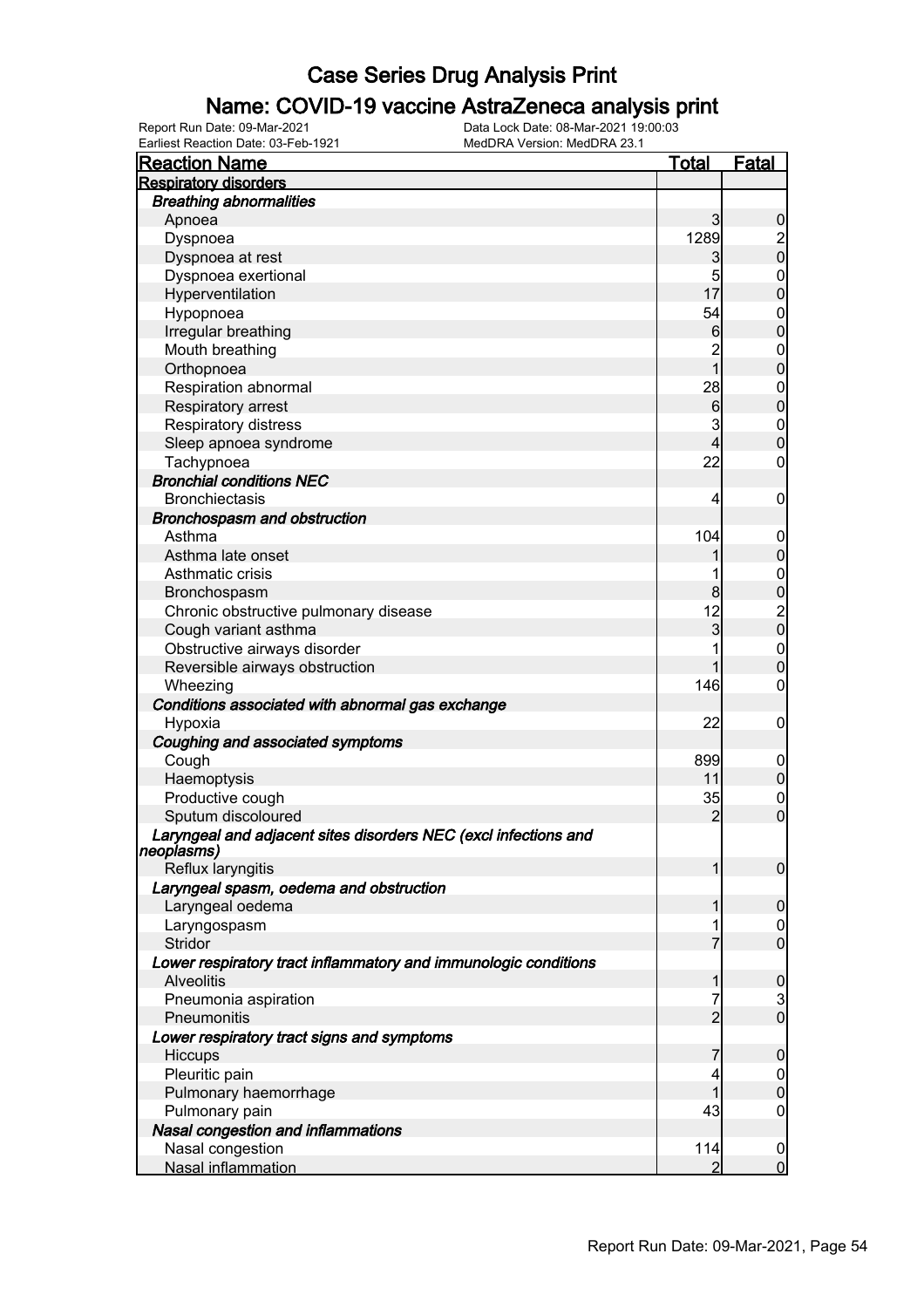### Name: COVID-19 vaccine AstraZeneca analysis print

Earliest Reaction Date: 03-Feb-1921 MedDRA Version: MedDRA 23.1

| <b>Reaction Name</b>                                      | <u>Total</u>   | Fatal            |
|-----------------------------------------------------------|----------------|------------------|
| Respiratory disorders espiratory disorders cont'd         |                |                  |
| Rhinitis allergic                                         | 3              |                  |
| Rhinitis perennial                                        |                | 0                |
| <b>Nasal disorders NEC</b>                                |                |                  |
| Epistaxis                                                 | 205            | 0                |
| Nasal disorder                                            | 1              | 0                |
| Nasal dryness                                             | 15             | 0                |
| Nasal odour                                               | $\overline{c}$ | 0                |
| Nasal oedema                                              | 3              | 0                |
| Nasal pruritus                                            | $\overline{2}$ | 0                |
| Paranasal sinus disorders (excl infections and neoplasms) |                |                  |
| Paranasal sinus haemorrhage                               |                | 0                |
| Paranasal sinus inflammation                              |                | 0                |
| Sinonasal obstruction                                     |                | 0                |
| Sinus congestion                                          | 12             | 0                |
| Sinus disorder                                            | 1              | 0                |
| Parenchymal lung disorders NEC                            |                |                  |
| Idiopathic pulmonary fibrosis                             |                | 0                |
| Lung consolidation                                        |                | 0                |
| Pharyngeal disorders (excl infections and neoplasms)      |                |                  |
| Oropharyngeal swelling                                    |                | 0                |
| Pharyngeal erythema                                       |                | 0                |
| Pharyngeal hypoaesthesia                                  | 6              | 0                |
| Pharyngeal oedema                                         | $\overline{c}$ | 0                |
| Pharyngeal paraesthesia                                   | 6              | 0                |
| Pharyngeal swelling                                       | 50             | 0                |
| Pharyngeal ulceration                                     |                | 0                |
| Tonsillar erythema                                        |                | 0                |
| Tonsillar hypertrophy                                     | 16             | 0                |
| <b>Tonsillar inflammation</b>                             | 1              | 0                |
| <b>Pleural infections and inflammations</b>               |                |                  |
| Pleurisy                                                  | 2              | 0                |
| Pneumothorax and pleural effusions NEC                    |                |                  |
| Pleural effusion                                          | 1              | 0                |
| Pneumothorax                                              |                | 0                |
| <b>Pulmonary hypertensions</b>                            |                |                  |
| Pulmonary hypertension                                    |                | 0                |
| <b>Pulmonary oedemas</b>                                  |                |                  |
| Acute pulmonary oedema                                    |                | 0                |
| Pulmonary congestion                                      | 6              | $\boldsymbol{0}$ |
| Pulmonary oedema                                          | 4              | $\overline{0}$   |
| Pulmonary thrombotic and embolic conditions               |                |                  |
| Pulmonary embolism                                        | 13             |                  |
| Pulmonary infarction                                      | 1              | 1                |
| Respiratory failures (excl neonatal)                      |                |                  |
| Respiratory failure                                       | $\overline{2}$ | 0                |
| Respiratory signs and symptoms NEC                        |                |                  |
| Respiratory symptom                                       | 4              | 0                |
| Suffocation feeling                                       | $\overline{2}$ | $\mathbf 0$      |
| <b>Respiratory tract disorders NEC</b>                    |                |                  |
| Aspiration                                                | 3              | $\overline{c}$   |
| Lung disorder                                             |                | $\boldsymbol{0}$ |
| Respiratory tract congestion                              | $\frac{2}{2}$  | $\mathbf 0$      |
| Respiratory tract irritation                              | 1              | $\mathbf 0$      |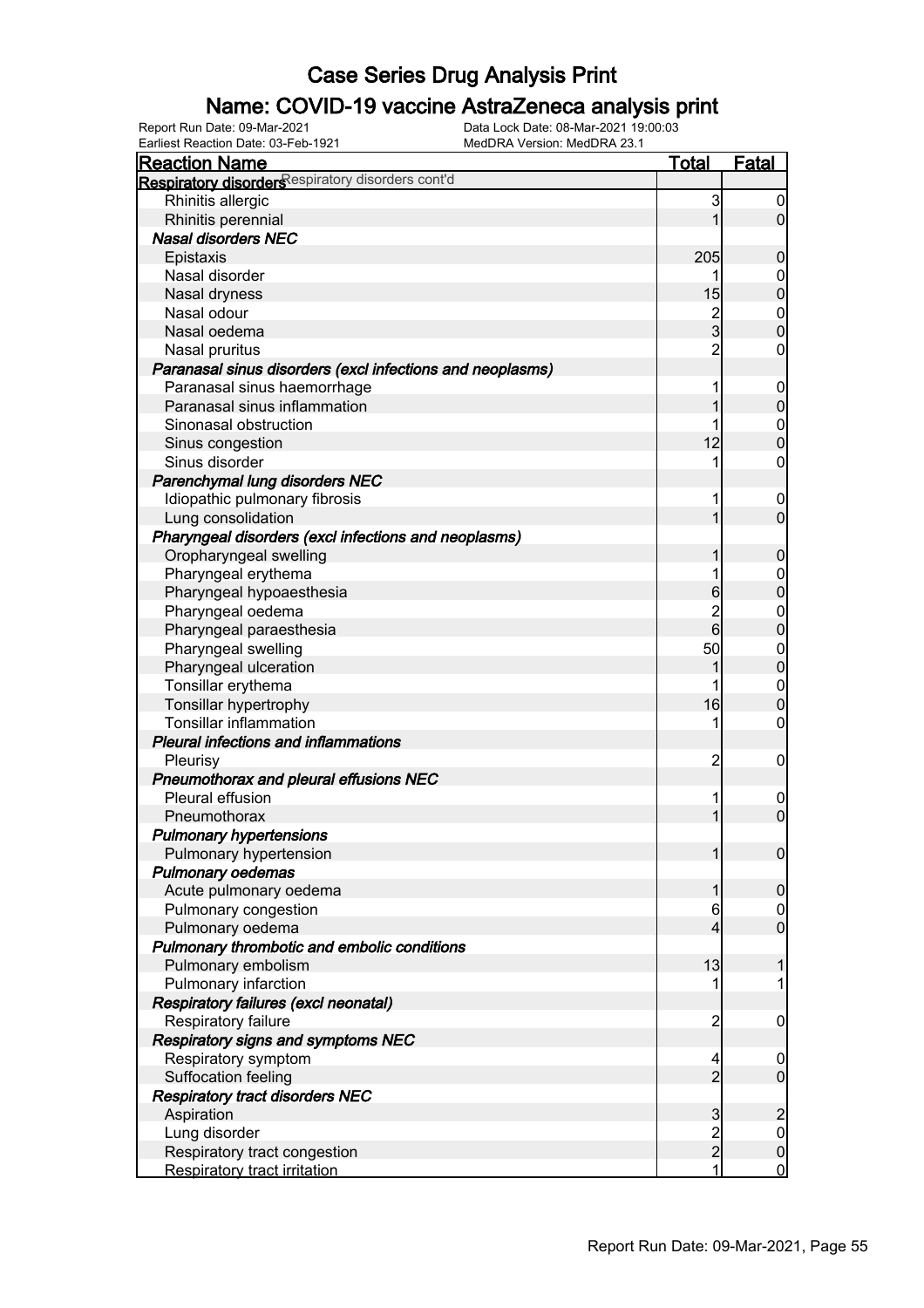### Name: COVID-19 vaccine AstraZeneca analysis print

Earliest Reaction Date: 03-Feb-1921 MedDRA Version: MedDRA 23.1

| <b>Reaction Name</b>                                          | <u>Total</u>   | <u>Fatal</u>     |
|---------------------------------------------------------------|----------------|------------------|
| Respiratory disorders <sup>Respiratory disorders cont'd</sup> |                |                  |
| Thoracic musculoskeletal disorders                            |                |                  |
| Respiratory muscle weakness                                   | 1              | $\overline{0}$   |
| Tracheal disorders (excl infections and neoplasms)            |                |                  |
| Tracheal pain                                                 | 1              | 0                |
| Upper respiratory tract signs and symptoms                    |                |                  |
| Aphonia                                                       | 20             | 0                |
| Catarrh                                                       | 10             | $\overline{0}$   |
| Choking                                                       | 6              | 0                |
| Choking sensation                                             | $\overline{3}$ | $\overline{0}$   |
| Dry throat                                                    | 77             | 0                |
| Dysphonia                                                     | 32             | 0                |
| Increased viscosity of upper respiratory secretion            | 3              | 0                |
| Nasal discomfort                                              | 19             | 0                |
| Oropharyngeal blistering                                      | 2              | $\overline{0}$   |
| Oropharyngeal discomfort                                      | 5              | 0                |
| Oropharyngeal pain                                            | 1091           | $\boldsymbol{0}$ |
| Paranasal sinus discomfort                                    | 3              | $\overline{0}$   |
| Rhinalgia                                                     | 8              | $\mathbf 0$      |
| Rhinorrhoea                                                   | 427            | $\overline{0}$   |
| Sinus pain                                                    | 112            | 0                |
| Sneezing                                                      | 115            | $\mathbf 0$      |
| Throat clearing                                               | 2              | 0                |
| <b>Throat irritation</b>                                      | 56             | $\mathbf 0$      |
| <b>Throat lesion</b>                                          |                | 0                |
| Throat tightness                                              | 38             | 0                |
| Upper-airway cough syndrome                                   | 5              | 0                |
| Yawning                                                       | 21             | 0                |
| <b>Respiratory disorders SOC TOTAL</b>                        | 5323           | 11               |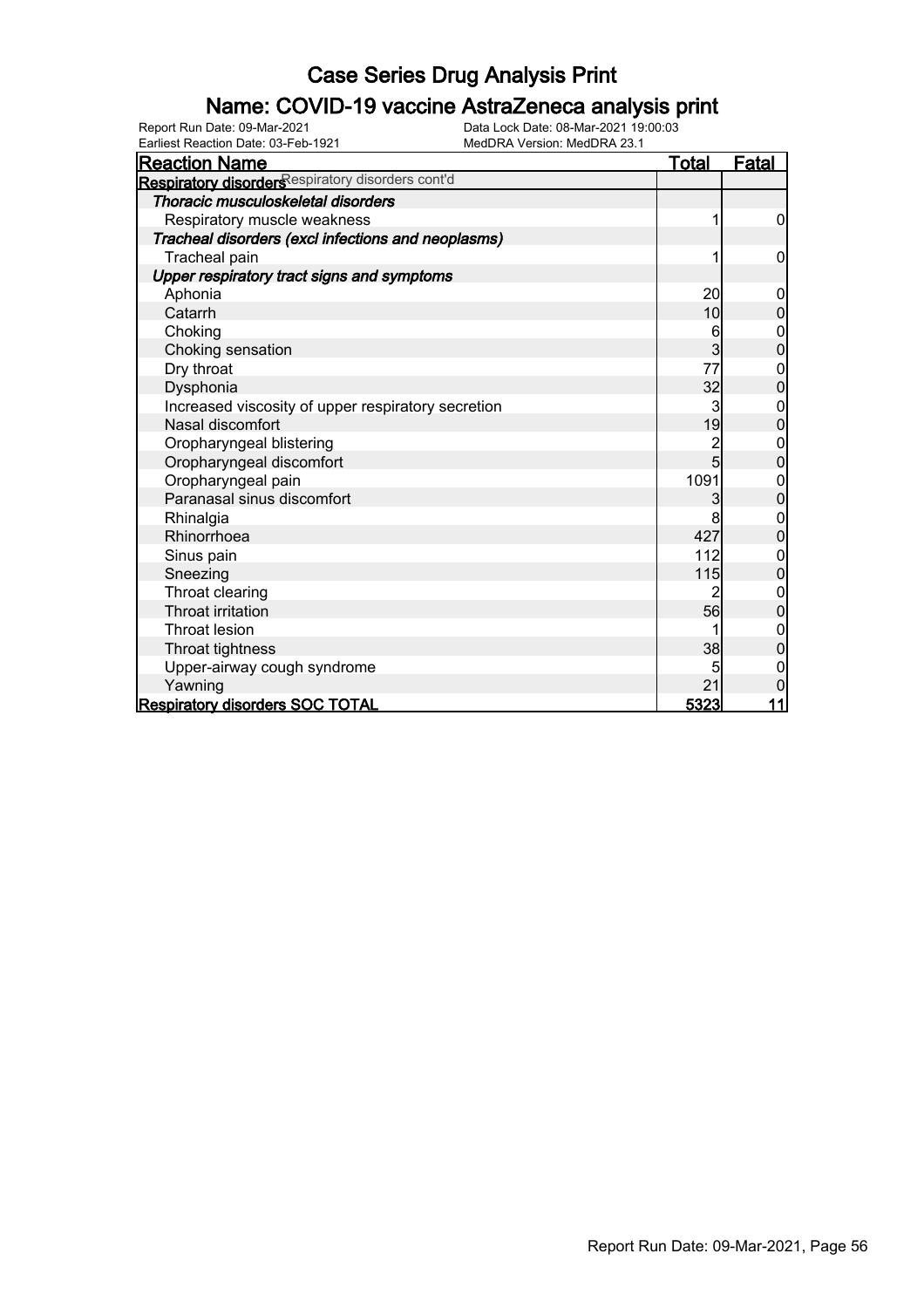### Name: COVID-19 vaccine AstraZeneca analysis print

Earliest Reaction Date: 03-Feb-1921 MedDRA Version: MedDRA 23.1

| <b>Reaction Name</b>                 | <u>Total</u>                    | <b>Fatal</b>                         |
|--------------------------------------|---------------------------------|--------------------------------------|
| <b>Skin disorders</b>                |                                 |                                      |
| Acnes                                |                                 |                                      |
| Acne                                 | 3                               | $\mathbf 0$                          |
| <b>Alopecias</b>                     |                                 |                                      |
| Alopecia                             | 12                              | $\mathbf 0$                          |
| Madarosis                            |                                 | $\mathbf 0$                          |
| Angioedemas                          |                                 |                                      |
| Angioedema                           | 79                              | $\boldsymbol{0}$                     |
| Circumoral oedema                    | 1                               | $\overline{0}$                       |
| Idiopathic angioedema                | 1                               | $\boldsymbol{0}$                     |
| Apocrine and eccrine gland disorders |                                 |                                      |
| Anhidrosis                           | 1                               | $\boldsymbol{0}$                     |
| Cold sweat                           | 510                             | $\mathbf 0$                          |
| Hyperhidrosis                        | 2772                            |                                      |
| <b>Miliaria</b>                      | 33                              | $0$<br>0                             |
| Night sweats                         | 493                             |                                      |
| Sweat discolouration                 |                                 | $\begin{matrix} 0 \\ 0 \end{matrix}$ |
| Sweat gland disorder                 |                                 | $\pmb{0}$                            |
| <b>Bullous conditions</b>            |                                 |                                      |
| <b>Blister</b>                       | 61                              |                                      |
| <b>Blood blister</b>                 |                                 | $\boldsymbol{0}$<br>$\mathbf 0$      |
| <b>Dermatitis bullous</b>            | $2$<br>$2$<br>$5$<br>$2$<br>$1$ |                                      |
|                                      |                                 | $0\atop 0$                           |
| Erythema multiforme                  |                                 |                                      |
| Pemphigoid                           |                                 | $\begin{matrix} 0 \\ 0 \end{matrix}$ |
| Pemphigus                            |                                 |                                      |
| Stevens-Johnson syndrome             |                                 | $\pmb{0}$                            |
| Dermal and epidermal conditions NEC  |                                 |                                      |
| Dry skin                             | 56                              | $\boldsymbol{0}$                     |
| Macule                               | 1                               | $\mathbf 0$                          |
| Pain of skin                         | 281                             | $\mathbf{0}$                         |
| Papule                               | 9                               | $\mathbf 0$                          |
| Peau d'orange                        | 1                               | $0\atop 0$                           |
| Scab                                 | $\overline{c}$                  |                                      |
| Scar pain                            | 4                               | $0\atop 0$                           |
| Sensitive skin                       | 161                             |                                      |
| Skin burning sensation               | 138                             | $\boldsymbol{0}$                     |
| Skin discolouration                  | 17                              | 0                                    |
| Skin disorder                        | 6                               | 이                                    |
| <b>Skin fissures</b>                 | 1                               | $\mathbf 0$                          |
| Skin fragility                       | 1                               | $\overline{0}$                       |
| Skin induration                      | $\overline{3}$                  | $\overline{0}$                       |
| Skin lesion                          | $\frac{2}{1}$                   | $\boldsymbol{0}$                     |
| Skin necrosis                        |                                 | $\mathbf 0$                          |
| Skin odour abnormal                  | 7                               | $\boldsymbol{0}$                     |
| Skin reaction                        | 59                              | $\overline{0}$                       |
| Skin sensitisation                   | 25                              | $\boldsymbol{0}$                     |
| Skin swelling                        | 20                              | $\overline{0}$                       |
| Skin texture abnormal                | 1                               | $\boldsymbol{0}$                     |
| Skin tightness                       | $\overline{3}$                  | $\mathbf 0$                          |
| Skin warm                            | 131                             | $\boldsymbol{0}$                     |
| Sticky skin                          | 1                               | $\mathbf 0$                          |
| Yellow skin                          | 8                               | $\overline{0}$                       |
| Dermatitis and eczema                |                                 |                                      |
| <b>Dermatitis</b>                    | 38                              | $\overline{0}$                       |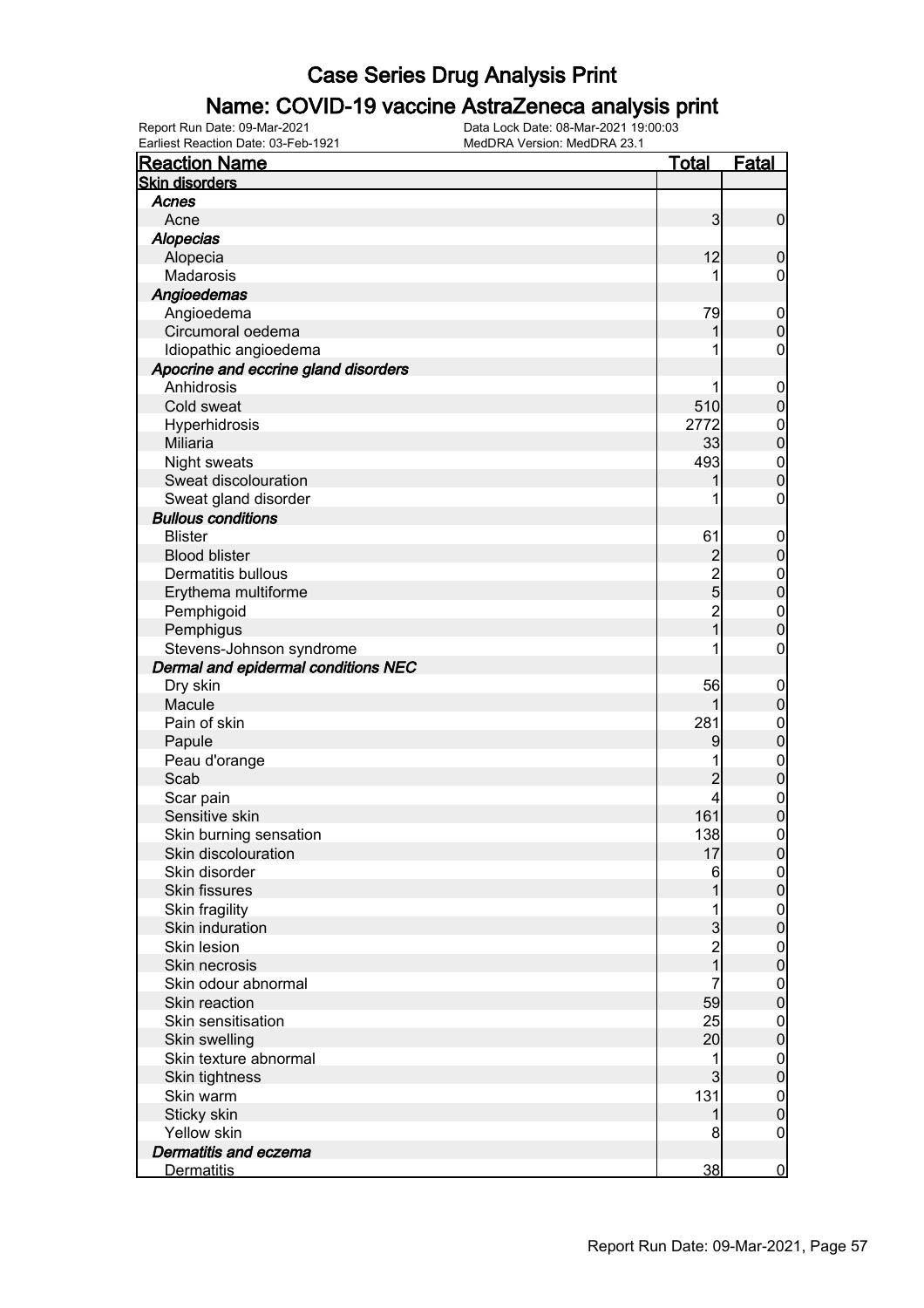### Name: COVID-19 vaccine AstraZeneca analysis print

| <b>Reaction Name</b>                                            | <b>Total</b>   | <b>Fatal</b>                    |
|-----------------------------------------------------------------|----------------|---------------------------------|
| Skin disorders cont'd<br><b>Skin disorders</b>                  |                |                                 |
| Dermatitis allergic                                             | 60             | 0                               |
| Dermatitis atopic                                               | 3              | 0                               |
| Dermatitis contact                                              |                | $\boldsymbol{0}$                |
| Dermatitis diaper                                               |                | 0                               |
| Dyshidrotic eczema                                              |                | $\mathbf 0$                     |
| Eczema                                                          | 19             | $\mathbf 0$                     |
| Eczema asteatotic                                               | $\overline{c}$ | $\mathbf 0$                     |
| Eczema nummular                                                 |                | $\boldsymbol{0}$                |
| Perioral dermatitis                                             |                | $\mathbf 0$                     |
| Rebound eczema                                                  |                | $\mathbf 0$                     |
| Seborrhoeic dermatitis                                          |                | $\boldsymbol{0}$                |
| Skin irritation                                                 | 35             | 0                               |
| Dermatitis ascribed to specific agent                           |                |                                 |
|                                                                 |                |                                 |
| Drug eruption                                                   | 9              | $\mathbf 0$<br>$\boldsymbol{0}$ |
| Fixed eruption                                                  |                |                                 |
| Palmar-plantar erythrodysaesthesia syndrome                     |                | 0                               |
| Erythemas                                                       |                |                                 |
| Erythema                                                        | 825            | $\boldsymbol{0}$                |
| Palmar erythema                                                 | 2              | $\mathbf 0$                     |
| <b>Exfoliative conditions</b>                                   |                |                                 |
| Dermatitis exfoliative generalised                              | 1              | $\mathbf 0$                     |
| Exfoliative rash                                                | $\overline{2}$ | 0                               |
| Skin exfoliation                                                | 16             | $\mathbf 0$                     |
| Granulomatous and deep cutaneous inflammatory conditions        |                |                                 |
| Granuloma annulare                                              | 1              | $\mathbf 0$                     |
| <b>Hypopigmentation disorders</b>                               |                |                                 |
| Vitiligo                                                        | 1              | $\mathbf 0$                     |
| Lipodystrophies                                                 |                |                                 |
| Lipohypertrophy                                                 | $\overline{2}$ | $\mathbf 0$                     |
| Nail and nail bed conditions (excl infections and infestations) |                |                                 |
| Nail bed tenderness                                             | 1              | $\mathbf 0$                     |
| Nail discolouration                                             | $\overline{c}$ | 0                               |
| Onychoclasis                                                    | $\mathbf{1}$   | $\mathbf 0$                     |
| Panniculitides                                                  |                |                                 |
| Erythema nodosum                                                | $\mathbf{1}$   | $\boldsymbol{0}$                |
| Papulosquamous conditions                                       |                |                                 |
| Lichen planus                                                   | $\mathbf{1}$   | $\overline{0}$                  |
| Pityriasis rosea                                                | $\overline{c}$ | $\overline{0}$                  |
| Pityriasis rubra pilaris                                        | 1              | $\overline{0}$                  |
| Photosensitivity and photodermatosis conditions                 |                |                                 |
| Photosensitivity reaction                                       | 41             | $\boldsymbol{0}$                |
| <b>Pilar disorders NEC</b>                                      |                |                                 |
| Hair growth abnormal                                            | 1              | $\mathbf 0$                     |
| Piloerection                                                    | 22             | $\overline{0}$                  |
| Trichodynia                                                     | $\overline{2}$ | $\overline{0}$                  |
| <b>Pruritus NEC</b>                                             |                |                                 |
| Itching scar                                                    | 1              | $\boldsymbol{0}$                |
| Pruritus                                                        | 1490           | $\mathbf 0$                     |
| <b>Psoriatic conditions</b>                                     |                |                                 |
| Guttate psoriasis                                               |                | $\boldsymbol{0}$                |
| Psoriasis                                                       | 21             | $\mathbf 0$                     |
| Pustular psoriasis                                              | 1              | $\mathbf 0$                     |
| <b>Purpura and related conditions</b>                           |                |                                 |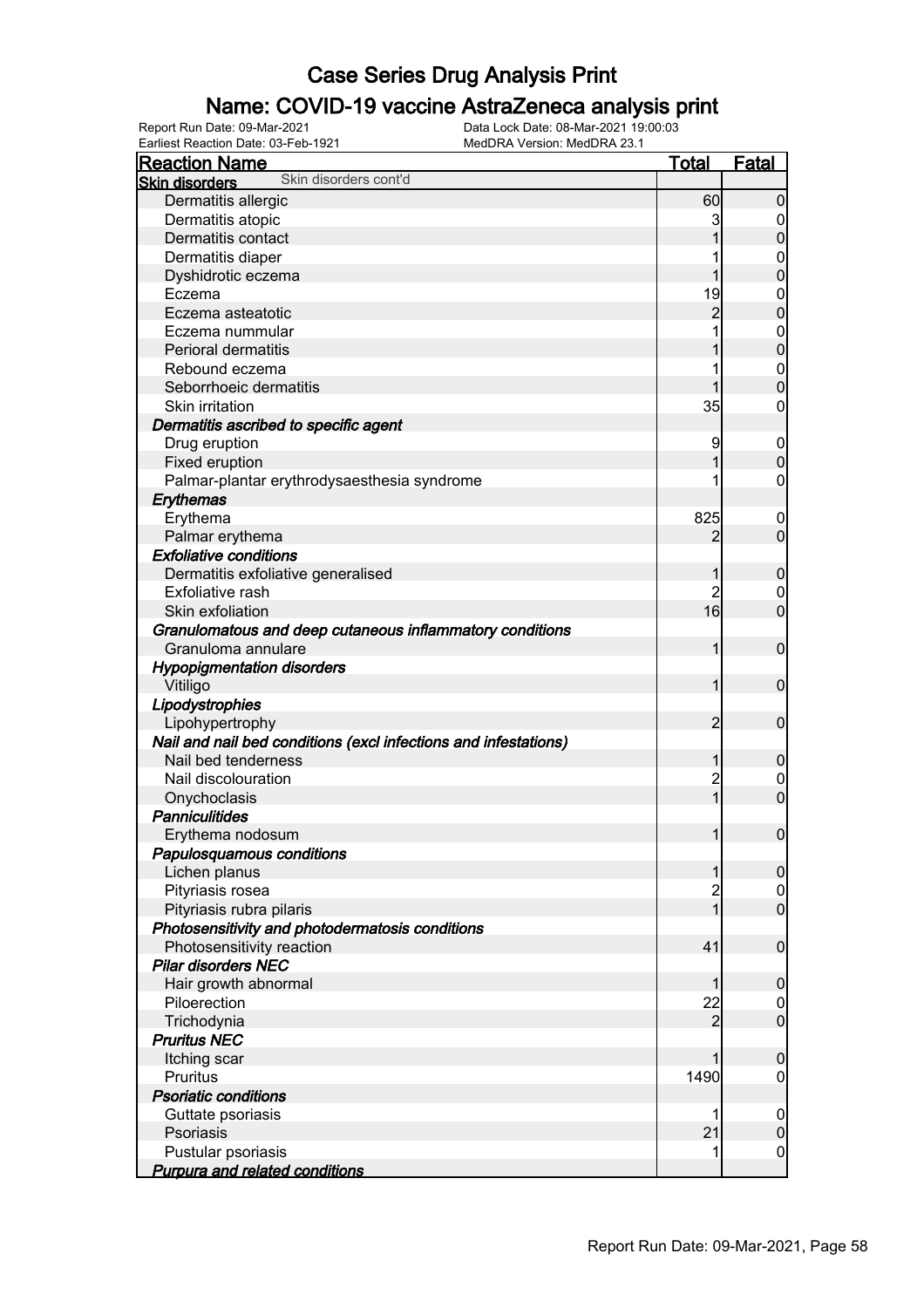### Name: COVID-19 vaccine AstraZeneca analysis print

Earliest Reaction Date: 03-Feb-1921 MedDRA Version: MedDRA 23.1

| <b>Reaction Name</b>                           | Total                            | <b>Fatal</b>     |
|------------------------------------------------|----------------------------------|------------------|
| Skin disorders cont'd<br><b>Skin disorders</b> |                                  |                  |
| Ecchymosis                                     | 1                                | $\boldsymbol{0}$ |
| Henoch-Schonlein purpura                       | $\overline{c}$                   | $\pmb{0}$        |
| Petechiae                                      | 17                               | 0                |
| Purpura                                        | 8                                | $\mathbf 0$      |
| Rashes, eruptions and exanthems NEC            |                                  |                  |
| <b>Butterfly rash</b>                          | $\overline{c}$                   | $\boldsymbol{0}$ |
| Rash                                           | 1417                             | $\mathbf 0$      |
| Rash erythematous                              | 455                              | $\mathbf 0$      |
| Rash macular                                   | 116                              | $\boldsymbol{0}$ |
| Rash maculo-papular                            | 16                               | $\mathbf 0$      |
| Rash morbilliform                              | 3                                | $\mathbf{0}$     |
| Rash papular                                   | 78                               | $\mathbf 0$      |
| Rash pruritic                                  | 334                              | $\mathbf{0}$     |
| Rash vesicular                                 | 12                               | $\mathbf 0$      |
| Systemic lupus erythematosus rash              | $\overline{c}$                   | $\boldsymbol{0}$ |
| <b>Rosaceas</b>                                |                                  |                  |
| Rosacea                                        | $\overline{3}$                   |                  |
| Skin and subcutaneous conditions NEC           |                                  | $\mathbf 0$      |
|                                                |                                  |                  |
| Cutaneous symptom                              | $\overline{c}$<br>$\overline{3}$ | $\mathbf 0$      |
| Skin mass                                      |                                  | $\mathbf 0$      |
| Skin and subcutaneous tissue ulcerations       |                                  |                  |
| Skin erosion                                   | 9                                | $\boldsymbol{0}$ |
| Skin ulcer                                     | 3                                | $\mathbf 0$      |
| Skin cysts and polyps                          |                                  |                  |
| Dermal cyst                                    | 1                                | $\mathbf 0$      |
| Skin haemorrhages                              |                                  |                  |
| Haemorrhage subcutaneous                       | 1                                | $\mathbf 0$      |
| Skin haemorrhage                               | $\overline{2}$                   | $\mathbf 0$      |
| Skin hyperplasias and hypertrophies            |                                  |                  |
| Skin hypertrophy                               | 1                                | $\boldsymbol{0}$ |
| Skin injuries and mechanical dermatoses        |                                  |                  |
| Decubitus ulcer                                | 1                                | $\boldsymbol{0}$ |
| Needle track marks                             | $\overline{c}$                   | $\mathbf 0$      |
| <b>Skin vasculitides</b>                       |                                  |                  |
| Cutaneous vasculitis                           | 1                                | $\boldsymbol{0}$ |
| Hypersensitivity vasculitis                    | $\mathbf{1}$                     | 0                |
| Vasculitic rash                                | 4                                | $\overline{0}$   |
| Skin vasomotor conditions                      |                                  |                  |
| Livedo reticularis                             | 8                                | $\boldsymbol{0}$ |
| <b>Urticarias</b>                              |                                  |                  |
| Idiopathic urticaria                           | $\overline{2}$                   | $\mathbf 0$      |
| Urticaria                                      | 460                              | $\pmb{0}$        |
| Urticaria chronic                              | 3                                | $\mathbf 0$      |
| Urticaria papular                              |                                  | $\mathbf 0$      |
| Urticarial vasculitis                          |                                  | $\mathbf 0$      |
| <b>Skin disorders SOC TOTAL</b>                | 10507                            | $\mathsf{O}$     |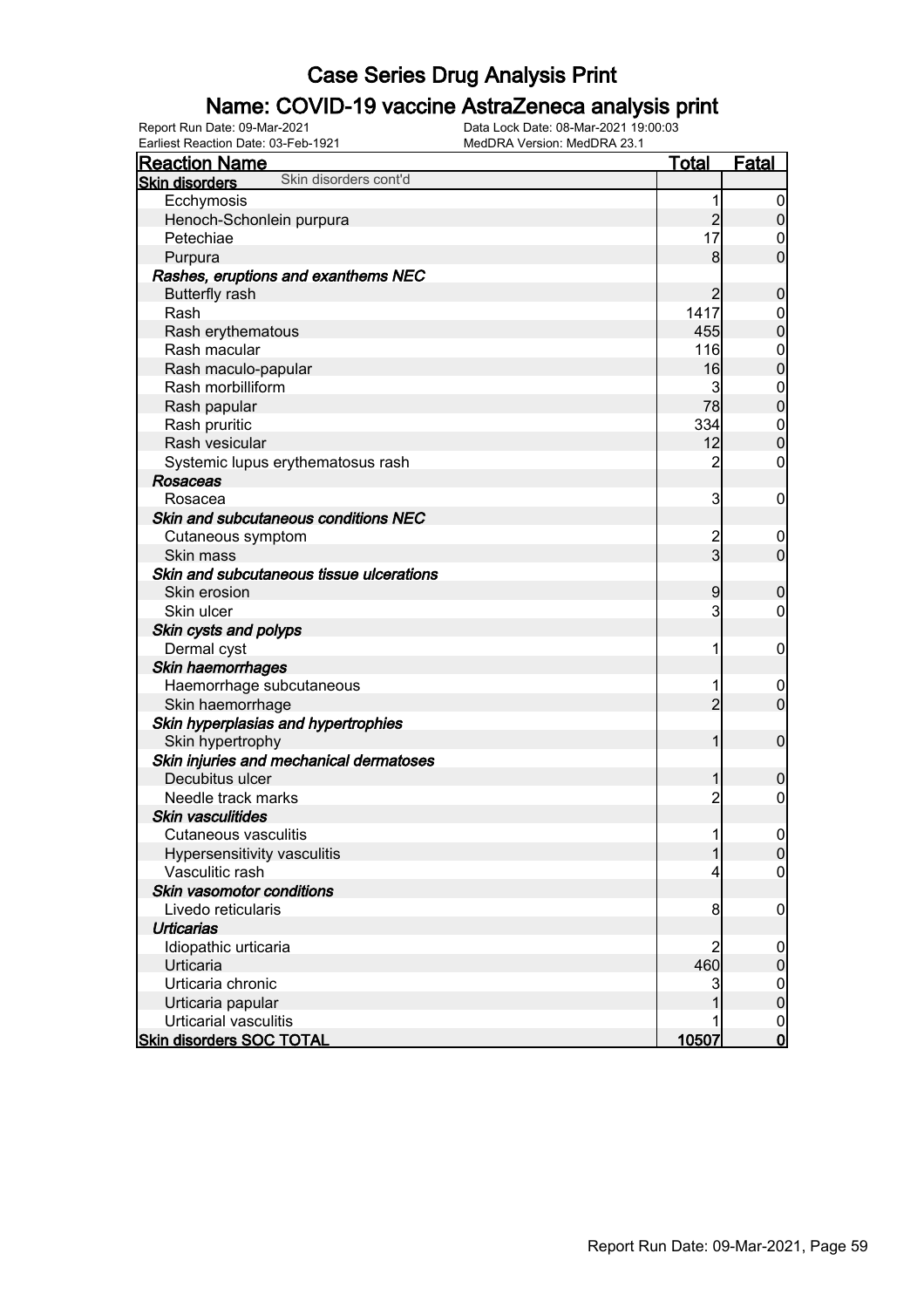### Name: COVID-19 vaccine AstraZeneca analysis print

| <b>Reaction Name</b>                              | Total | Fatal |
|---------------------------------------------------|-------|-------|
| Social circumstances                              |       |       |
| Dietary and nutritional issues                    |       |       |
| Inadequate diet                                   |       |       |
| <b>Disability issues</b>                          |       |       |
| <b>Bedridden</b>                                  | 25    |       |
| Disability                                        |       |       |
| Immobile                                          | 8     |       |
| Impaired driving ability                          |       |       |
| Impaired work ability                             |       |       |
| Loss of personal independence in daily activities |       |       |
| Sight disability                                  |       |       |
| <b>Employment issues</b>                          |       |       |
| Retirement                                        | っ     | O     |
| <b>Social issues NEC</b>                          |       |       |
| Impaired quality of life                          |       |       |
| Tobacco use                                       |       |       |
| Tobacco user                                      |       |       |
| Social circumstances SOC TOTAL                    | 48    |       |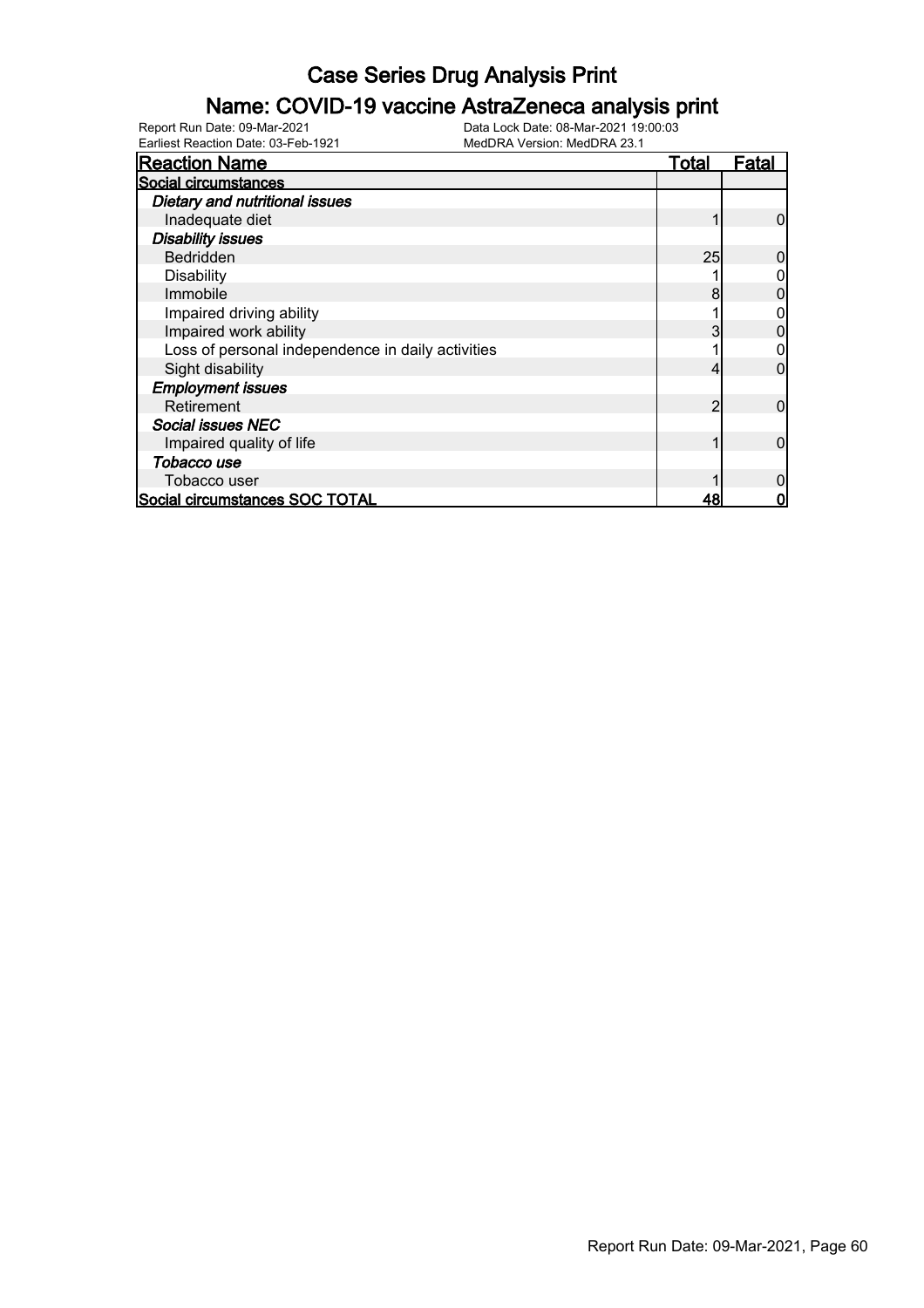### Name: COVID-19 vaccine AstraZeneca analysis print

| <b>Reaction Name</b>                                     | Total          | Fatal                                |
|----------------------------------------------------------|----------------|--------------------------------------|
| <b>Surgical &amp; medical procedures</b>                 |                |                                      |
| Anaesthesia and allied procedures                        |                |                                      |
| Nerve block                                              |                | $\mathbf 0$                          |
| Analgesia supportive care                                |                |                                      |
| Analgesic therapy                                        |                | $\mathbf 0$                          |
| <b>Antiinfective therapies</b>                           |                |                                      |
| COVID-19 treatment                                       |                | $\mathbf 0$                          |
| Cardiac device therapeutic procedures                    |                |                                      |
| Pacemaker generated rhythm                               |                | $\mathbf 0$                          |
| Cardiac therapeutic procedures NEC                       |                |                                      |
| Pericardial excision                                     |                | $\mathbf 0$                          |
| Dietary and nutritional therapies                        |                |                                      |
| Medical diet                                             |                | $\mathbf 0$                          |
| <b>Facial therapeutic procedures</b>                     |                |                                      |
| Face lift                                                |                | $\mathbf 0$                          |
| Gastrointestinal therapeutic procedures NEC              |                |                                      |
| Prophylaxis against gastrointestinal ulcer               |                | $\mathbf 0$                          |
| Prophylaxis of nausea and vomiting                       | 12             | 0                                    |
| Hormonal therapeutic procedures NEC                      |                |                                      |
| Hormone replacement therapy                              | 2              | 0                                    |
| <b>Immunisations</b>                                     |                |                                      |
| COVID-19 immunisation                                    | 50             |                                      |
| Immunisation                                             | 31             | $\overline{0}$                       |
| Joint therapeutic procedures                             |                |                                      |
| Hip surgery                                              | 1              | $\mathbf 0$                          |
| Large intestine therapeutic procedures                   |                |                                      |
| Appendicectomy                                           | 1              | $\mathbf 0$                          |
| Limb therapeutic procedures                              |                |                                      |
| Limb immobilisation                                      | 9              | $\mathbf 0$                          |
| Limb operation                                           |                | 0<br>$\overline{0}$                  |
| Limb reattachment surgery                                |                |                                      |
| Muscle therapeutic procedures<br>Muscle relaxant therapy |                | $\mathbf 0$                          |
|                                                          |                |                                      |
| Nervous system therapeutic procedures NEC                |                | $\mathbf 0$                          |
| Central nervous system stimulation                       |                |                                      |
| <b>Patient positioning</b><br>Prone position             | 1              | $\overline{0}$                       |
| Prophylactic procedures NEC                              |                |                                      |
| Anaphylaxis prophylaxis                                  | 1              | $\mathbf 0$                          |
| Small intestine therapeutic procedures                   |                |                                      |
| lleostomy                                                | 1              | $\boldsymbol{0}$                     |
| <b>Therapeutic procedures NEC</b>                        |                |                                      |
| <b>Bed rest</b>                                          | 5              | $\boldsymbol{0}$                     |
| Fatigue management                                       | 1              | $\mathbf 0$                          |
| Hospitalisation                                          | 3              | $\mathbf 0$                          |
| Injection                                                | 13             |                                      |
| Localised alternating hot and cold therapy               | $\overline{c}$ | $\begin{matrix} 0 \\ 0 \end{matrix}$ |
| Mass excision                                            |                |                                      |
| Therapeutic hypothermia                                  | $\frac{2}{2}$  | $0$<br>0                             |
| Therapy change                                           |                | $\mathbf 0$                          |
| Uterine therapeutic procedures                           |                |                                      |
| Endometrial ablation                                     |                | $\mathbf 0$                          |
| Surgical & medical procedures SOC TOTAL                  | 151            | $\mathbf{1}$                         |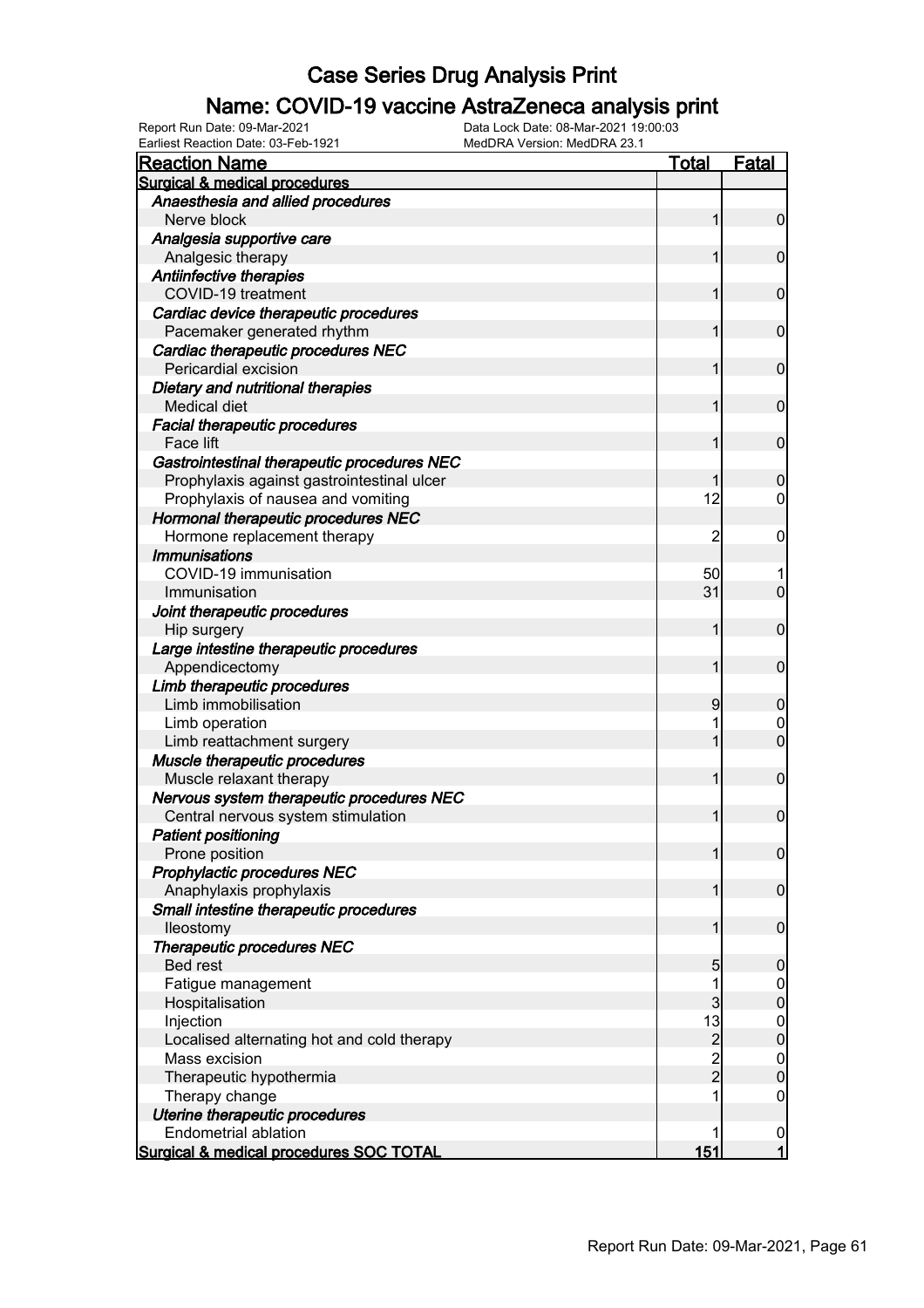### Name: COVID-19 vaccine AstraZeneca analysis print

| <b>Reaction Name</b>                                             | <u>Total</u>   | <b>Fatal</b>                         |
|------------------------------------------------------------------|----------------|--------------------------------------|
| <b>Vascular disorders</b>                                        |                |                                      |
| Accelerated and malignant hypertension                           |                |                                      |
| Hypertensive crisis                                              | 1              | $\boldsymbol{0}$                     |
| Hypertensive emergency                                           | 1              | $\begin{matrix} 0 \\ 0 \end{matrix}$ |
| Hypertensive urgency                                             | 1              |                                      |
| Tyramine reaction                                                | 1              | $\mathbf 0$                          |
| Aortic aneurysms and dissections                                 |                |                                      |
| Aortic aneurysm                                                  | 1              | $\mathbf 0$                          |
| Arterial infections and inflammations                            |                |                                      |
| Arteritis                                                        | 1              | $\mathbf 0$                          |
| Giant cell arteritis                                             | 9              | $\mathbf 0$                          |
| <b>Blood pressure disorders NEC</b>                              |                |                                      |
| Blood pressure fluctuation                                       | 2              | $\mathbf 0$                          |
| Circulatory collapse and shock                                   |                |                                      |
| Circulatory collapse                                             | 28             | 1                                    |
| Neurogenic shock                                                 | $\overline{3}$ | $\begin{matrix}0\\0\end{matrix}$     |
| <b>Shock</b>                                                     | 16             |                                      |
| Shock symptom                                                    | 3              | $\mathbf 0$                          |
| <b>Haemorrhages NEC</b>                                          |                |                                      |
| Bloody discharge                                                 | 1              | $\mathbf 0$                          |
| Haematoma                                                        | 8              | $\overline{0}$                       |
| Haemorrhage                                                      | 20             | 1                                    |
| Lymphoedemas                                                     |                |                                      |
| Lymphoedema                                                      | 15             | $\mathbf 0$                          |
| Non-site specific embolism and thrombosis                        |                |                                      |
| Embolism                                                         | 1              | $\mathbf 0$                          |
| Thrombosis                                                       | $\overline{3}$ | $\overline{0}$                       |
| Non-site specific necrosis and vascular insufficiency NEC        |                |                                      |
| Arteriosclerosis                                                 | 1              | $\mathbf 0$                          |
| Non-site specific vascular disorders NEC                         |                |                                      |
| Vascular pain                                                    | 6              | $\mathbf 0$                          |
| Vasodilatation                                                   | 4              | $\mathbf 0$                          |
| Peripheral embolism and thrombosis                               |                |                                      |
| Blue toe syndrome                                                | 2              | $\mathbf 0$                          |
| Deep vein thrombosis                                             | 14             | $\overline{0}$                       |
| Pelvic venous thrombosis                                         | 1              | $\mathbf 0$                          |
| Thrombophlebitis                                                 | 1              | 0                                    |
| Thrombophlebitis superficial                                     |                | $\overline{0}$                       |
| Peripheral vascular disorders NEC                                |                |                                      |
| Cyanosis                                                         | 26             | $\mathbf 0$                          |
| Erythromelalgia                                                  | 1              | $\boldsymbol{0}$                     |
| Flushing                                                         | 205            | $\boldsymbol{0}$                     |
| Hot flush                                                        | 504            | $\overline{0}$                       |
| Peripheral vasoconstriction, necrosis and vascular insufficiency |                |                                      |
| Ischaemic limb pain                                              | 2              | $\mathbf 0$                          |
| Peripheral coldness                                              | 296            | $\mathbf 0$                          |
| Poor peripheral circulation                                      | $\overline{3}$ | $\mathbf 0$                          |
| Raynaud's phenomenon                                             | 20             | $\mathbf 0$                          |
| <b>Phlebitis NEC</b>                                             |                |                                      |
| <b>Phlebitis</b>                                                 | $\overline{2}$ | $\mathbf 0$                          |
| Site specific vascular disorders NEC                             |                |                                      |
| Pallor                                                           | 131            | 0                                    |
| Plethoric face                                                   | 1              | $\overline{0}$                       |
| Varicose veins NEC                                               |                |                                      |